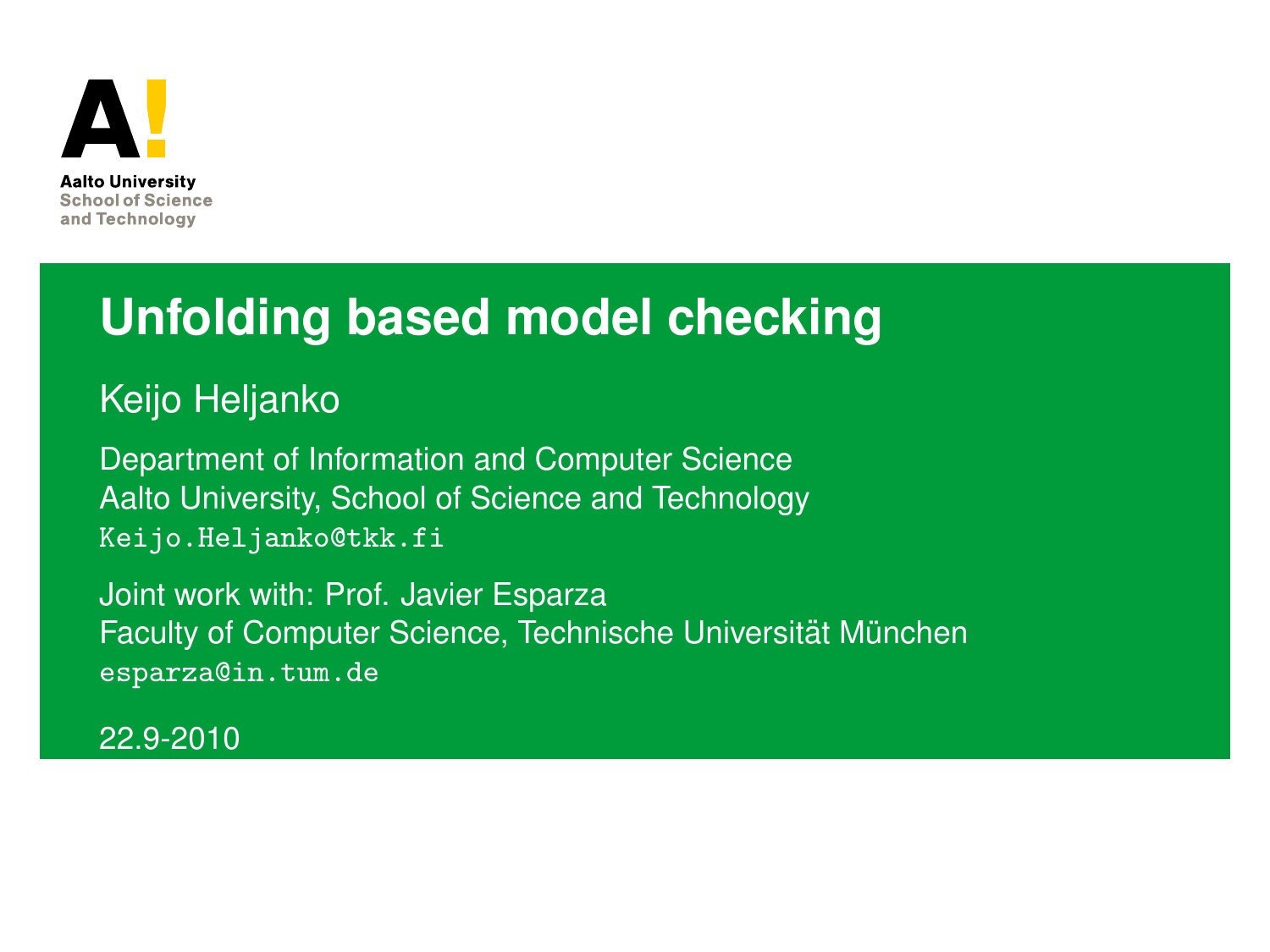# **Tutorial material**

- $\blacktriangleright$  Tutorial mainly based on the book Esparza, J. and Heljanko, K.: Unfoldings – A Partial-Order Approach to Model Checking. EATCS Monographs in Theoretical Computer Science, Springer-Verlag, ISBN 978-3-540-77425-9, 172 p. Final book draft available from: [http://users.ics.tkk.fi/kepa/publications/](http://users.ics.tkk.fi/kepa/publications/Unfoldings-Esparza-Heljanko.pdf) [Unfoldings-Esparza-Heljanko.pdf](http://users.ics.tkk.fi/kepa/publications/Unfoldings-Esparza-Heljanko.pdf)
- $\triangleright$  Please consult the book for bibliographical and historical information about the unfolding method
- $\triangleright$  Using material from: Unfolding-Based Model Checking Tutorial by Javier Esparza given in the UFO'07: Workshop on UnFOlding and partial order techniques (with permission)

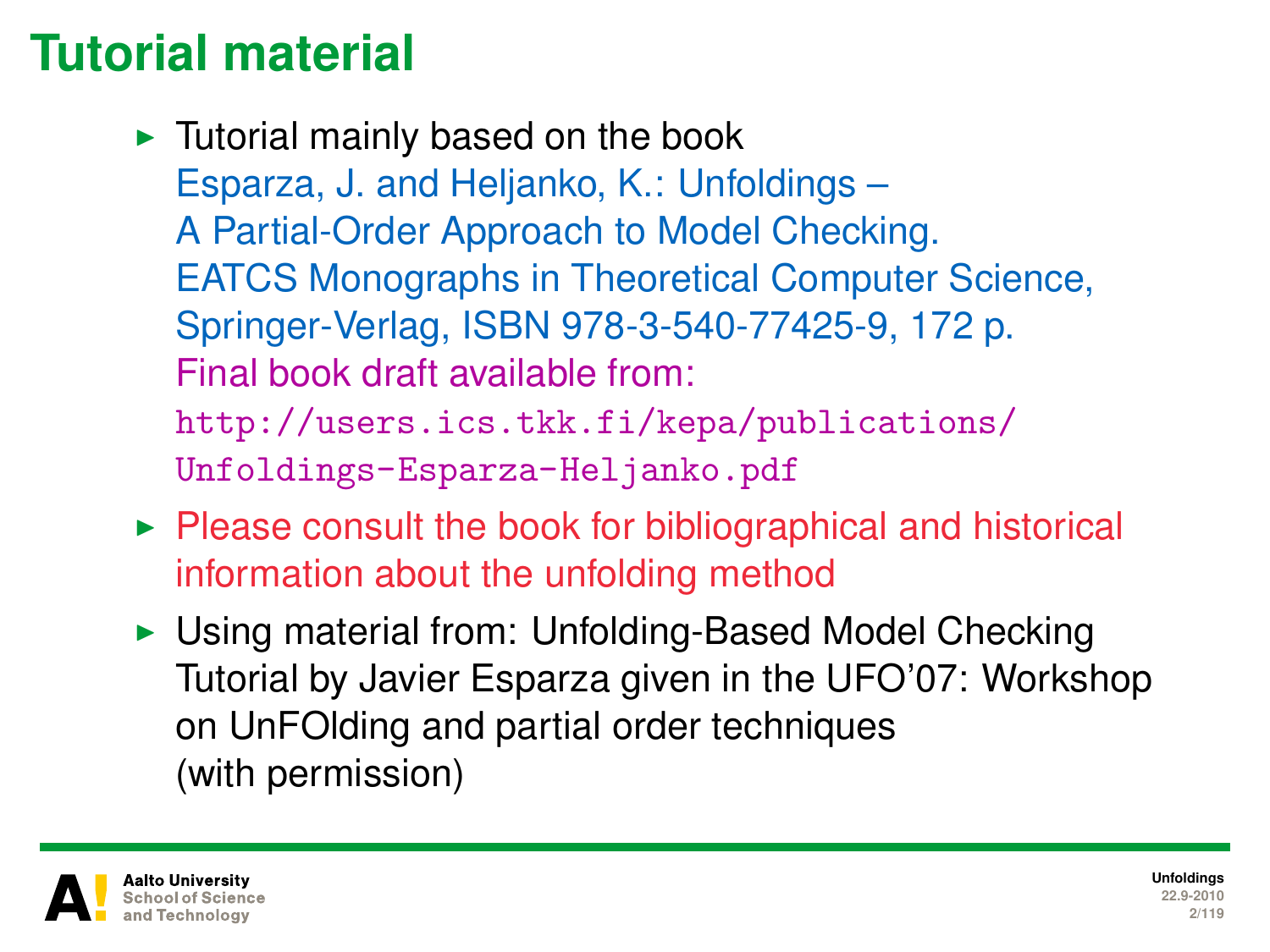#### **Introduction to model checking - Software failures**

Two very expensive software bugs:

- Intel Pentium FDIV bug (1994, approximately \$500 million)
- $\blacktriangleright$  Ariane 5 floating point overflow (1996, approximately \$500 million)

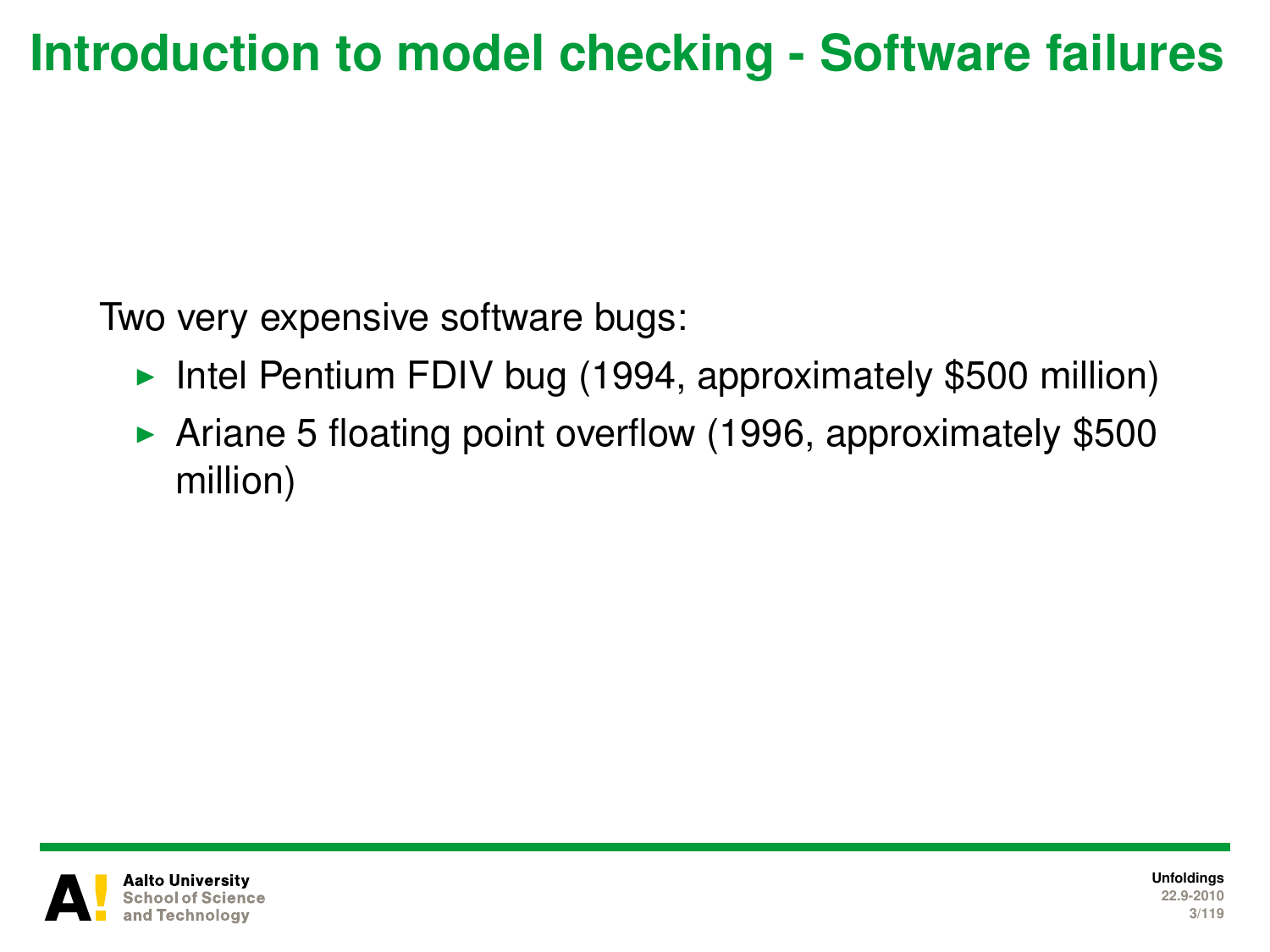## **Pentium FDIV - Software bug in HW**



#### 4195835 - ((4195835 / 3145727) \* 3145727) = 256

The floating point division algorithm uses an array of constants with 1066 elements. However, only 1061 elements of the array were correctly initialized



**Unfoldings 22.9-2010 4/119**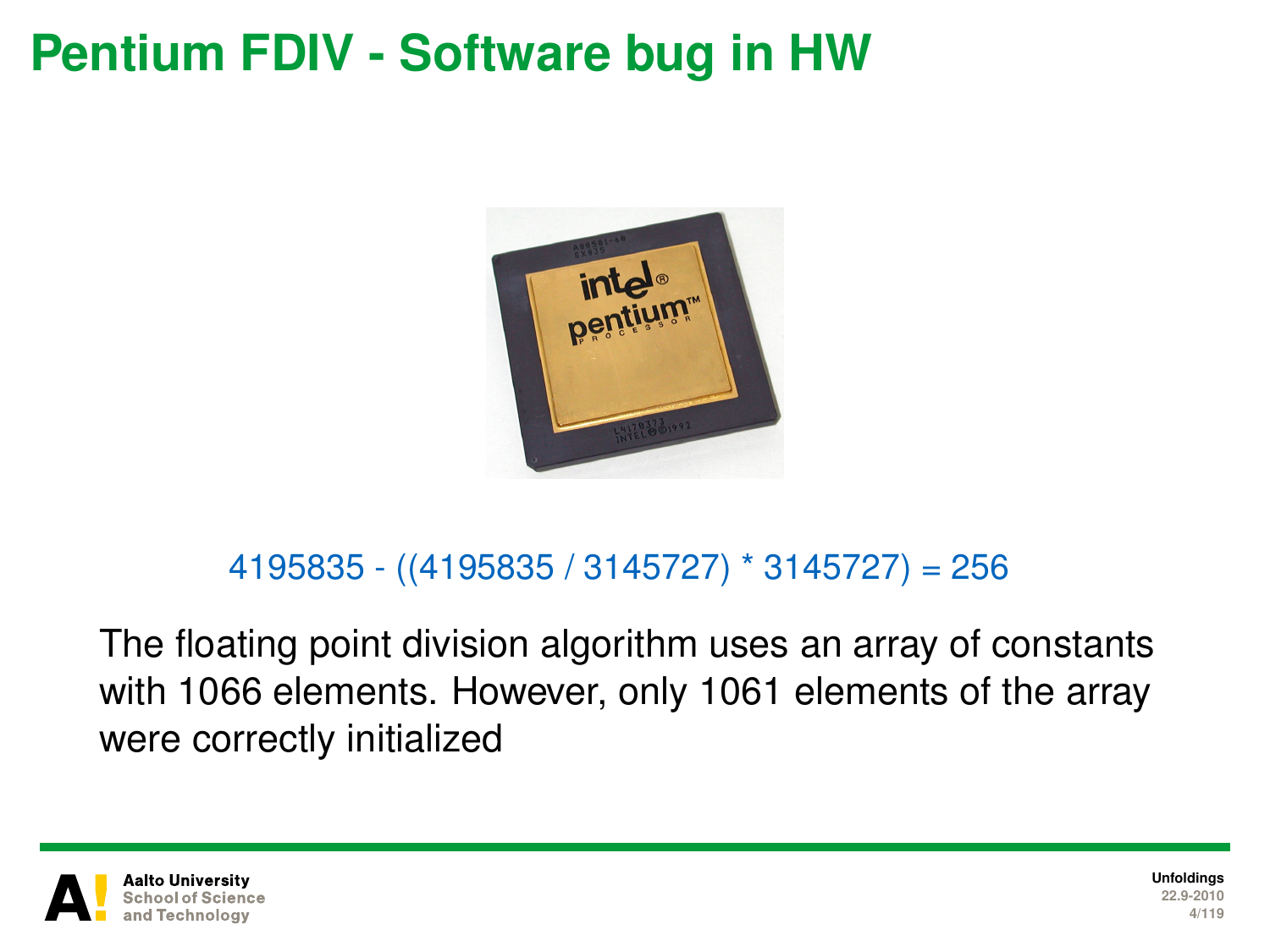#### **Ariane 5**



Exploded 37 seconds after takeoff - the reason was an overflow in a conversion of a 64 bit floating point number into a 16 bit integer



**Unfoldings 22.9-2010 5/119**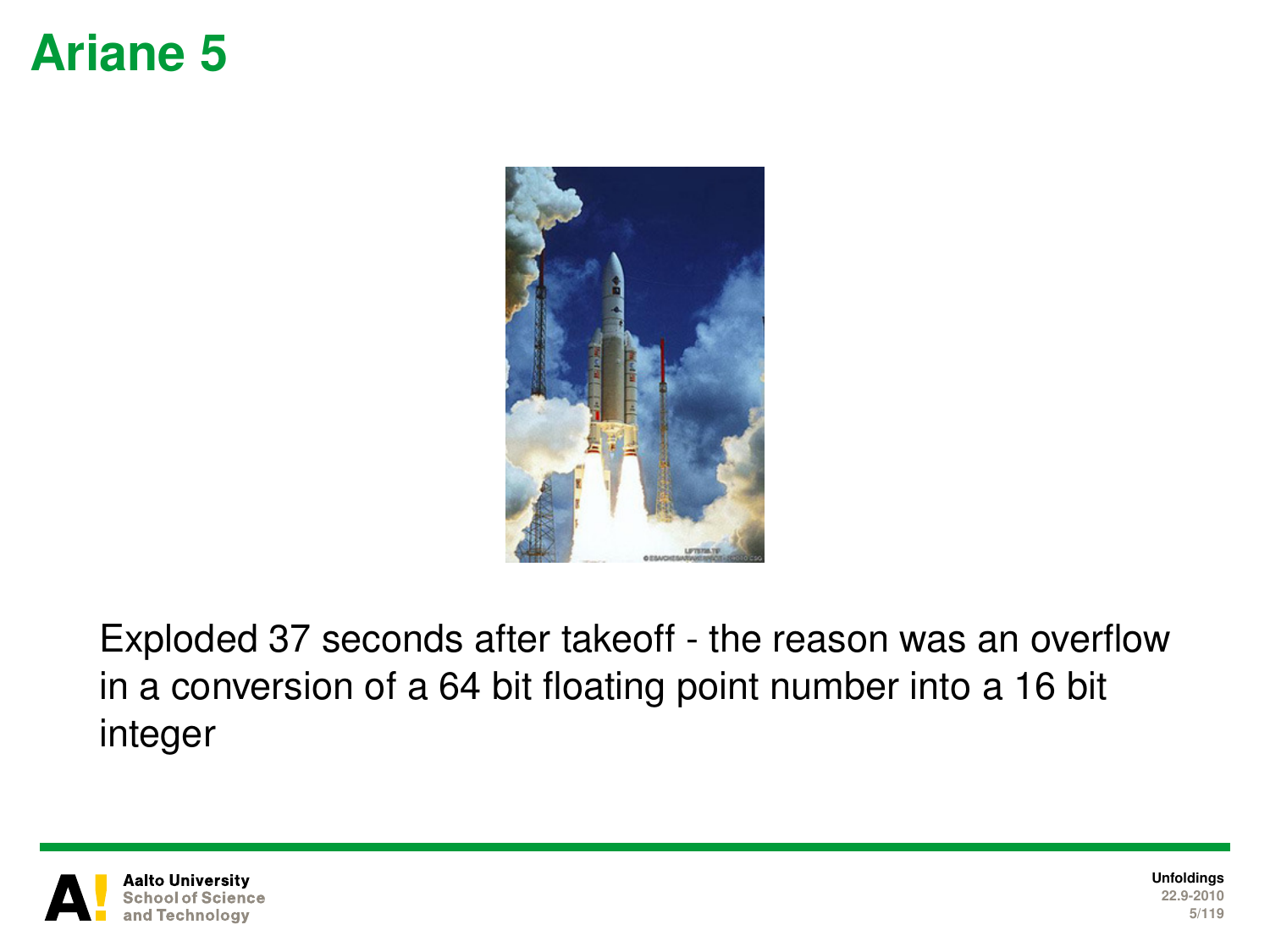## **Models and properties**





**Unfoldings 22.9-2010 6/119**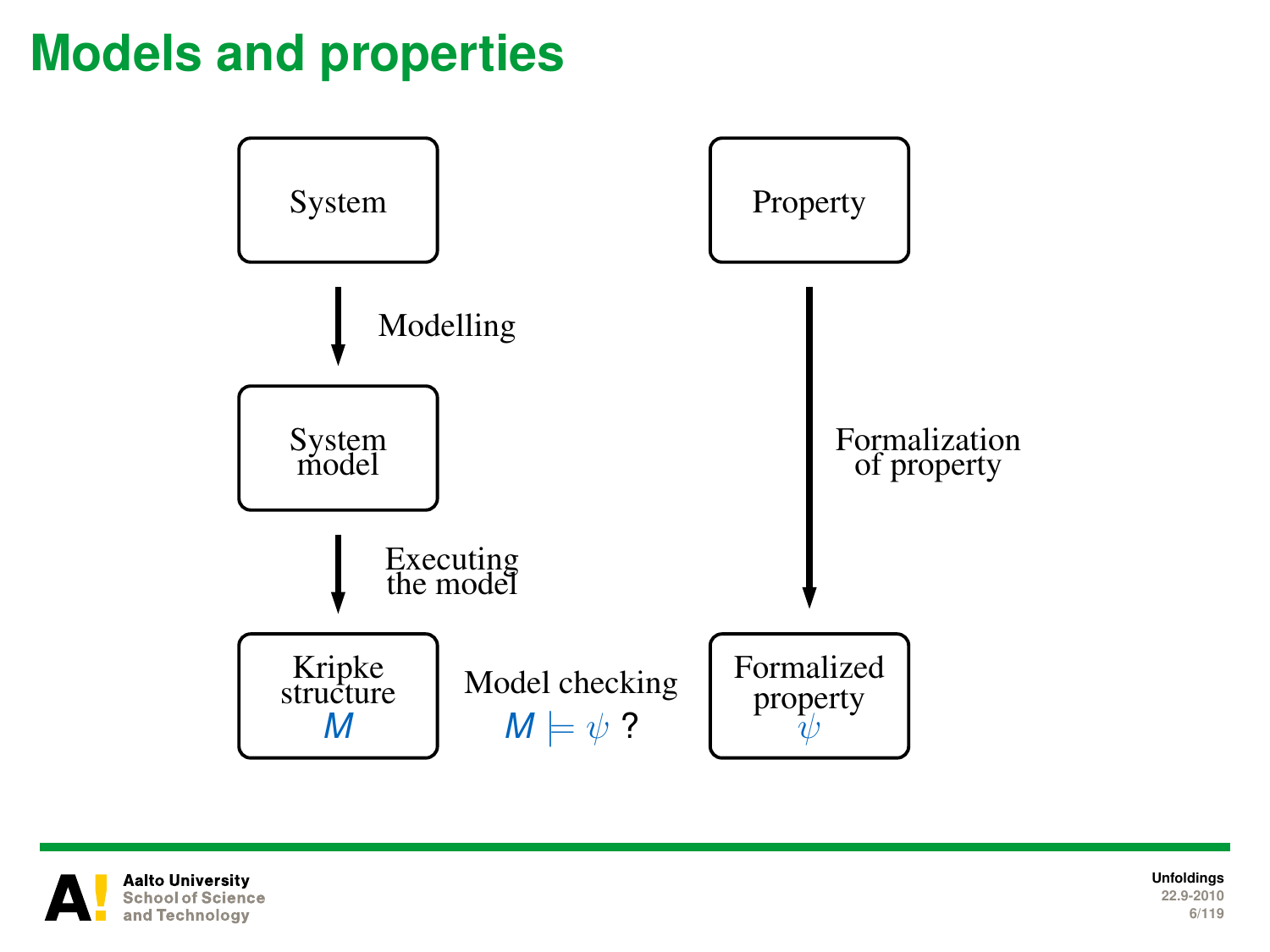# **Model checking**

In model checking every execution of the model of the system is simulated obtaining a Kripke structure *M* (labelled version of the reachability graph) describing all its behaviors. *M* is then checked against a property  $\psi$ :

- $\triangleright$  Yes: The system functions according to the specified property (denoted  $M \models \psi$ )
- $\triangleright$  No: The system is incorrect (denoted  $M \not\models \psi$ ), a counterexample is returned: an execution of the system which does not satisfy the property

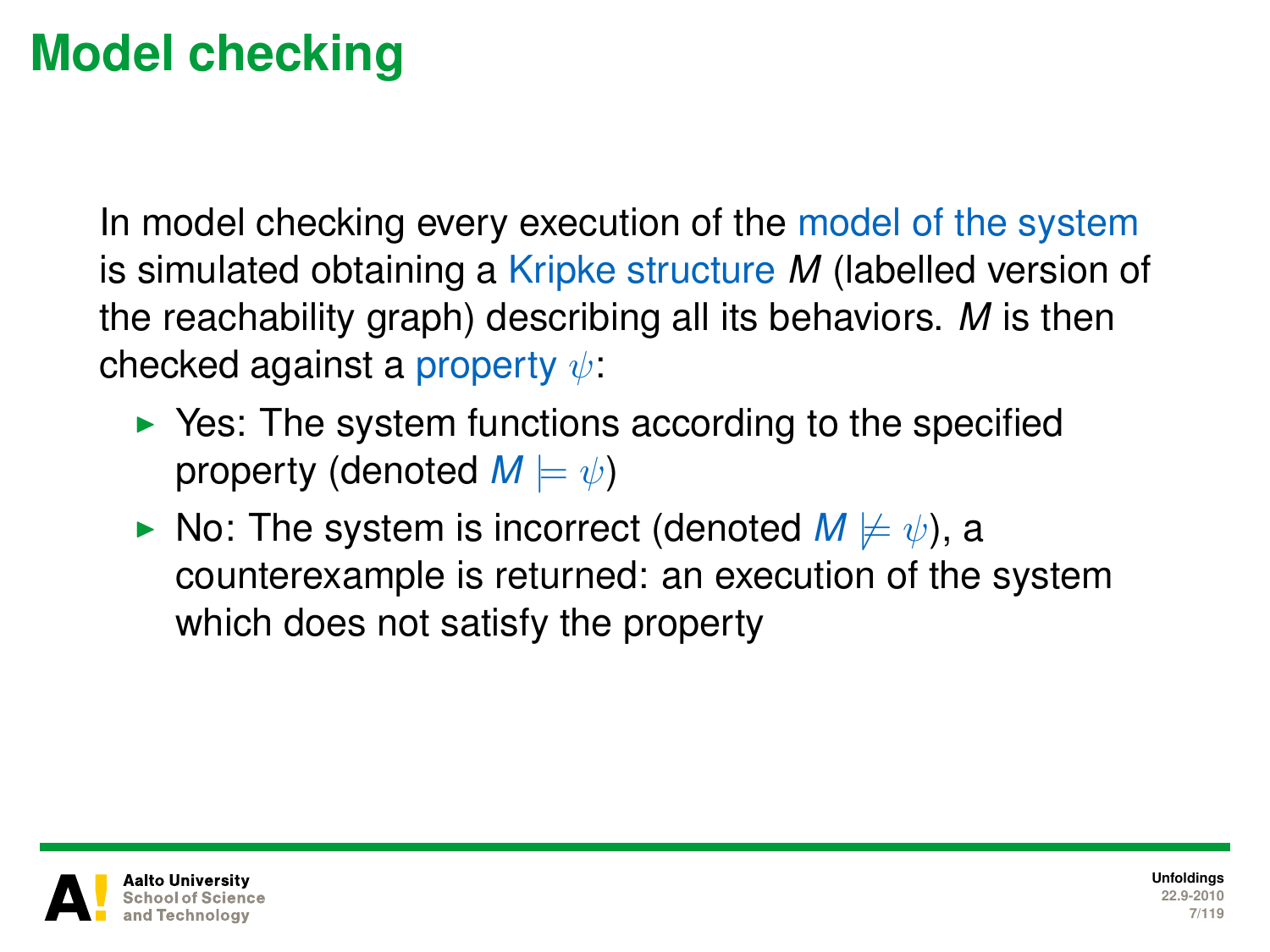# **Model checking in the industry**

- ► Microprocessor design: Several major microprocessor manufacturers use model checking methods as a part of their design process
- ▶ Design of Data-communications Protocol Software: Model checkers have been used as rapid prototyping systems for new data-communications protocols under standardization
- ► Mission Critical Software: NASA space program is model checking code used by the space program
- $\triangleright$  Operating Systems: Microsoft is using model checking to verify the correct use of locking primitives in Windows device drivers
- $\triangleright$  Safety Critical Systems: Model checking is used to find bugs in many safety critical systems

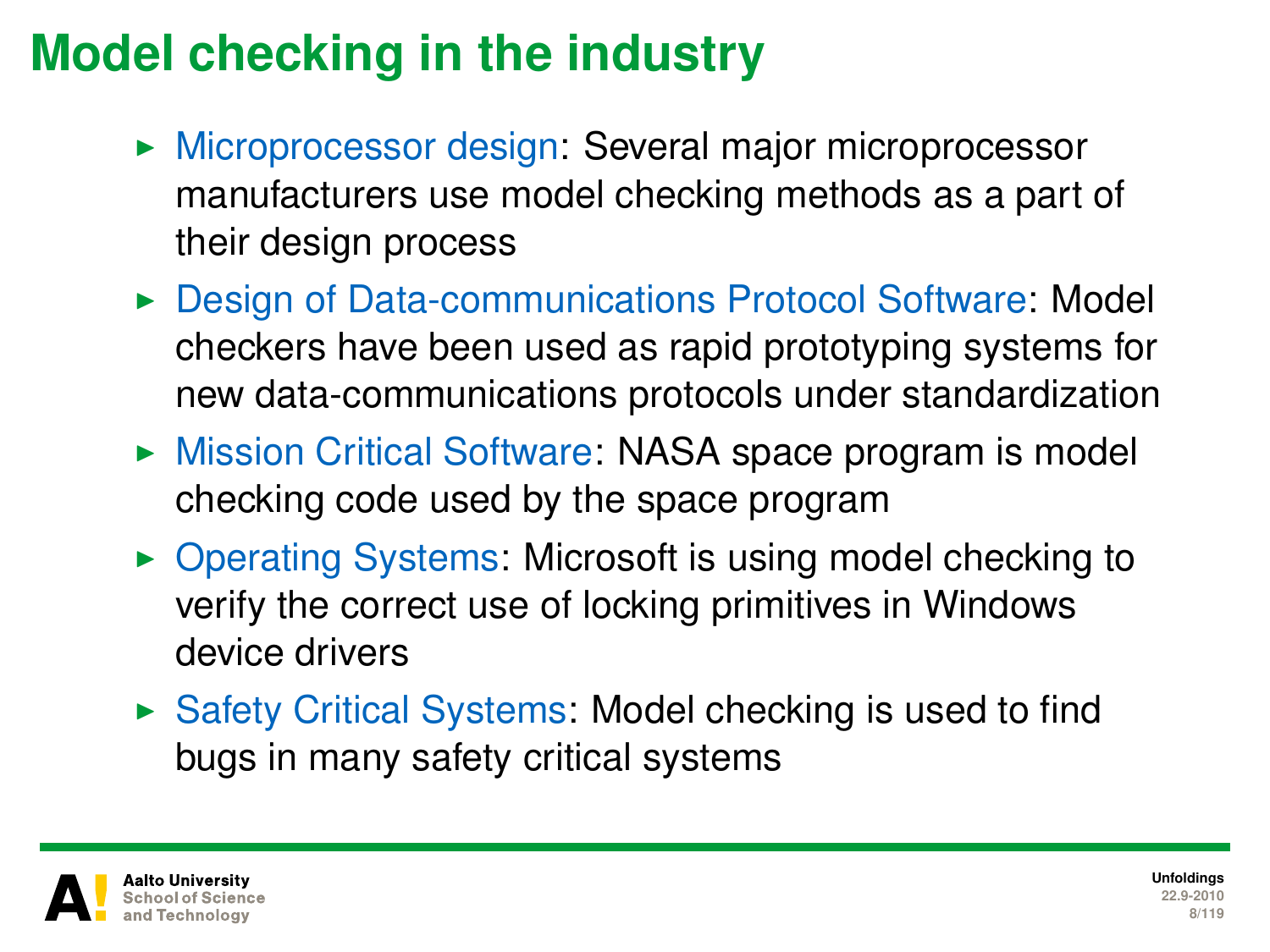## **Part I: Basics of unfolding based model checking**

- $\triangleright$  This part of the tutorial will introduce the unfolding method and its use to model check reachability properties
- $\triangleright$  Basic knowledge of Petri nets is assumed
- $\triangleright$  To demonstrate the basic concepts, we limit ourselves to products of transition systems that are equivalent in expressive power to 1-safe (1-bounded) Petri nets

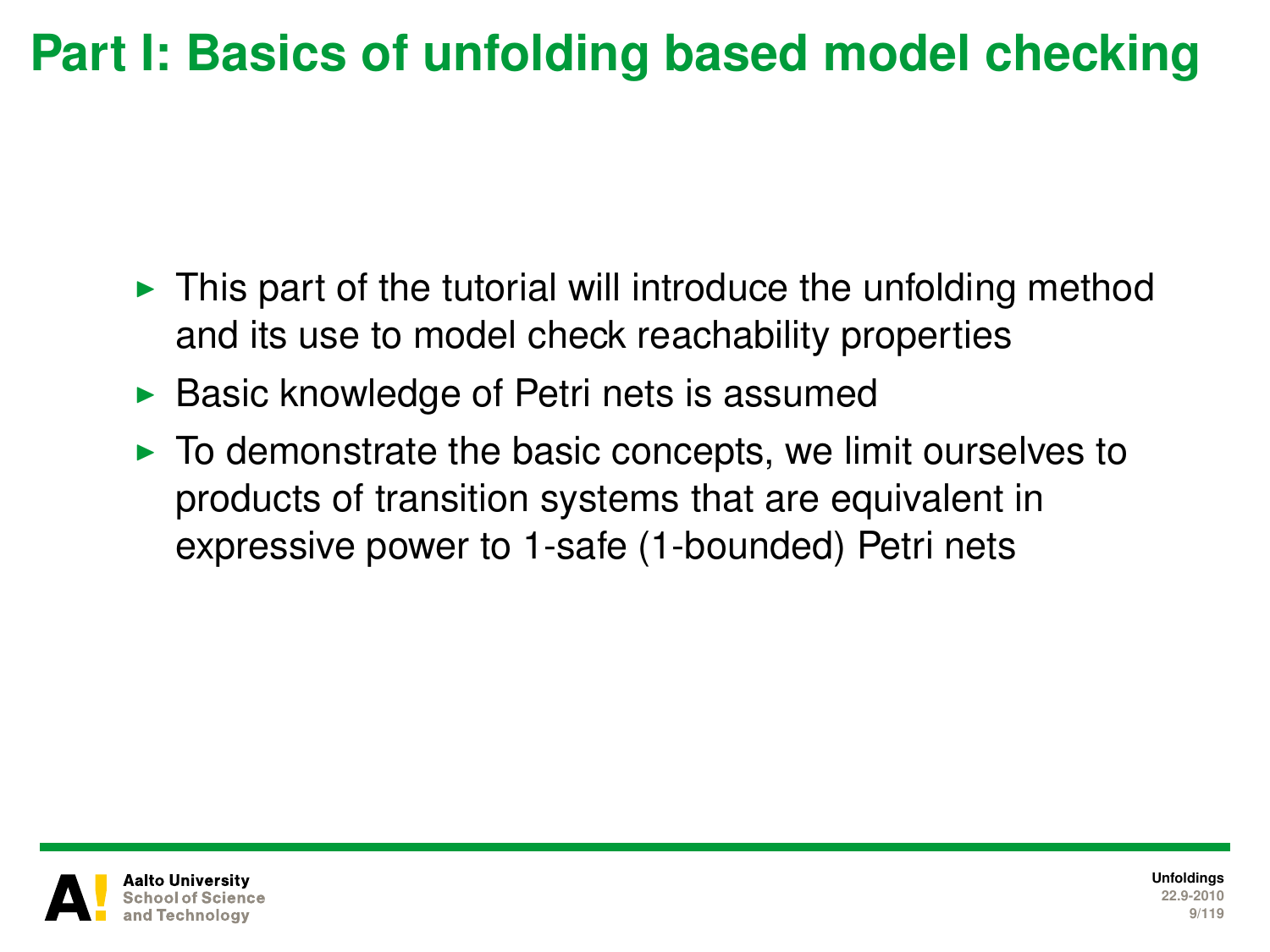## **The state explosion problem**

- $\blacktriangleright$  The number of reachable states of a concurrent system can grow exponentially in the number of its components
- $\blacktriangleright$  Hinders conventional model checking even for relatively small systems
- $\blacktriangleright$  Many different approaches to combat the state explosion exists: e.g., partial order reduction methods (ample, stubborn and persistent sets)
- $\blacktriangleright$  The compression approach: find compact symbolic but still manageable representations for sets of states
	- Binary Decision Diagrams. Exploit regularities of the state space
	- Unfoldings: Exploit concurrency

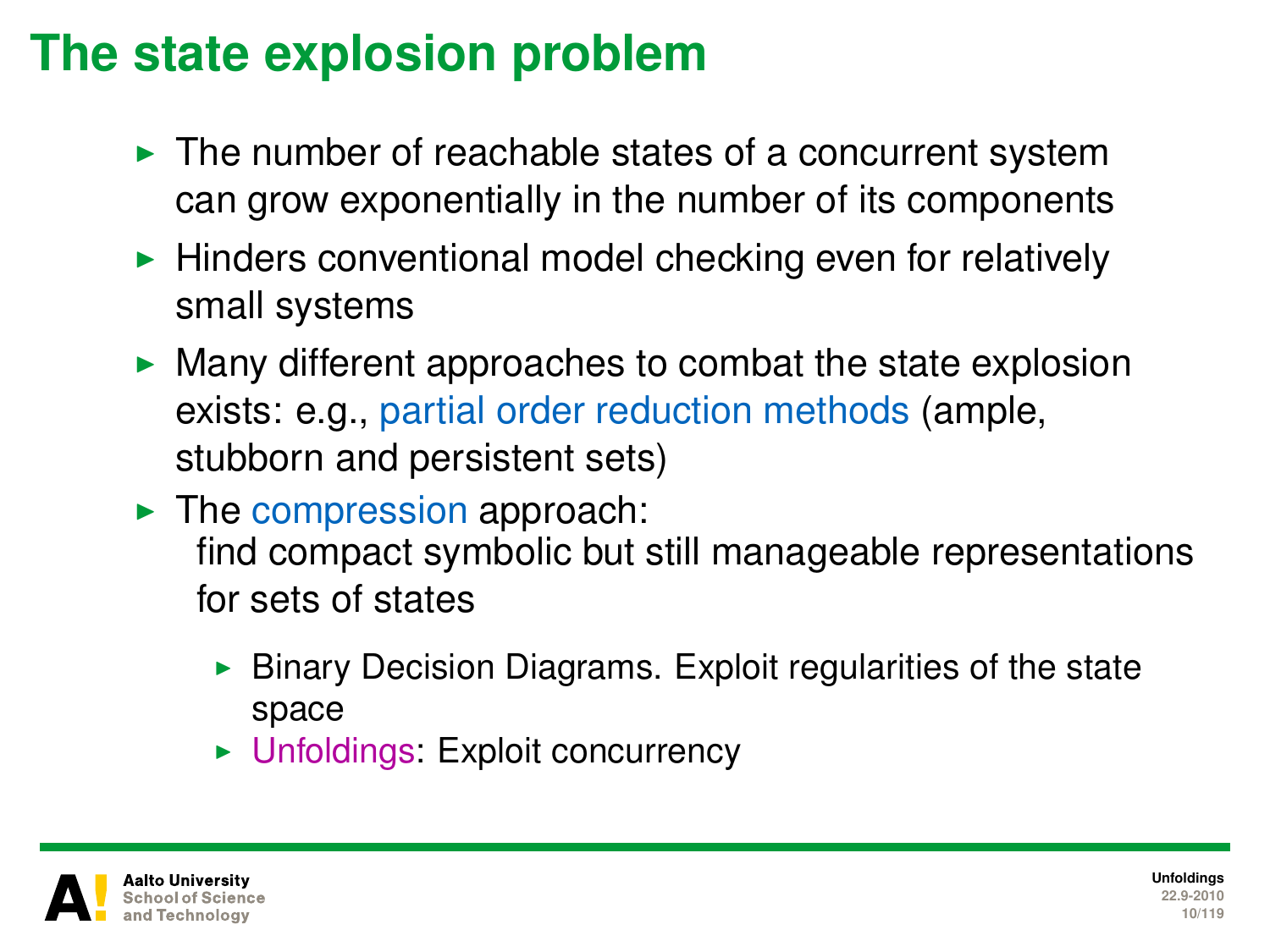#### **Transition systems**

A transition system is a tuple  $A = \langle S, T, \alpha, \beta, \mathbf{is} \rangle$ , where

- $\triangleright$  *S* is a set of states,
- $\blacktriangleright$  *T* is a set of transitions.
- $\triangleright$   $\alpha: \mathcal{T} \to \mathcal{S}$  associates to each transition its source state,
- $\blacktriangleright$   $\beta$ :  $T \rightarrow S$  associates to each transition its target state, and
- $\triangleright$  *is*  $\in$  *S* is the initial state

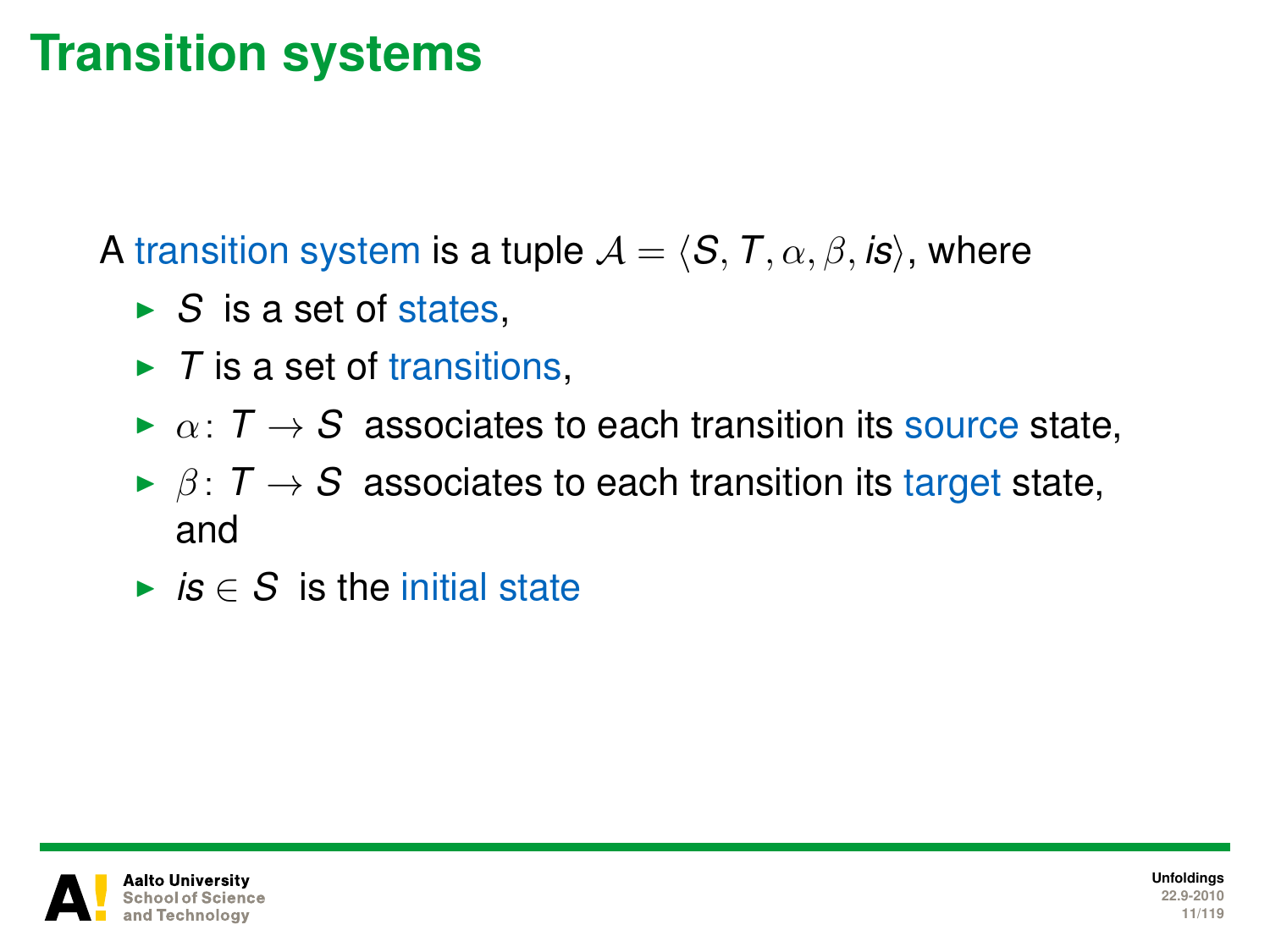#### **Example**

Transition system  $A = \langle S, T, \alpha, \beta, \textit{is} \rangle$  where

$$
\blacktriangleright \ S = \{s_1, s_2, s_3, s_4\}, \ T = \{t_1, t_2, t_3, t_4, t_5\},
$$

$$
\triangleright \ \alpha(t_1) = s_1, \ \beta(t_1) = s_2, \ \ldots, \ \beta(t_5) = s_1, \ \ldots \ \mathbf{is} = s_1
$$



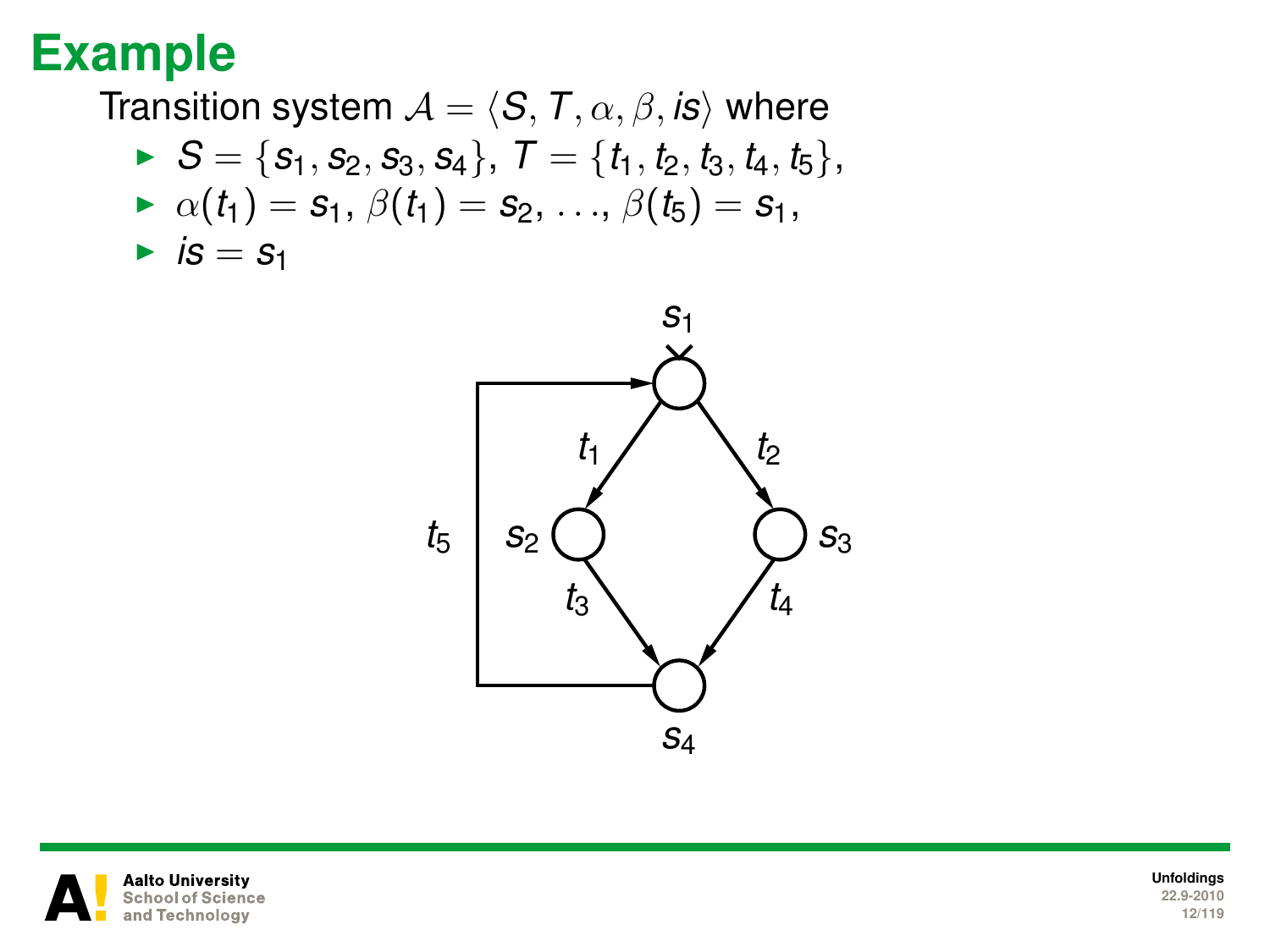#### **Products of transition systems**

A product of transition systems is a tuple  $\langle A_1, \ldots, A_n, \mathbf{T} \rangle$  where

- $\blacktriangleright$   $\mathcal{A}_1, \ldots, \mathcal{A}_n$  are transition systems called components, and
- ► **T** is a synchronization constraint

A synchronization constraint is a set of tuples of the form  $\langle u_1, u_2, \ldots u_n \rangle$  where  $u_i$  is either a transition of  $A_i$  or the special idling symbol  $\epsilon$ 

Example:  $\langle t_1, \epsilon, \epsilon, t_2 \rangle$ 

The tuples are called global transitions



**Unfoldings 22.9-2010 13/119**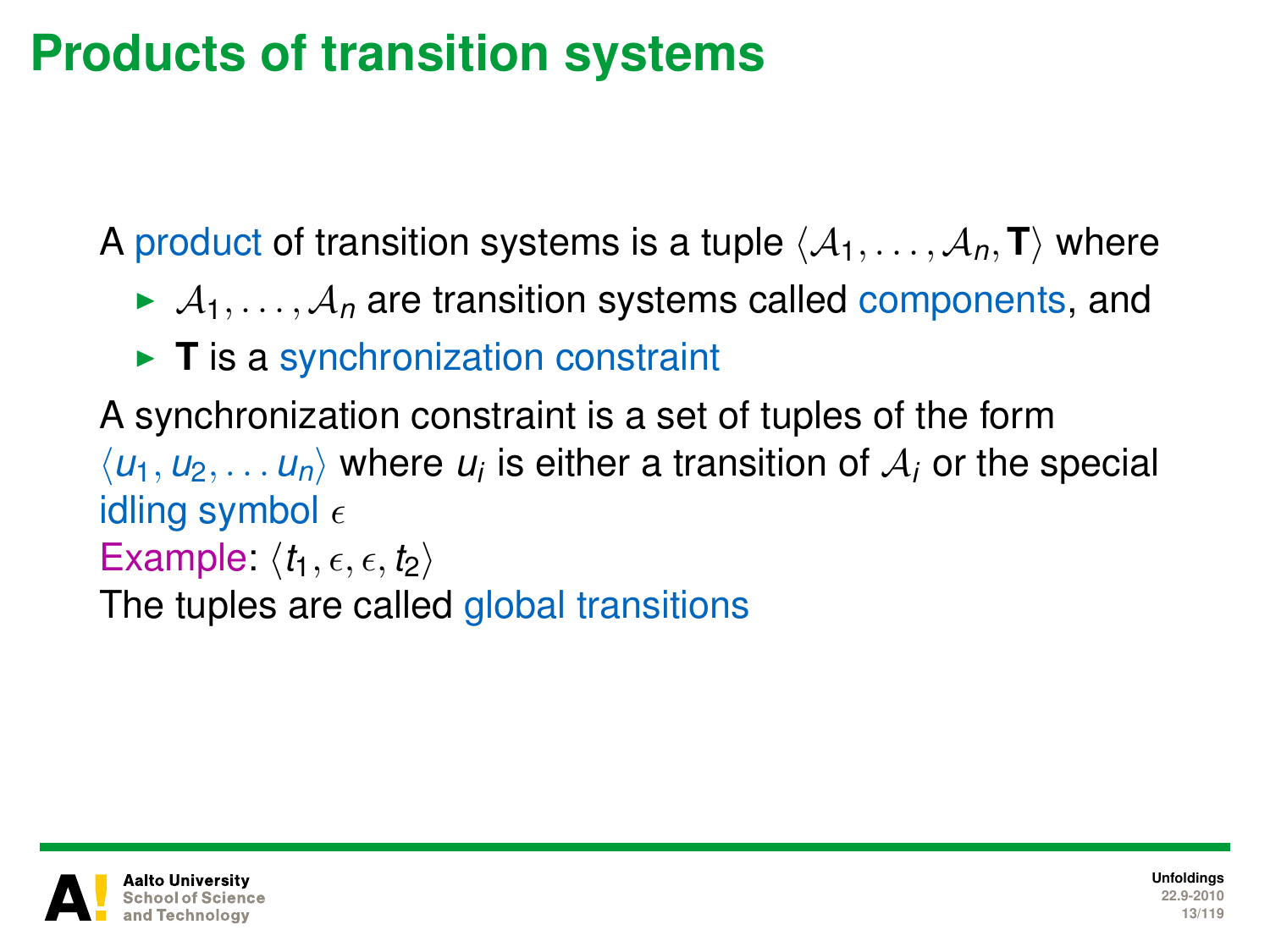#### **Peterson's mutex**













**Unfoldings 22.9-2010 14/119**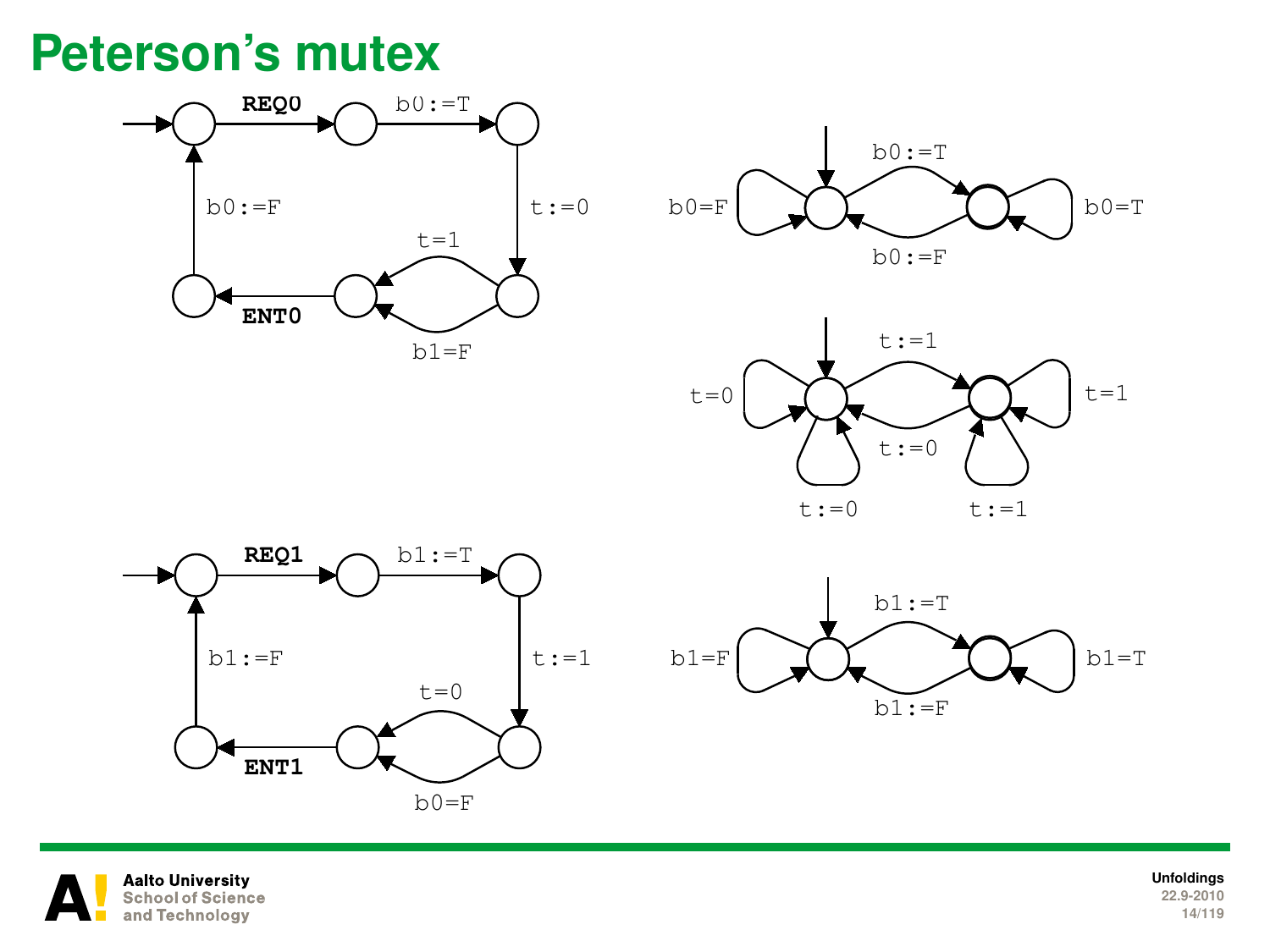## **Running example**



 $\mathbf{T} = \{ \langle t_1, \epsilon \rangle, \langle t_2, \epsilon \rangle, \langle t_3, u_2 \rangle, \langle t_4, u_2 \rangle, \langle t_5, \epsilon \rangle, \langle \epsilon, u_1 \rangle, \langle \epsilon, u_3 \rangle \}$ 



**Unfoldings 22.9-2010 15/119**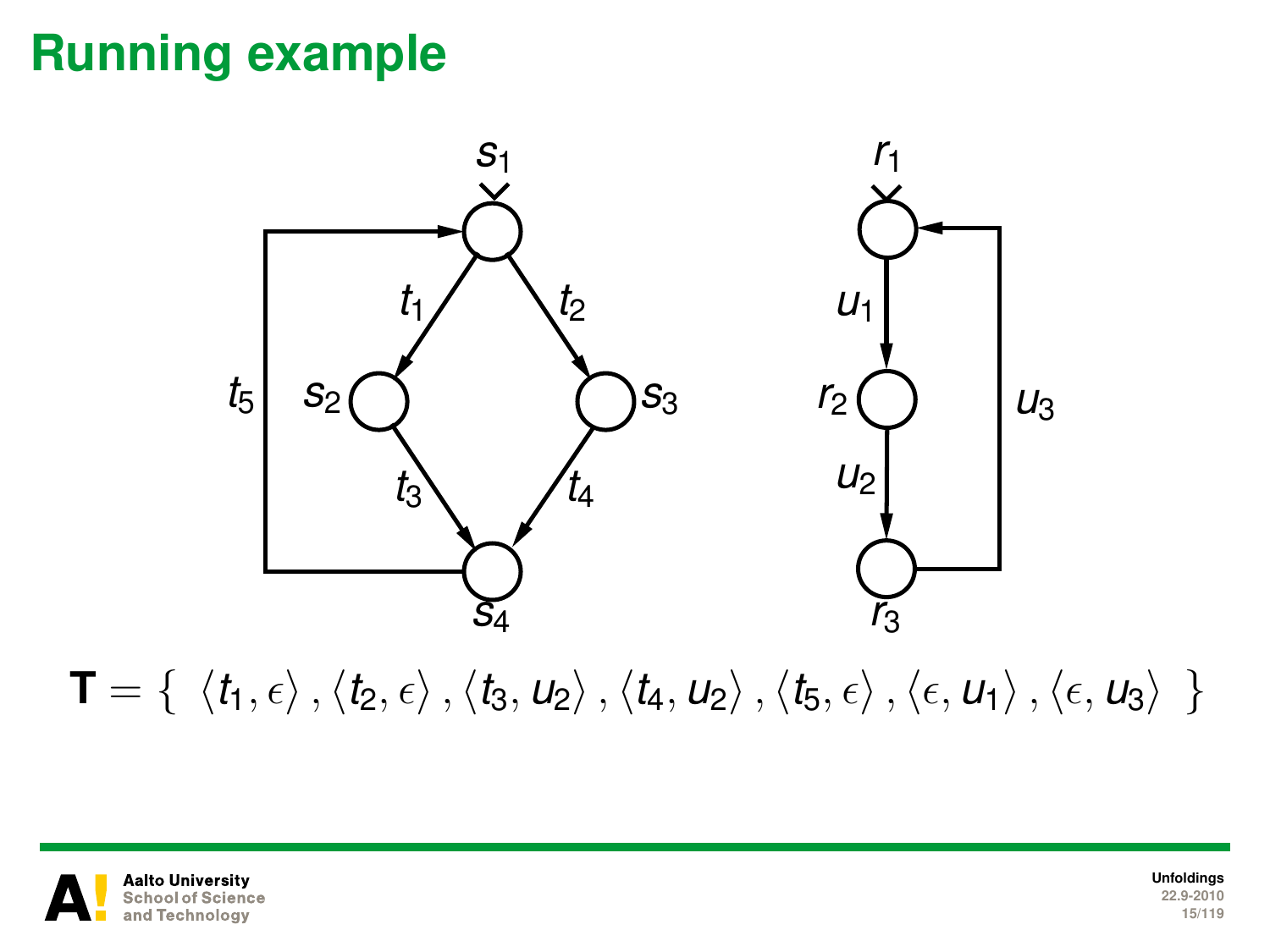#### **Petri net representation of products**





**Unfoldings 22.9-2010 16/119**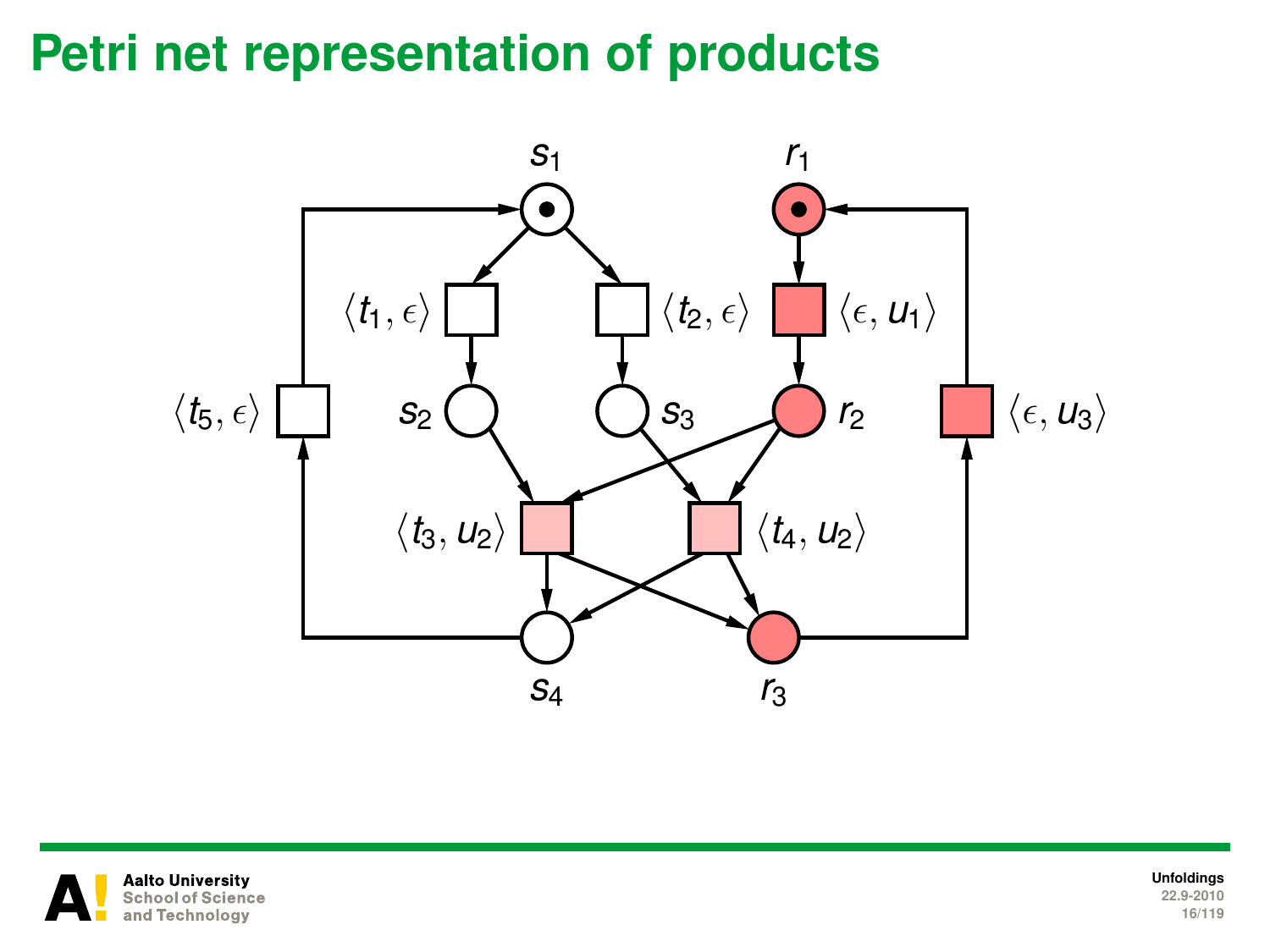#### **Interleaving representation of products**





**Unfoldings 22.9-2010 17/119**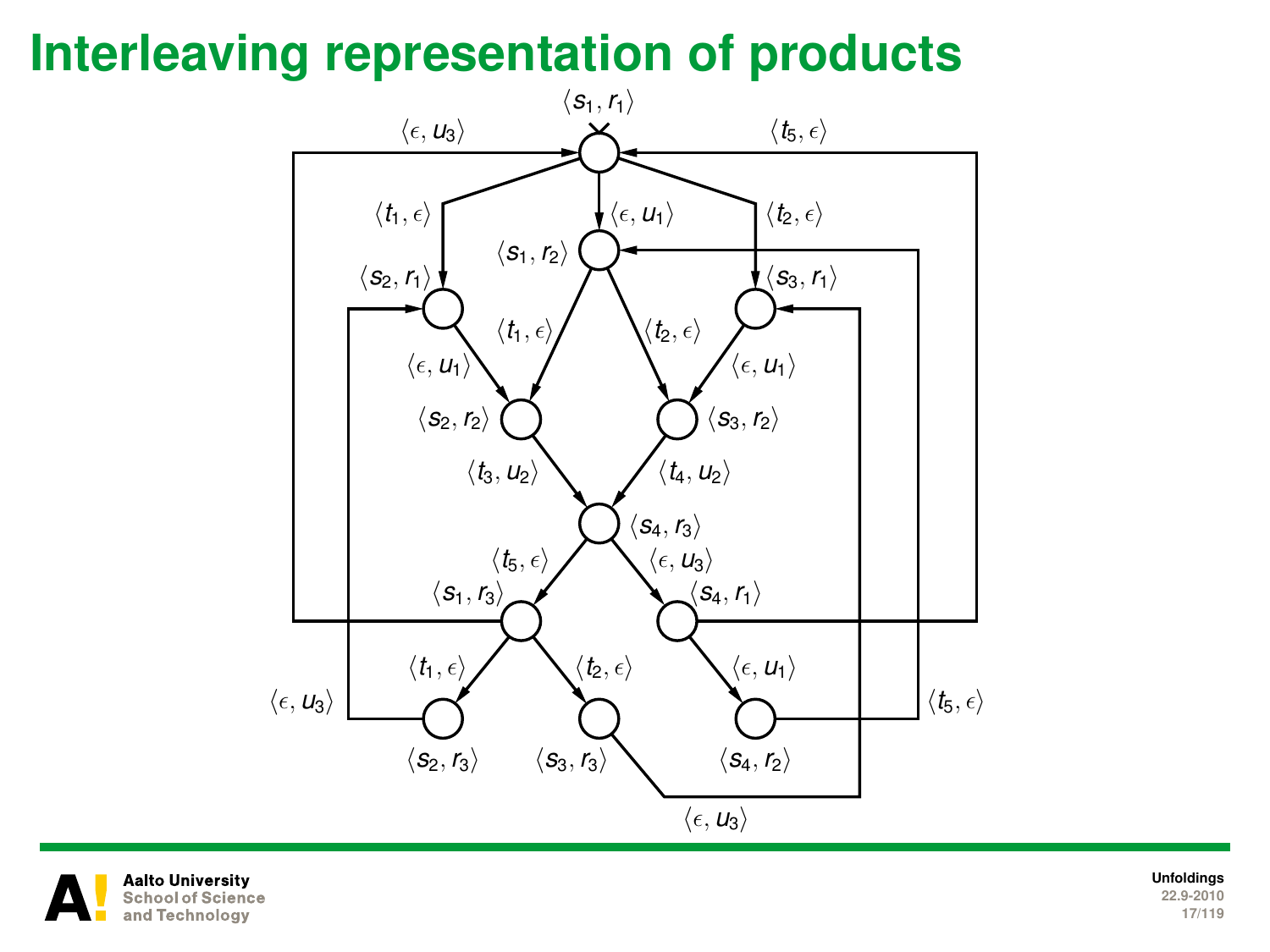#### **Unfolding transition systems: Computation tree**





**Unfoldings 22.9-2010 18/119**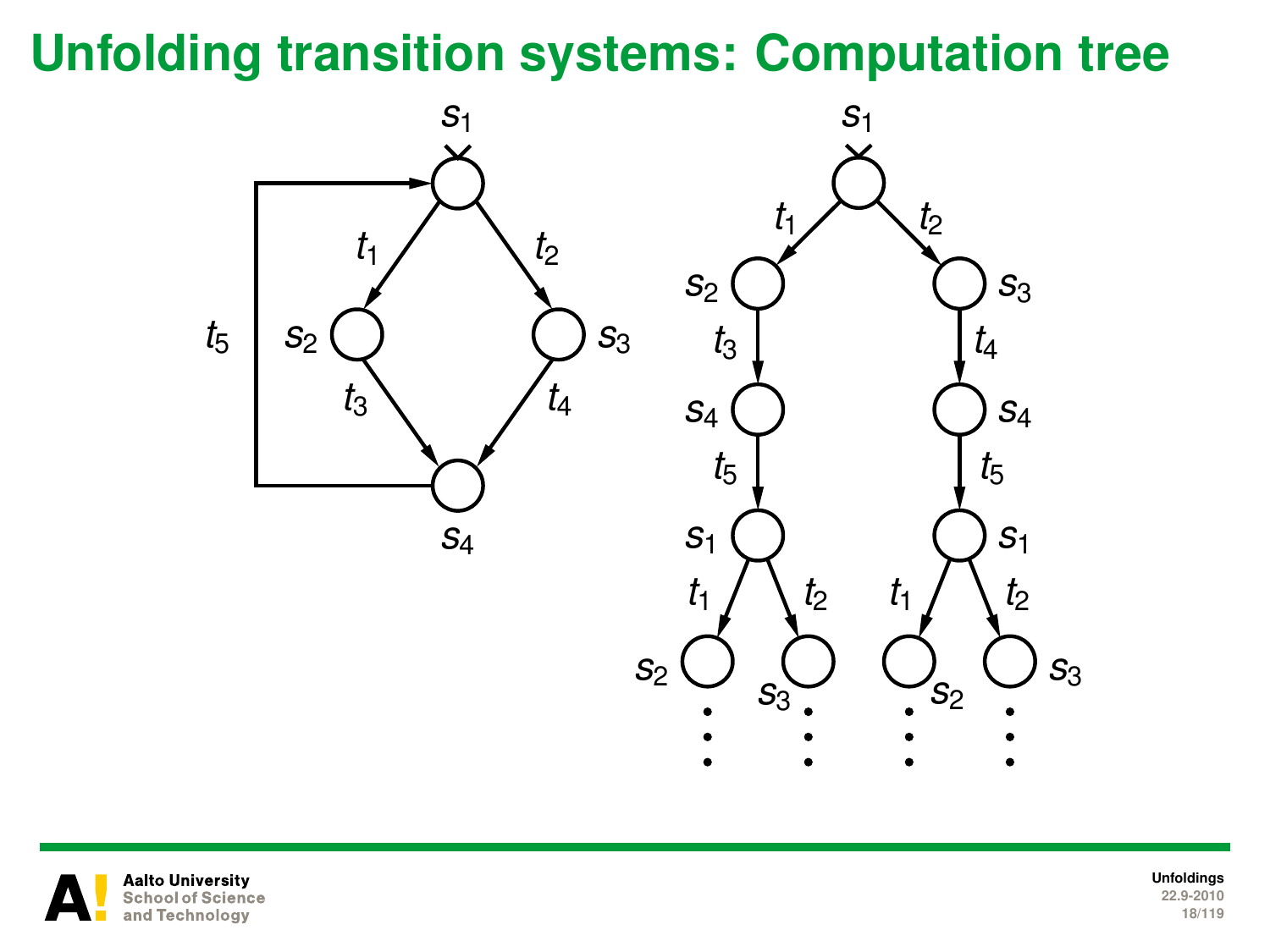#### **Unfolding as a Petri net**





**Unfoldings 22.9-2010 19/119**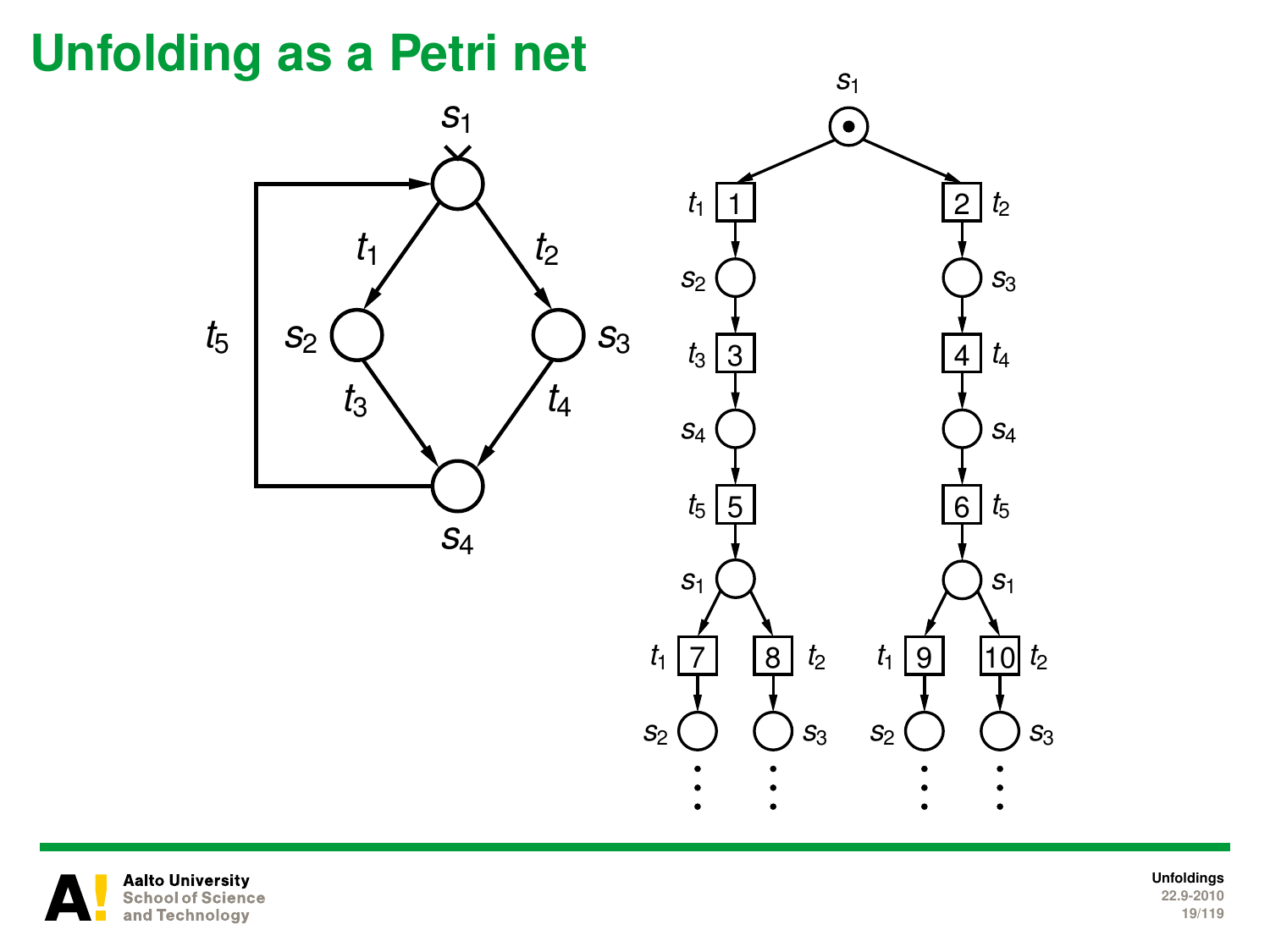

**Aalto University** School of Science<br>and Technology **Unfoldings 22.9-2010 20/119**

 $s_1$   $r_1$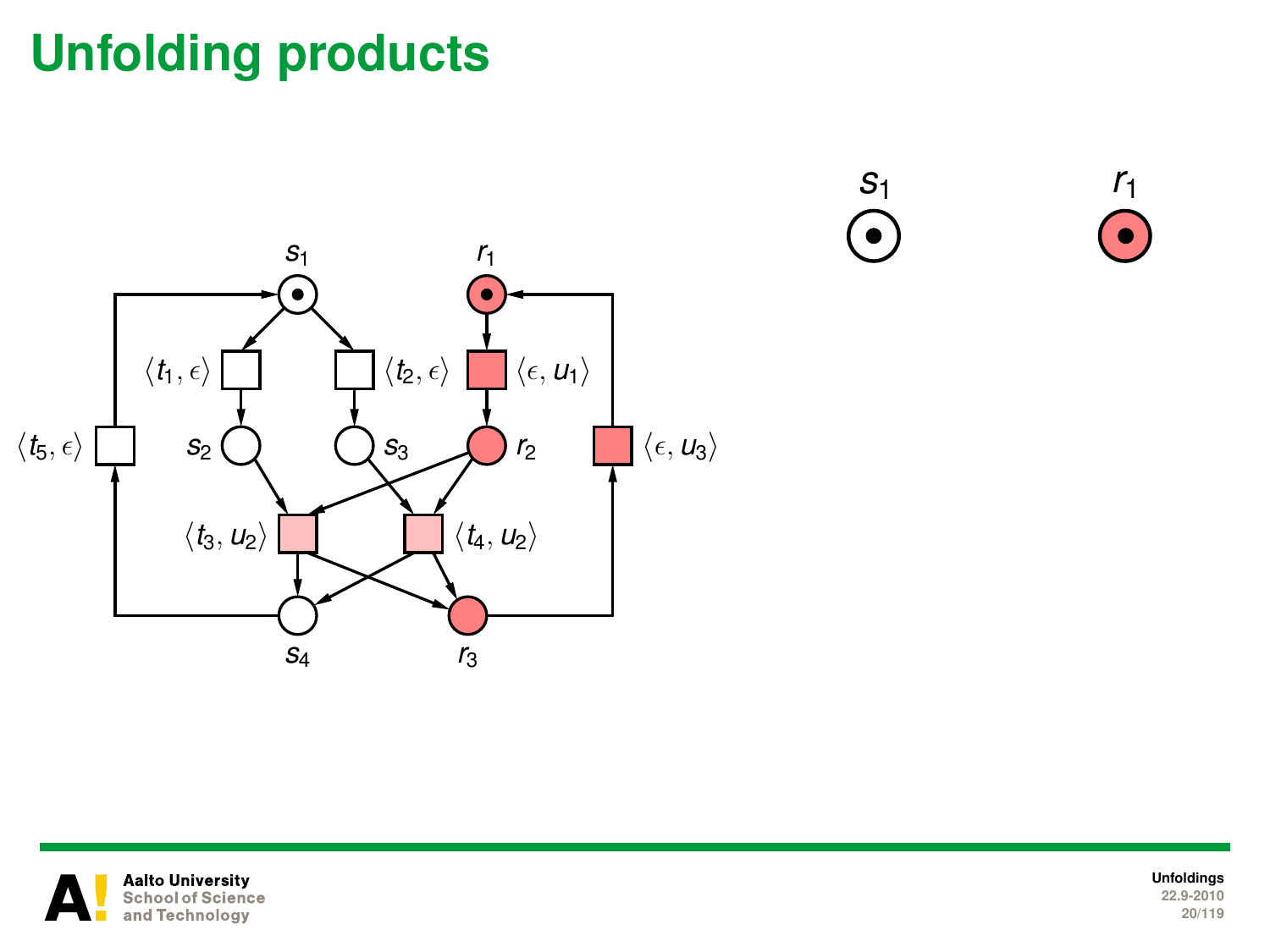



**Unfoldings 22.9-2010**

**21/119**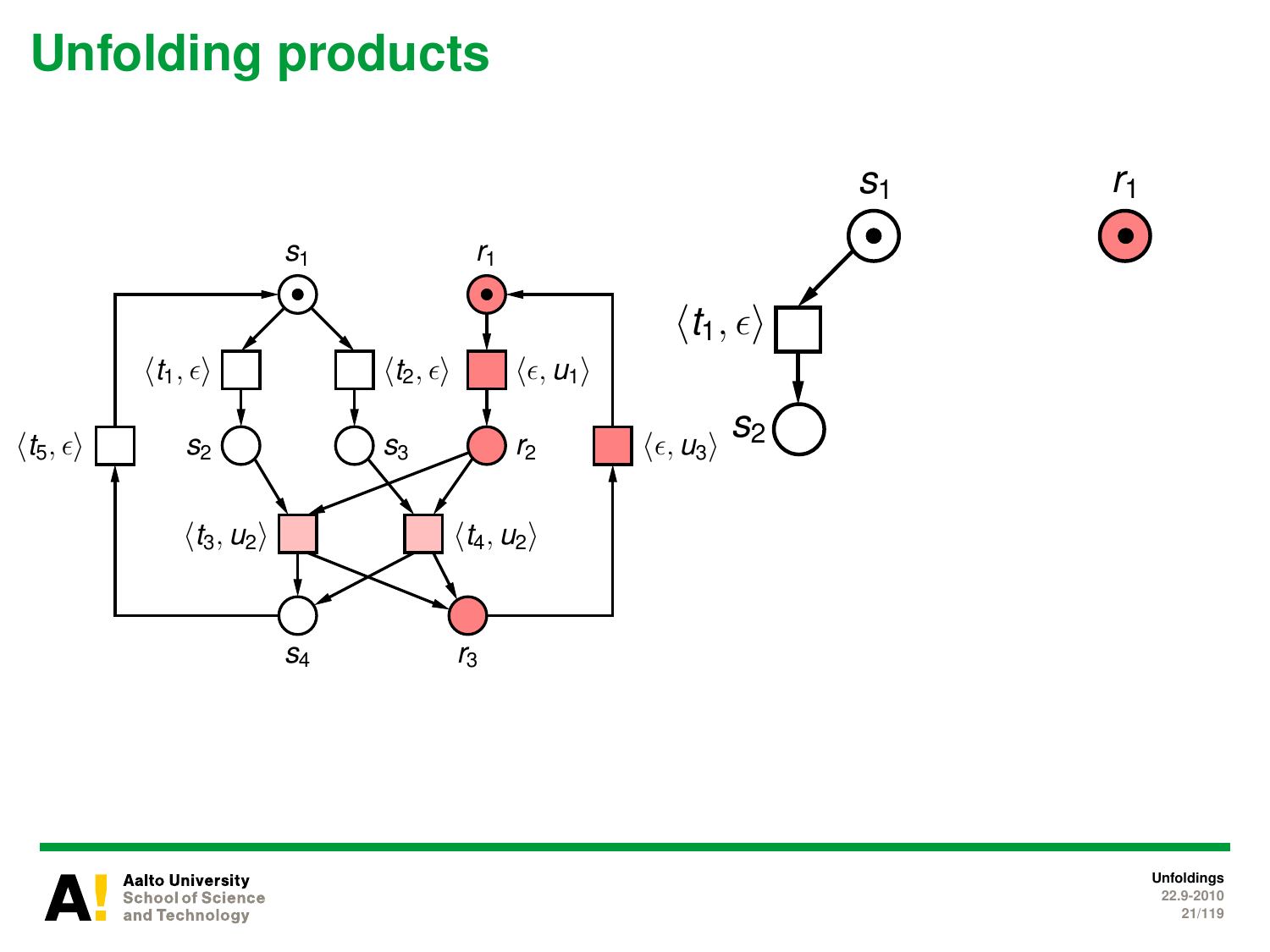



**Unfoldings 22.9-2010 22/119**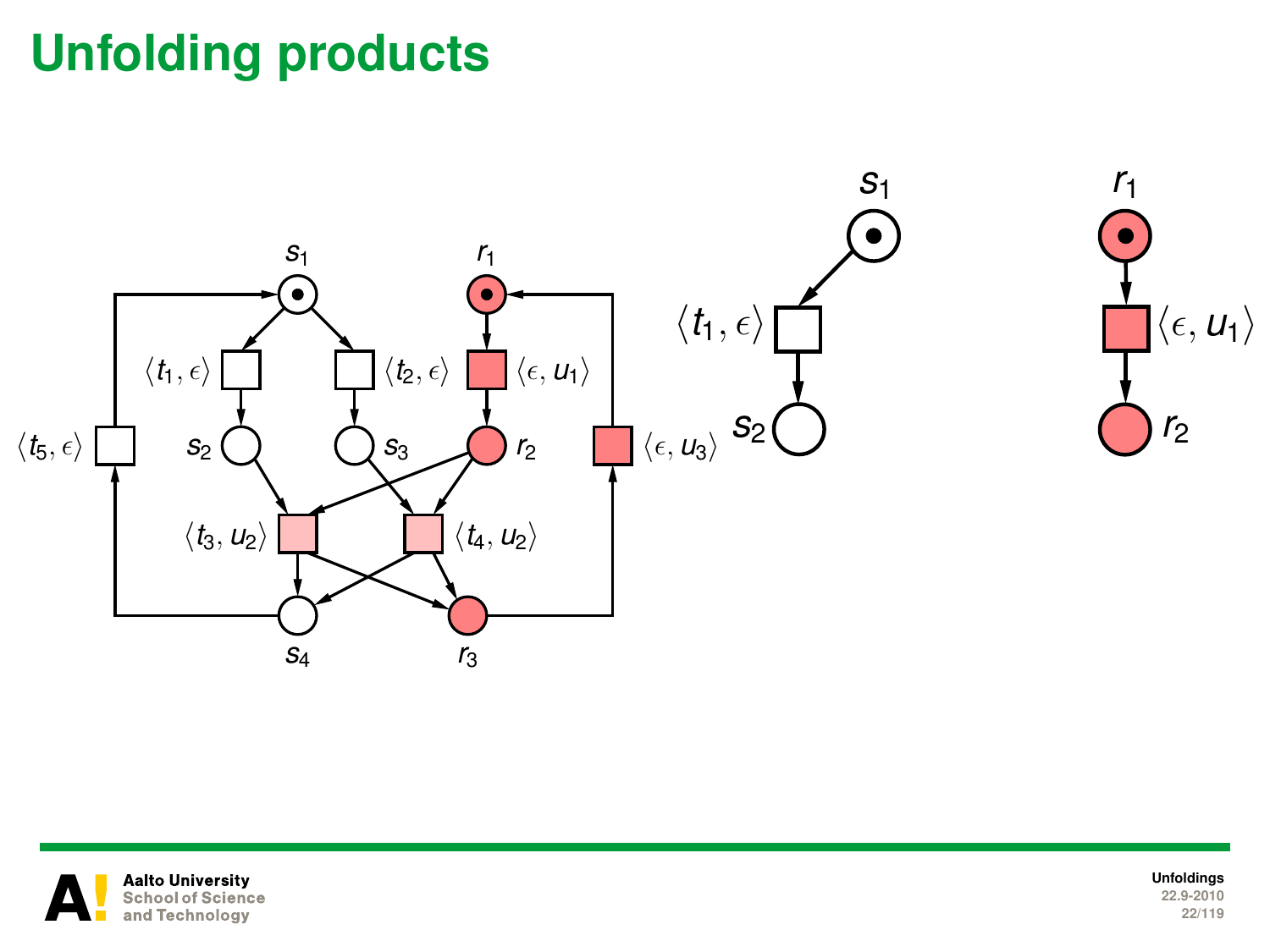



**Unfoldings 22.9-2010 23/119**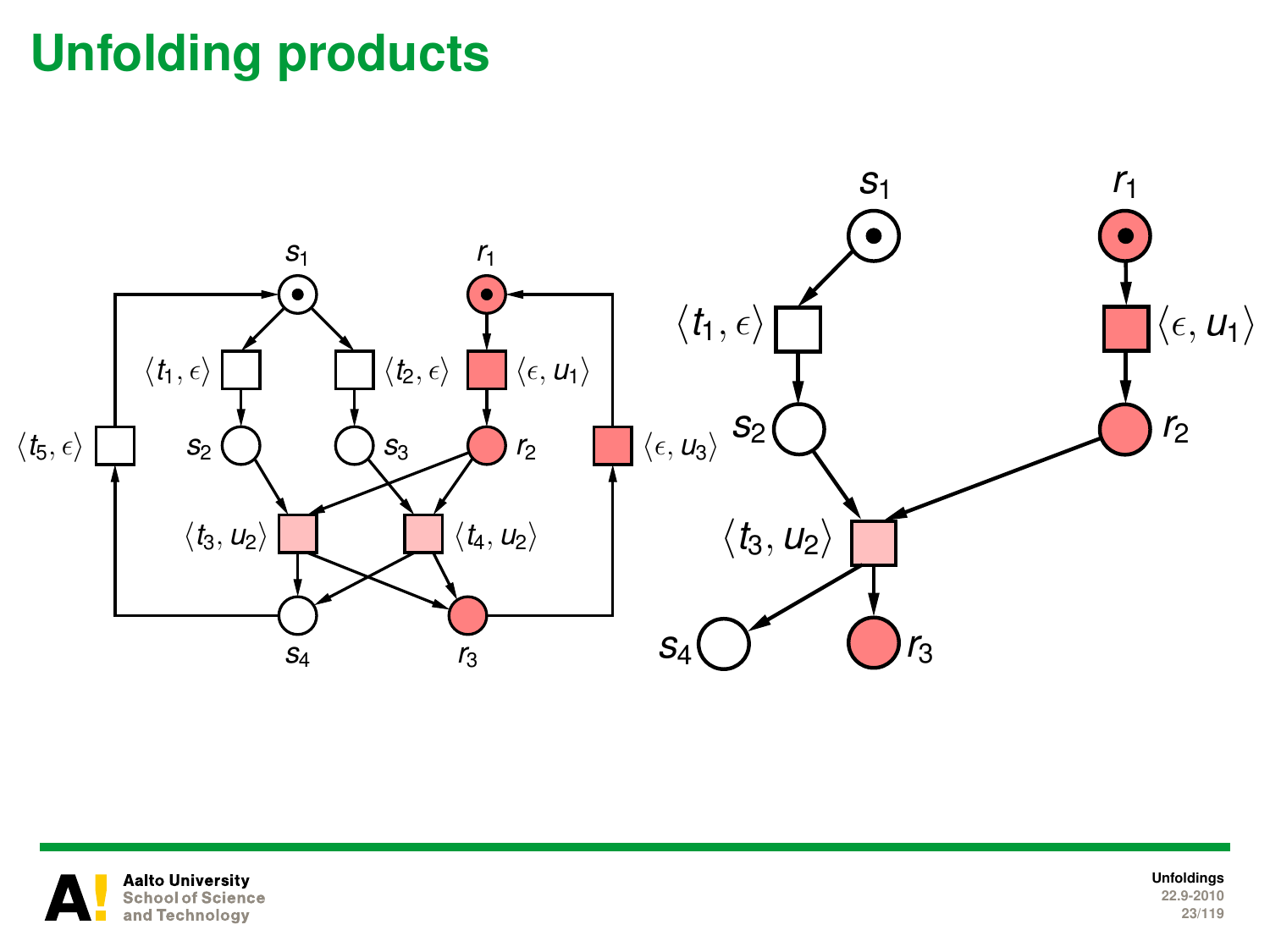



**Unfoldings 22.9-2010 24/119**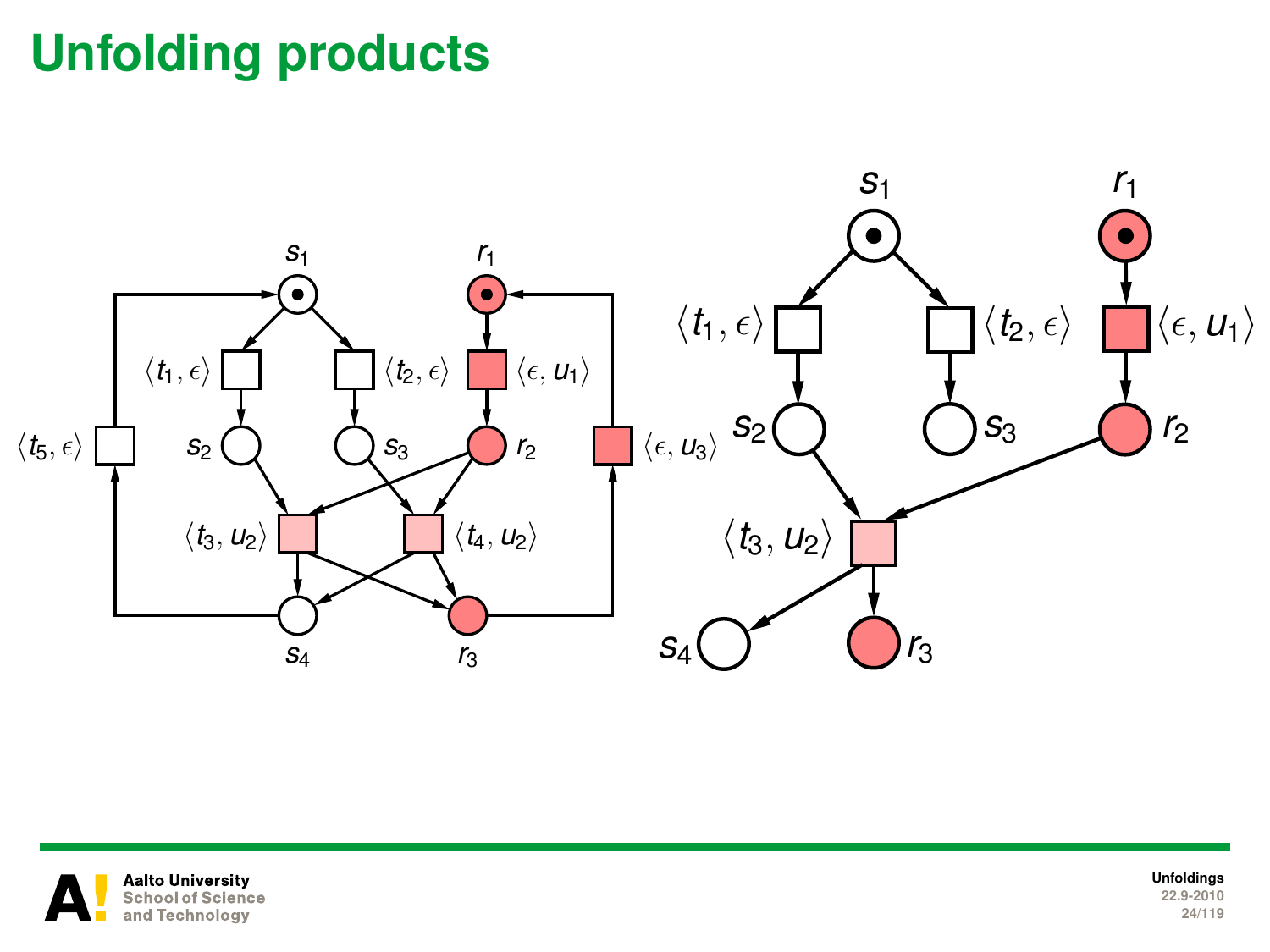



**Unfoldings 22.9-2010**

**25/119**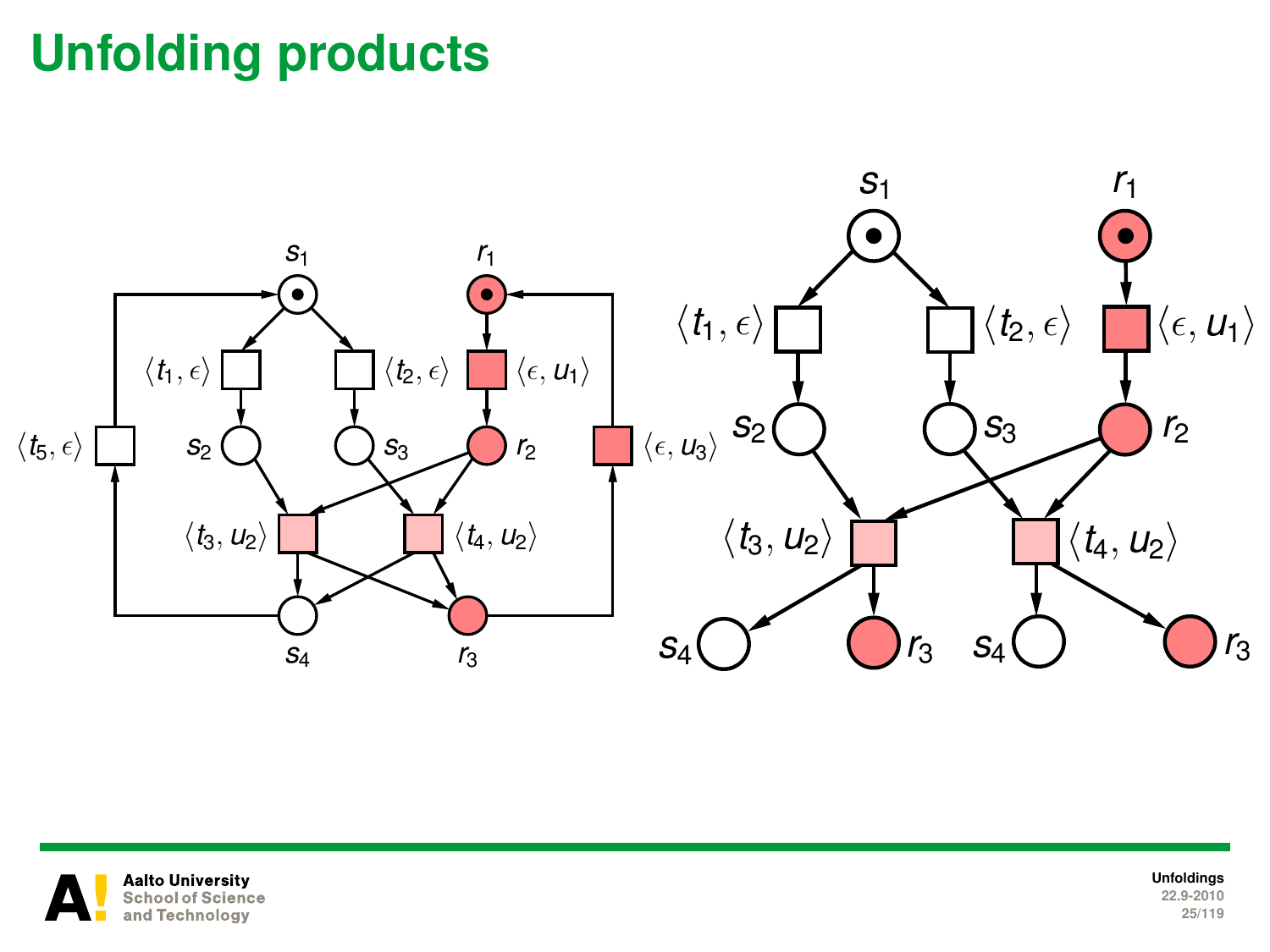# **The Unfolding**



**Aalto Universitv** School of Science and Technology

**Unfoldings 22.9-2010 26/119**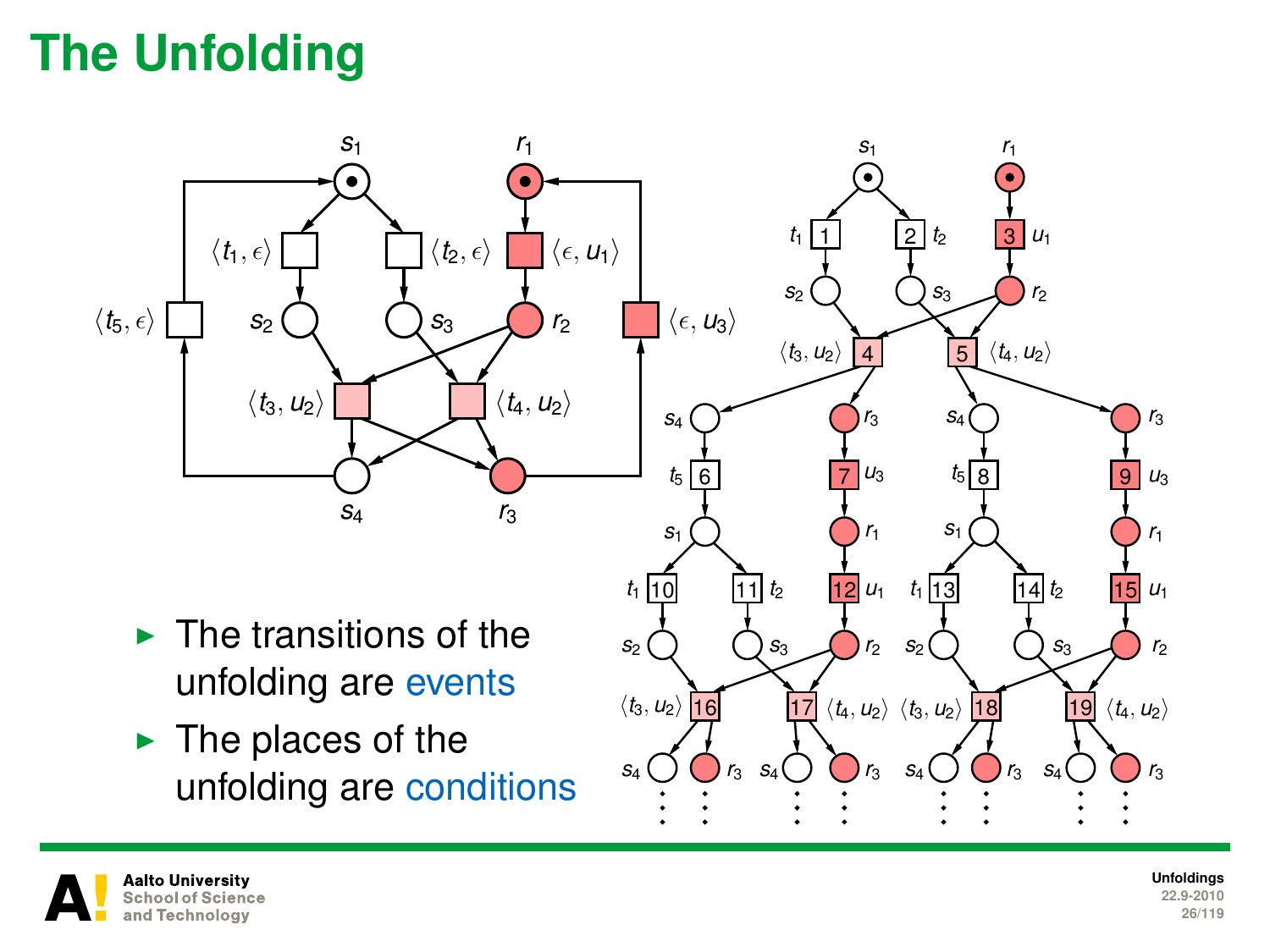## **Fundamental property of unfoldings**

Given a node *x* (place or event) of the unfolding, we denote the label of x by  $\lambda(x)$ . Furthermore, given a set X of nodes we define  $\lambda(X) = {\lambda(x) | x \in X}.$ 

#### **Proposition**

*Let* **s** *be a reachable state of product* **A***, and let M be a reachable marking of the unfolding of* **A** *such that*  $\lambda(M) =$  **s***.* 

- (a) If  $\langle M, e, M' \rangle$  is a step of the unfolding, then there is a step  $\langle$ **s**, **t**, **s**<sup> $\rangle$ </sup> *of* **A** *such that*  $\lambda$ (*e*) = **t***, and*  $\lambda$ (*M*<sup> $\prime$ </sup>) = **s**<sup> $\prime$ </sup>*.*
- (b) If  $\langle$ **s**, **t**, **s**<sup> $\langle$ </sup> *is a step of* **A**, then there is a step  $\langle M, e, M' \rangle$  of *the unfolding such that*  $\lambda(e) = \mathbf{t}$ *, and*  $\lambda(M') = \mathbf{s}'$ *.*

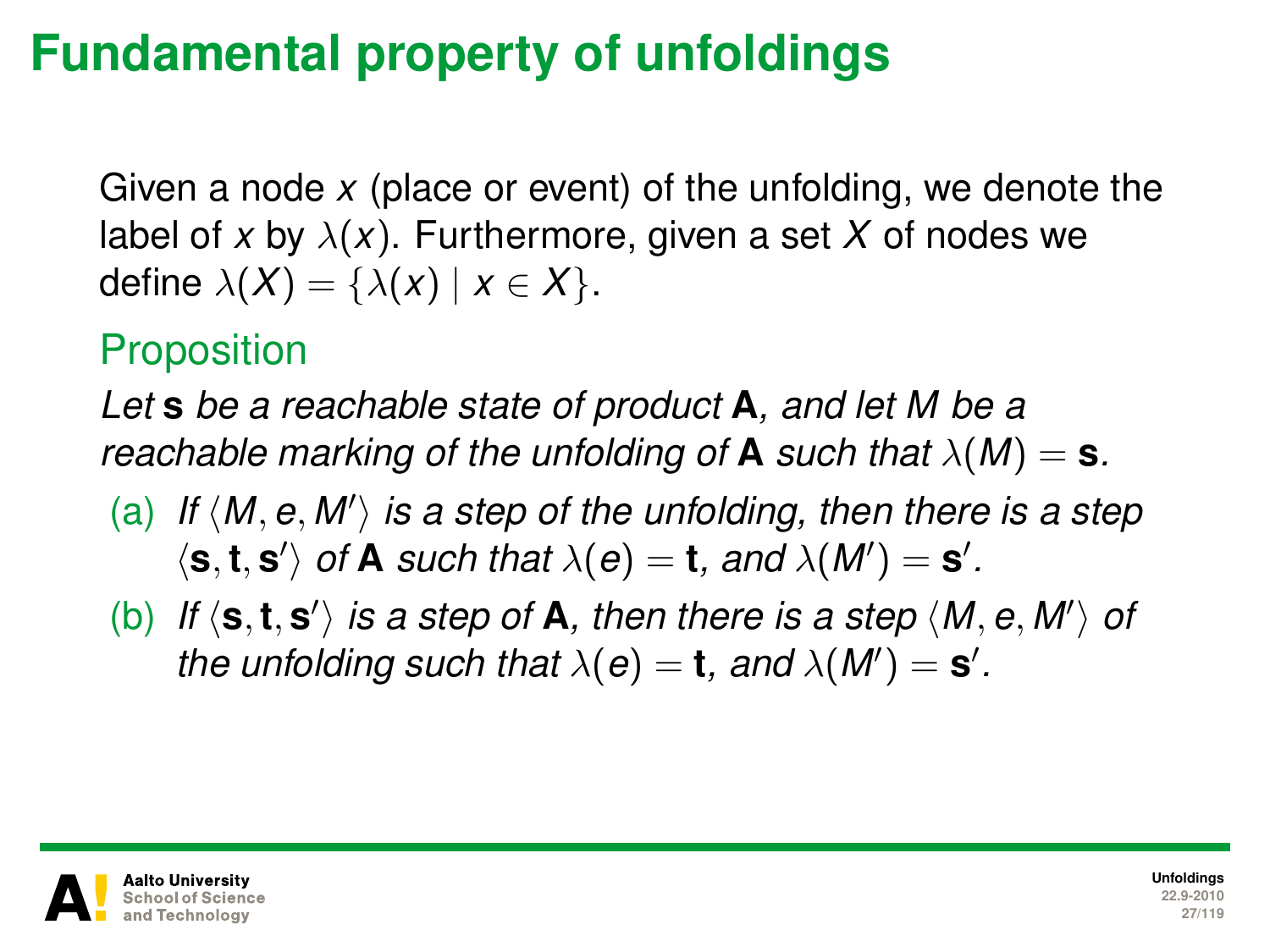# **Corollary of the fundamental property**

#### **Corollary**

- (a) *If* σ *is a (finite or infinite) occurrence sequence of the unfolding, then*  $\lambda(\sigma)$  *is a history of* **A***.*
- (b) *If* **h** *is a history of* **A***, then some occurrence sequence of the unfolding satisfies*  $\lambda(\sigma) = \mathbf{h}$ *.*



**Unfoldings 22.9-2010 28/119**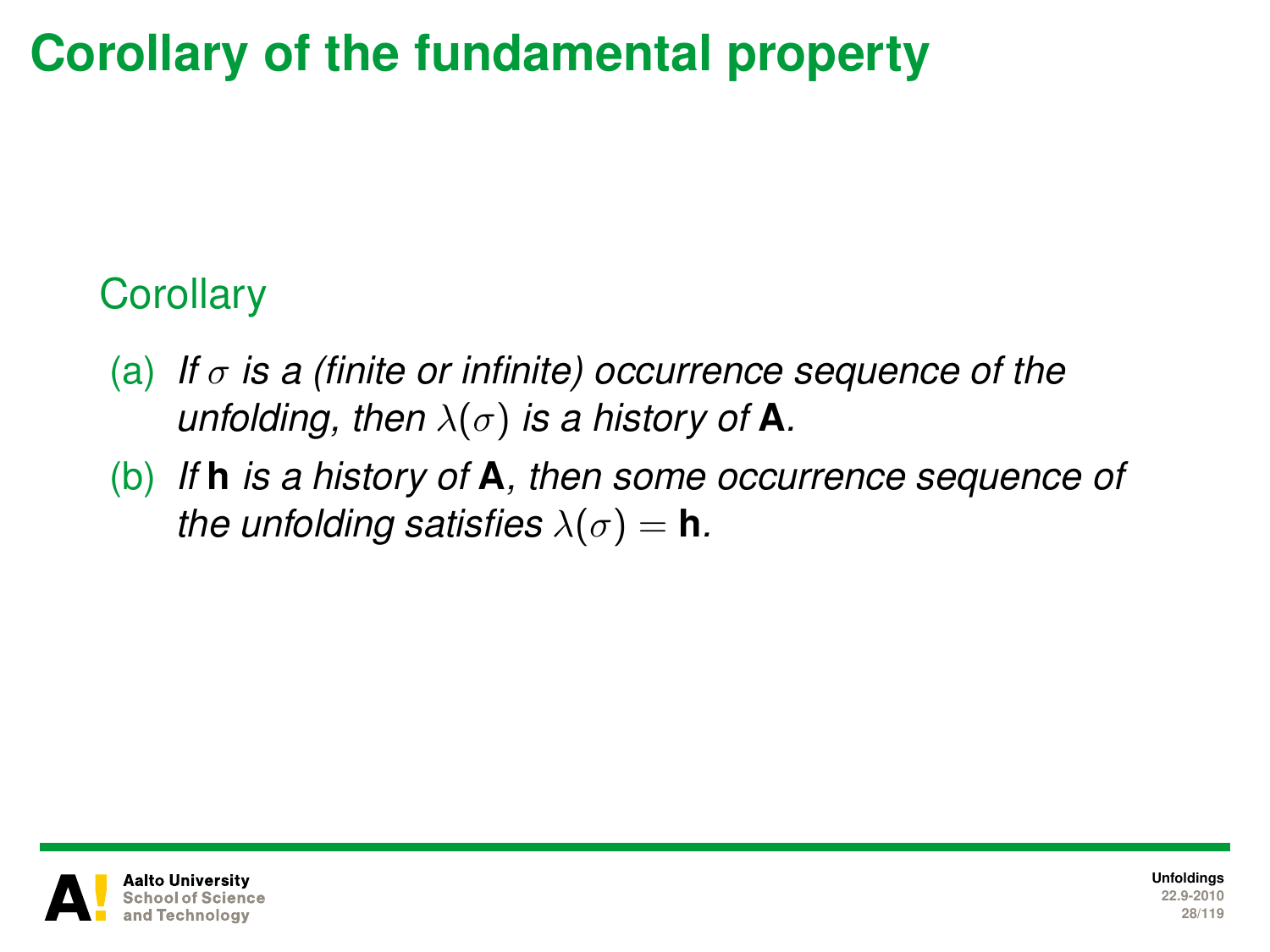# **Unfoldings are synchronizations of trees**

An unfolding of a transition system is a tree. Intuitively, an unfolding of a product can be seen as a synchronization of trees. We formalize this idea.

#### Definition

A place of an unfolding is an *i -place* if it is labeled by a state of the *i*th component. The *i -root* is the unique *i*-place having no input events. An event is an *i -event* if it is labeled by a global transition  $\langle t_1, \ldots, t_n \rangle$  such that  $t_i \neq \epsilon$ . In other words, an event is an *i*-event if the *i*th component participates in the global transition it is labeled with.

It follows that an *i*-place can only be a *j*-place if  $j = i$ ; on the contrary, an event can be an *i*-event and a *j*-event even for  $i \neq j$ if both  $A_i$  and  $A_j$  participate in the transition it is labeled with.

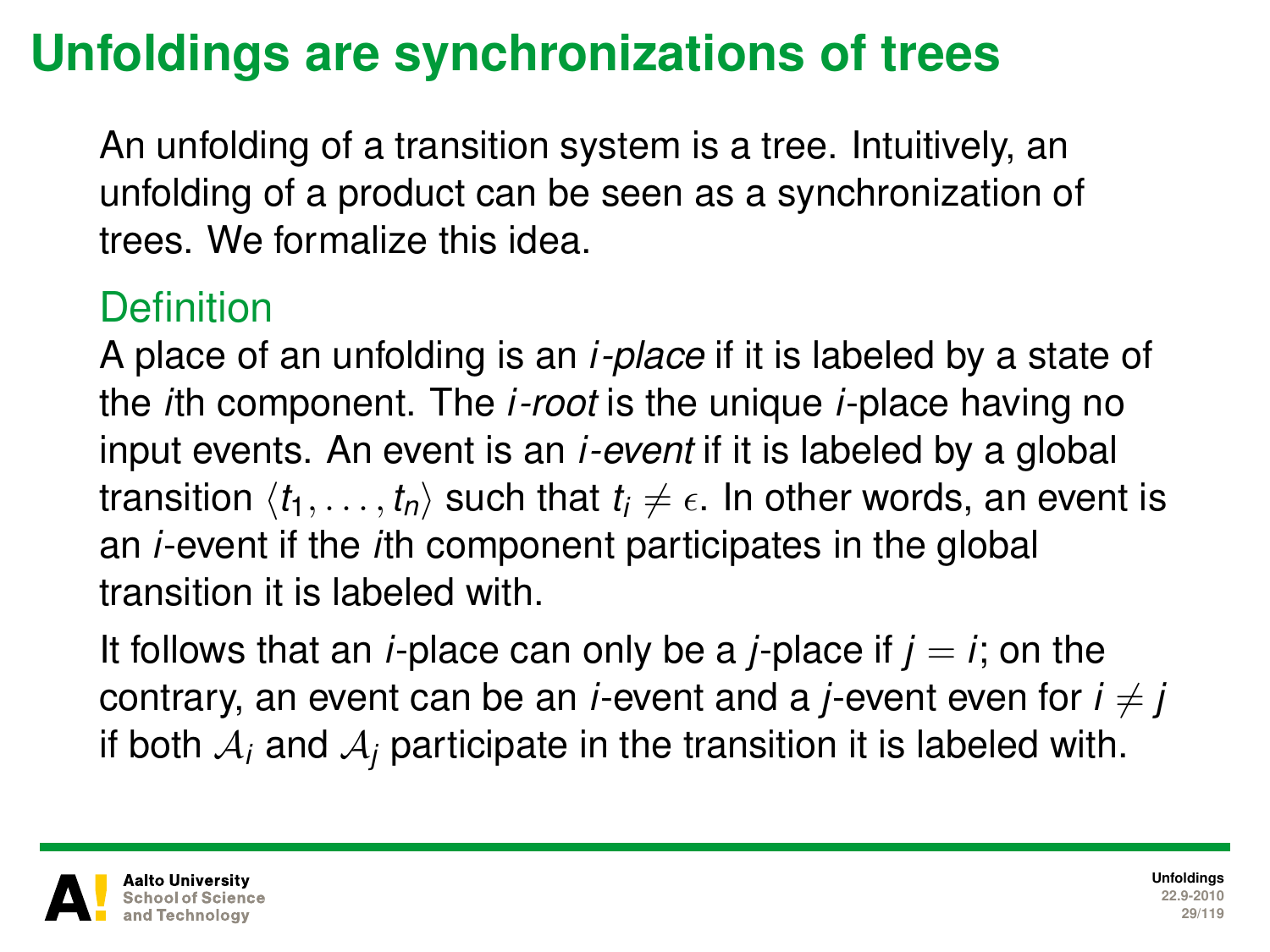#### **Properties of Unfoldings Proposition**

- *Let*  $N$  *be the unfolding of* **A***. Then:*
- (1) N *has no cycles, i.e., no (nonempty) path of arcs leads from a node to itself.*
- (2) *For every i*  $\in$  {1, ... *n*}*, every reachable marking of* N *puts a token in exactly one i -place.*
- (3) *The set of i -nodes of the unfolding* N *forms a tree with the i -root as root. Moreover, the tree only branches at places, i.e., if a node of the tree has more than one child, then it is a place.*
- (4) *A place of* N *can get marked at most once (i.e., if along an occurrence sequence it becomes marked and then unmarked, then it never becomes marked again), and an event of* N *can occur at most once in an occurrence sequence.*

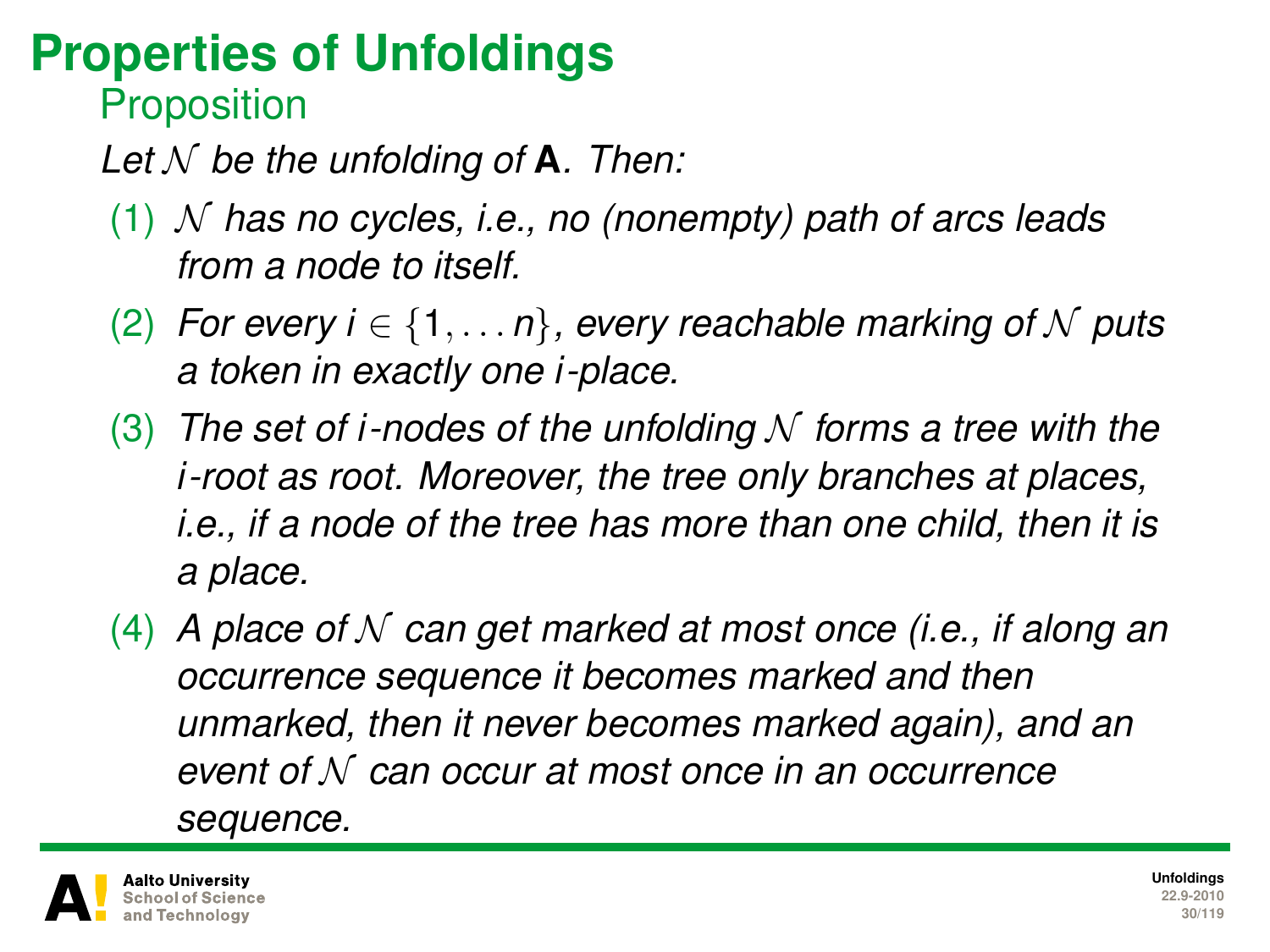#### **The Unfolding (recap)**





#### **Unfoldings 22.9-2010**

**31/119**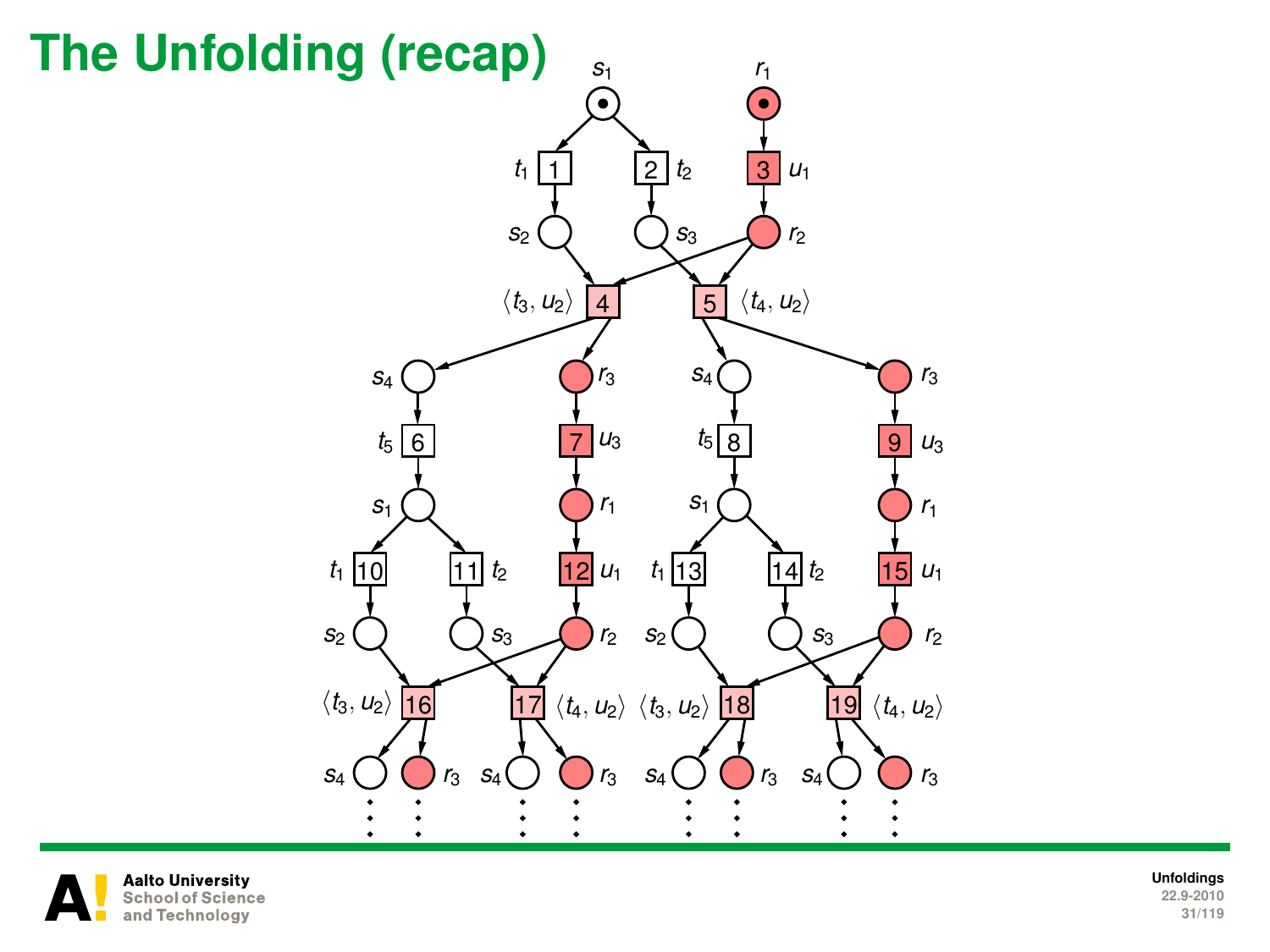# **Causality, conflict, and concurrency**

#### **Definition**

Let *x* and *y* be two nodes of an unfolding.

- $\triangleright$  We say that x is a *causal predecessor* of y, denoted by  $x < y$ , if there is a (non-empty) path of arcs from x to y; as usual we denote by  $x < y$  that either  $x < y$  or  $x = y$ ; two nodes *x* and *y* are *causally related* if *x* ≤ *y* or *x* ≥ *y*
- $\triangleright$  We say that *x* and *y* are in *conflict*, denoted by  $x \neq y$ , if there is a place *z*, different from *x* and *y*, from which one can reach *x* and *y*, exiting *z* by different arcs
- $\triangleright$  We say that *x* and *y* are *concurrent*, denoted by *x co y*, if *x* and *y* are neither causally related nor in conflict

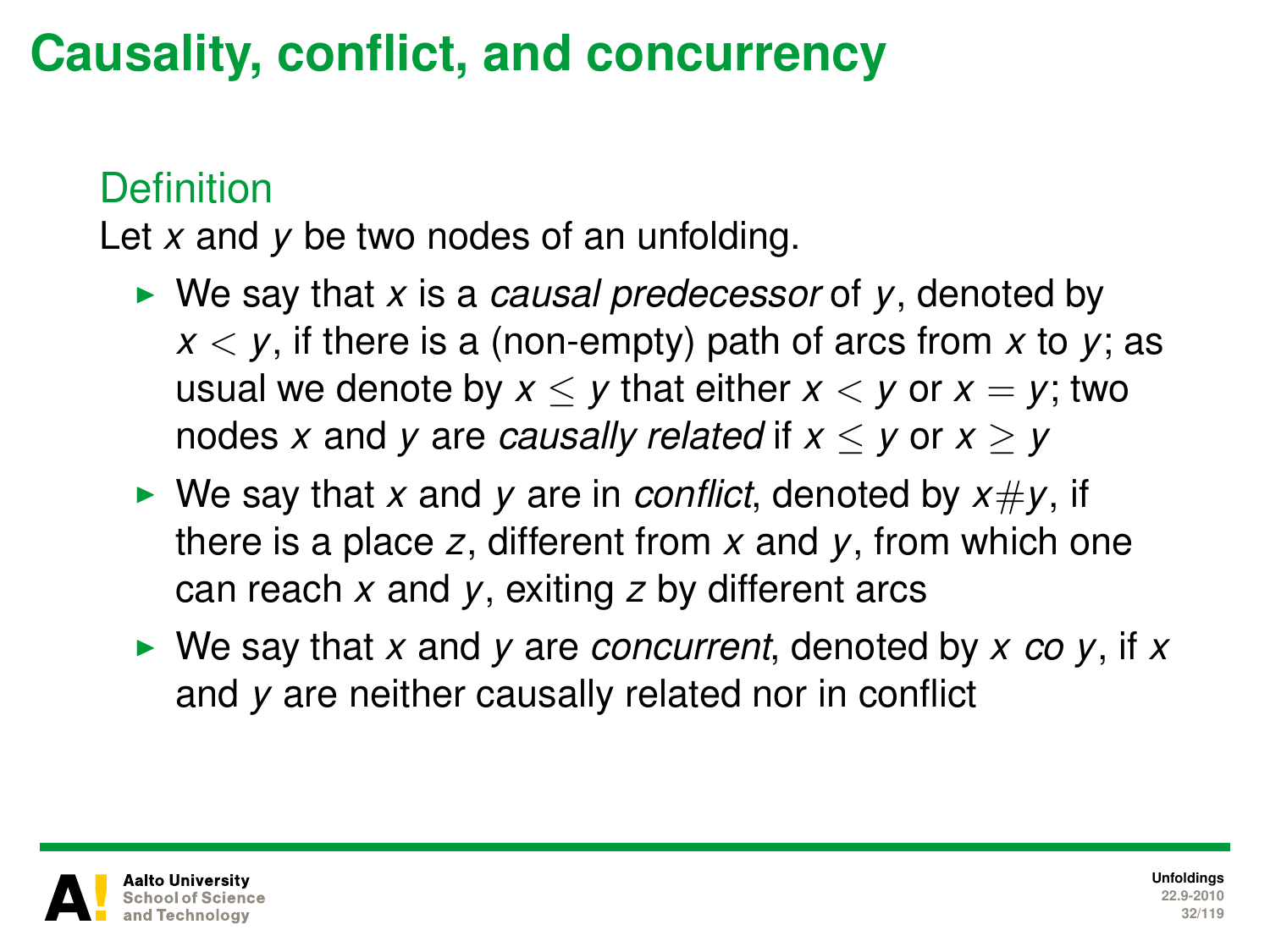#### **Concurrent conditions are simultaneously reachable**

#### **Proposition**

*Let* N *be an unfolding of* **A** *and let P be a set of places (conditions) of* N *. There is a reachable marking M of* N *such that P* ⊆ *M if and only if the places of P are pairwise concurrent*



**Unfoldings 22.9-2010 33/119**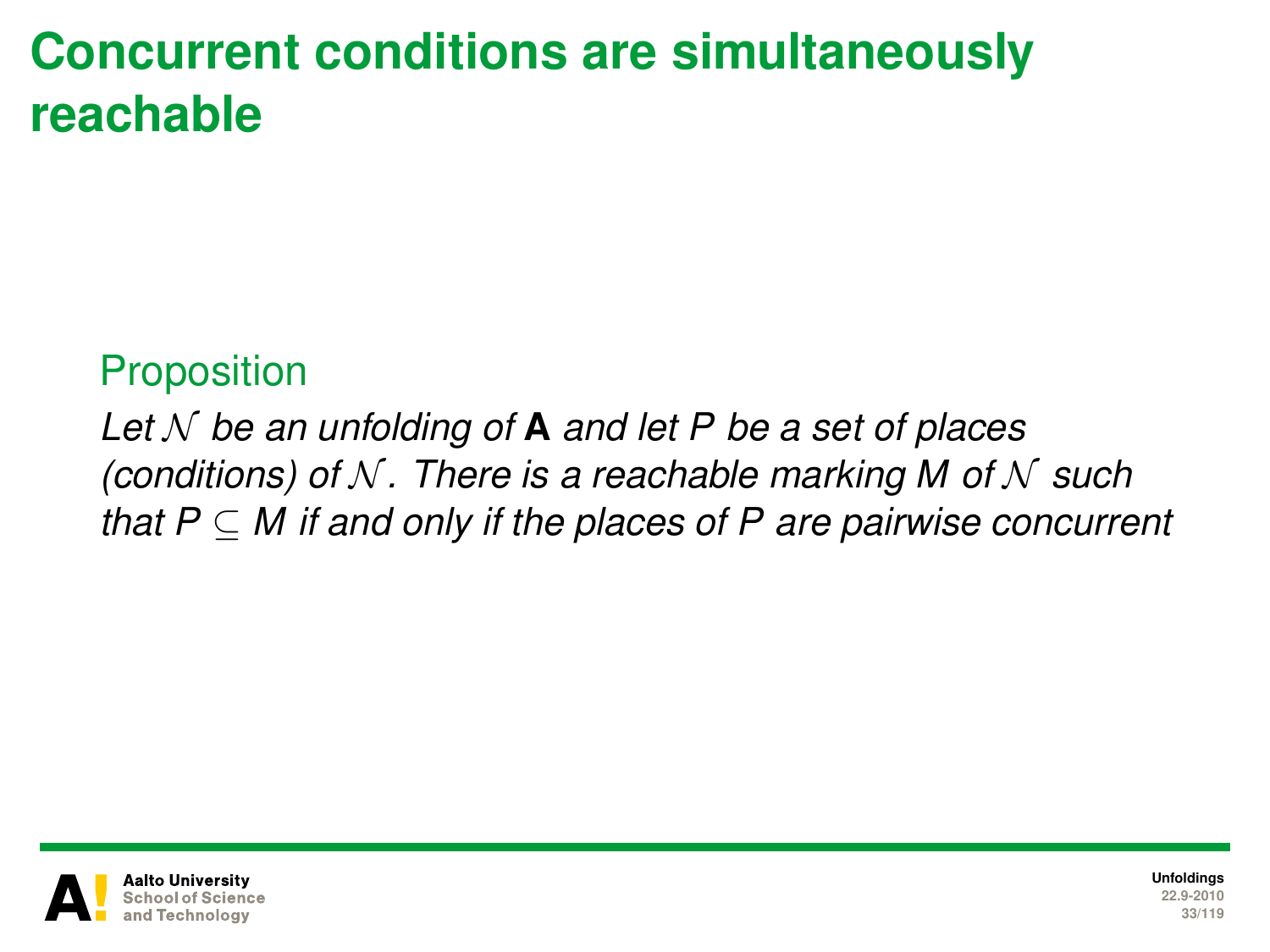## **Causal, co, and concurrency relations**

#### Proposition

- (1) *For every two nodes x*, *y of an unfolding exactly one of the following holds: (a) x and y are causally related, (b) x and y are in conflict, (c) x and y are concurrent.*
- (2) If x and y are causally related and  $x \neq y$ , then either  $x < y$ *or y* < *x, but not both.*



**Unfoldings 22.9-2010 34/119**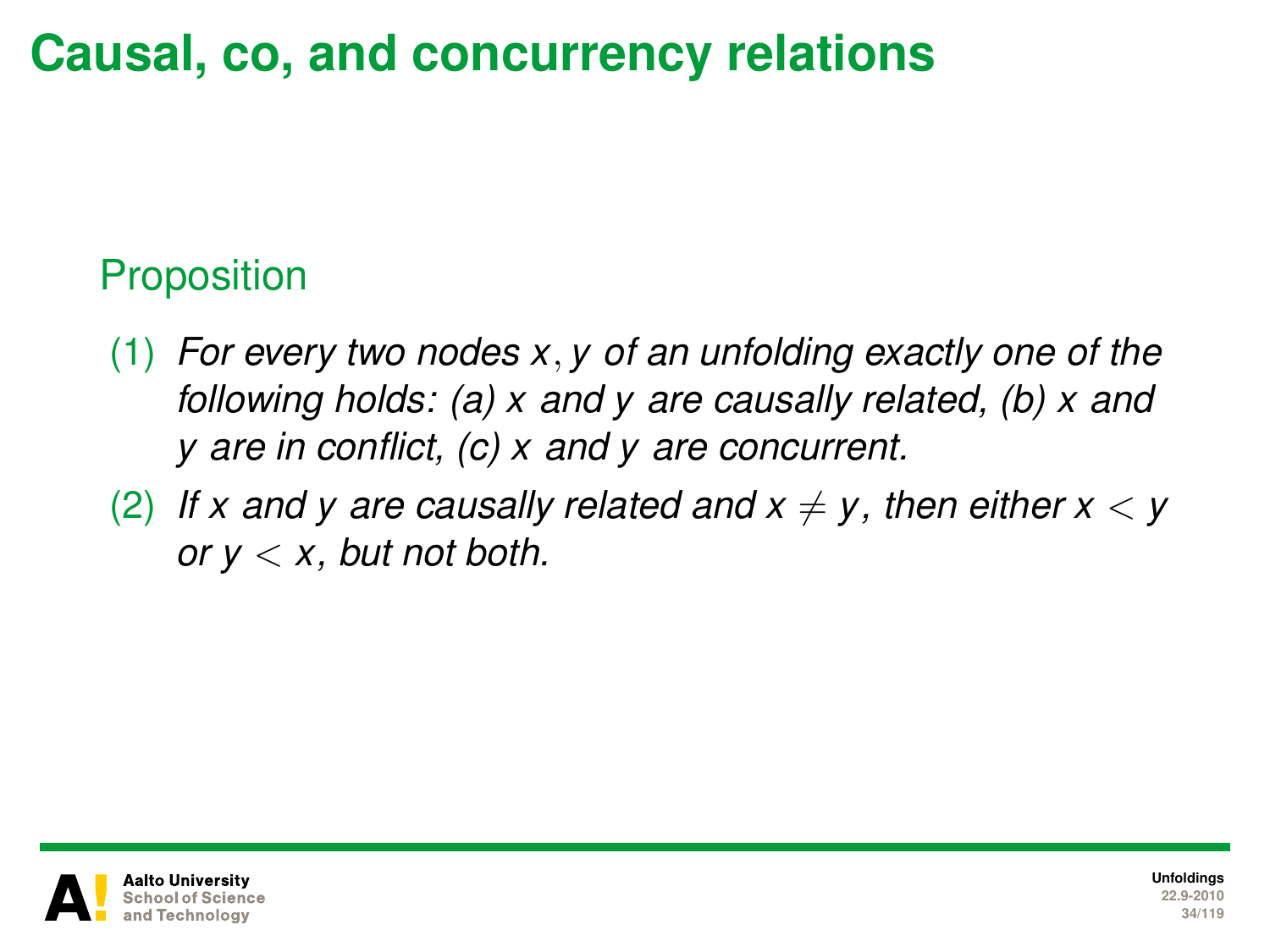## **Configurations an cuts**

#### **Proposition**

*Let* N *be an unfolding of a product* **A** *and let C be a set of events of*  $N$ .

(1) *C is a configuration if and only if it is causally closed, i.e., if*  $e \in C$  and  $e' < e$  then  $e' \in C$ , and conflict-free, i.e., no two *events of C are in conflict.*

Note that all the firing sequences of transitions realizing a configuration *C* lead to the same reachable marking of  $N$ , which is a set of conditions called the cut *Cut*(*C*).



**Unfoldings 22.9-2010 35/119**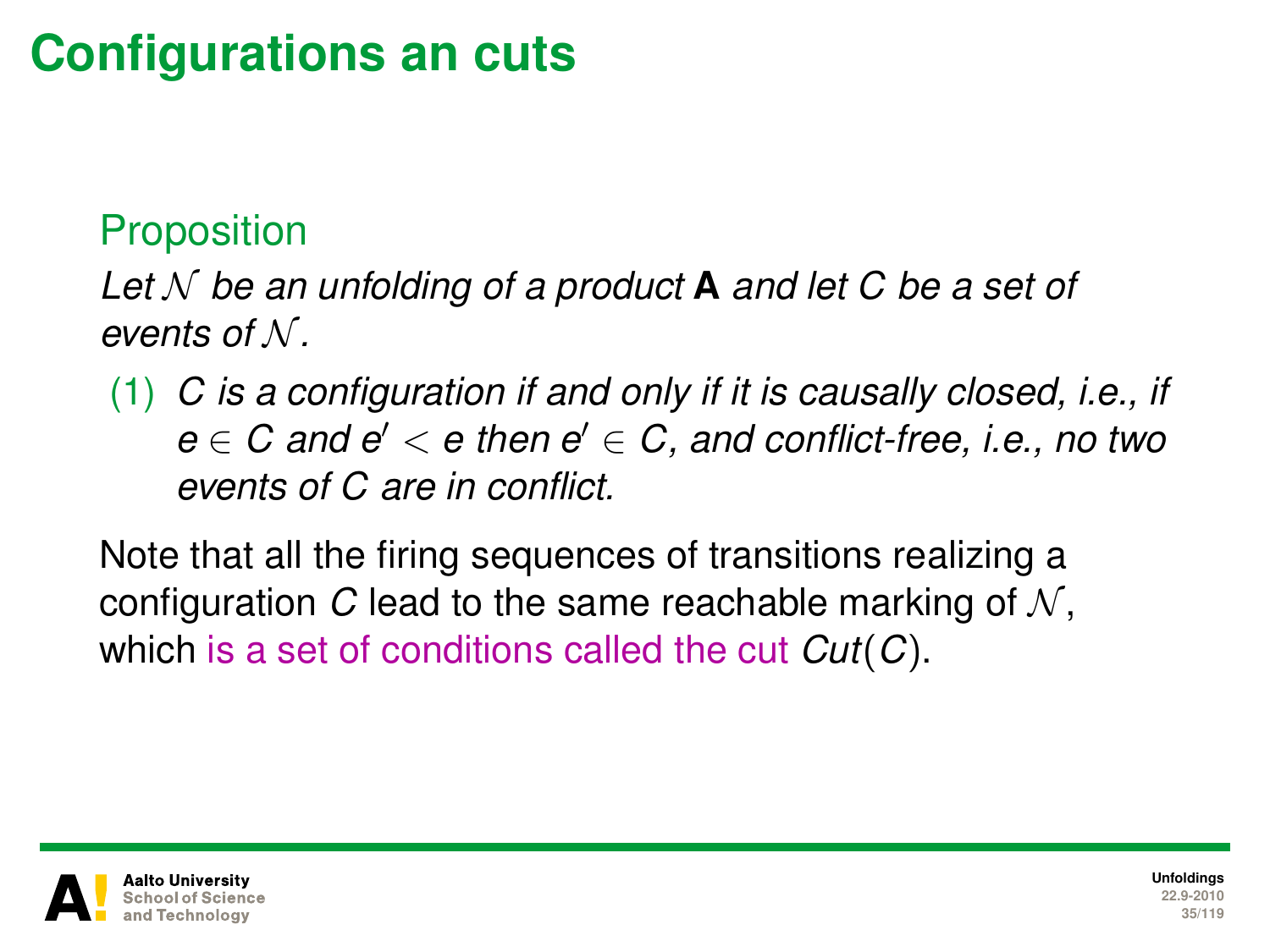# **Model checking**

The model checking problem:

Does some run of the system satisfy a given property  $\psi$ ? Some important instances:

- (1) Executability: Does some run contain a given transition?
- (2) Repeated executability: Does some run contain a given transition infinitely often?
- (3) Livelock: Does some run contain an infinite tail of "silent" transitions?

#### Fact:

The model-checking problem for next-free LTL-formulas can be reduced to (2) and (3), for safety properties to (1). We use search procedures to construct prefixes of the unfolding that decide (1), (2), and (3).

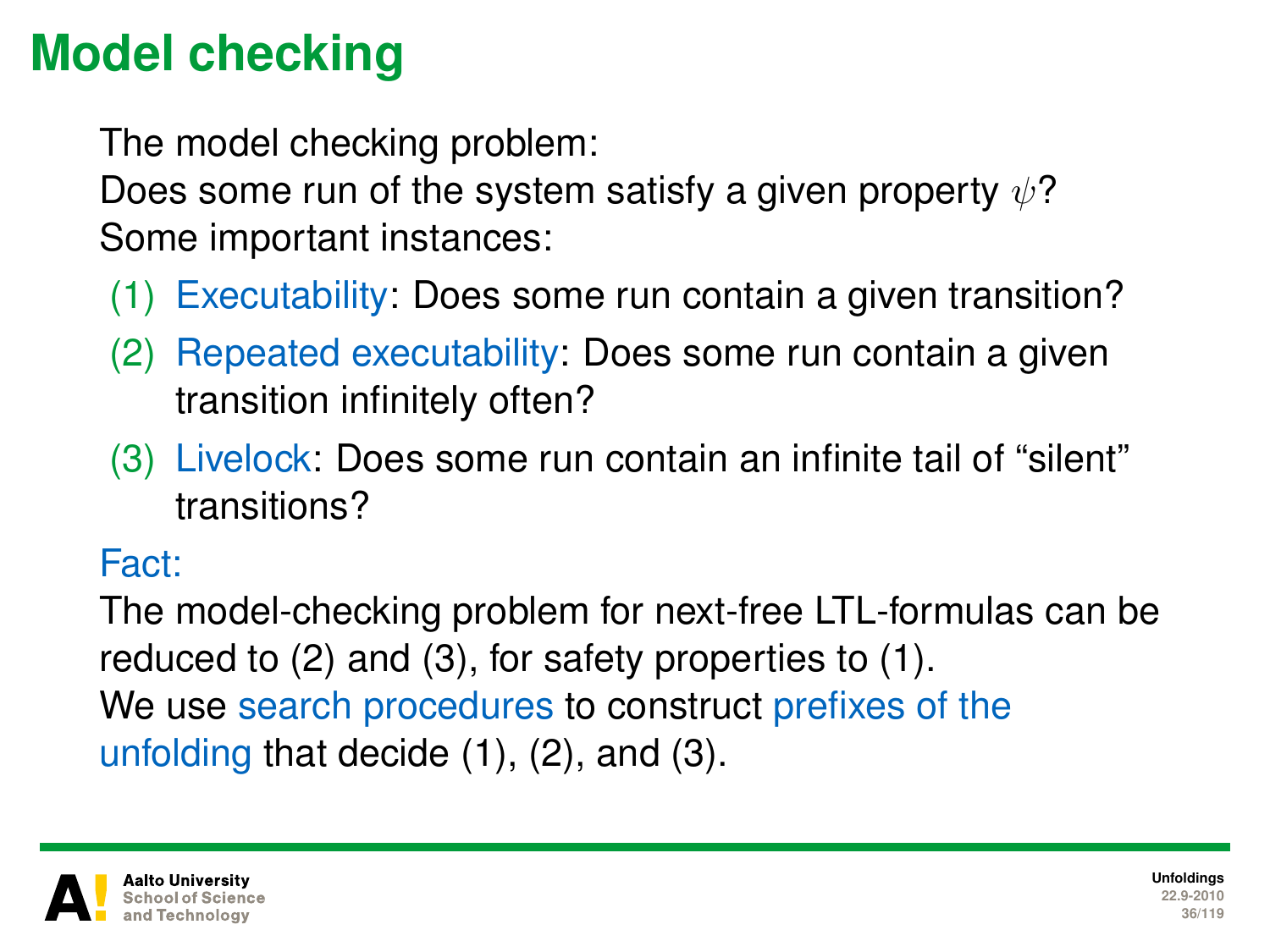## **Search procedures**

A search procedure consists of:

- $\blacktriangleright$  a search scheme:
	- $\triangleright$  Termination condition: Determines which leaves of the current prefix are terminals, i.e., nodes whose successors need not be explored. (Terminals are also called cut-offs.)
	- $\triangleright$  Success condition: Determines which terminals are successful, i.e., terminals proving that  $\psi$  holds.
- $\triangleright$  Search strategy: Tells which event should be added next (nondeterministic search strategies allowed).



**Unfoldings 22.9-2010 37/119**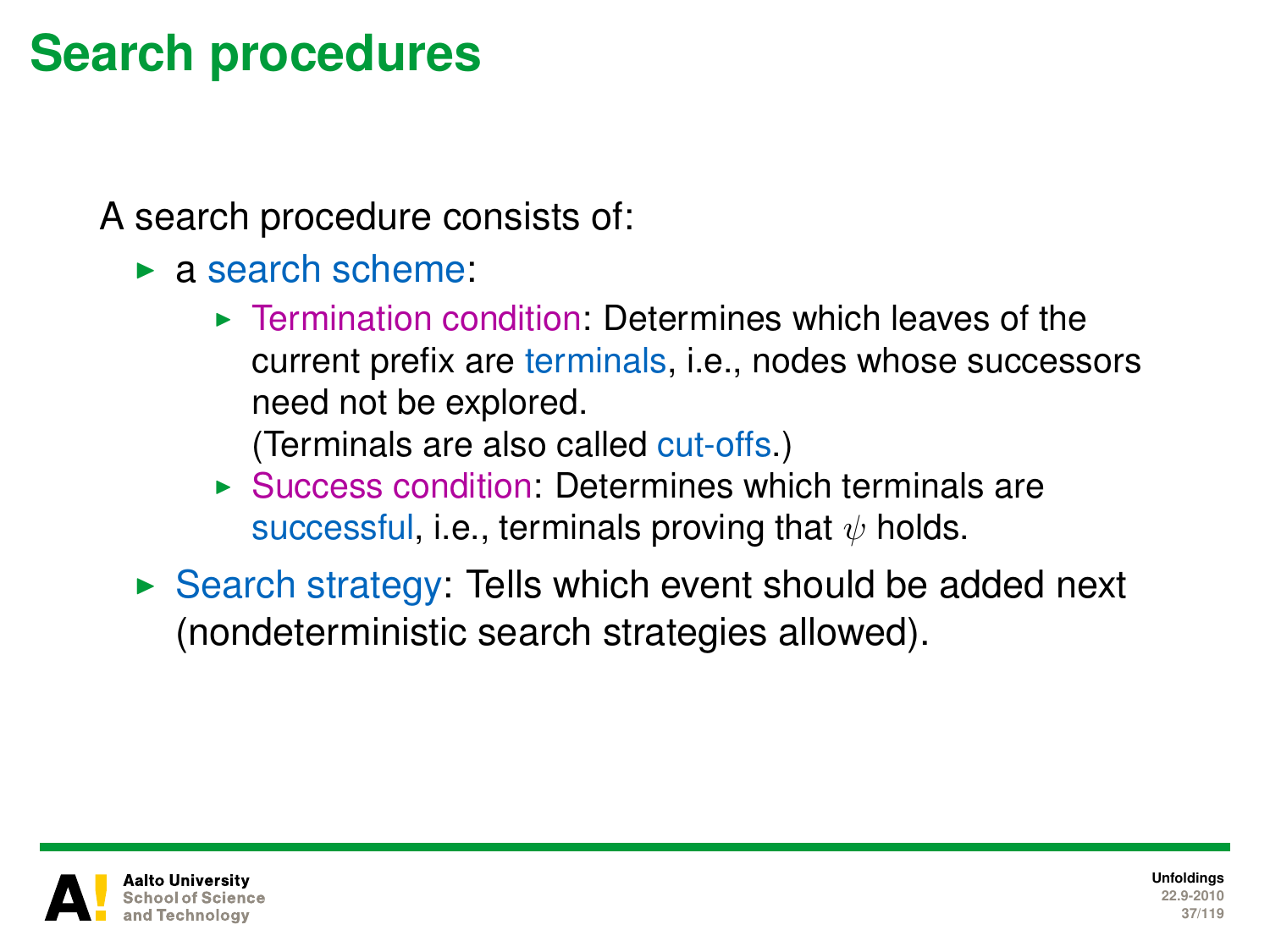## **Search procedure pseudo-code for products**

```
procedure unfold(product A) {
```
 $\mathcal{N}$  := net containing only the initial marking from **A** without events;  $T := \emptyset$ ;  $S = \emptyset$ ;  $X = \text{Ext}(\mathcal{N}, T)$ ; /\* Compute possible extensions \*/ **while**  $(X \neq \emptyset)$  {

choose a (minimal) event  $e \in X$  according to the search strategy; extend  $N$  with  $e$ :

**if** *e* is a terminal according to the search scheme **then** {

 $T := T \cup \{e\}$ ;

**if** *e* is successful according to the search scheme **then** {

*S* := *S* ∪ {*e*}; /\* A successful terminal found, add early exit here!\*/ }; };  $X = \text{Ext}(\mathcal{N}, T)$ , /\* Compute possible extensions \*/ }; **return**  $\langle N, T, S \rangle$ ; /\* return  $\langle$  prefix, terminals, successful terminals $\rangle$  \*/



};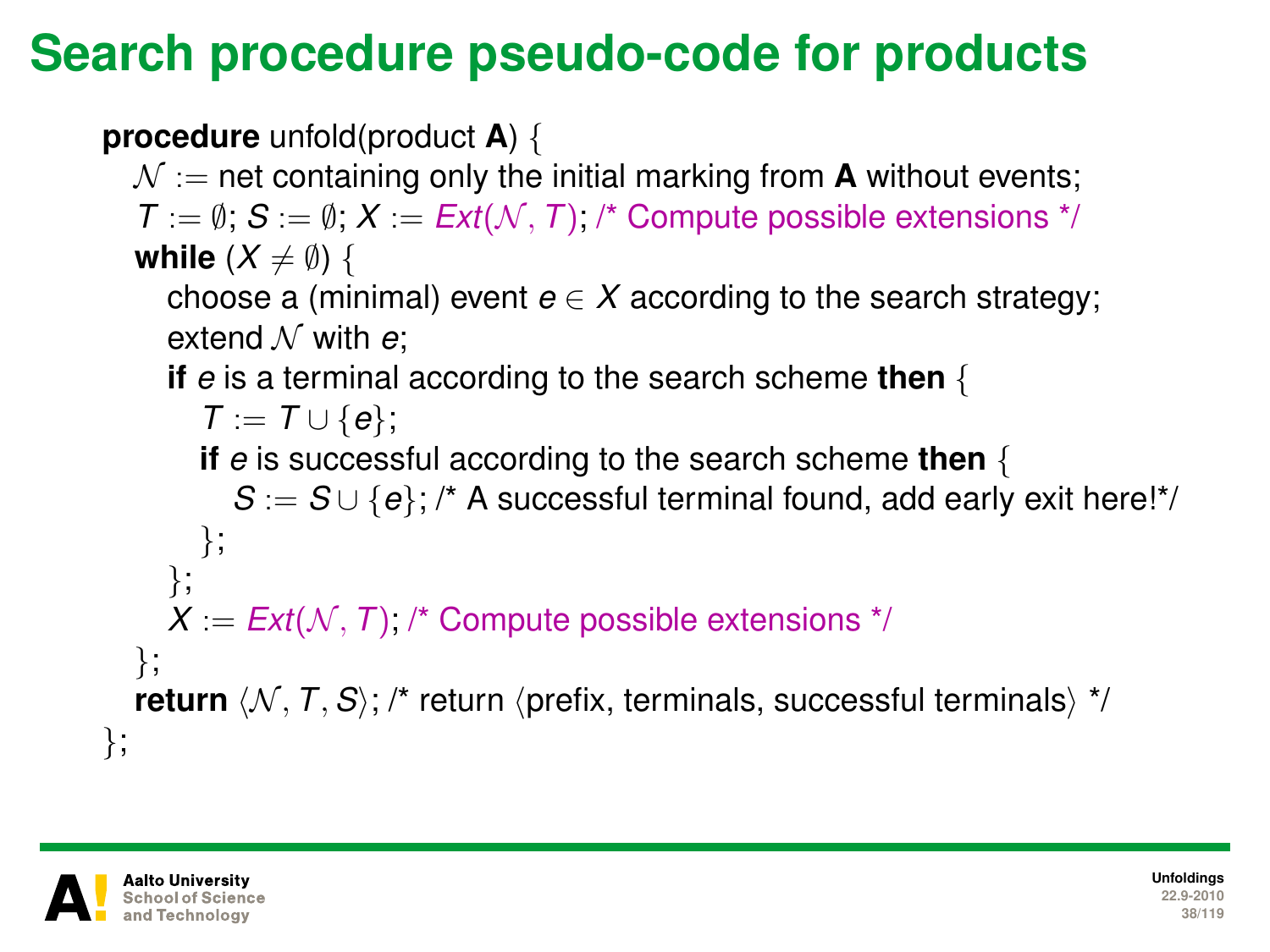# **A search procedure for executability in transition systems**

Search procedure to decide if some run executes a goal transition *g*.

Search scheme:

- $\triangleright$  An event is a terminal if
	- (1) it is labeled by *g* or,
	- (2) it leads to the same state as some other event we have already seen.
- $\triangleright$  A terminal is successful if it is of type (1).

Search strategy: Any.

It is easy to prove that all these search procedures (same search scheme, different strategies e.g., DFS or BFS) are all correct (always terminate with the right outcome but maybe different set of explored nodes).

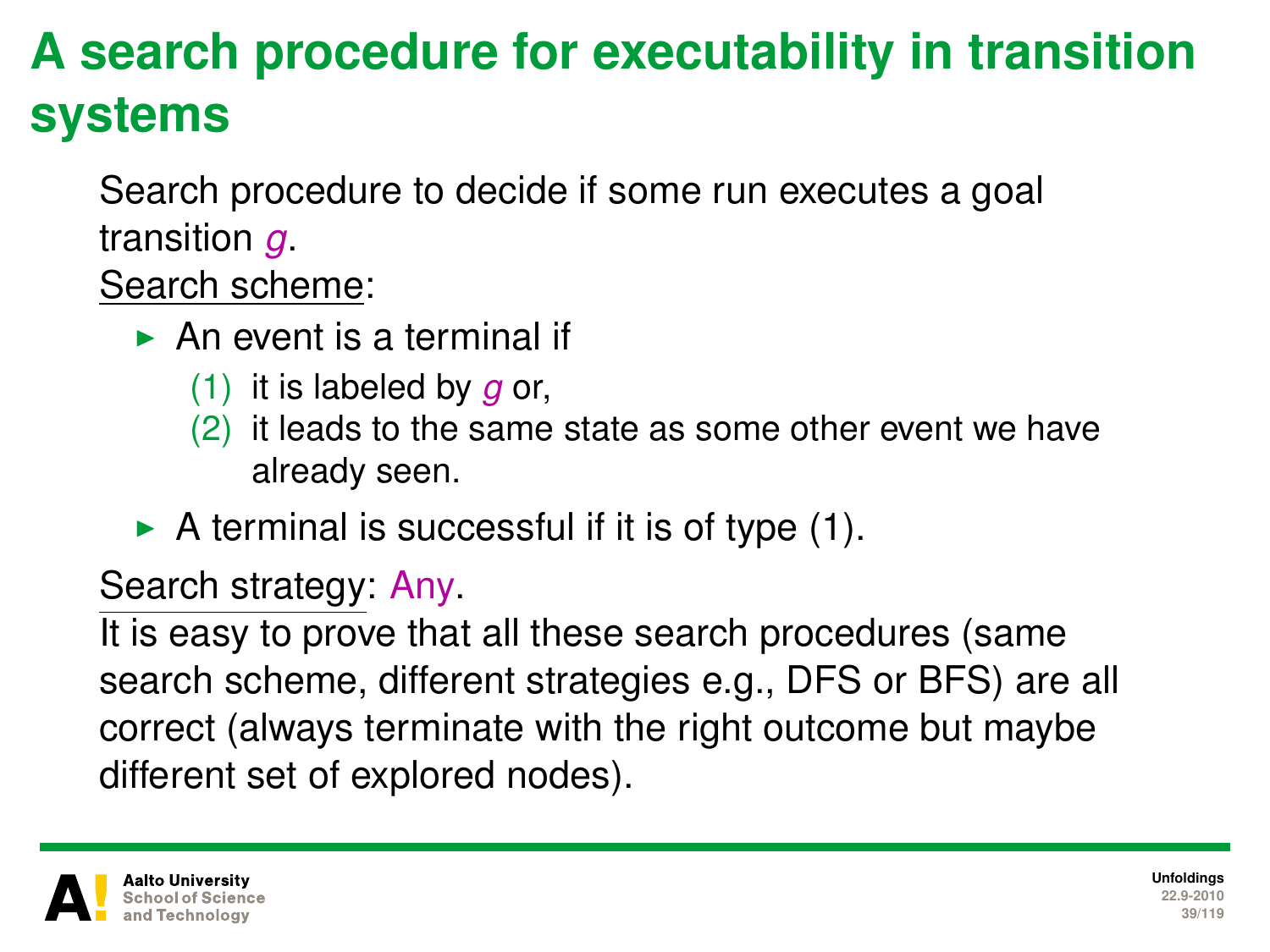



*s*<sup>1</sup>



**Unfoldings 22.9-2010 40/119**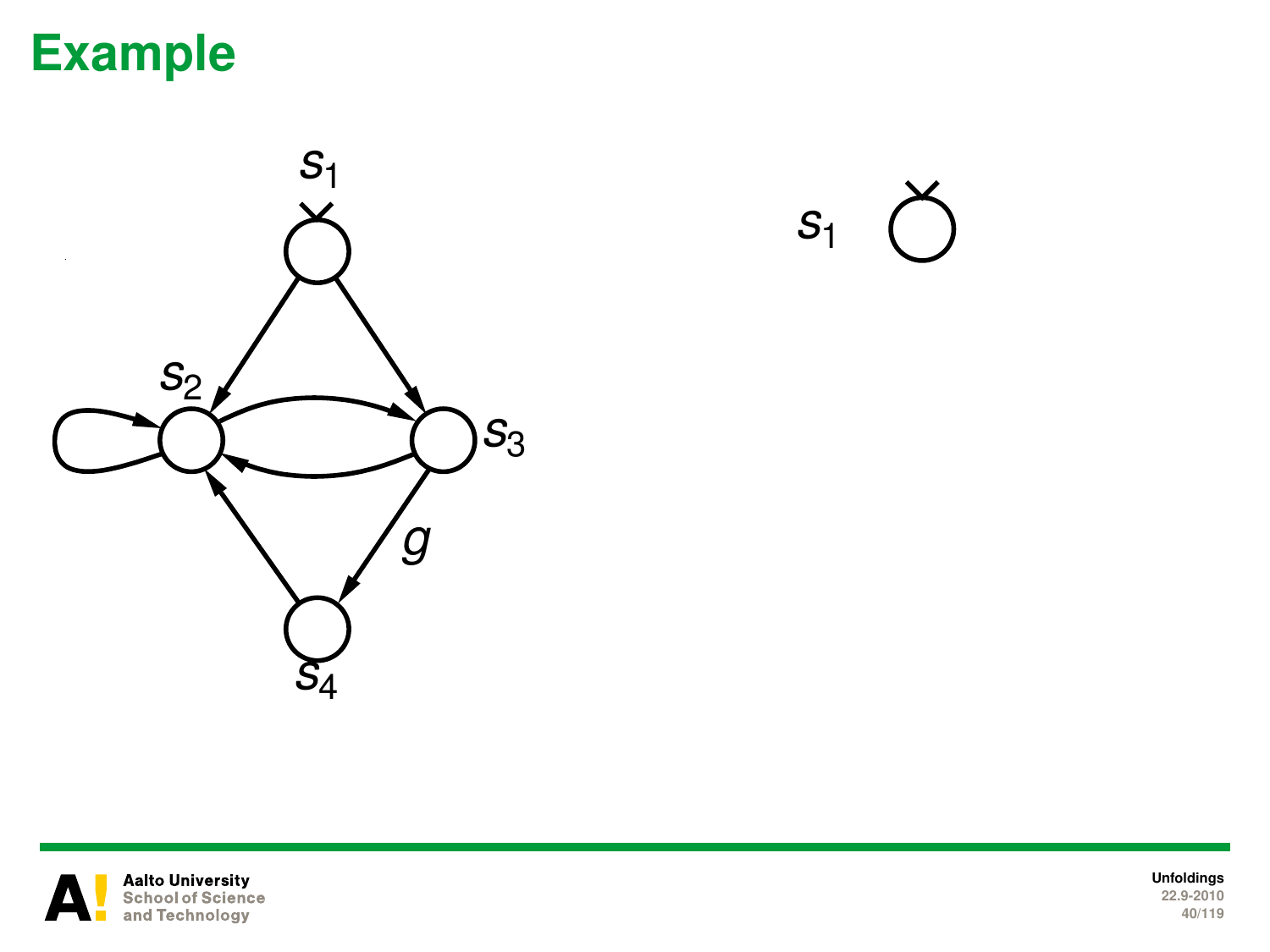



**Unfoldings 22.9-2010 41/119**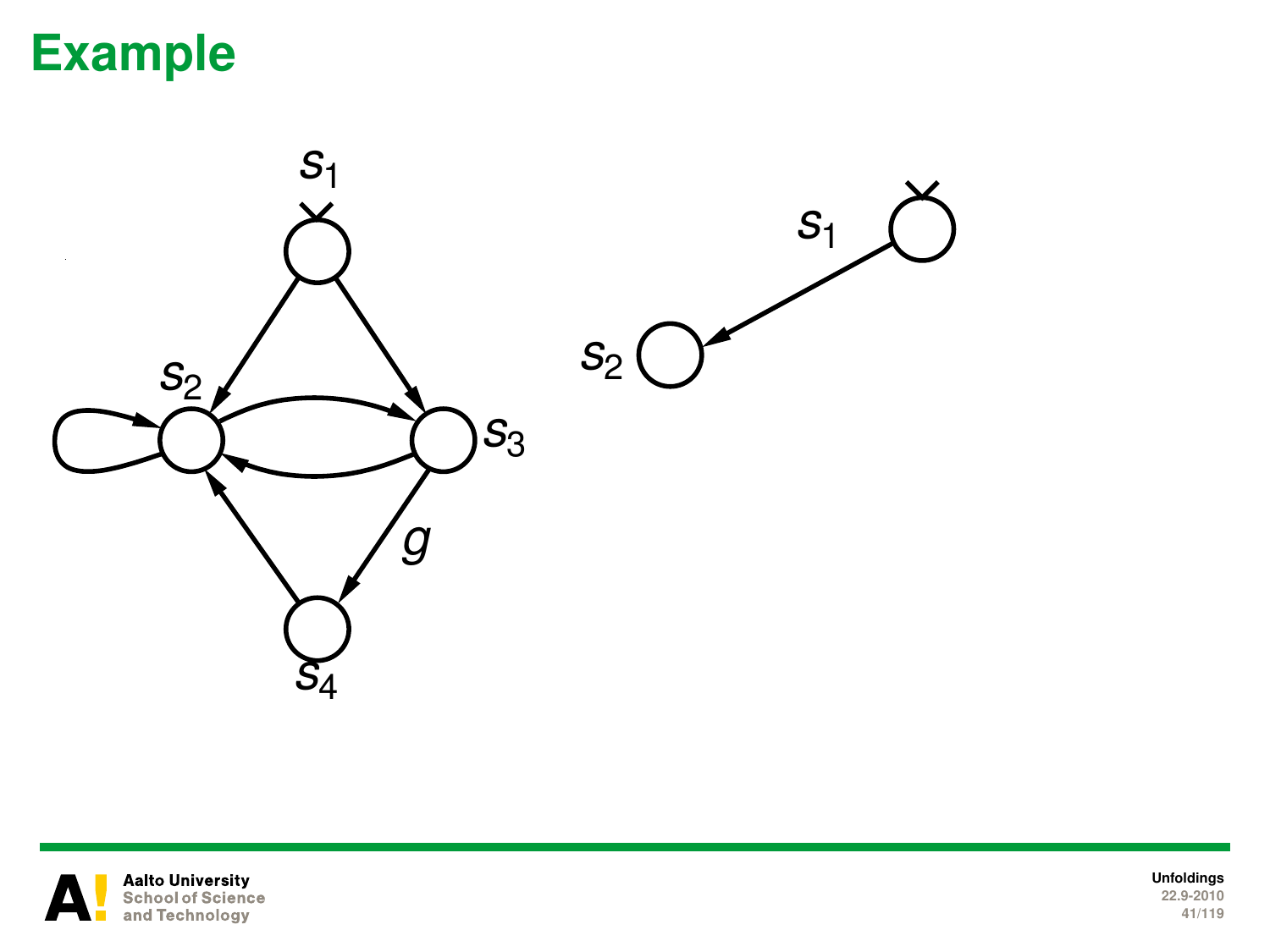



**Unfoldings 22.9-2010 42/119**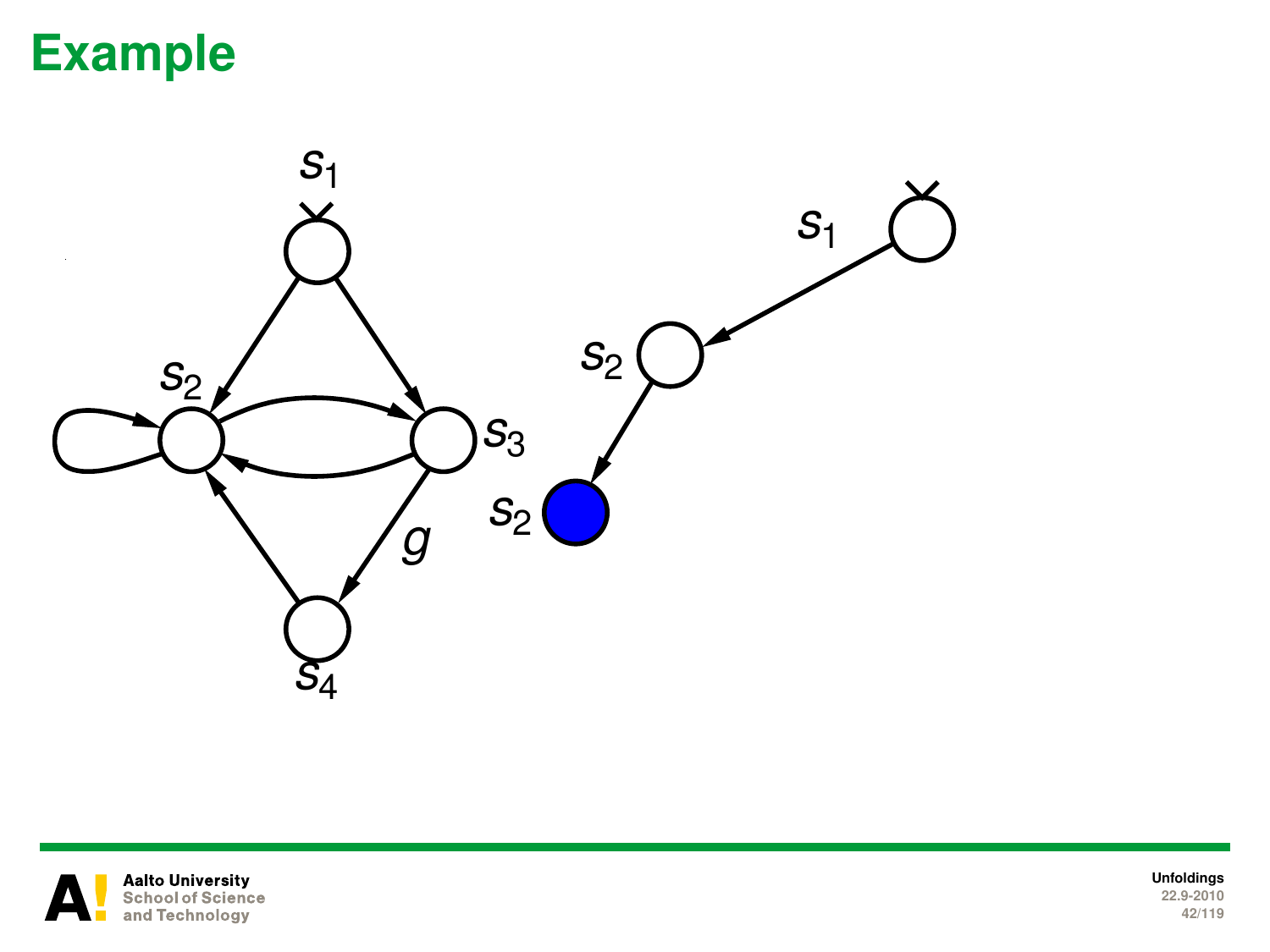



**Unfoldings 22.9-2010 43/119**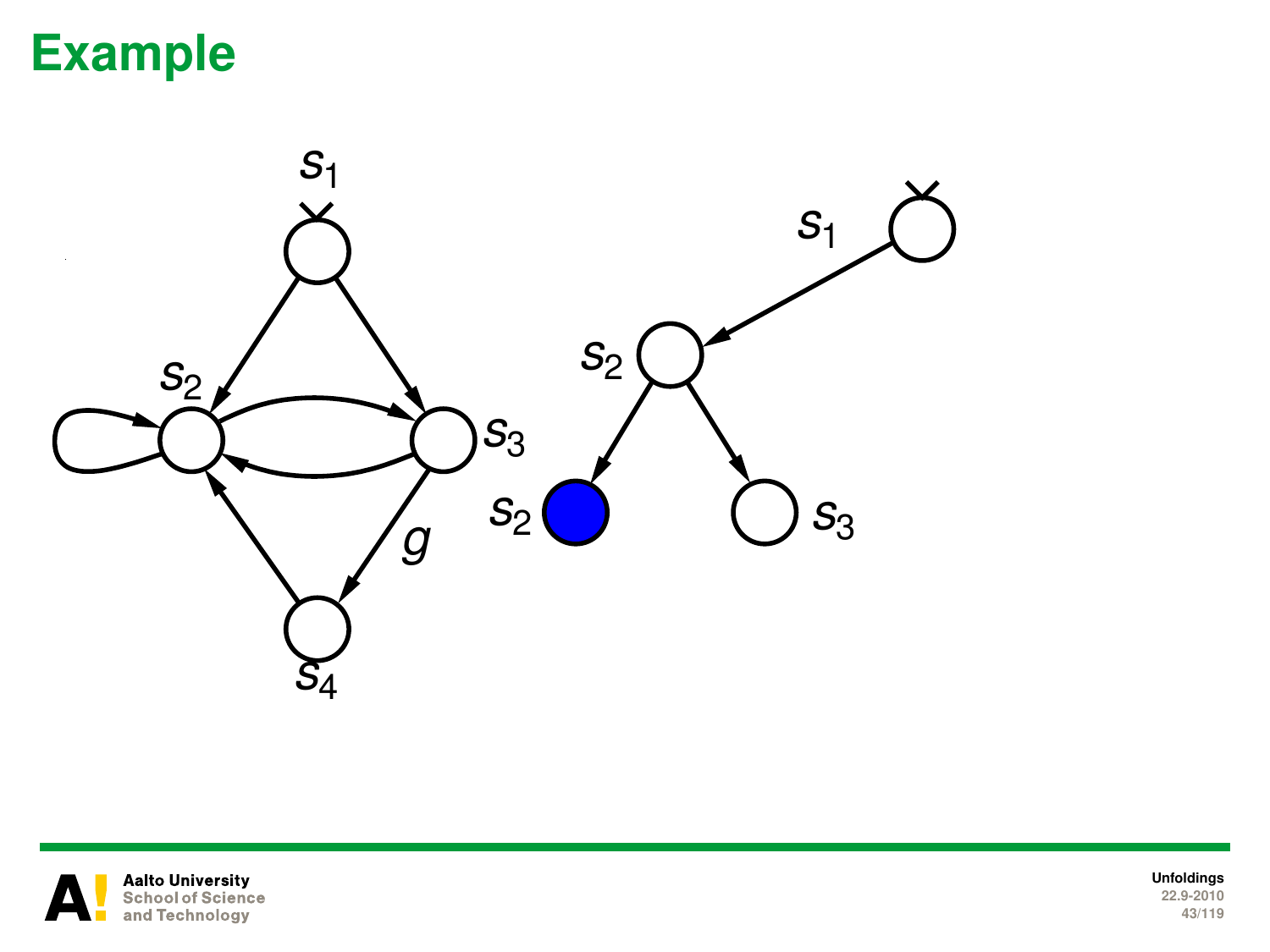



**Unfoldings 22.9-2010 44/119**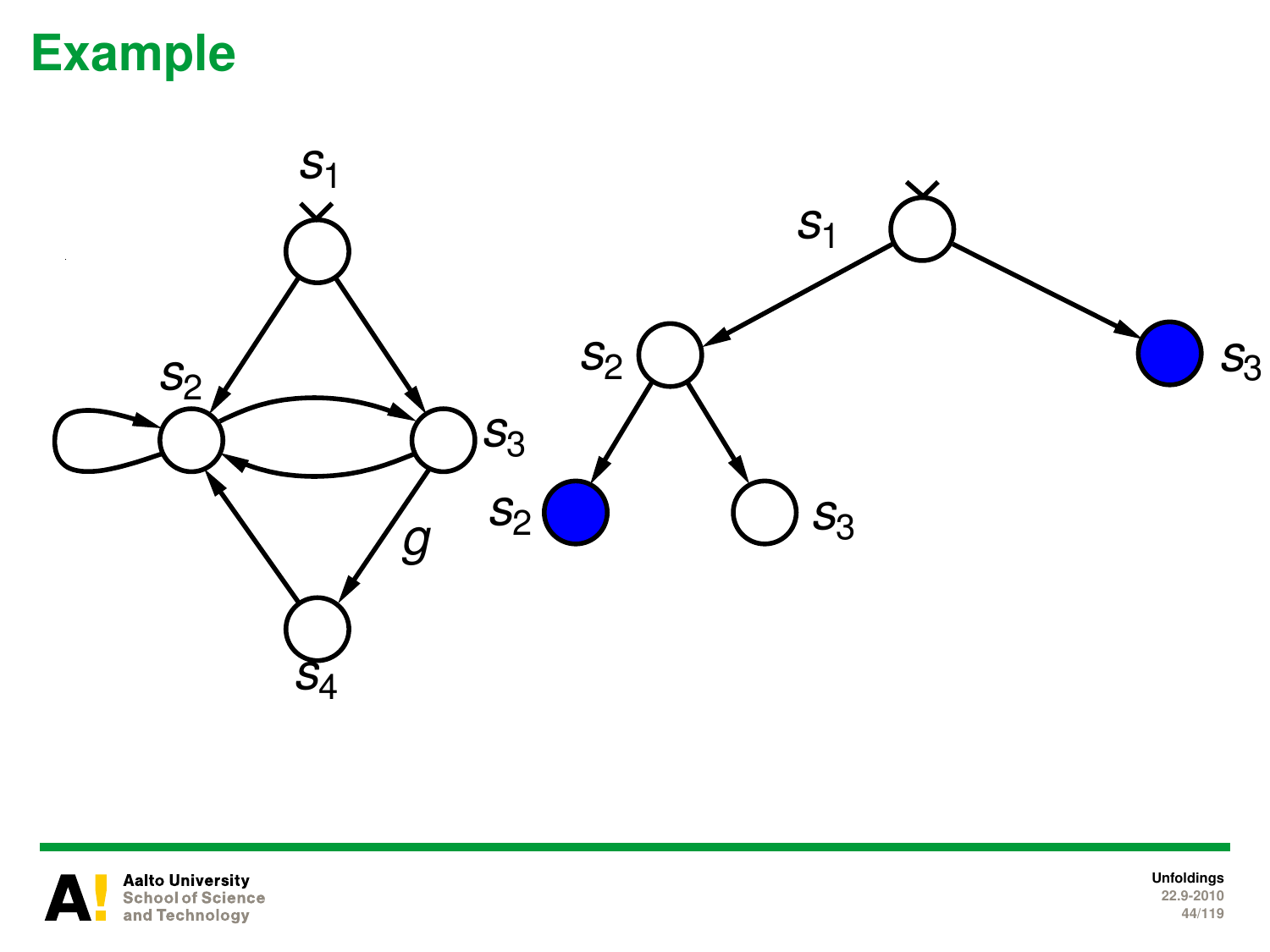



**Unfoldings 22.9-2010 45/119**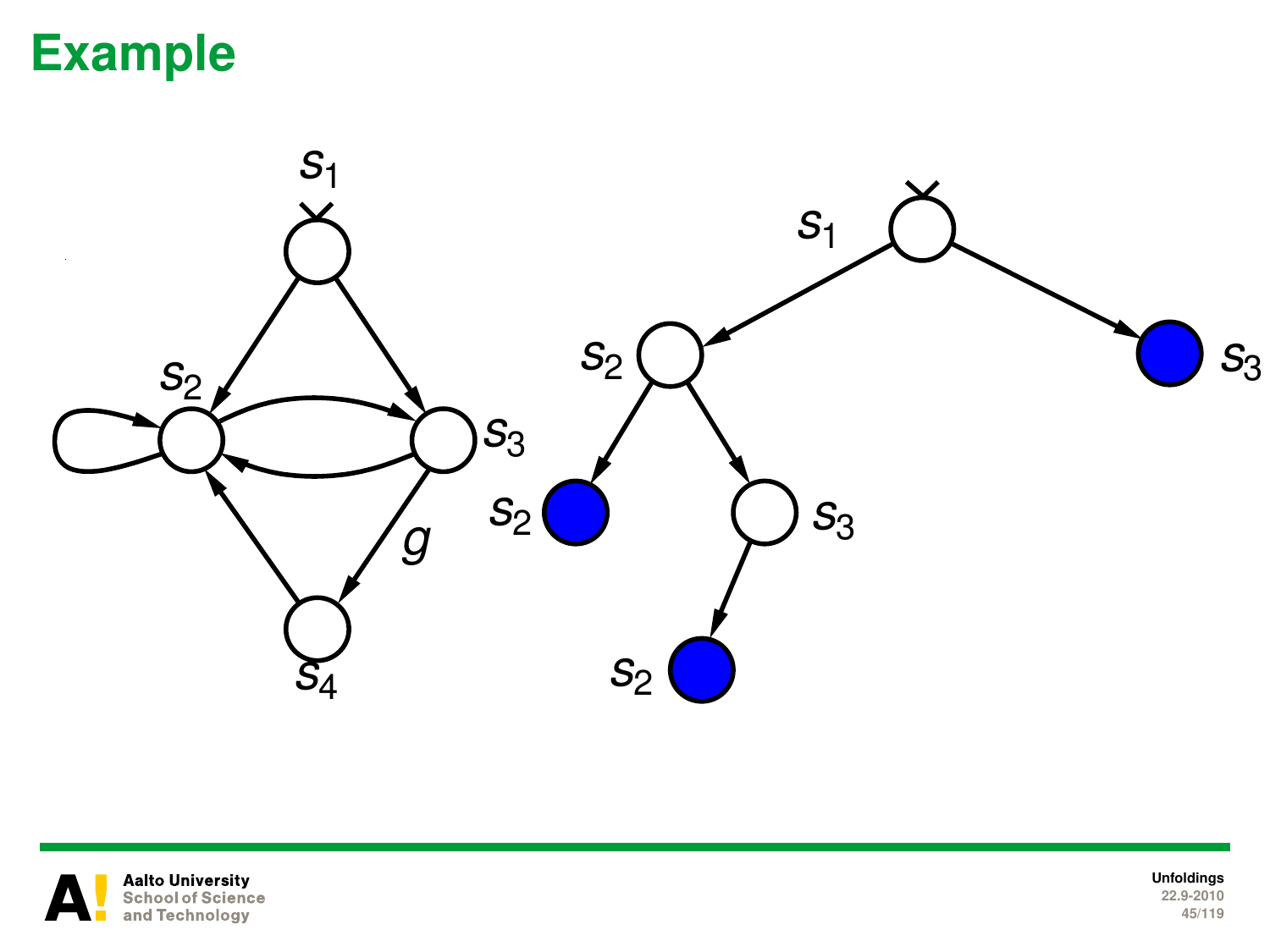



**Unfoldings 22.9-2010 46/119**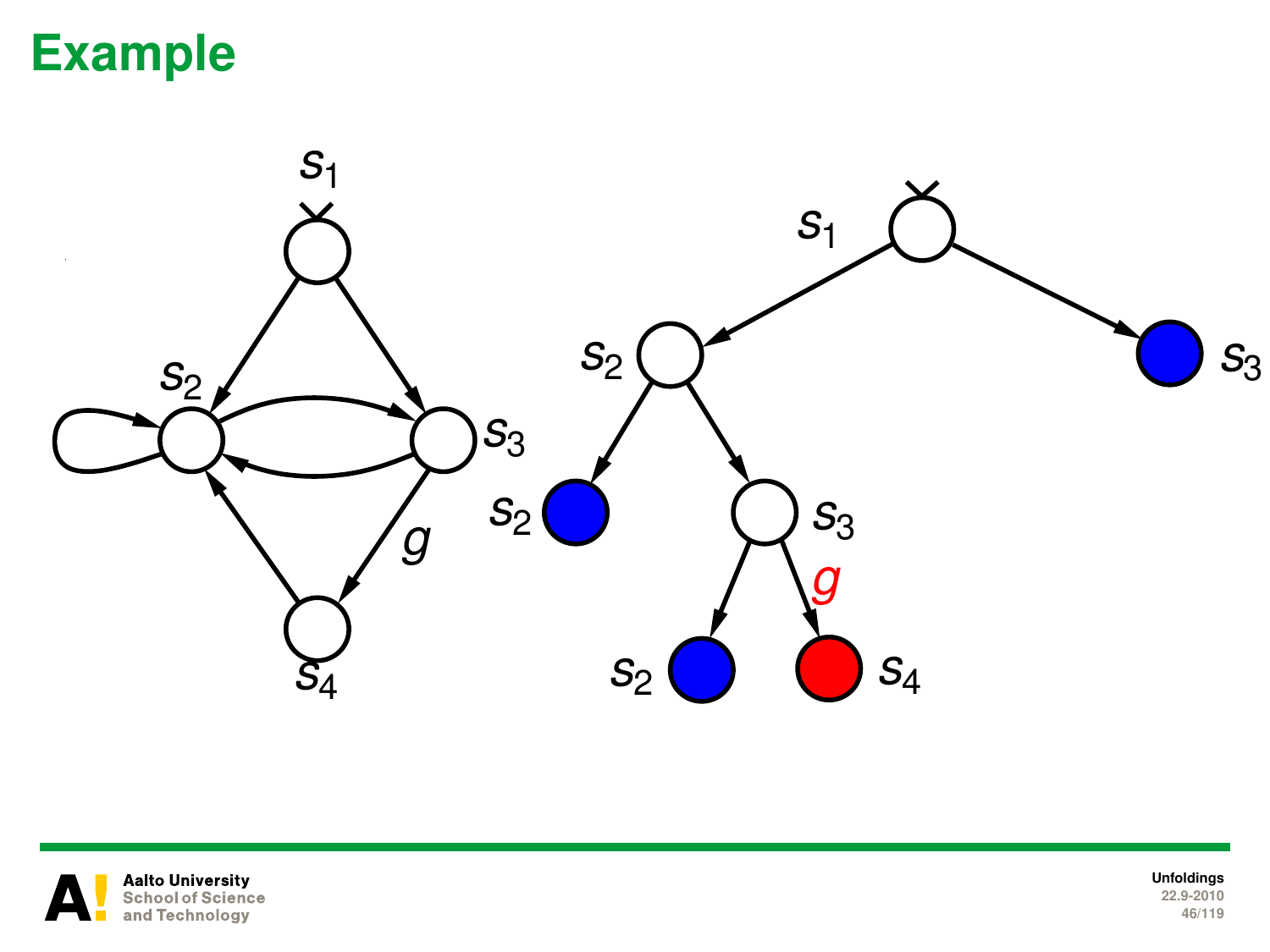**Second example with**  $g = \{t_5\}$ 





**Unfoldings 22.9-2010 47/119**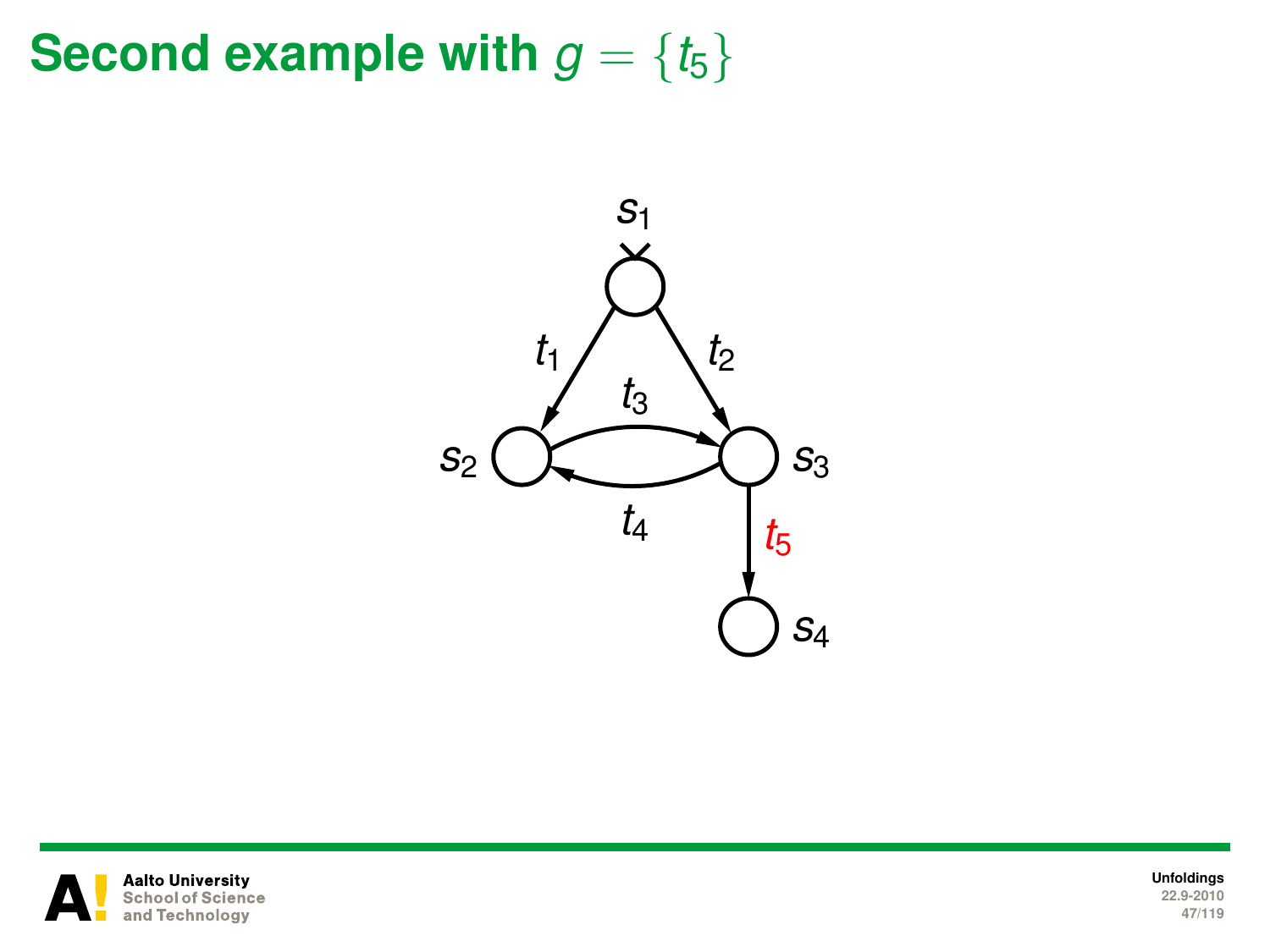#### **Second example: Two prefixes**





**Unfoldings 22.9-2010 48/119**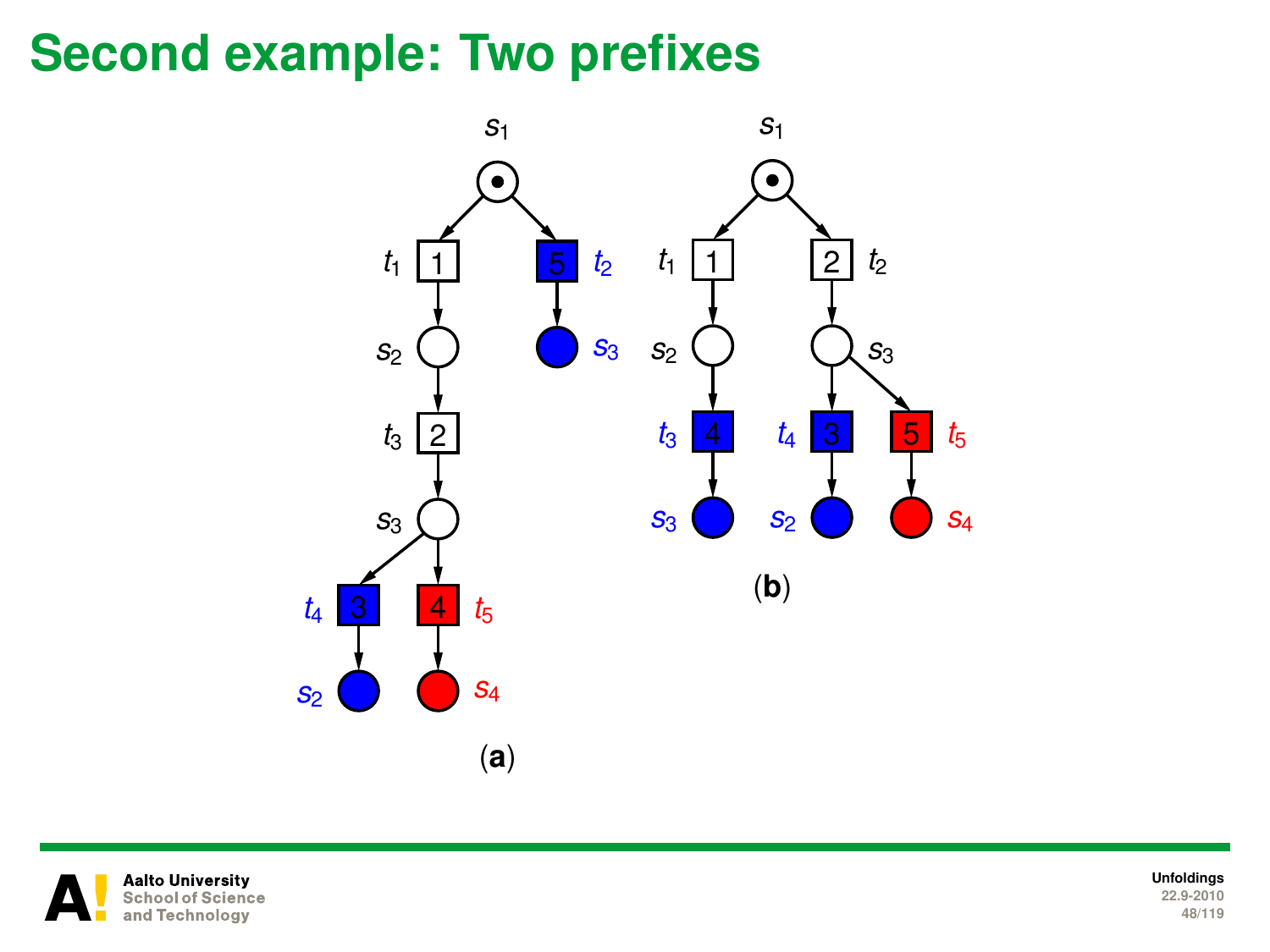#### **Generalization to products: search scheme**

We want something like this:

- An event is a terminal if
- (1) it is labeled by *g* (and then it is successful) or,
- (2) "it leads to the same global state as some other event we have already seen."

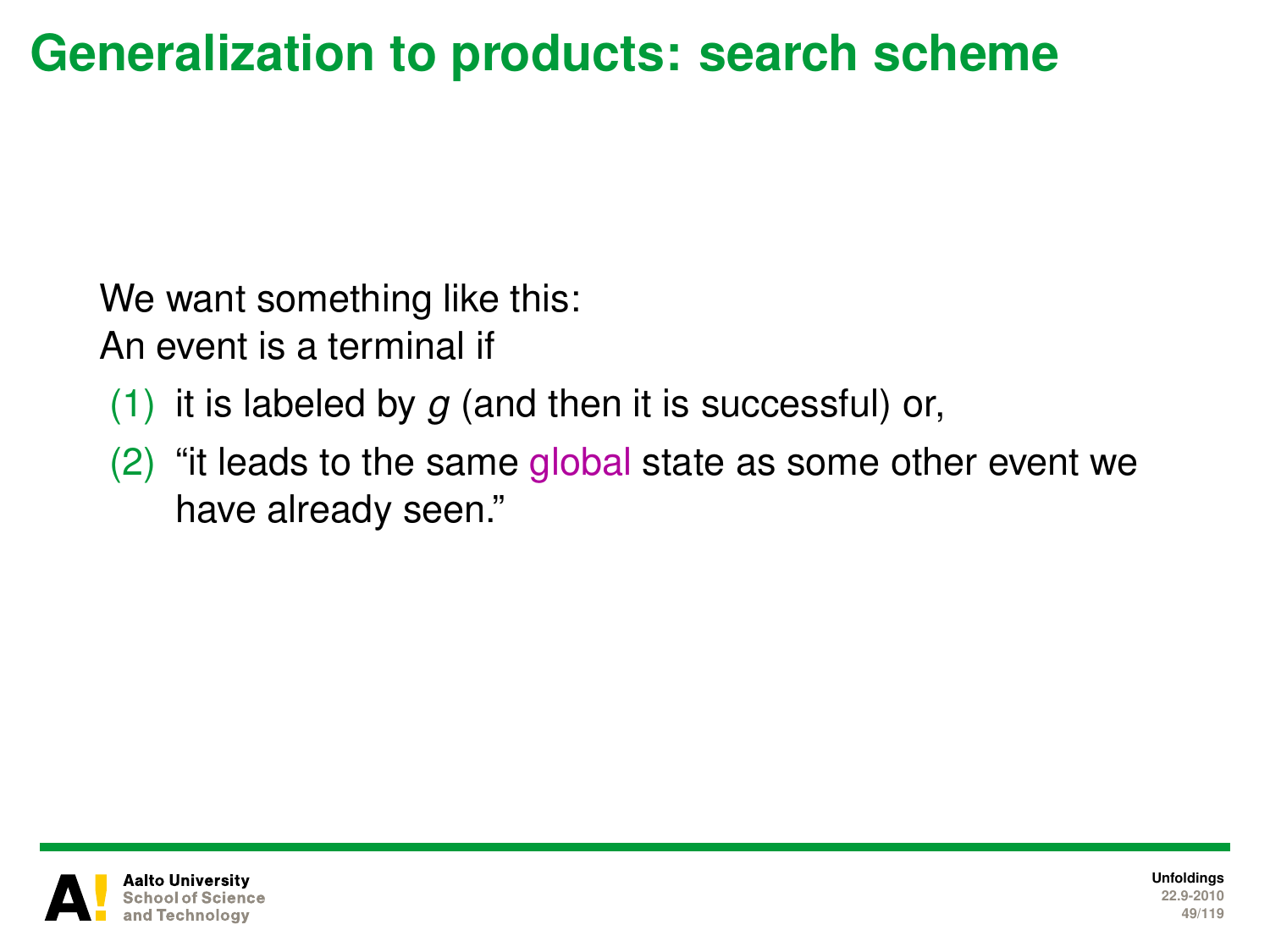But an event of an unfolding does not necessarily lead to one global state!



Solution: attach to an event *e* the global state reached by "executing its past". (McMillan '92,'95) This is the global state reached by firing the local configuration on an event.



**Unfoldings 22.9-2010 50/119**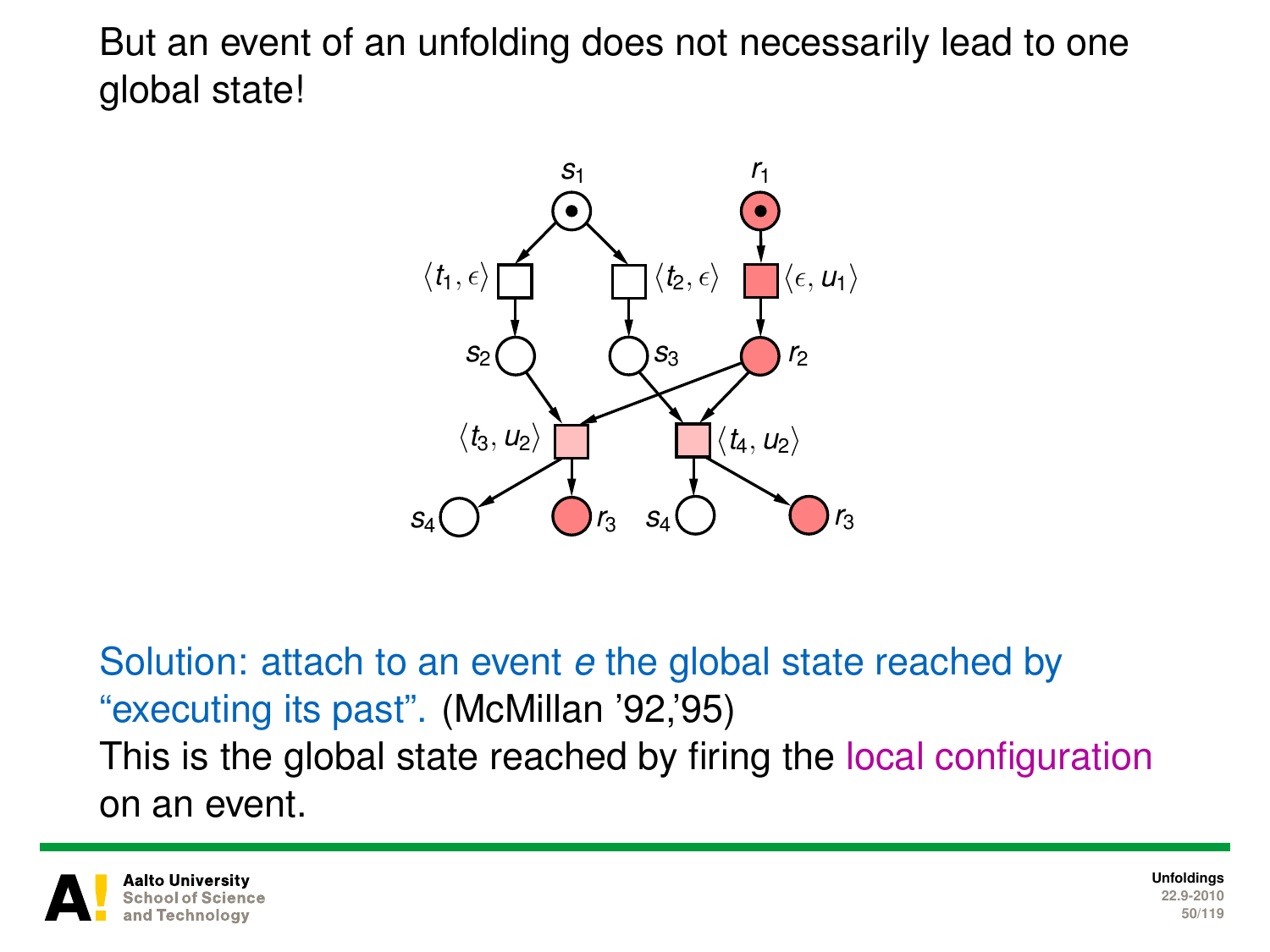## **Running Example as Petri net**





**Unfoldings 22.9-2010 51/119**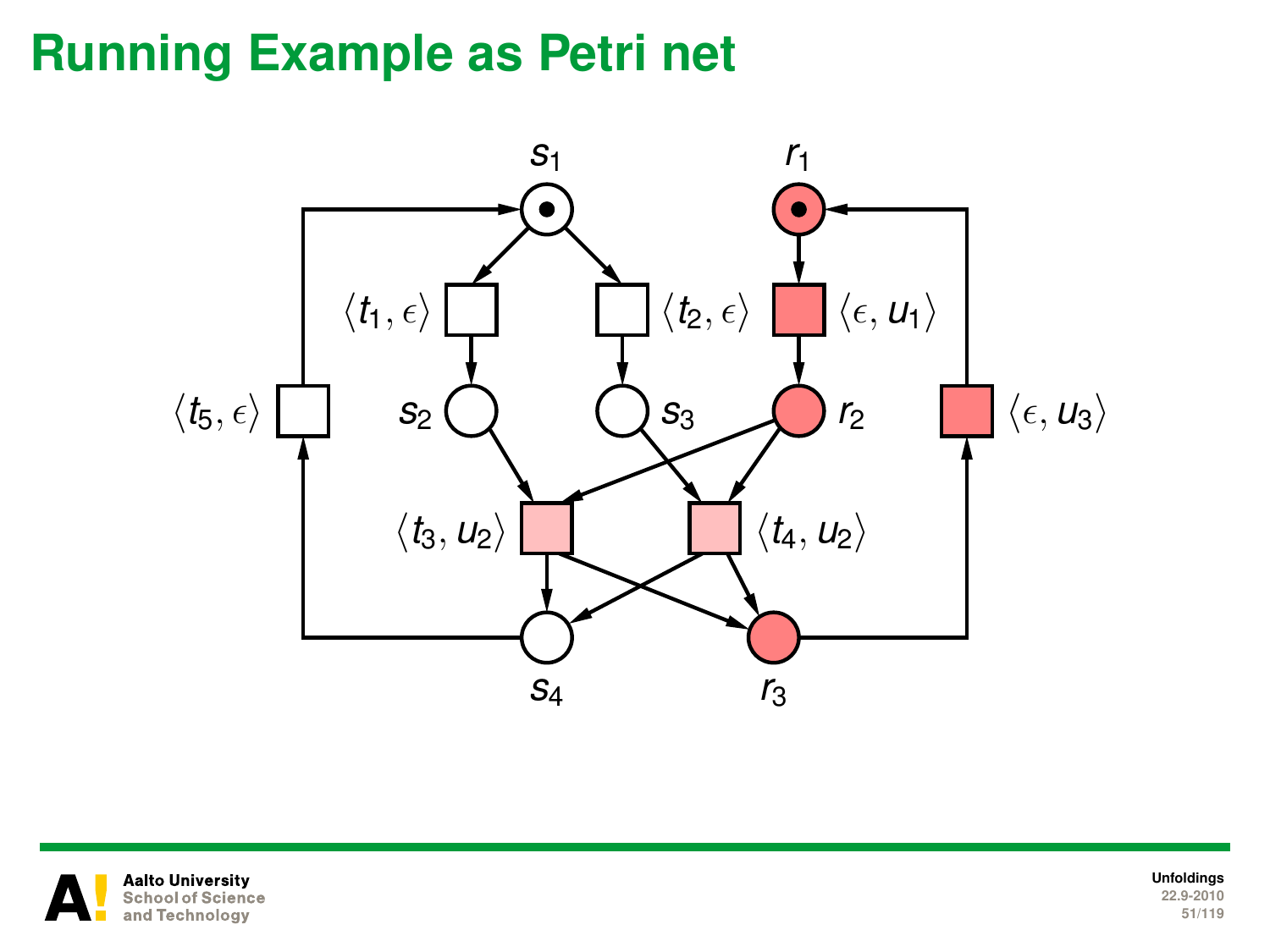





**Unfoldings 22.9-2010 52/119**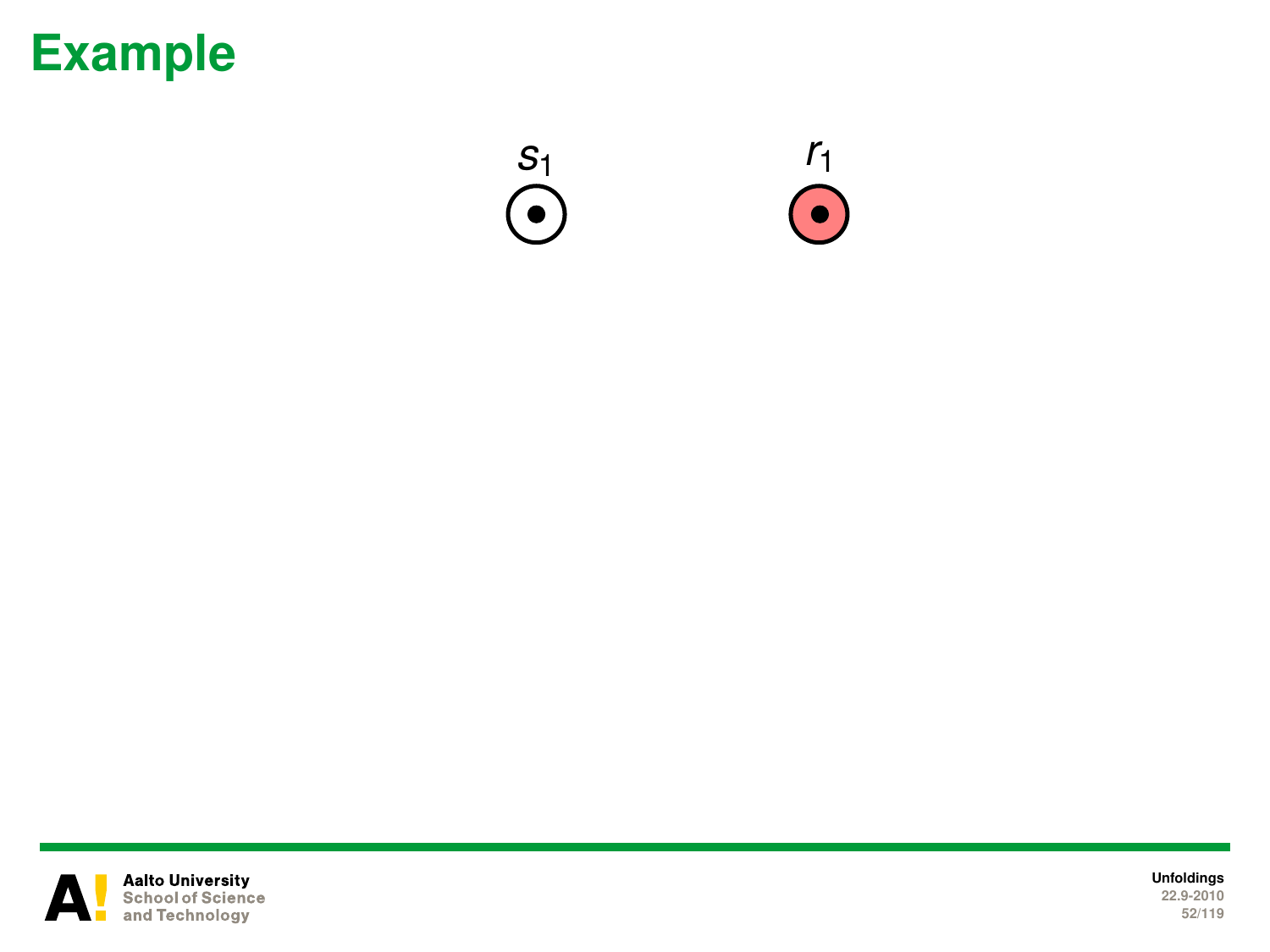







**Unfoldings 22.9-2010 53/119**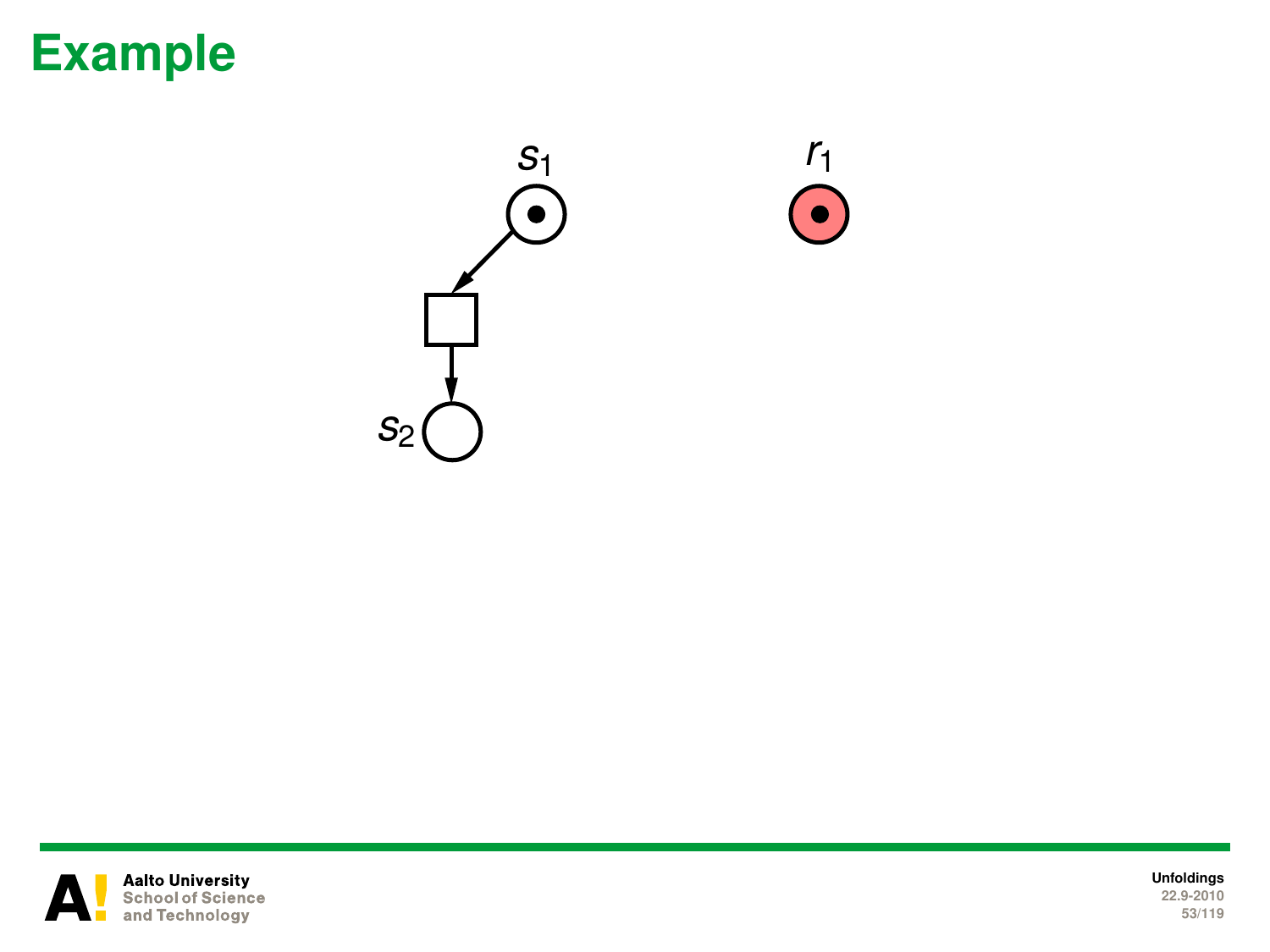



*r*1



**Unfoldings 22.9-2010 54/119**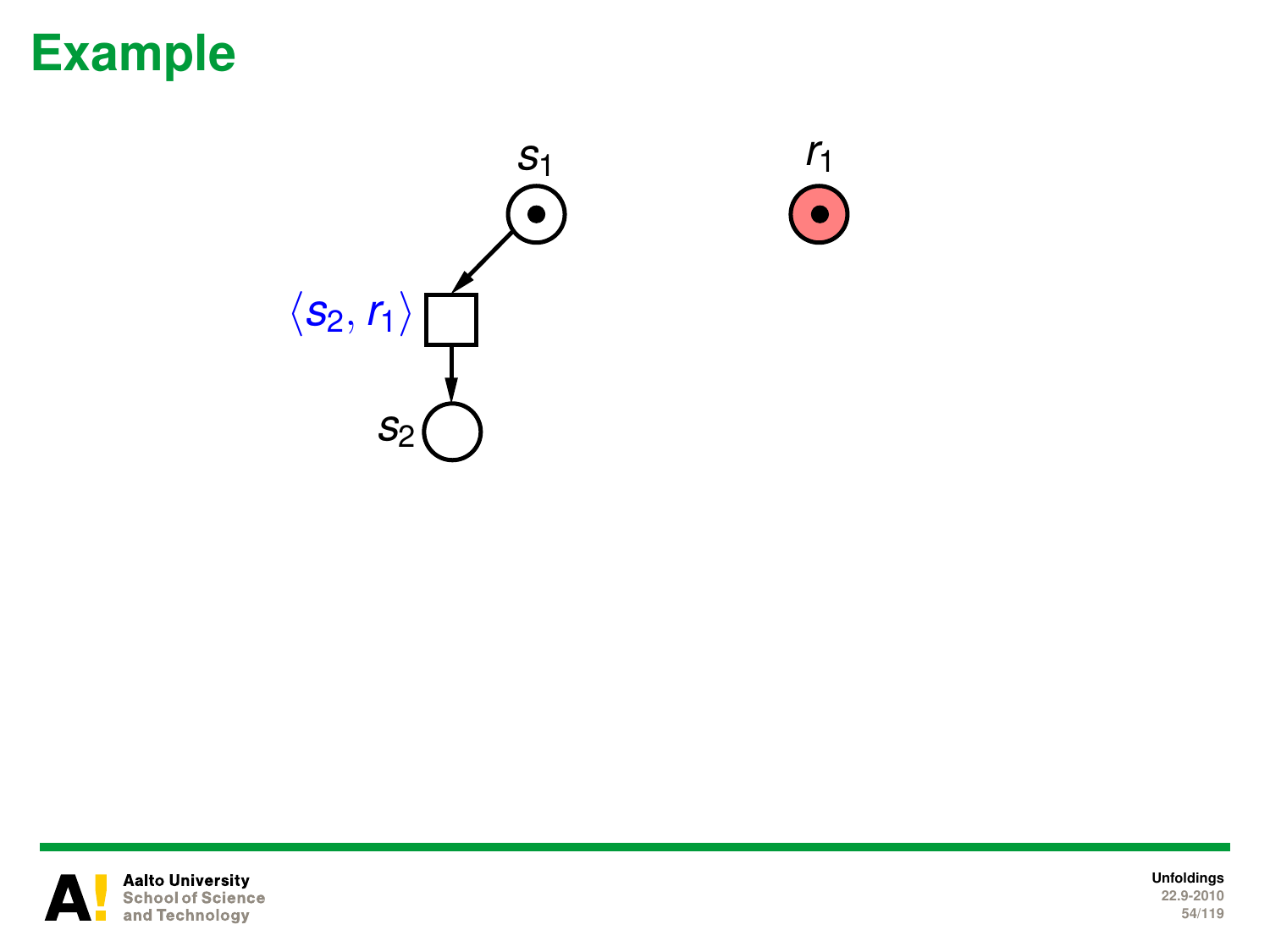





**Unfoldings 22.9-2010 55/119**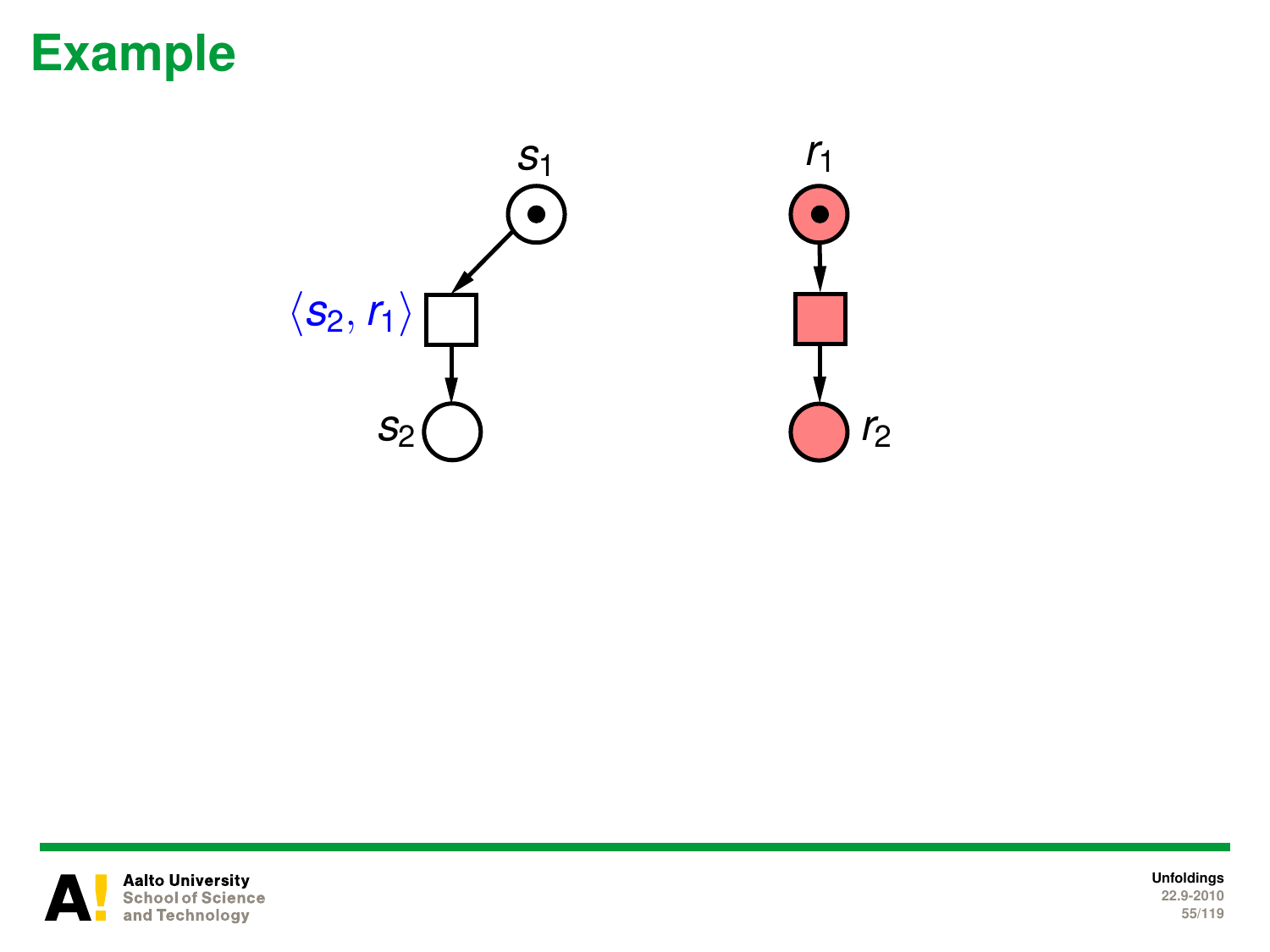





**Unfoldings 22.9-2010 56/119**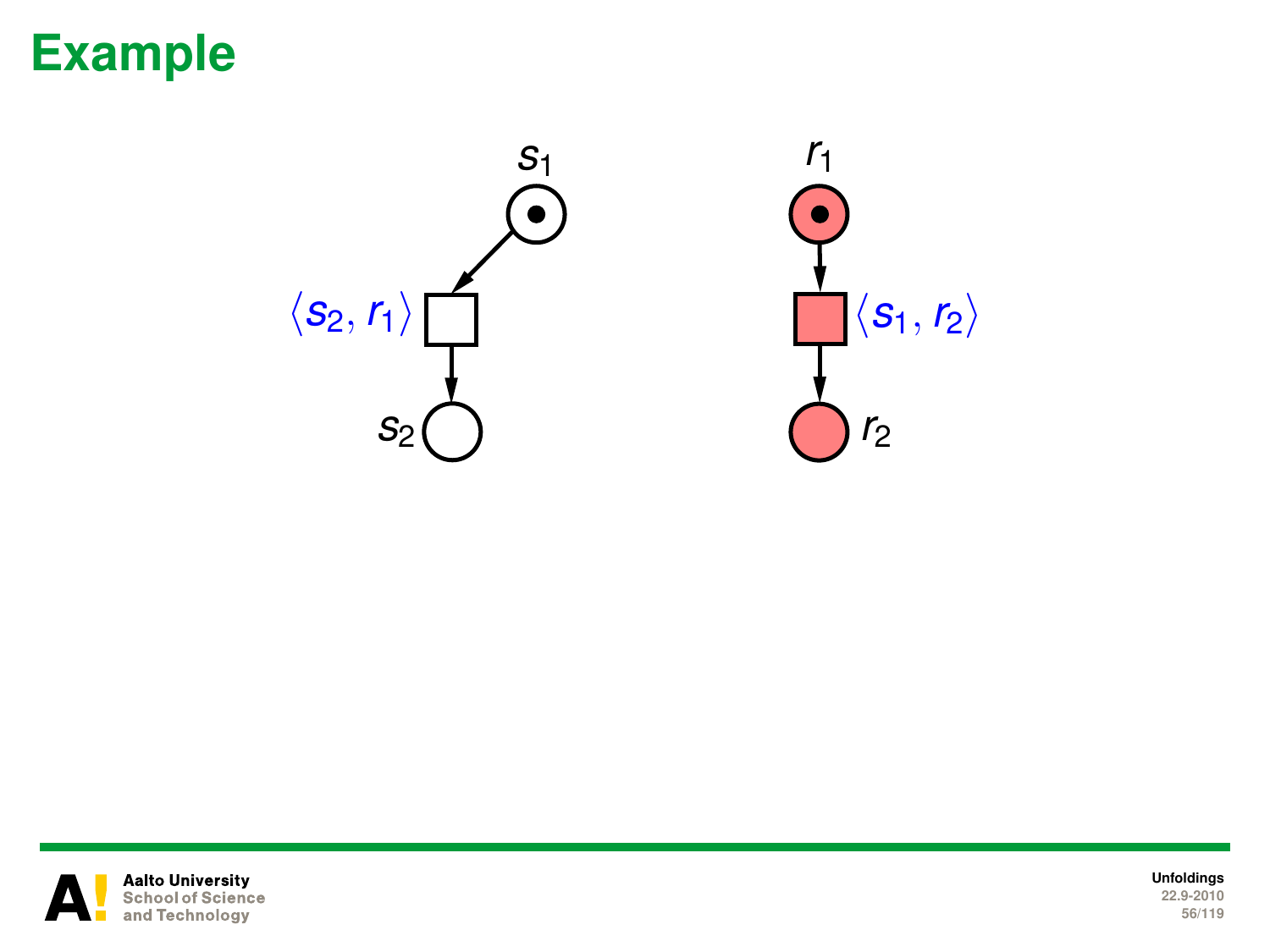



**Unfoldings 22.9-2010 57/119**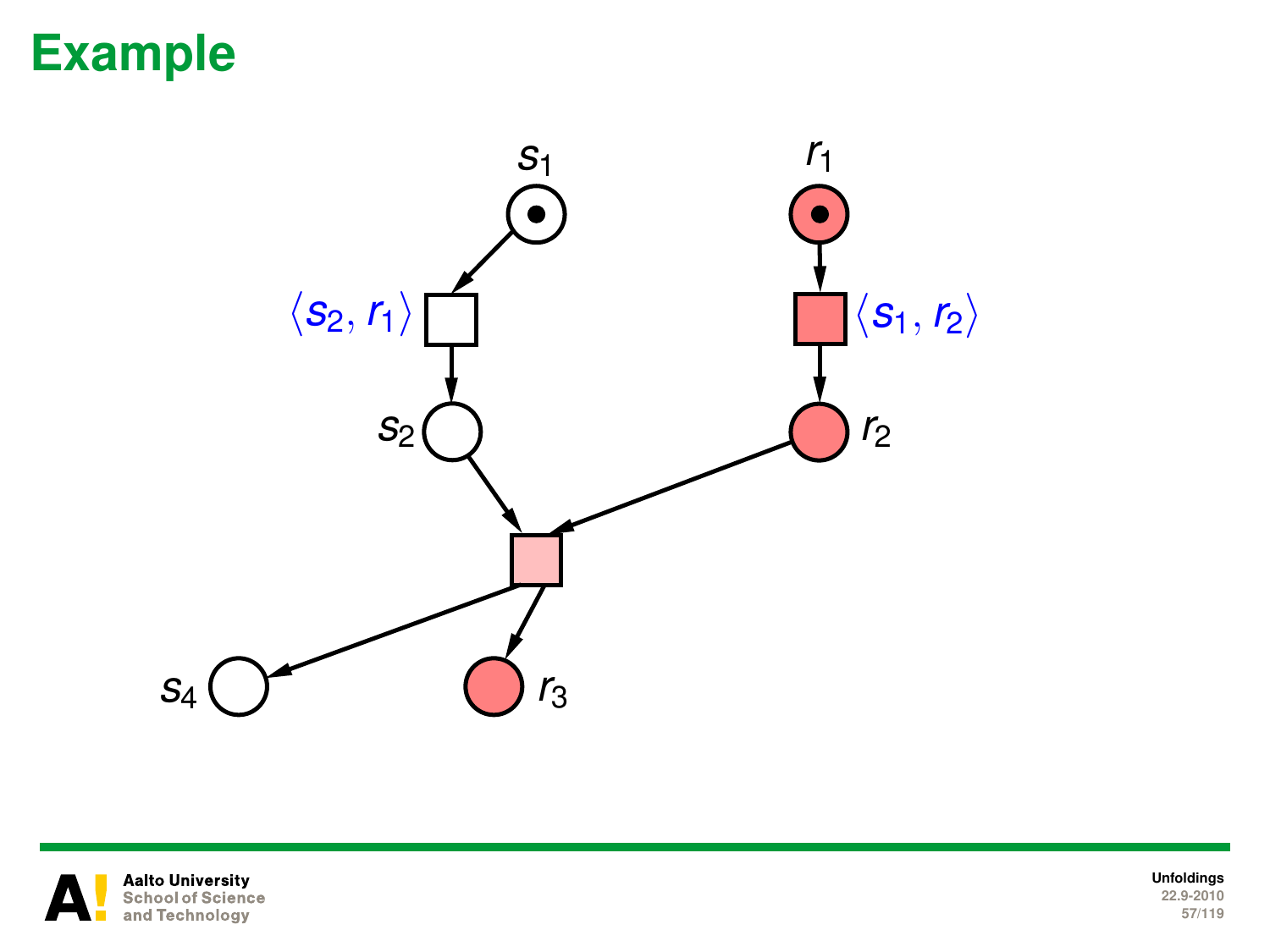



**Unfoldings 22.9-2010 58/119**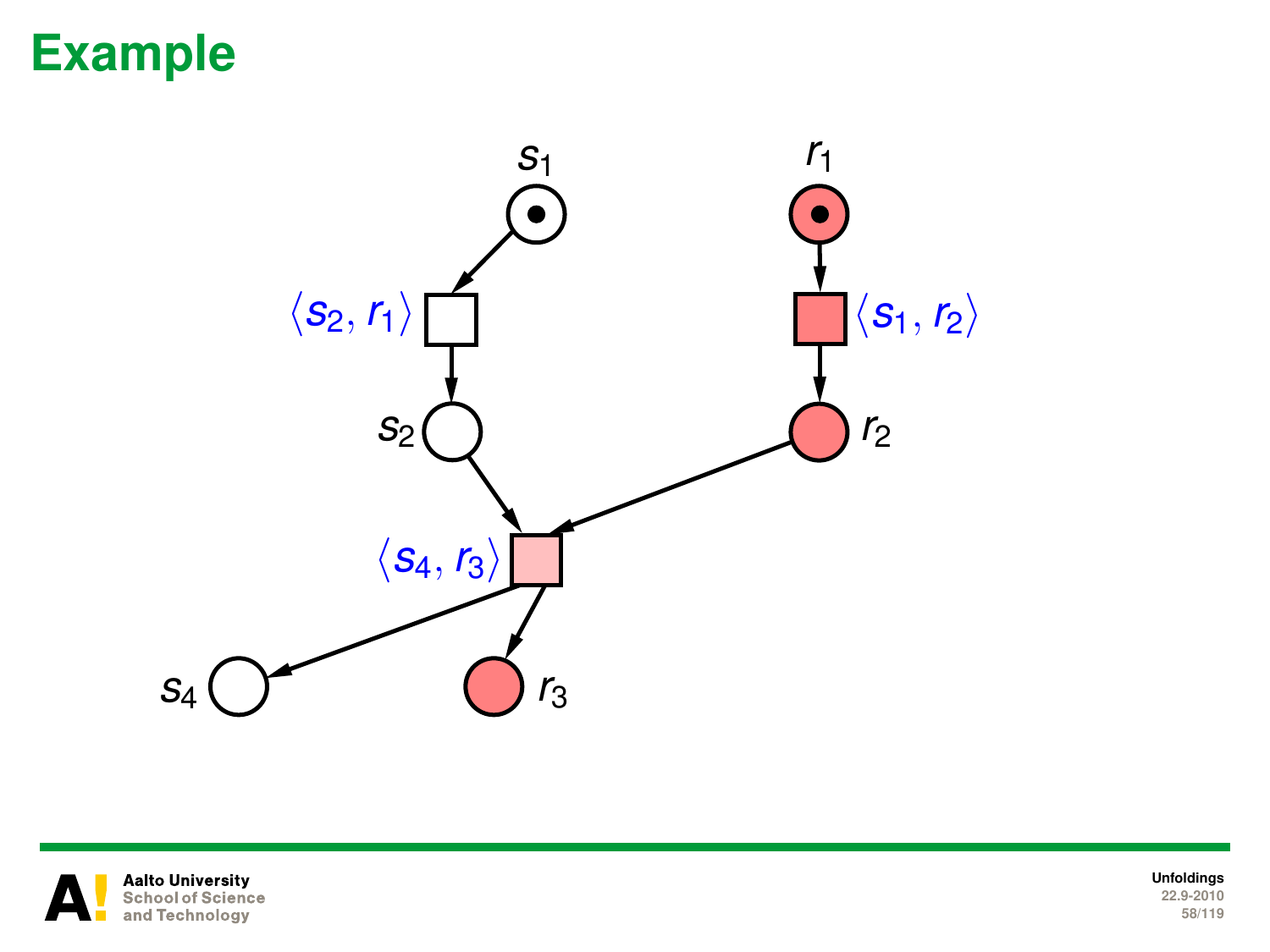



**Unfoldings 22.9-2010 59/119**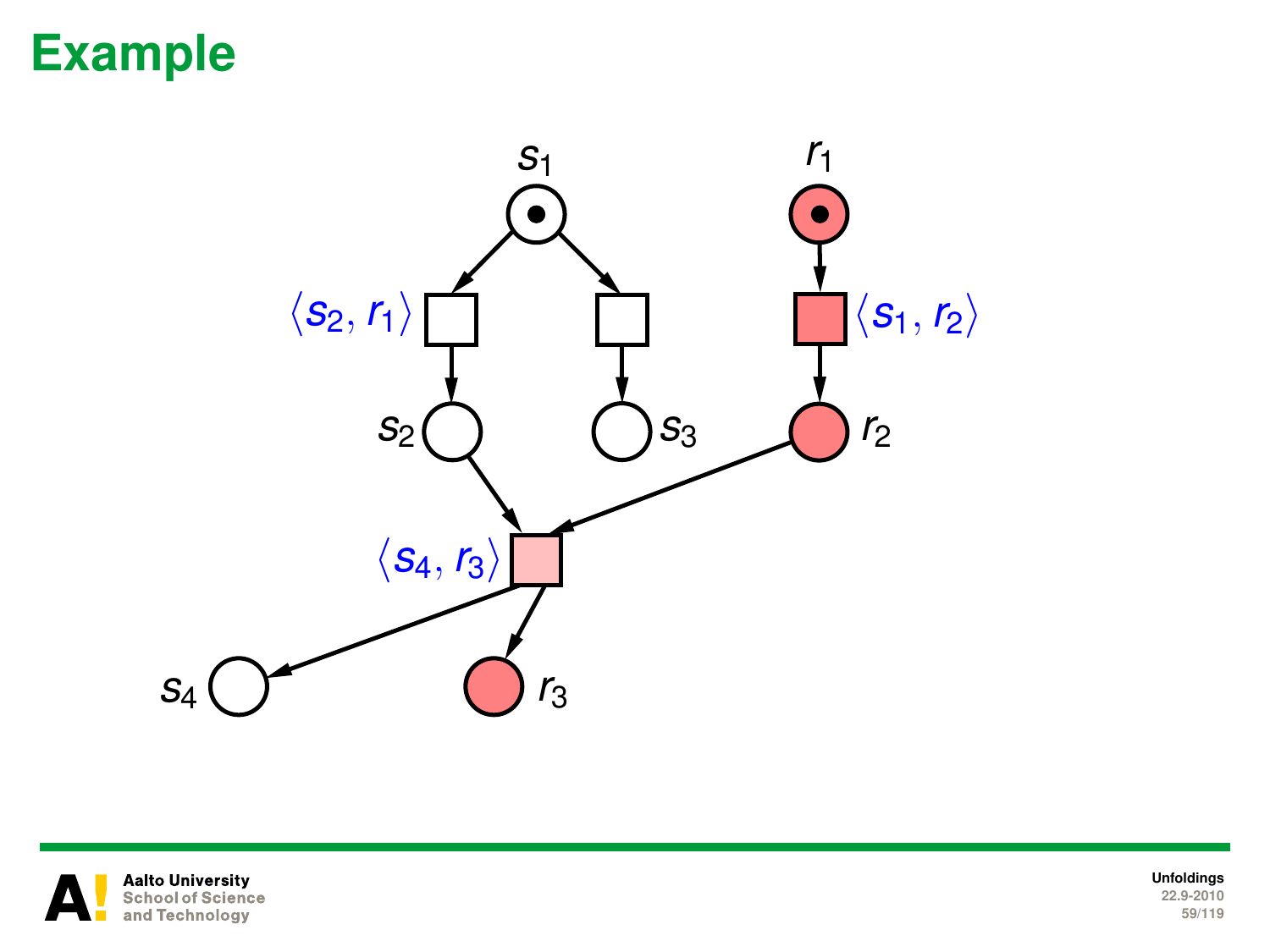



**Unfoldings 22.9-2010 60/119**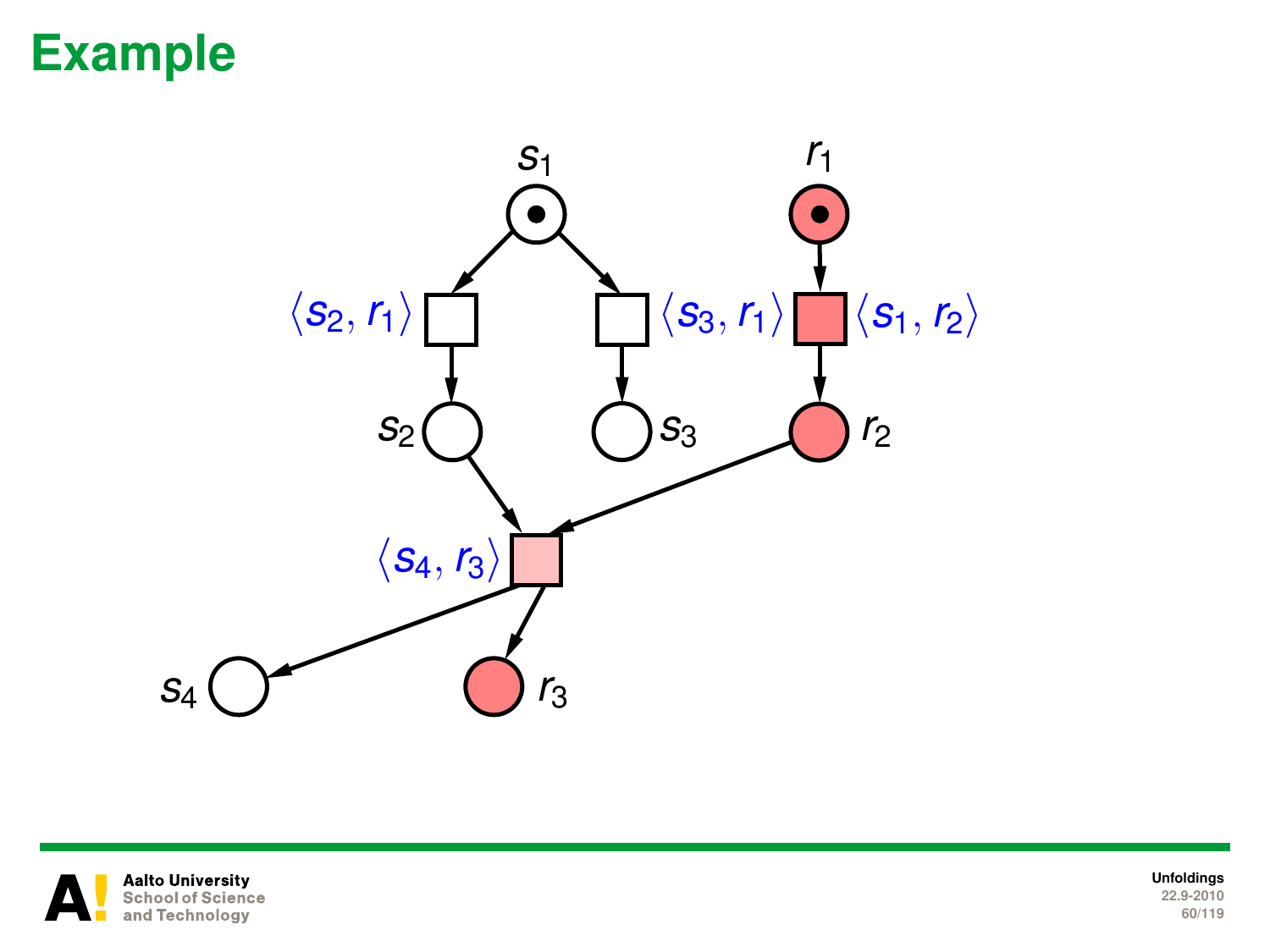



**Unfoldings 22.9-2010 61/119**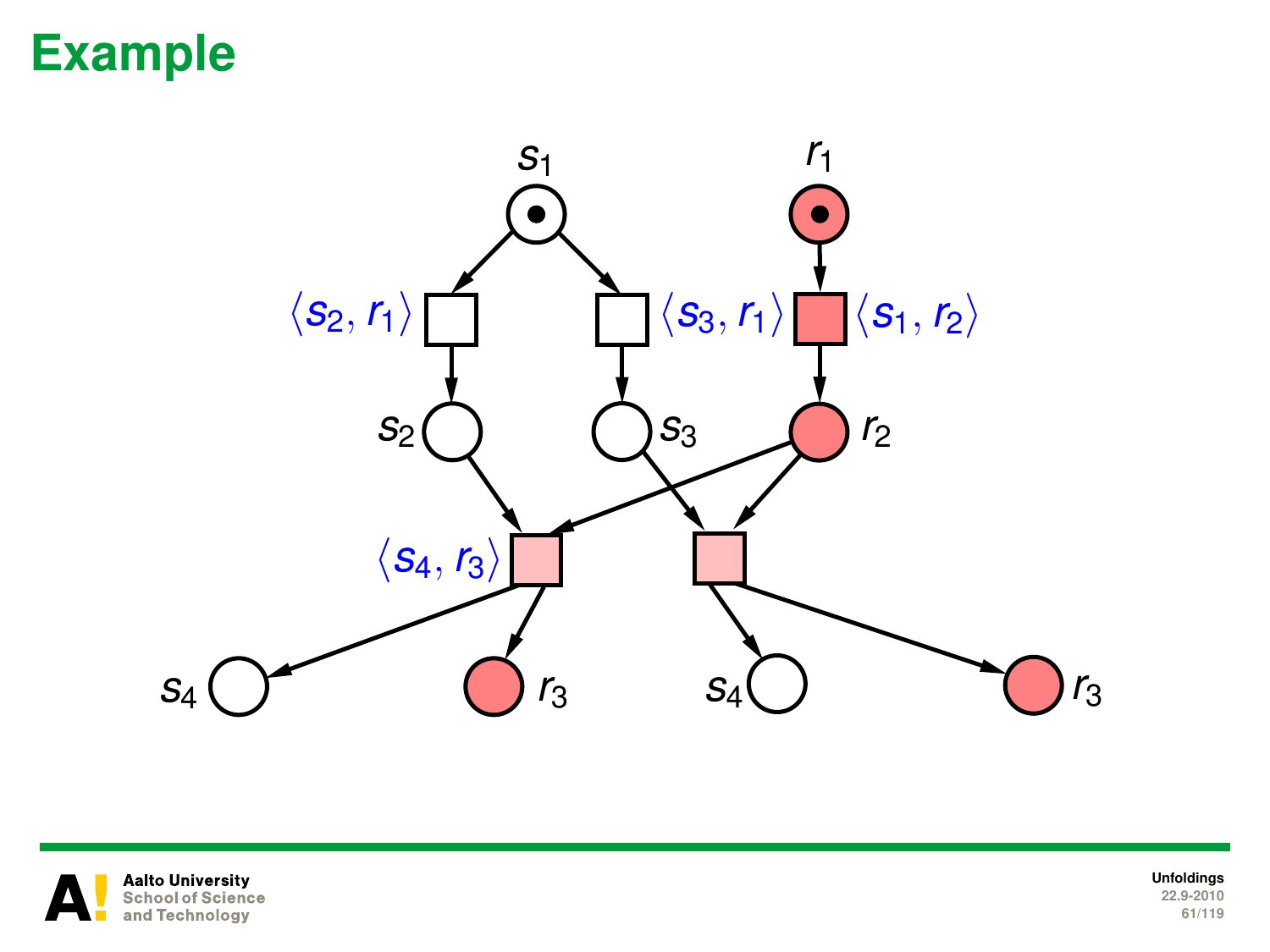



**Unfoldings 22.9-2010 62/119**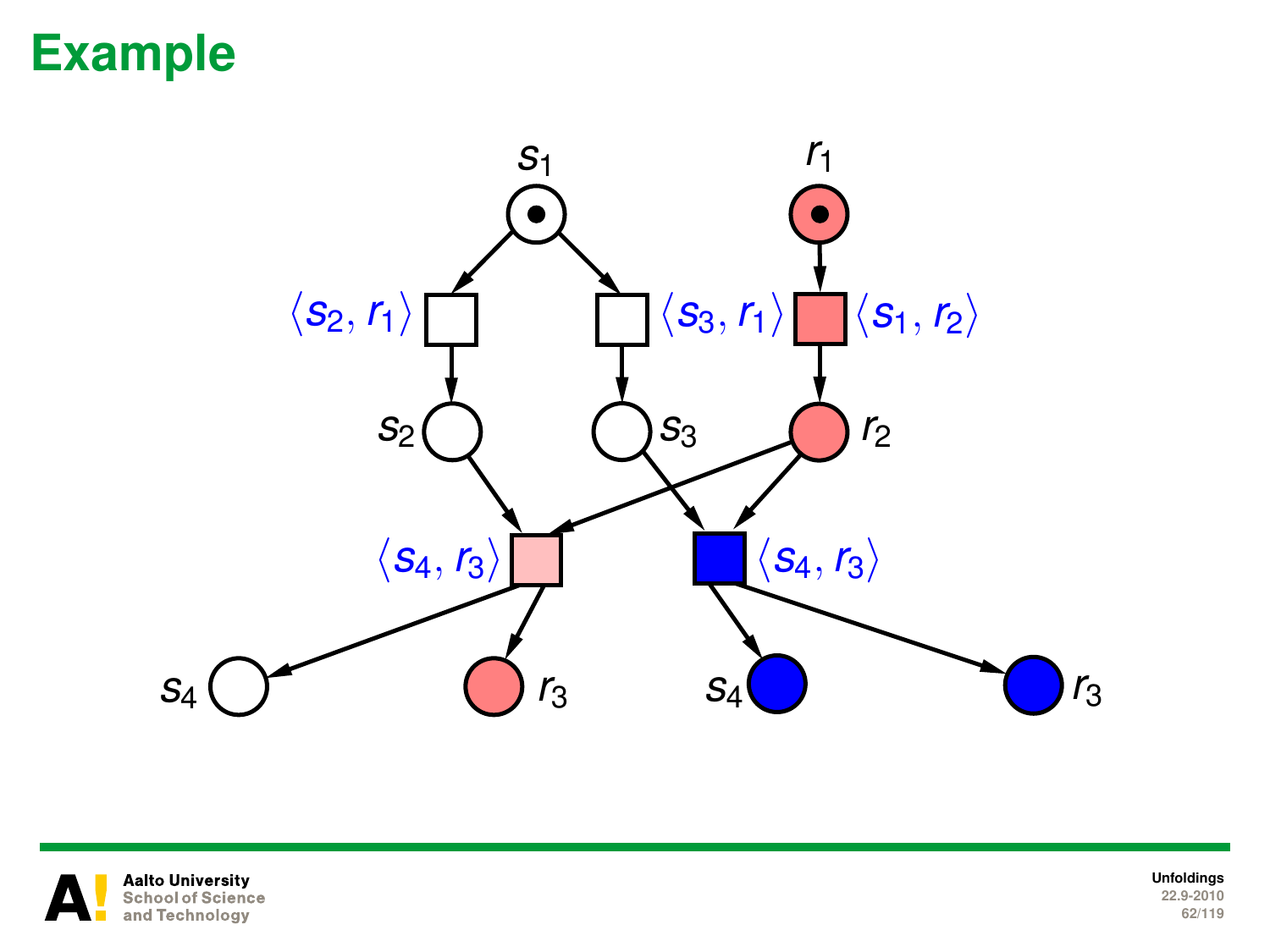## **Generalization to products: search strategies**

- $\triangleright$  A search strategy determines which is the next event to be added to the current prefix. But it has to be defined before knowing the events!
- In the transition system case, an event is characterized by its past, the unique transition sequence leading to it.
- ► Search strategy  $\rightarrow$  (partial) order  $\prec \subseteq T^* \times T^*$  that refines the prefix order.

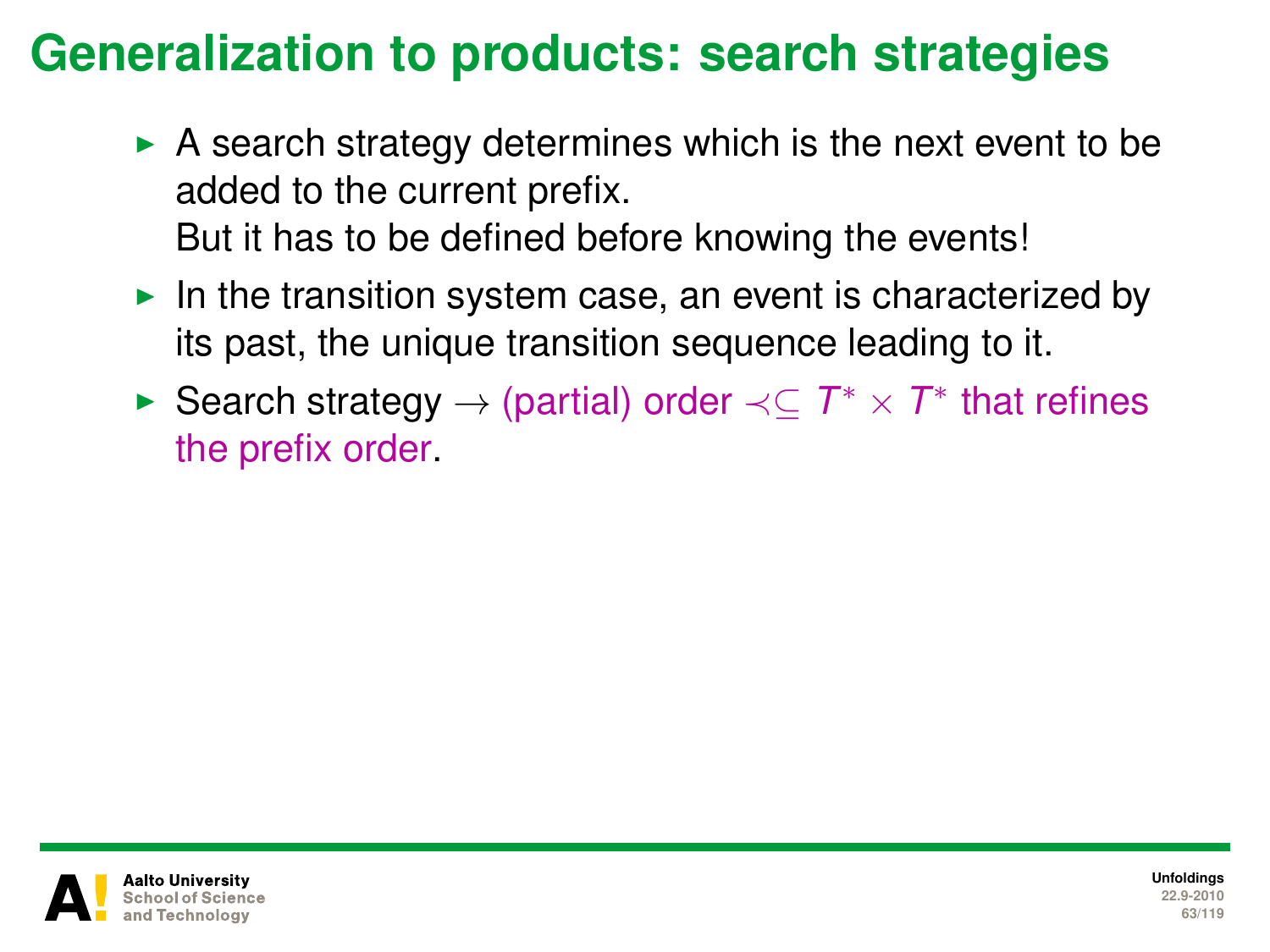# **Example**  $s_1$



 $w, w' \in T^*$ :

- 1.  $w \prec w'$  if  $|w| < |w'|$
- 2.  $w \prec w'$  if w is alphabetically smaller than *w* 0





**Unfoldings 22.9-2010 64/119**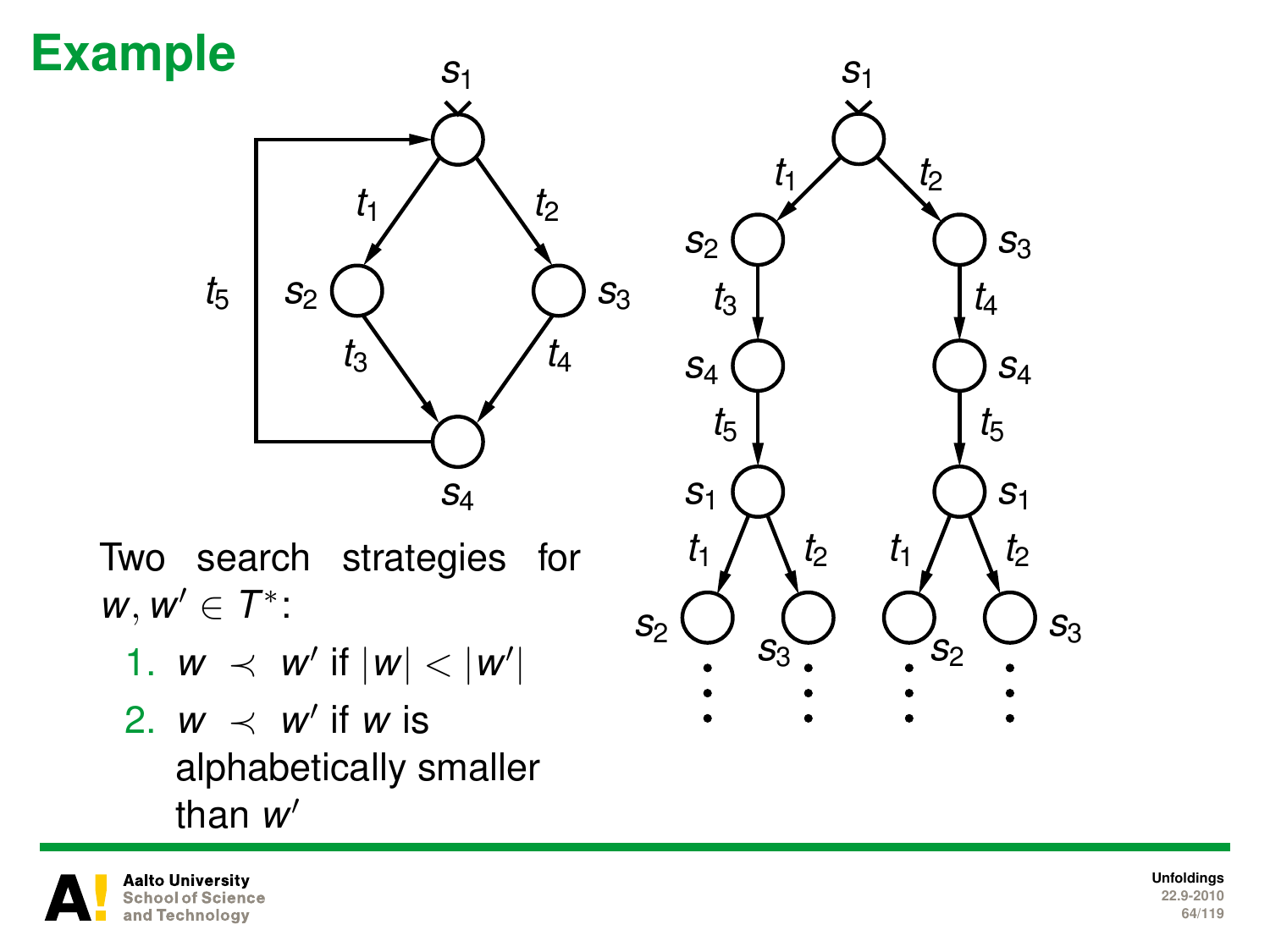## **Generalization to products: search strategies**

- $\triangleright$  A search strategy determines which is the next event to be added to the current prefix. But it has to be defined before knowing the events!
- In the transition system case, an event is characterized by its past, the unique transition sequence leading to it.
- ► Search strategy  $\rightarrow$  (partial) order  $\prec \subseteq T^* \times T^*$  that refines the prefix order.
- $\blacktriangleright$  In the product case, an event is also characterized by its past, but the past may consist of many transition sequences!

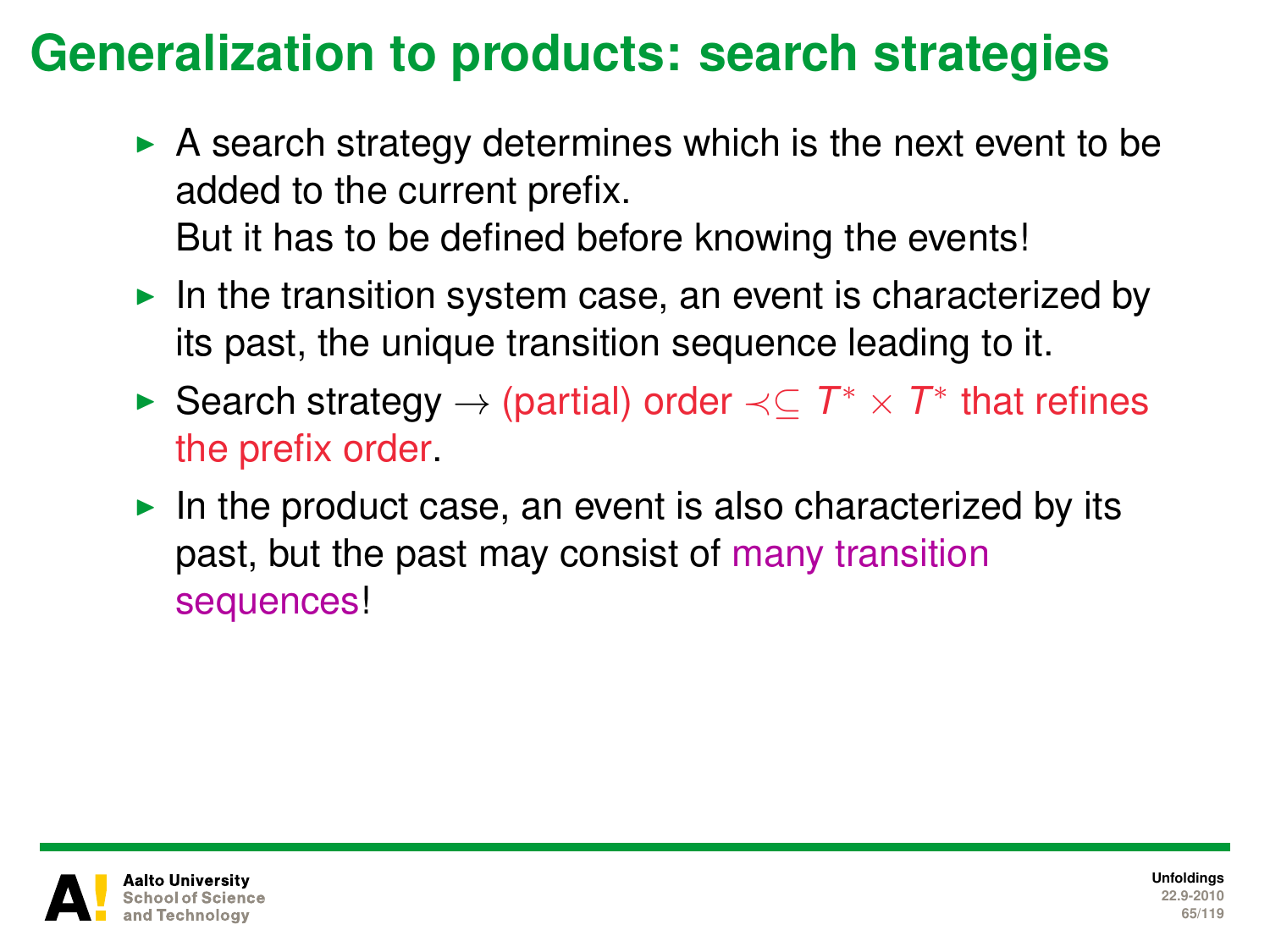

The past of event labelled  $\langle t_3, u_2 \rangle$  are the transition sequences:

 $W_1 = \langle t_1, \varepsilon \rangle \langle \varepsilon, u_1 \rangle \langle t_3, u_2 \rangle$ 

$$
\quad \blacktriangleright \ w_2 = \left\langle \varepsilon, u_1 \right\rangle \left\langle t_1, \varepsilon \right\rangle \left\langle t_3, u_2 \right\rangle
$$



**Unfoldings 22.9-2010 66/119**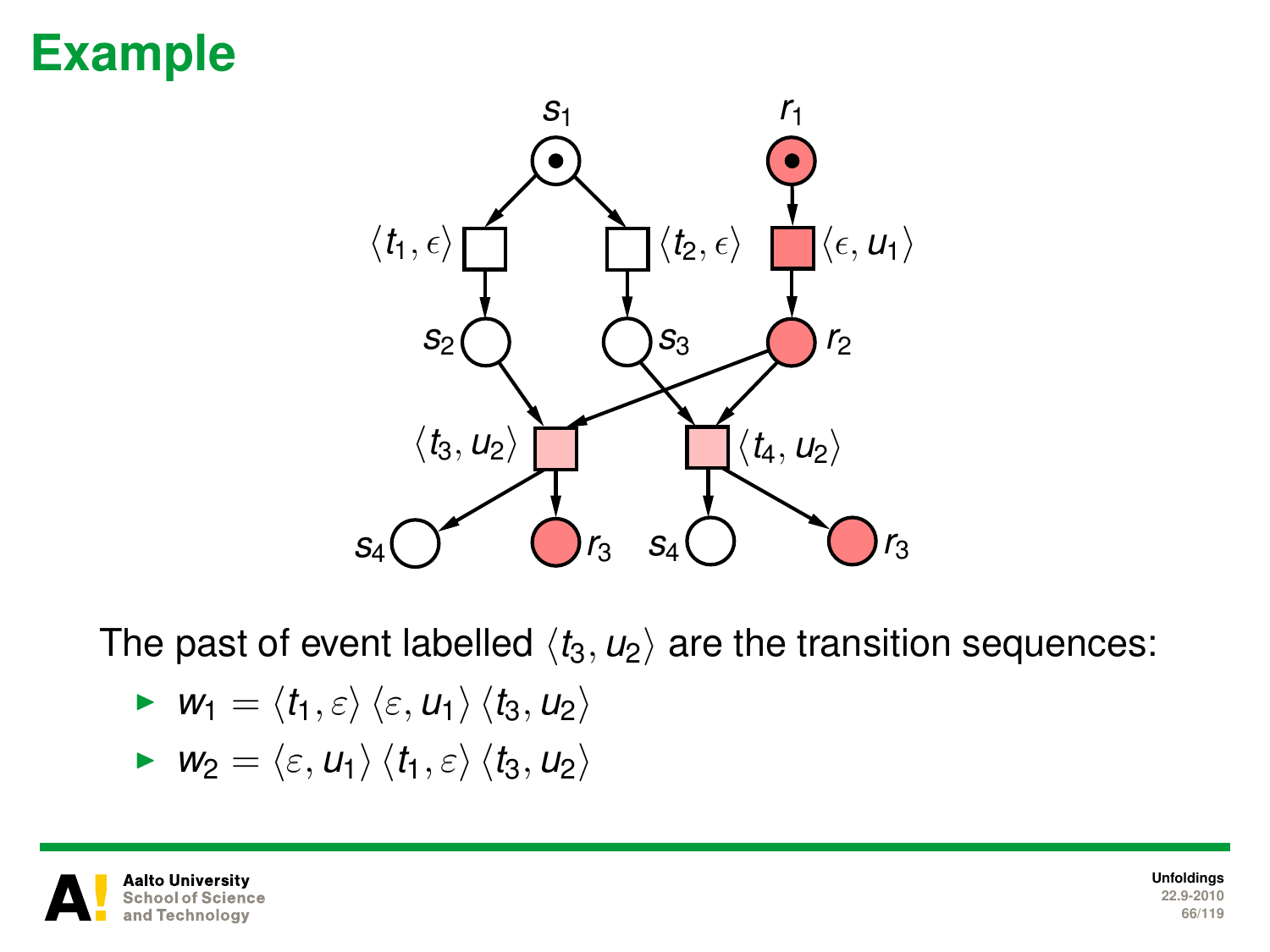## **Generalization to products: search strategies**

- $\triangleright$  A search strategy determines which is the next event to be added to the current prefix. But it has to be defined before knowing the events!
- In the transition system case, an event is characterized by its past, the unique transition sequence leading to it.
- ► Search strategy  $\rightarrow$  (partial) order  $\prec \subseteq T^* \times T^*$  that refines the prefix order.
- $\blacktriangleright$  In the product case, an event is also characterized by its past, but the past may consist of many transition sequences!
- $\triangleright$  Solution: these sequences are a Mazurkiewicz trace.
- ► Search strategy  $\rightarrow$  (partial) order  $\prec\subseteq$  [T<sup>\*</sup>]  $\times$  [T<sup>\*</sup>] defined on Mazurkiewicz traces that refines the prefix order.

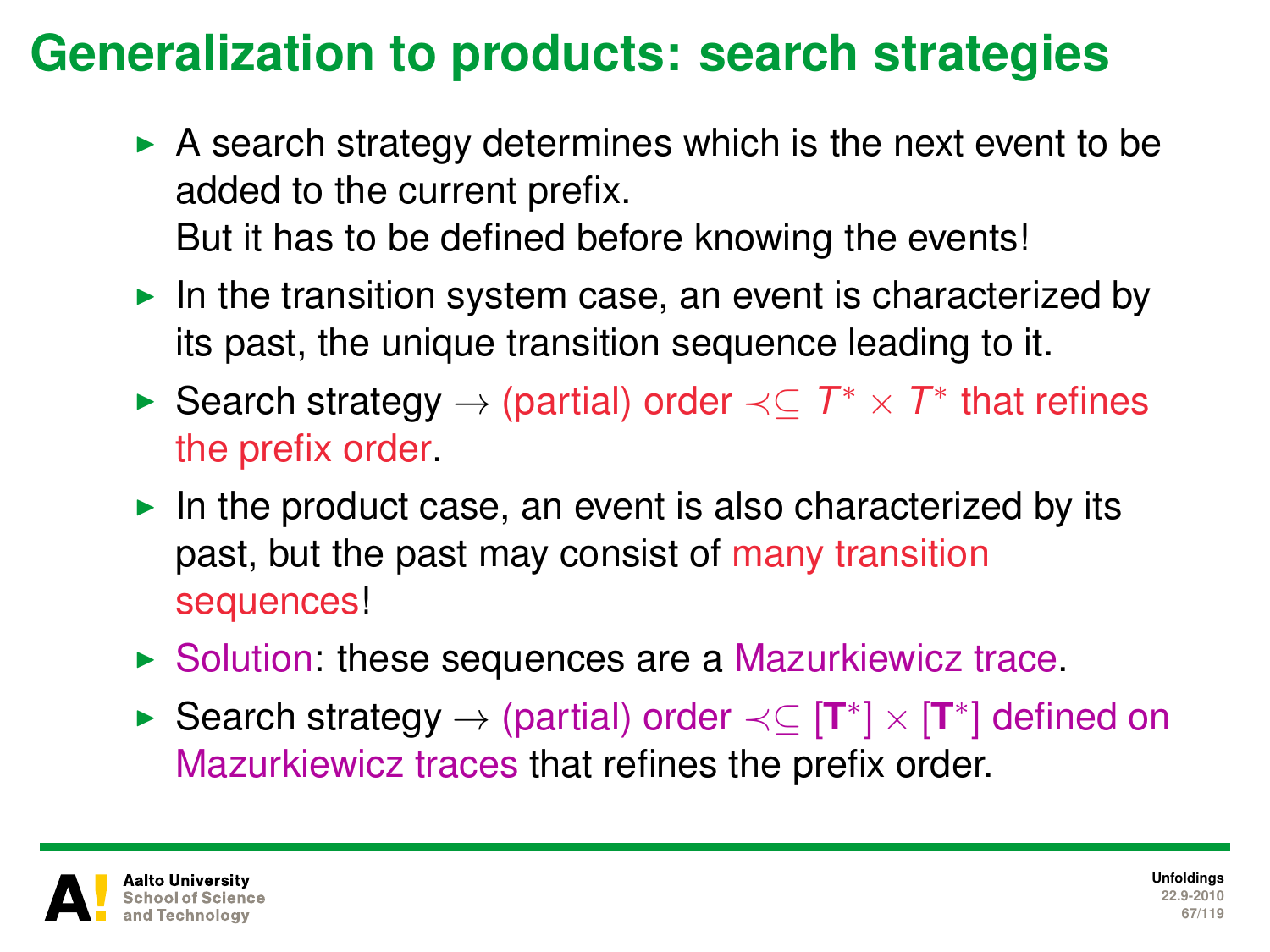#### **Mazurkiewicz traces**

- $\triangleright$  Two global transitions of a product are independent if no component participates in both of them.
- Example:  $\langle t_1, \epsilon \rangle$  and  $\langle \epsilon, u_1 \rangle$  are independent,  $\langle t_1, \epsilon \rangle$  and  $\langle t_3, u_2 \rangle$  are not.
- $\triangleright$  Two sequences of global transitions are equivalent if the one can be obtained from the other by repeatedly swapping adjacent independent transitions.
- **Example:**  $\langle t_1, \epsilon \rangle$   $\langle \epsilon, u_1 \rangle$   $\langle t_3, u_2 \rangle$  ∼  $\langle \epsilon, u_1 \rangle$   $\langle t_1, \epsilon \rangle$   $\langle t_3, u_2 \rangle$
- $\blacktriangleright$  Mazurkiewicz trace: equivalence classes of sequences.
- $\blacktriangleright$  Example:  $[\langle t_1, \epsilon \rangle \langle \epsilon, u_1 \rangle \langle t_3, u_2 \rangle] = \begin{cases} \langle t_1, \epsilon \rangle \langle \epsilon, u_1 \rangle \langle t_3, u_2 \rangle, \\ \langle \epsilon, u_1 \rangle \langle t_1, \epsilon \rangle \langle t_2, u_2 \rangle, \end{cases}$  $\langle \epsilon, u_1 \rangle \langle t_1, \epsilon \rangle \langle t_3, u_2 \rangle$  $\mathcal{L}$

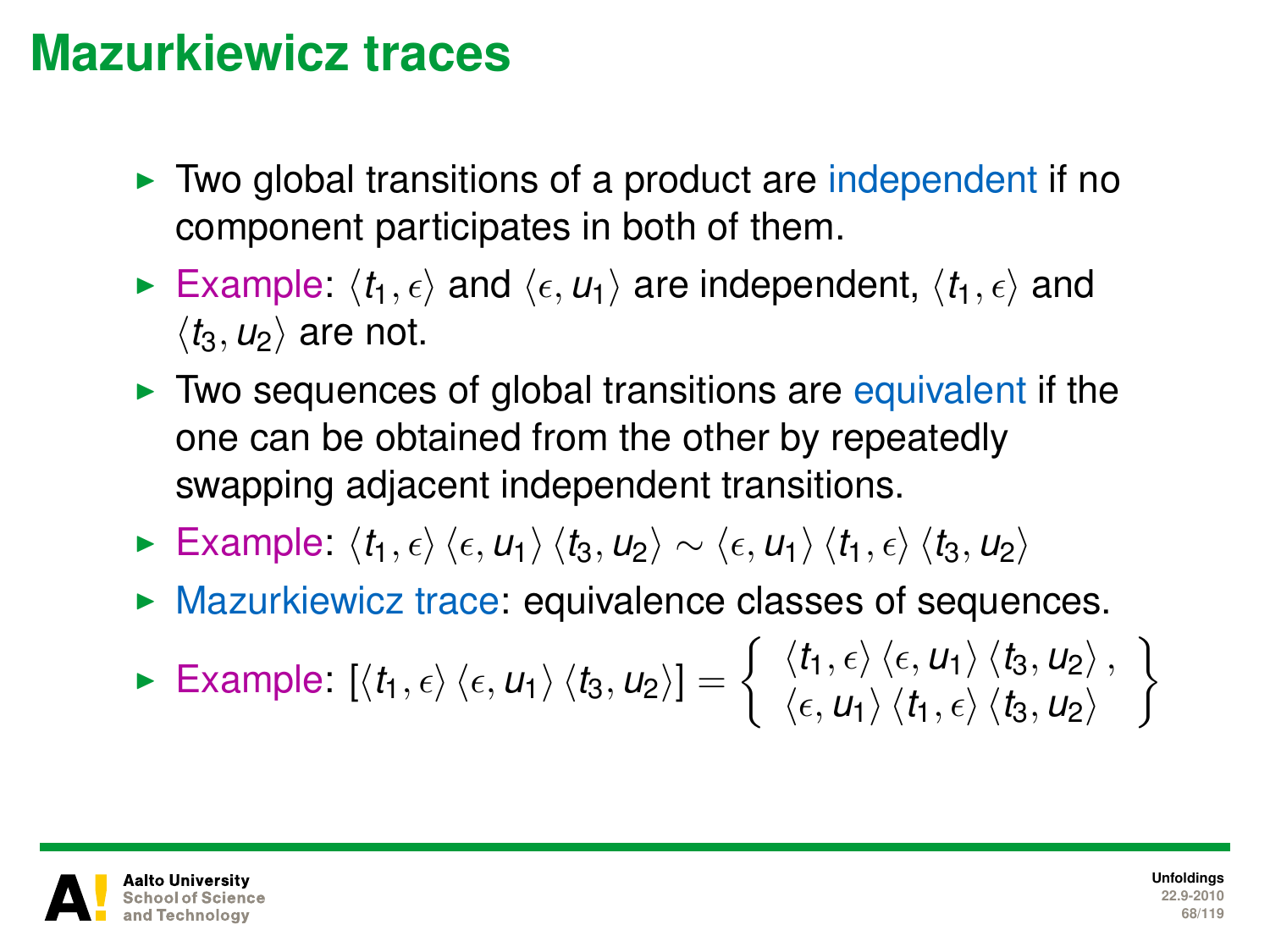



**Unfoldings 22.9-2010 69/119**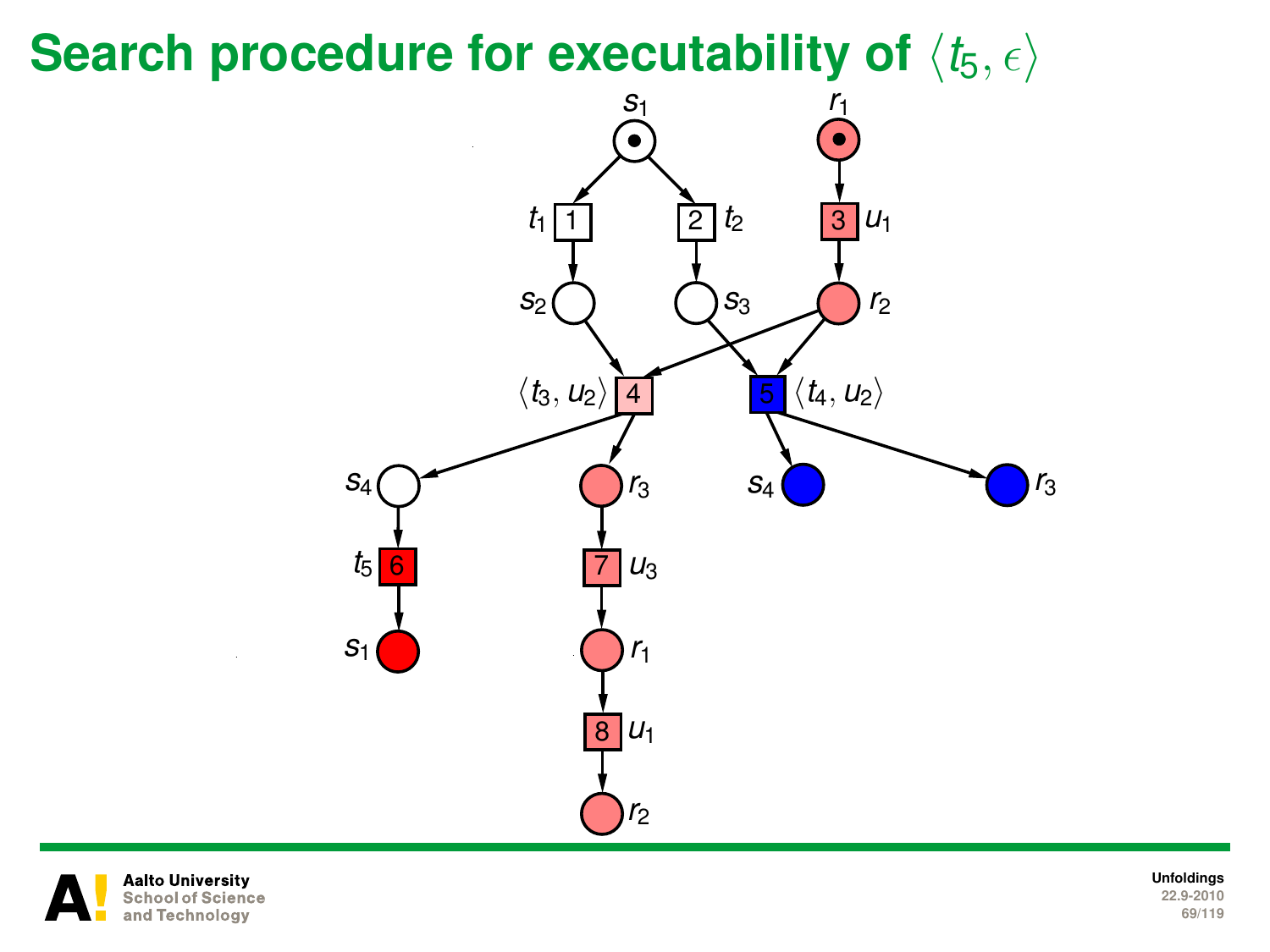**Are these search procedures correct?**

#### Not for every strategy!!

#### (Counterexample by Esparza, Römer and Vogler)



**Unfoldings 22.9-2010 70/119**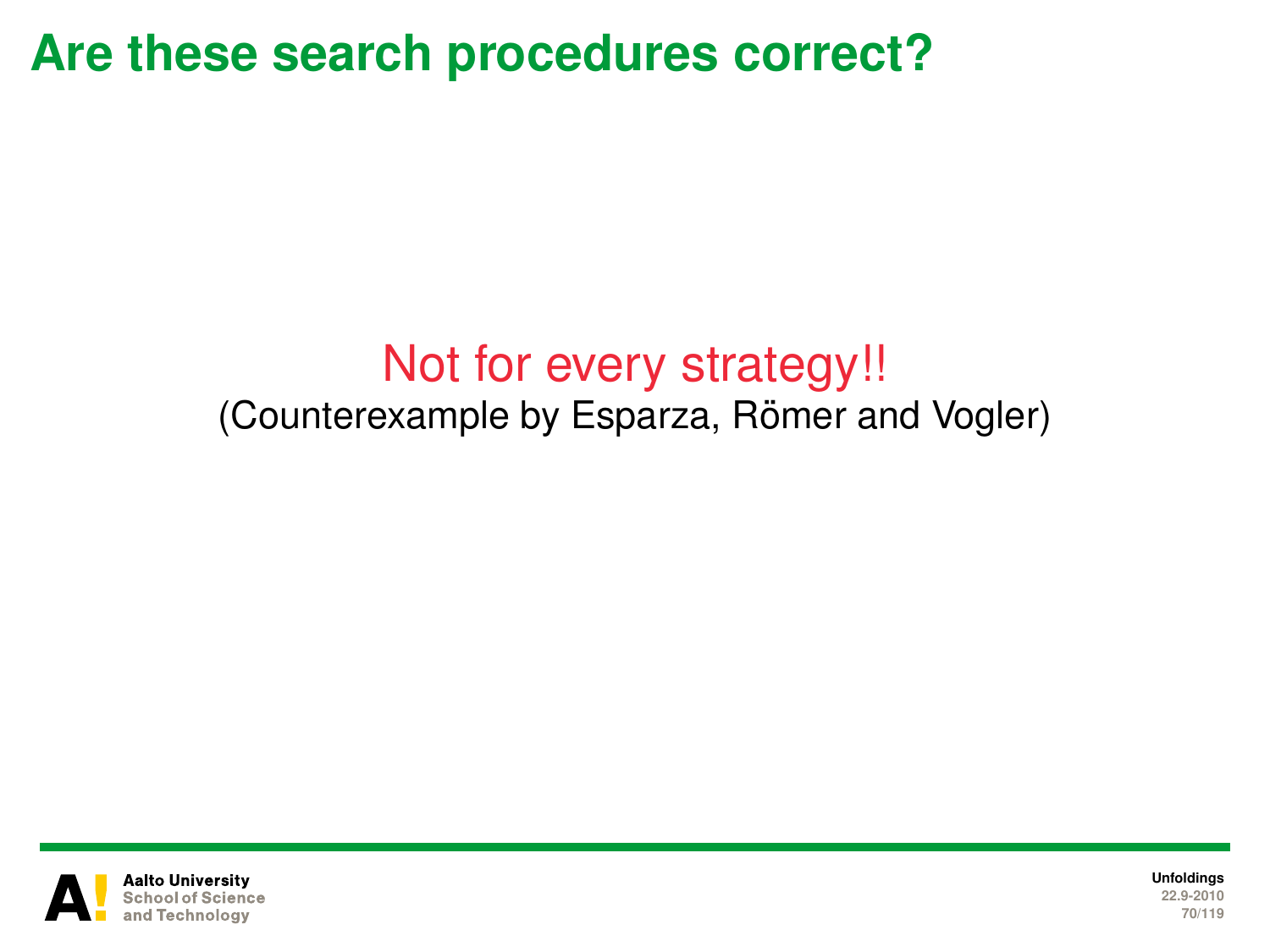



**Unfoldings 22.9-2010 71/119**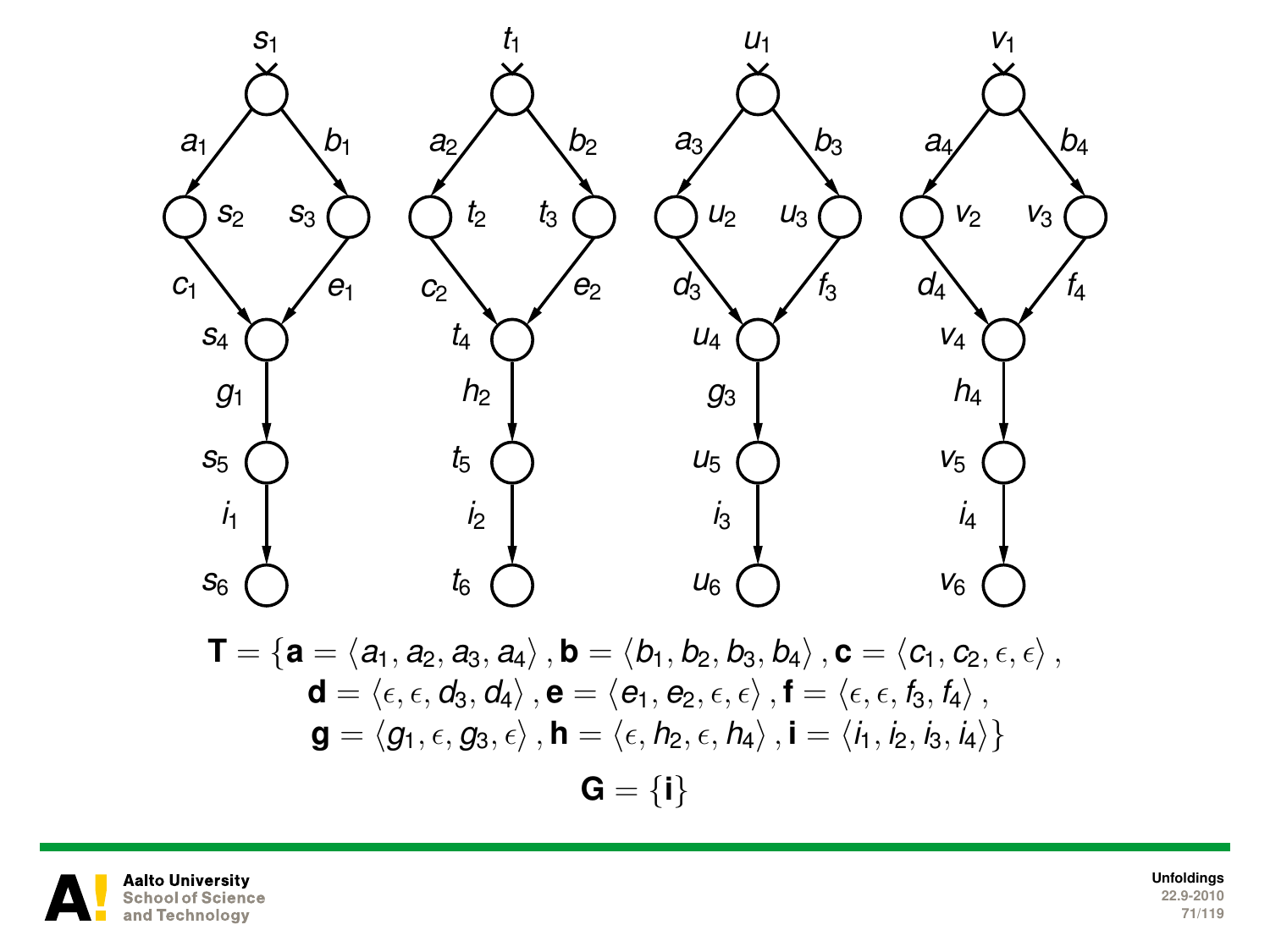



**Unfoldings 22.9-2010 72/119**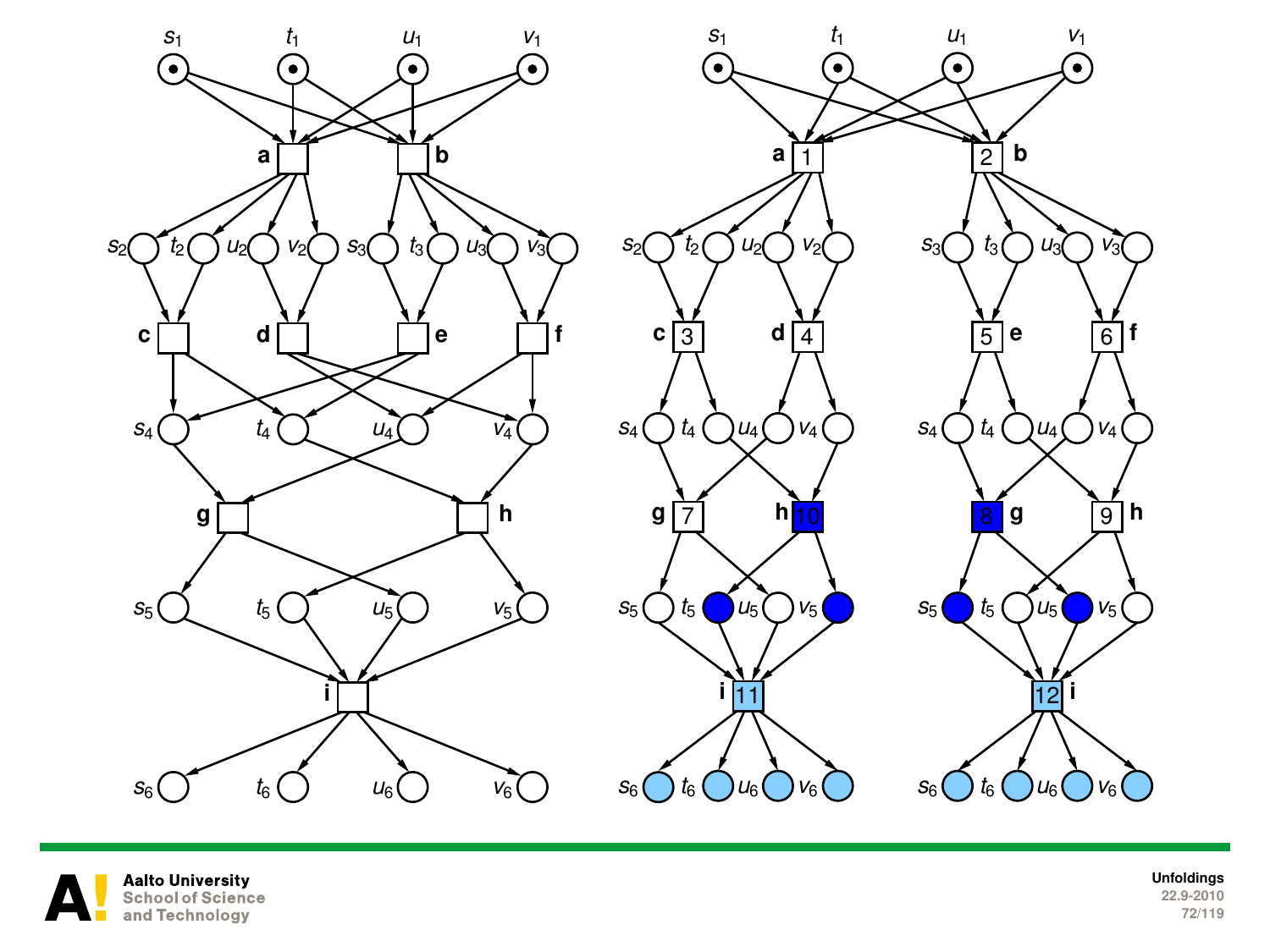#### **Which are the correct strategies?**

- $\triangleright$  Sufficient condition: adequate strategies
- $\blacktriangleright$  Mazurkiewicz traces can be concatenated in the obvious way: [*w*] [*w'*]  $\overset{\mathit{def}}{=}$  [*w w'*]
- ► Definition: A strategy  $\prec$  on Mazurkiewicz traces is adequate if
	- (1) it is well-founded (there is no infinite descending chain:  $\cdots \prec [w_2] \prec [w_1] \prec [w_0]$ ) and  $(2)$   $[w'] \prec [w]$  implies  $[w'] [w''] \prec [w] [w'']$ 
		- (preservation by extensions).
- $\blacktriangleright$  (Lemma [Chatain and Khomenko]: (1) → (2).)
- $\triangleright$  Theorem: If the strategy is adequate, then the search procedure is correct.

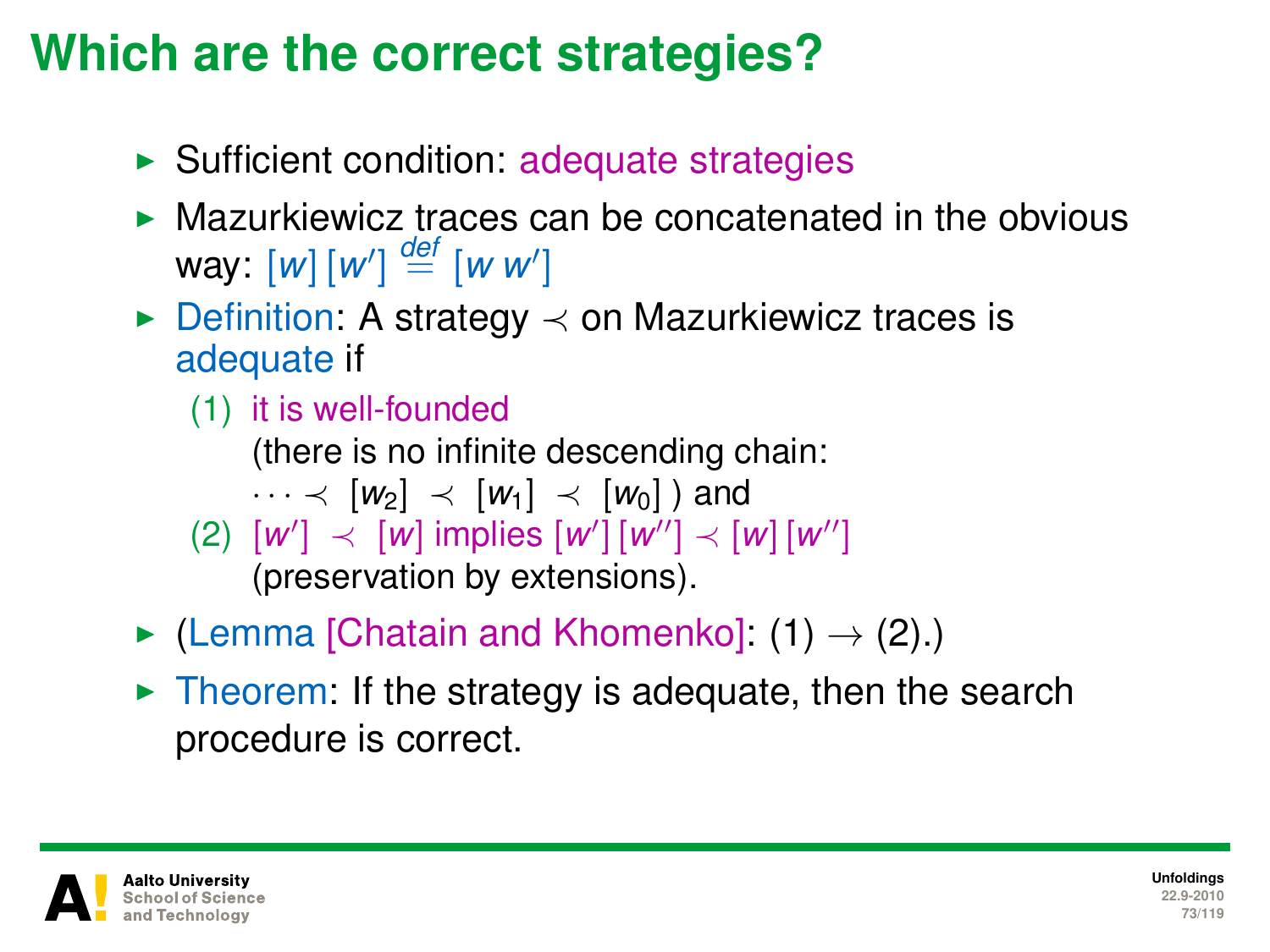#### Proof idea:

- $\blacktriangleright$  To prove: if  $q$  can be executed, then the search procedure explores some trace [*u g*].
- If  $q$  can be executed, then the full unfolding contains some trace [*w g*].
- If  $[w g]$  is not explored by the procedure, then *w* it contains a terminal event *e*<sup>1</sup> with past [*w*1] such that there exists another trace  $[w'_1]$  such that:
	- $\blacktriangleright$   $[w q] = [w_1 w_2 q],$
	- ►  $[w_1]$  leads to the same global state as the trace  $[w'_1] \prec [w_1]$ .
- <span id="page-73-0"></span>► But then  $[w'_1 w_2 g]$   $\prec$   $[w_1 w_2 g]$ . Iterating the procedure, and by the well-foundedness of  $\prec$ , we finally reach some trace [u' g] that is explored by the procedure.

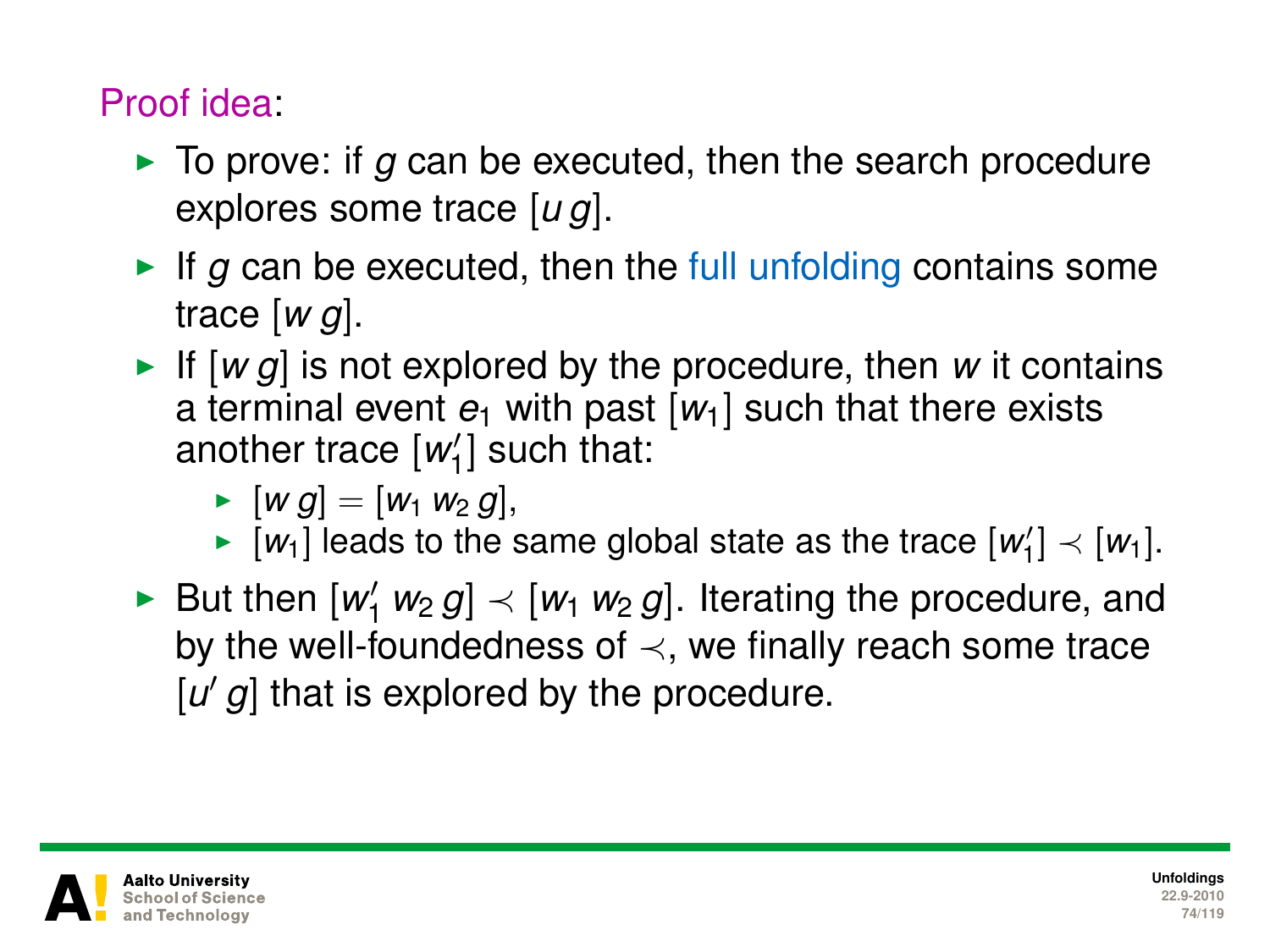#### **Are there total adequate strategies?**

- $\triangleright$  Fact 1: Every total adequate strategy on transition sequences can be lifted to a total adequate strategy on Mazurkiewicz traces.
- $\triangleright$  Fact 2: The following strategy is adequate and total on transition sequences:

 $w_1 \prec w_2$  iff

- $\blacktriangleright$   $|w_1|$  <  $|w_2|$ , or;
- $|w_1| = |w_2|$  and  $w_1$  is lexicographically smaller than  $w_2$ .
- $\blacktriangleright$  There are many other total adequate strategies! (First one found by Vogler, reported in: Esparza, Römer and Vogler, An improvement of McMillan's unfolding algorithm)

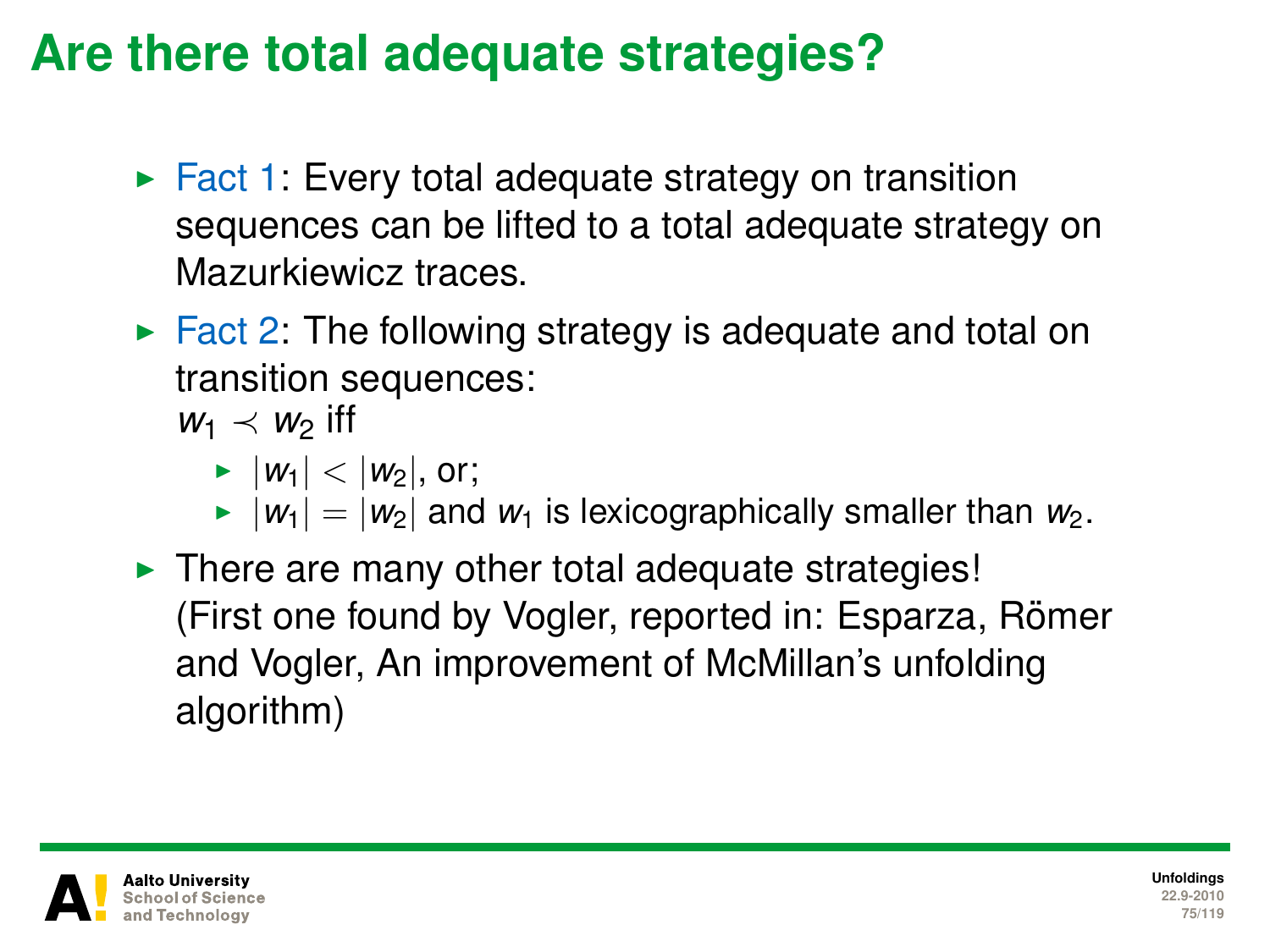#### **Implementing an adequate strategy**

- $\triangleright$  Please see the book for additional adequate total search strategies
- $\triangleright$  One has to basically implement a comparison operator for two Mazurkiewicz traces - tricky code but needs to be only written once, see e.g., unfsmodels-0.9/eventq.cc/EventQueue::CompareERV()
- $\triangleright$  Use orders implemented by other tools to ease tool cross-comparisons for both benchmarking and debugging!
- In order to do this, aim for source-code compability, sometimes tool and a paper about it are not fully compliant with each other

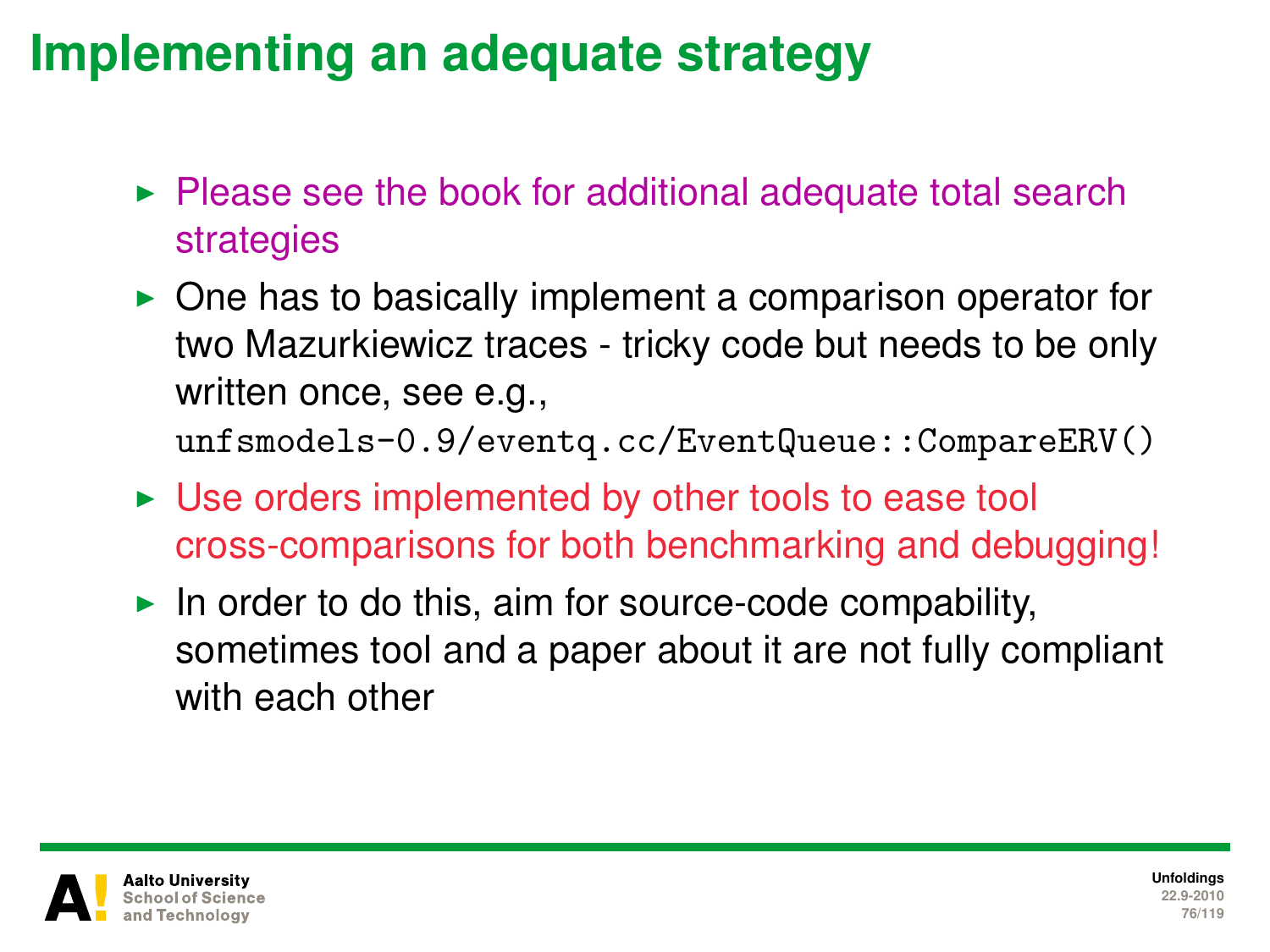# **Recap: Search procedure**

**procedure** unfold(product **A**) {  $N :=$  net containing only the initial marking from **A** without events;  $T = \emptyset$ ;  $S = \emptyset$ ;  $X = \text{Ext}(\mathcal{N}, T)$ ; /\* Compute possible extensions \*/ **while**  $(X \neq \emptyset)$  { choose a (minimal) event  $e \in X$  according to the search strategy; extend  $N$  with  $e$ : **if** *e* is a terminal according to the search scheme **then** {  $T := T \cup \{e\}$ ; **if** *e* is successful according to the search scheme **then** { *S* := *S* ∪ {*e*}; /\* A successful terminal found, add early exit here!\*/ }; };  $X = \text{Ext}(\mathcal{N}, T)$ , /\* Compute possible extensions \*/ }; **return**  $\langle N, T, S \rangle$ ; /\* return  $\langle$  prefix, terminals, successful terminals $\rangle$  \*/ };

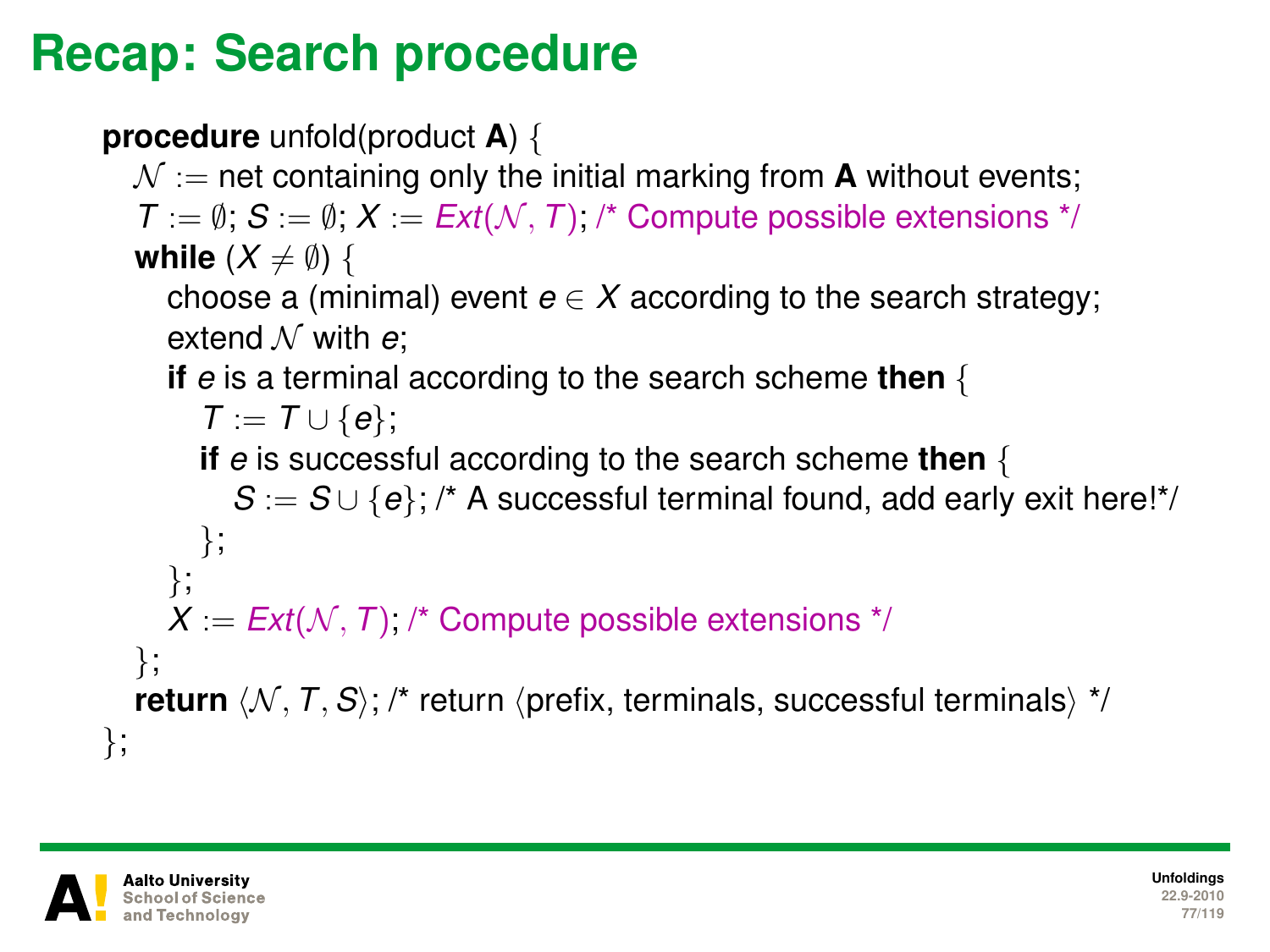# **Computing possible extensions**

Computing potential extensions uses 90%+ percent of running time in the unfolding procedures.

Let *k* be the maximum in-degree of transitions and *n* be the number of conditions in the prefix before calling the possible extensions subroutine.

- ► Memory-intensive approach: Maintain the *co*-relation between any two conditions. Takes *O*(*n* 2 ) memory and takes *O*(*n <sup>k</sup>* /*k k*−2 ) time. Also updating the *co*-relation takes *O*(*n*) time for each added condition.
- $\triangleright$  Memory-light approach: Enumerate all potential extension without any co-relation using *O*(*n*) memory but  $O(n^{k+1}/k^k)$  time.
- $\triangleright$  More refined search approach: Preset trees (Khomenko)
- $\triangleright$  Solver approach: Employ an NP solver to compute the potential extensions.

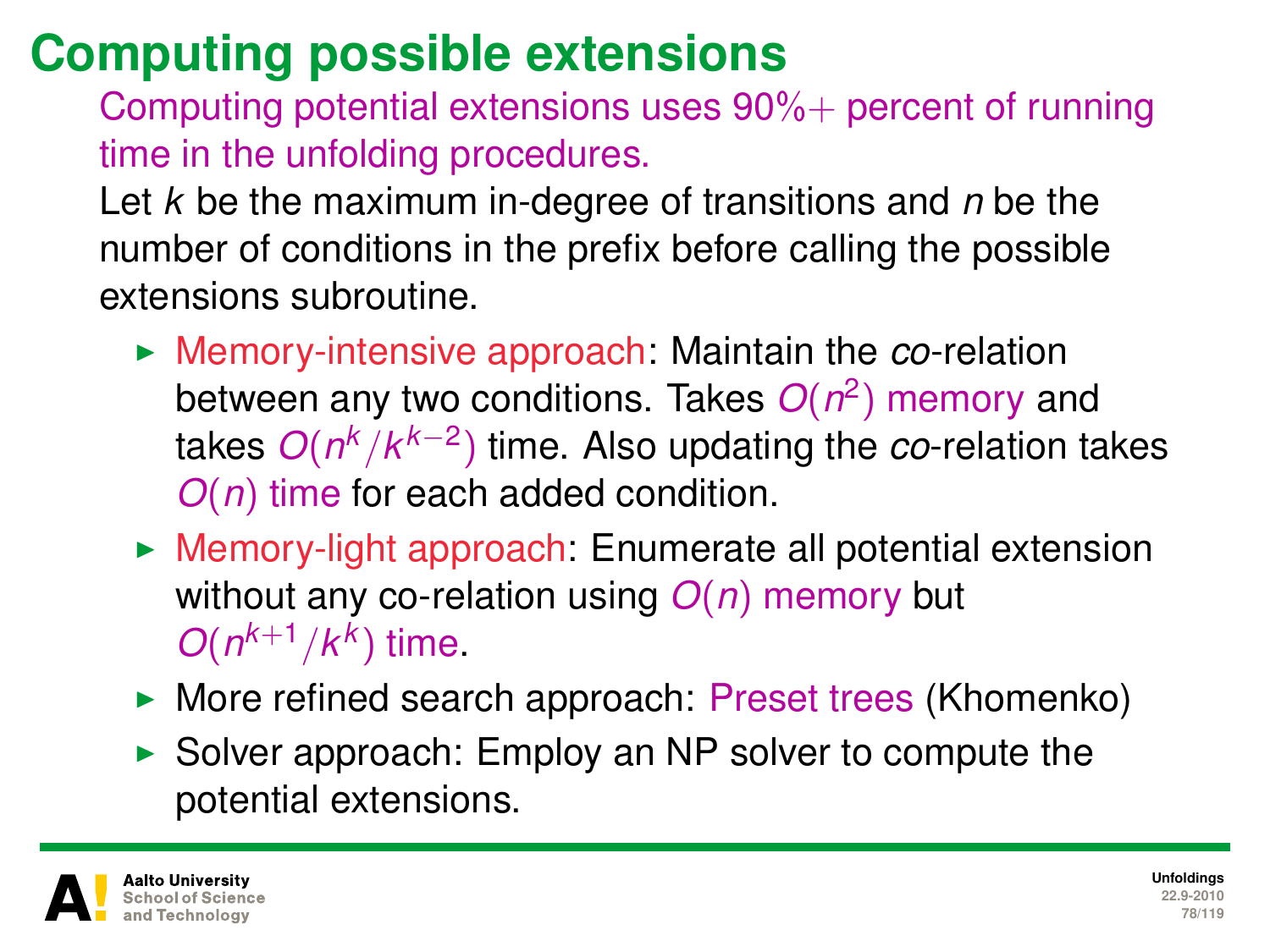#### **Computing possible extensions is NP-complete**

A decision version of computing the possible extensions is NP-complete in the size of the prefix. Consider the 3SAT formula  $\phi = ((x_1 \vee x_2 \vee x_3) \wedge (\neg x_1 \vee \neg x_2 \vee \neg x_3) \wedge (\neg x_1 \vee x_2 \vee x_3))$ :



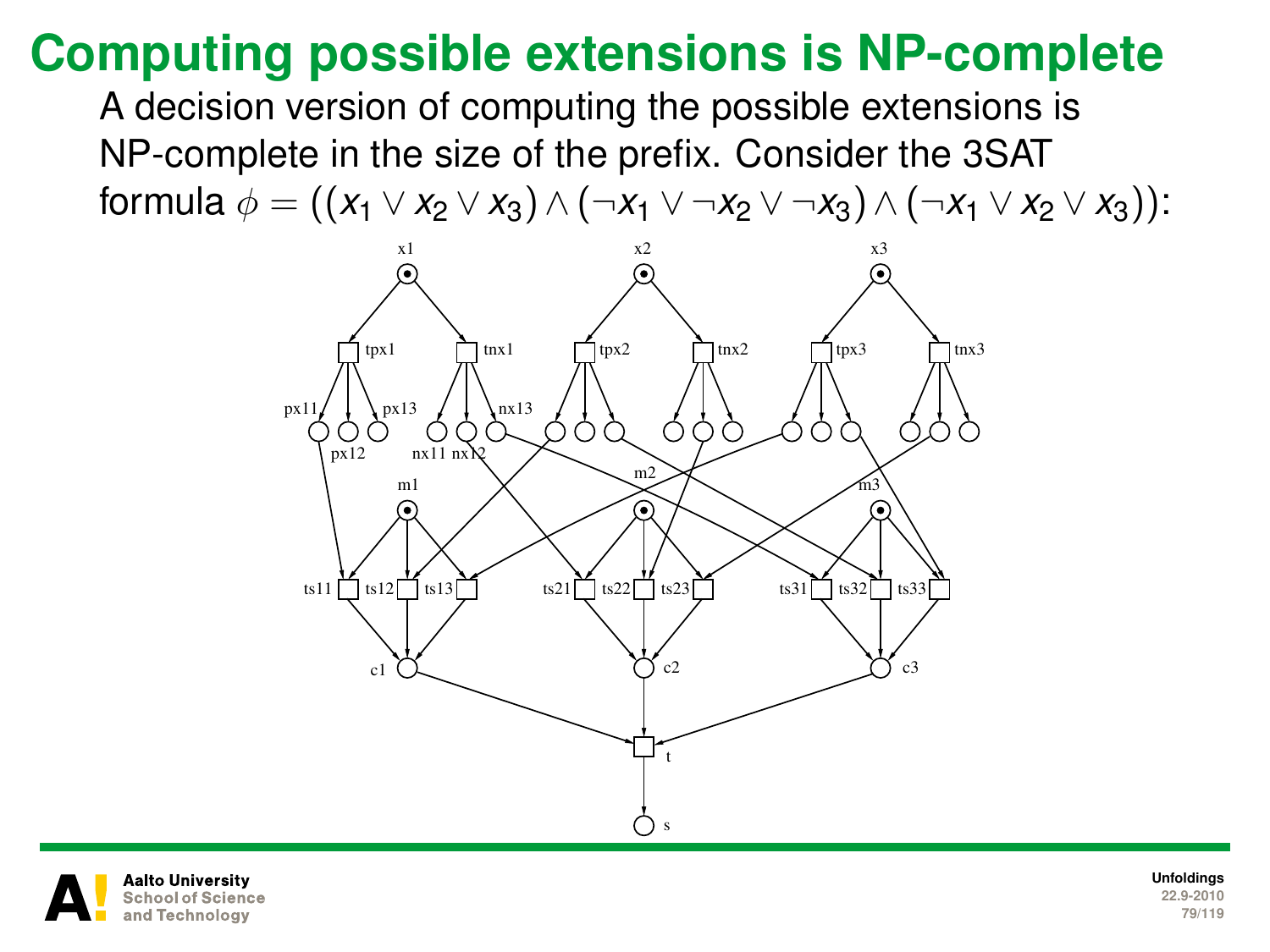#### **Computing possible extensions is NP-complete**

A partial prefix of the system. Now *t* is in the possible extensions iff  $\phi$  is satisfiable.





**Unfoldings 22.9-2010 80/119**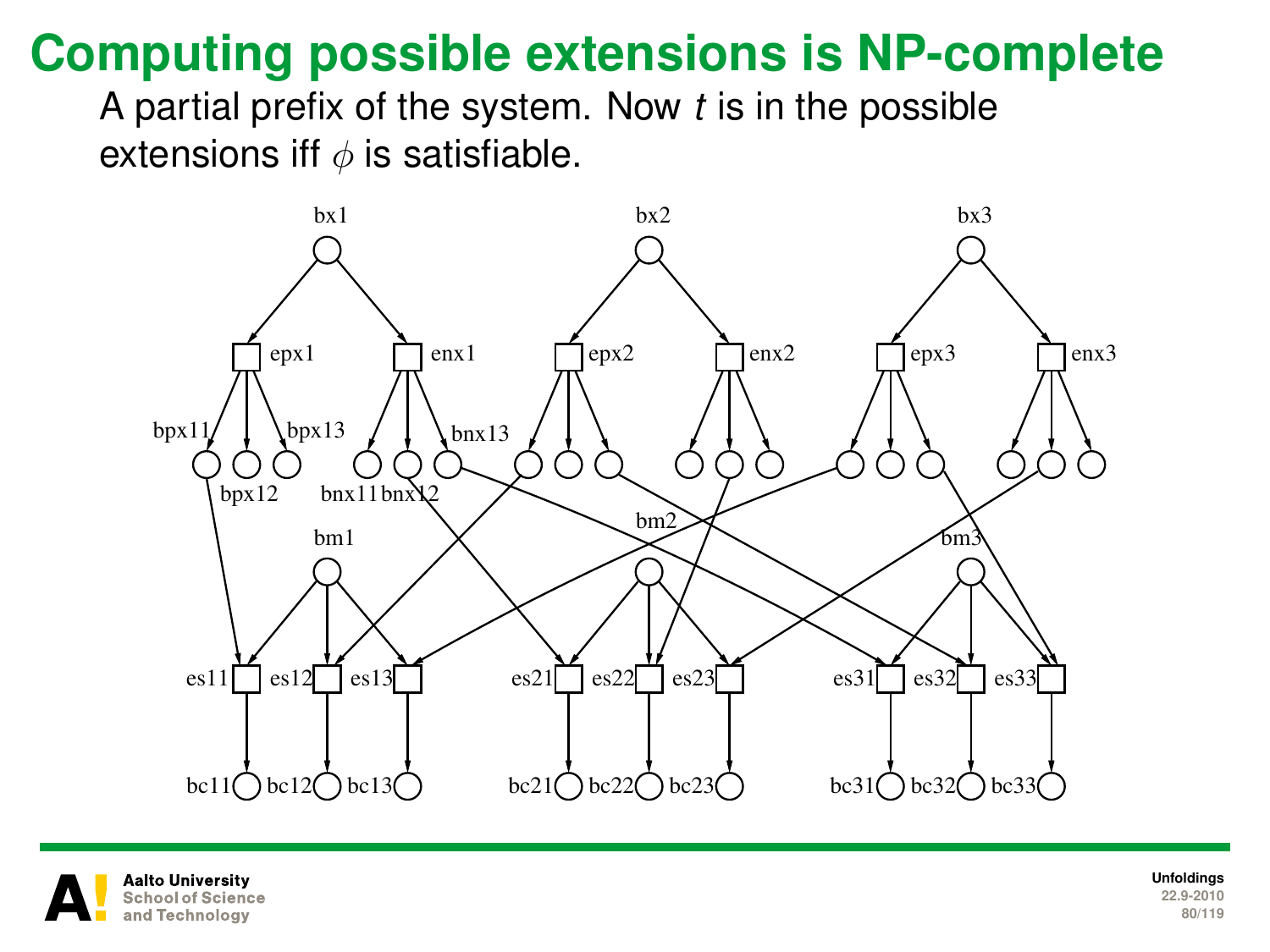#### **Optimal modelling style for the unfolding method**

- $\triangleright$  Lots of concurrency is good, always try to avoid synchronizing independent subsystems "by accident" when modelling
- $\triangleright$  Using low in-degree of transitions when modelling systems will make life easier for possible extensions subroutine, and will on average speed up unfolding
- $\blacktriangleright$  Try to avoid local non-determinism, as it can lead to combinatorial explosion when multiple processes synchronize

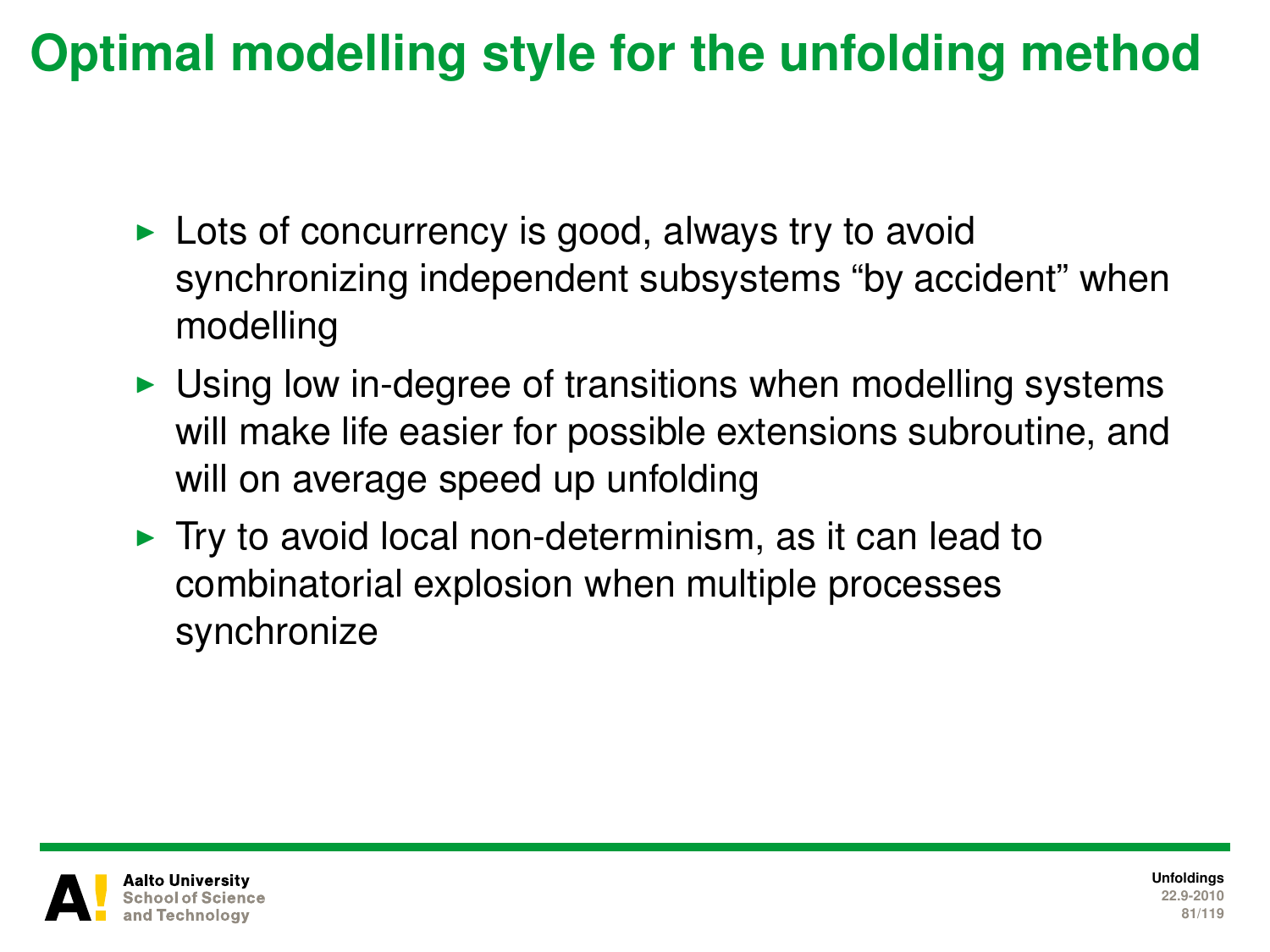#### **Canonical prefixes**

- $\triangleright$  All notations defined for unfoldings also carry over to prefixes. However, terminal events (cut-off events) are not to be included into any configuration of the prefix
- If we generate a prefix with a sound (i.e., correct) search strategy we will generate a finite prefix that is identical up to isomorphism for any (total) prefix extension order compatible with the (partial order) search strategy
- $\blacktriangleright$  This unique prefix has been named the canonical prefix (theory by Khomenko, Koutny, and Vogler). The theory also allows several generalizations of search procedures
- $\triangleright$  From a canonical finite prefix any simple reachability questions such as deadlock detection can be solved using an NP-solver
- $\triangleright$  Trade-off between compactness and query complexity

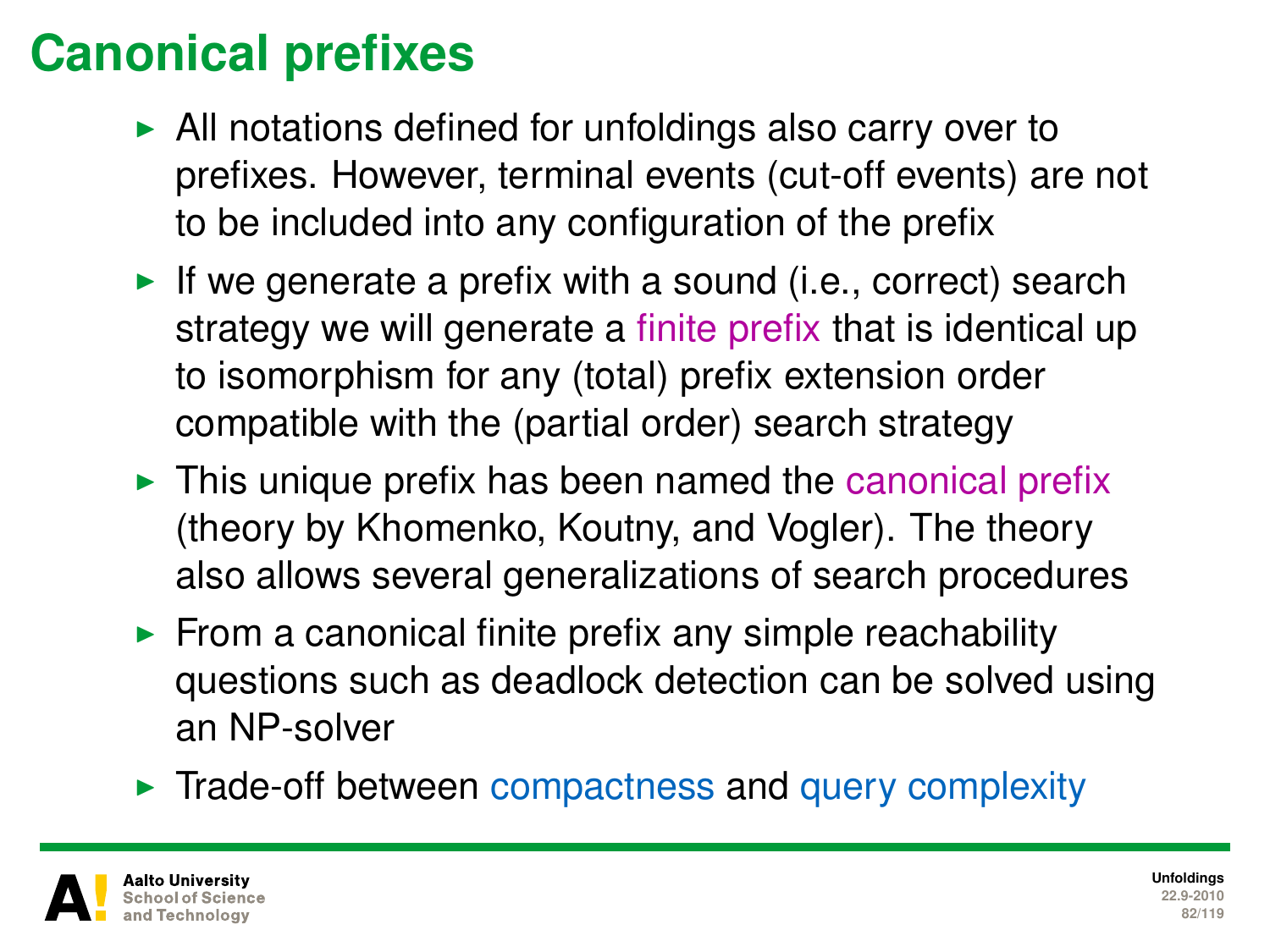#### **Reachability of global states**

| Product/1-safe PN   Canonical prefix   Interleaving |        |  |  |
|-----------------------------------------------------|--------|--|--|
| <b>PSPACE-complete</b> NP-complete                  | Linear |  |  |



**Unfoldings 22.9-2010 83/119**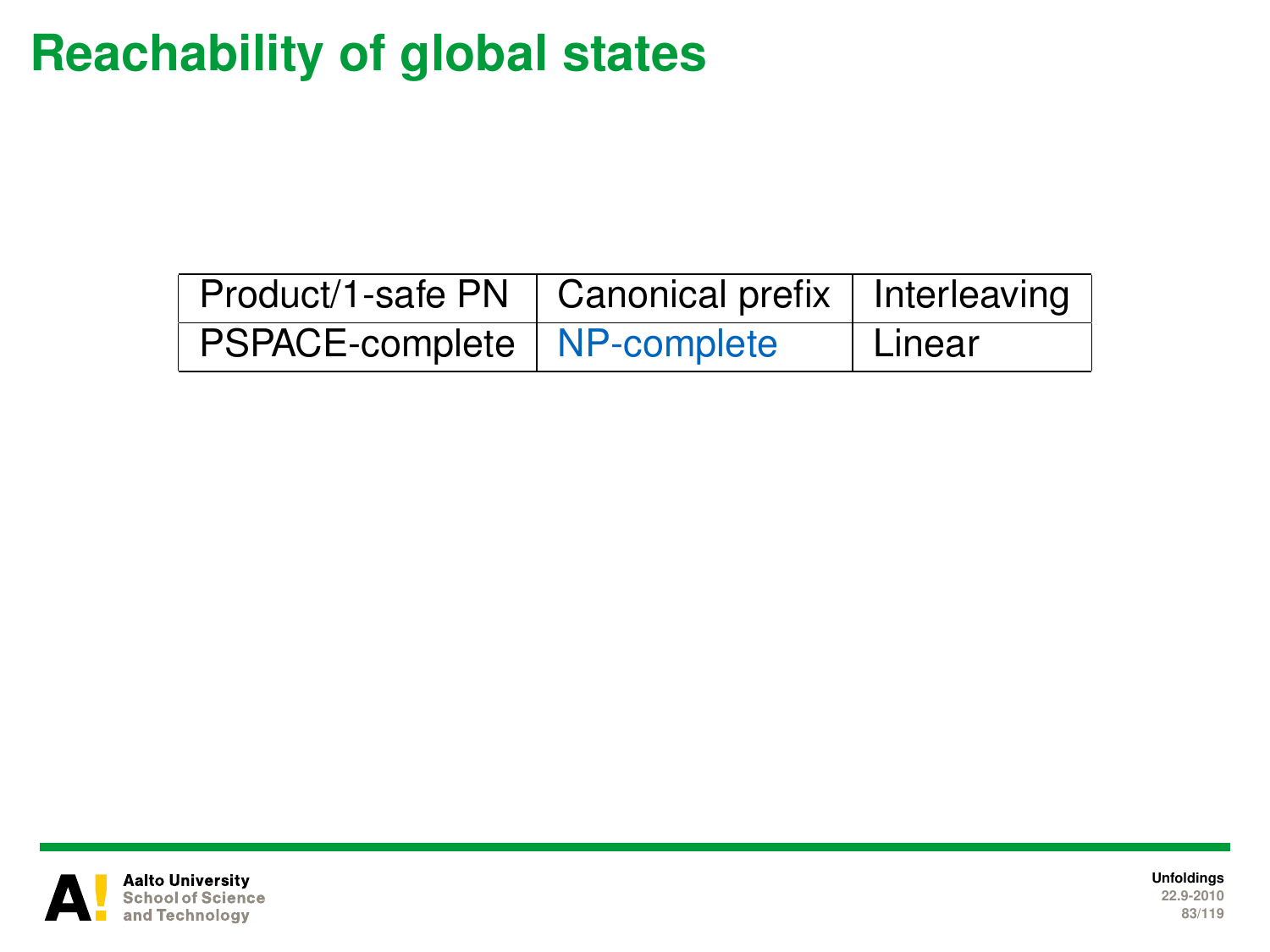#### **Reachability of local states**

| Product/1-safe PN   Canonical prefix   Interleaving |        |  |  |
|-----------------------------------------------------|--------|--|--|
| PSPACE-complete   Linear                            | Linear |  |  |

Reachability of local states with prefixes is even more efficient than reachability of global states. However, current NP-solvers such as SAT solvers also make NP-hard problems on prefixes quite tractable in practice



**Unfoldings 22.9-2010 84/119**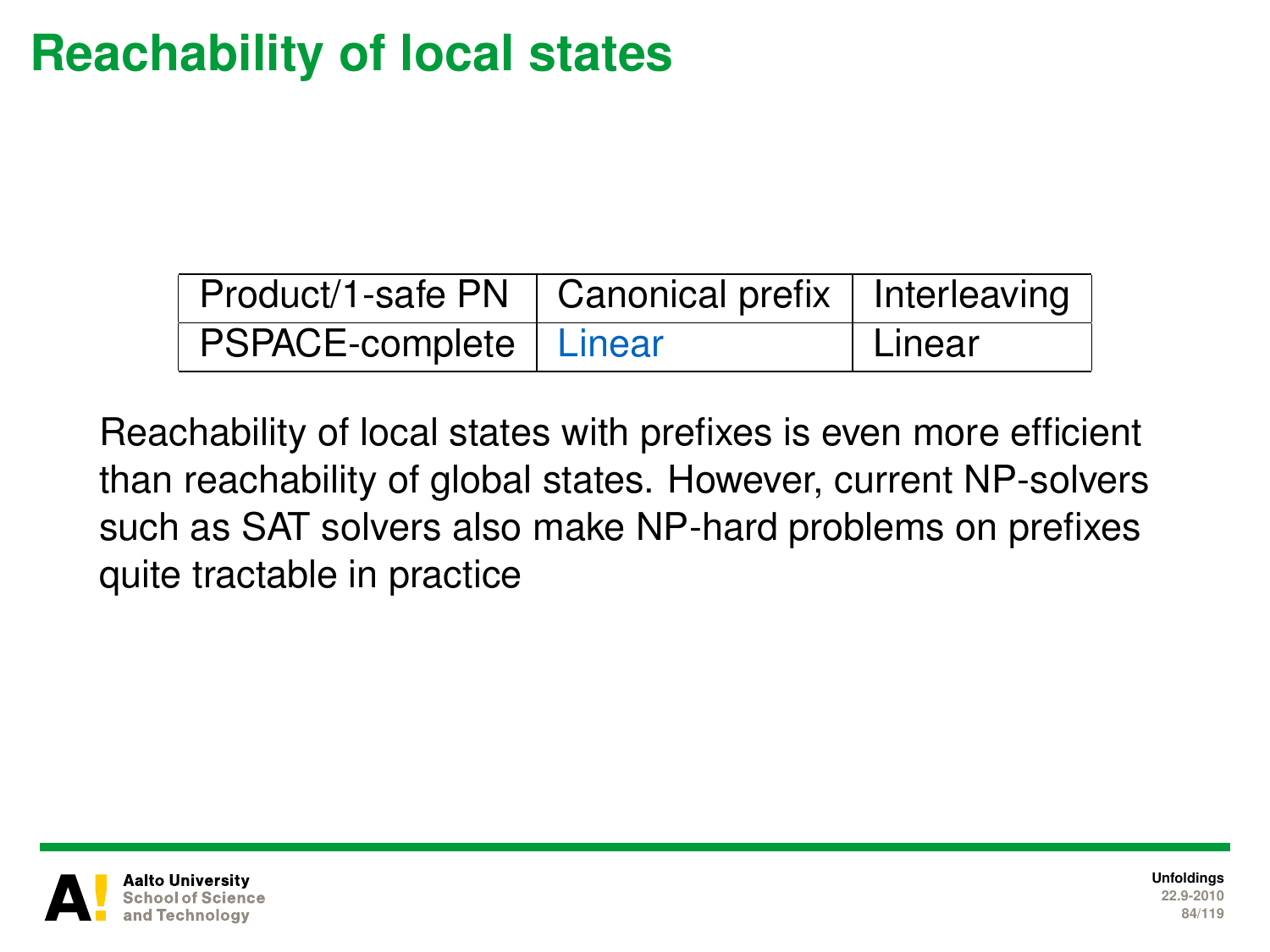#### **Checking for dead transitions (product)**



$$
\mathbf{T} = \left\{ \mathbf{a} = \langle a_0, a_1, \epsilon, \epsilon, \epsilon \rangle ~, \mathbf{b_1} = \langle \epsilon, b_1, \epsilon, \epsilon, \epsilon \rangle ~, \right.\\ \left. \mathbf{b_2} = \langle \epsilon, \epsilon, b_2, \epsilon, \epsilon \rangle ~, \mathbf{b_3} = \langle \epsilon, \epsilon, \epsilon, b_3, \epsilon \rangle ~, \right.\\ \left. \mathbf{b_4} = \langle \epsilon, \epsilon, \epsilon, \epsilon, b_4 \rangle ~, \mathbf{c} = \langle c_0, c_1, c_2, c_3, c_4 \rangle \right\}
$$



**Unfoldings 22.9-2010 85/119**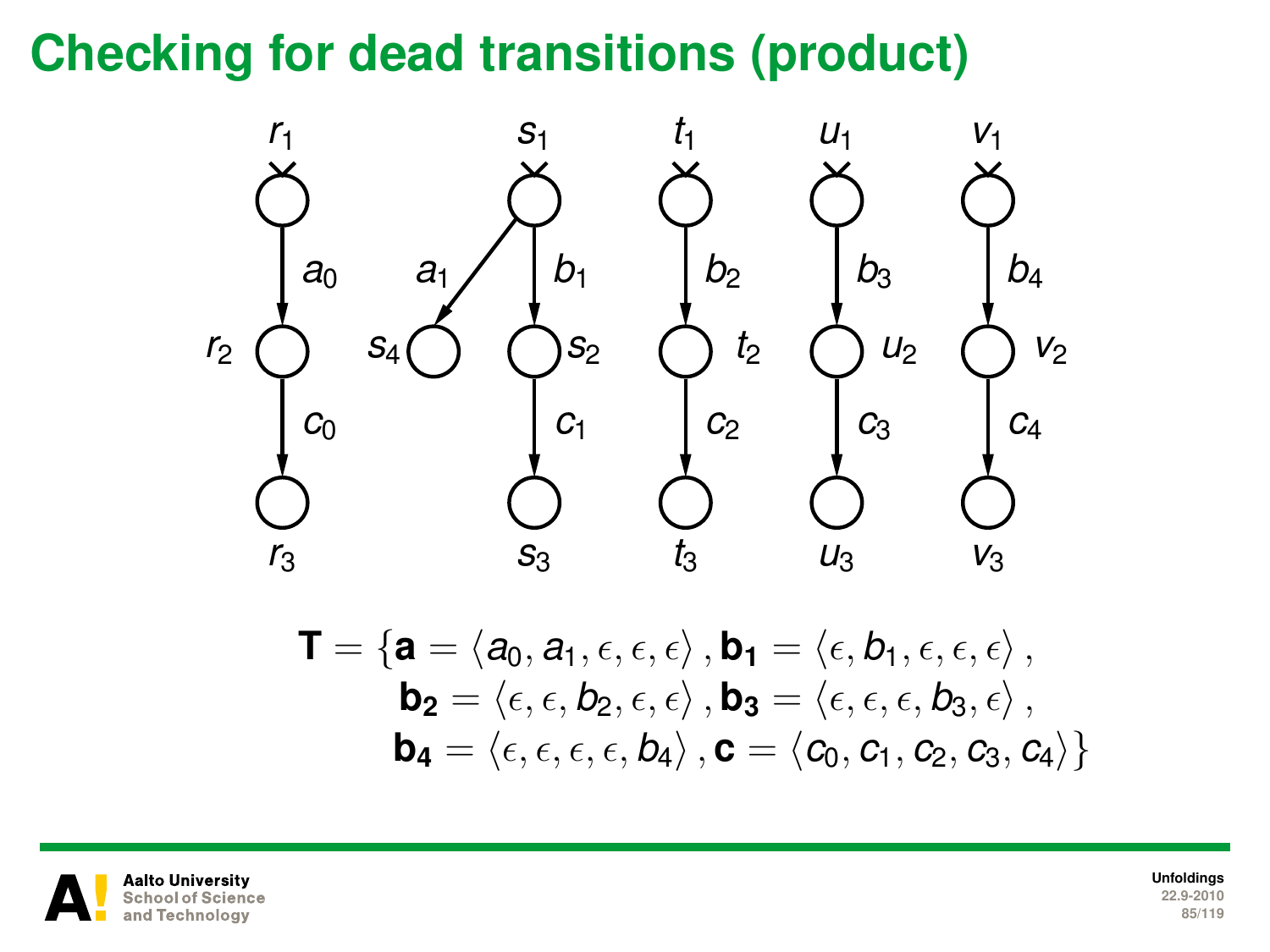# **Checking for dead transitions (Petri net)**<br>  $r_1$   $r_2$   $r_3$   $r_4$   $r_5$   $r_6$   $r_7$   $r_8$   $r_9$   $r_1$   $r_1$   $r_2$   $r_3$   $r_4$





#### **Unfoldings 22.9-2010**

**86/119**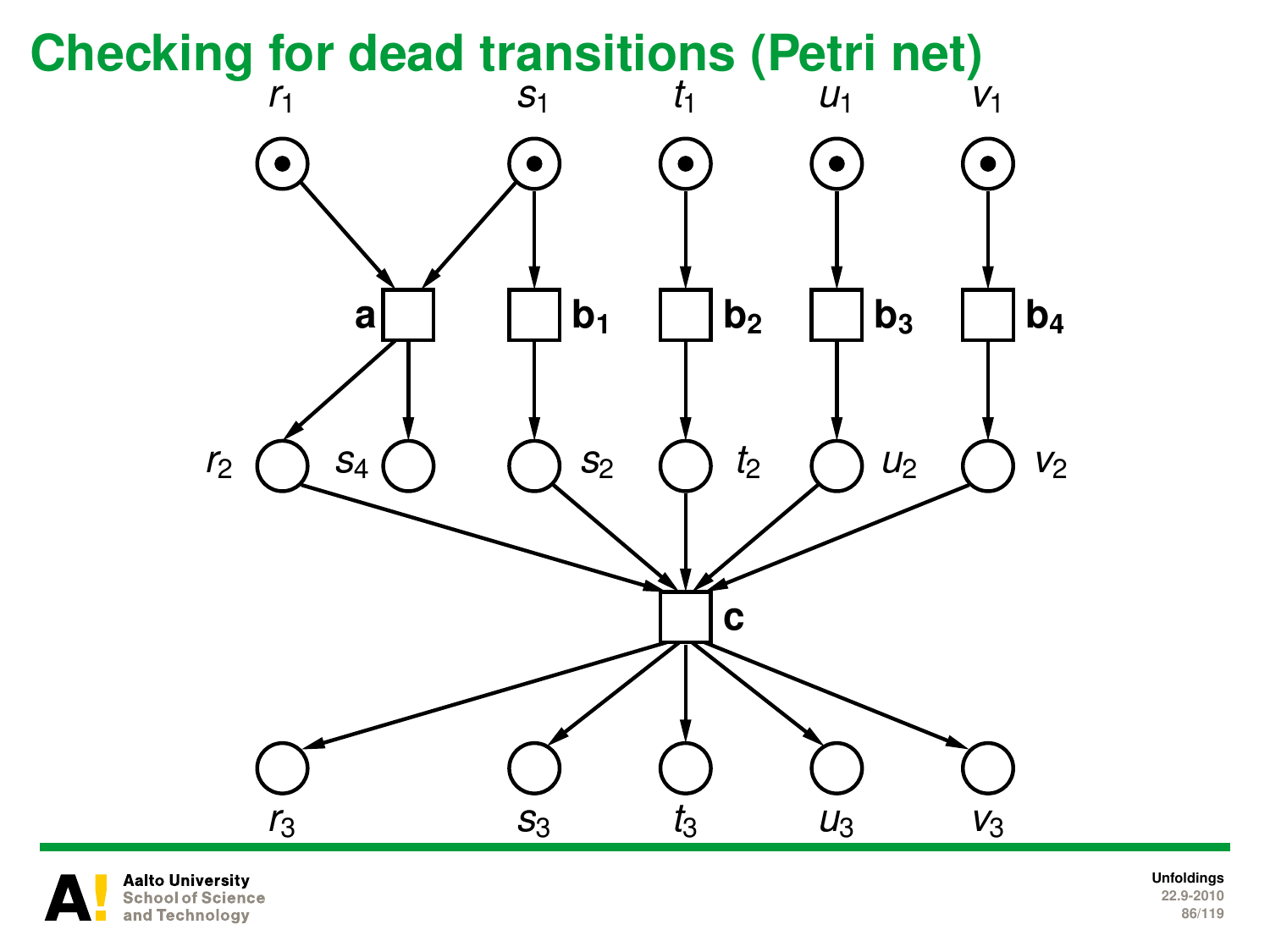#### **Checking for dead transitions (unfolding)**





**Unfoldings 22.9-2010 87/119**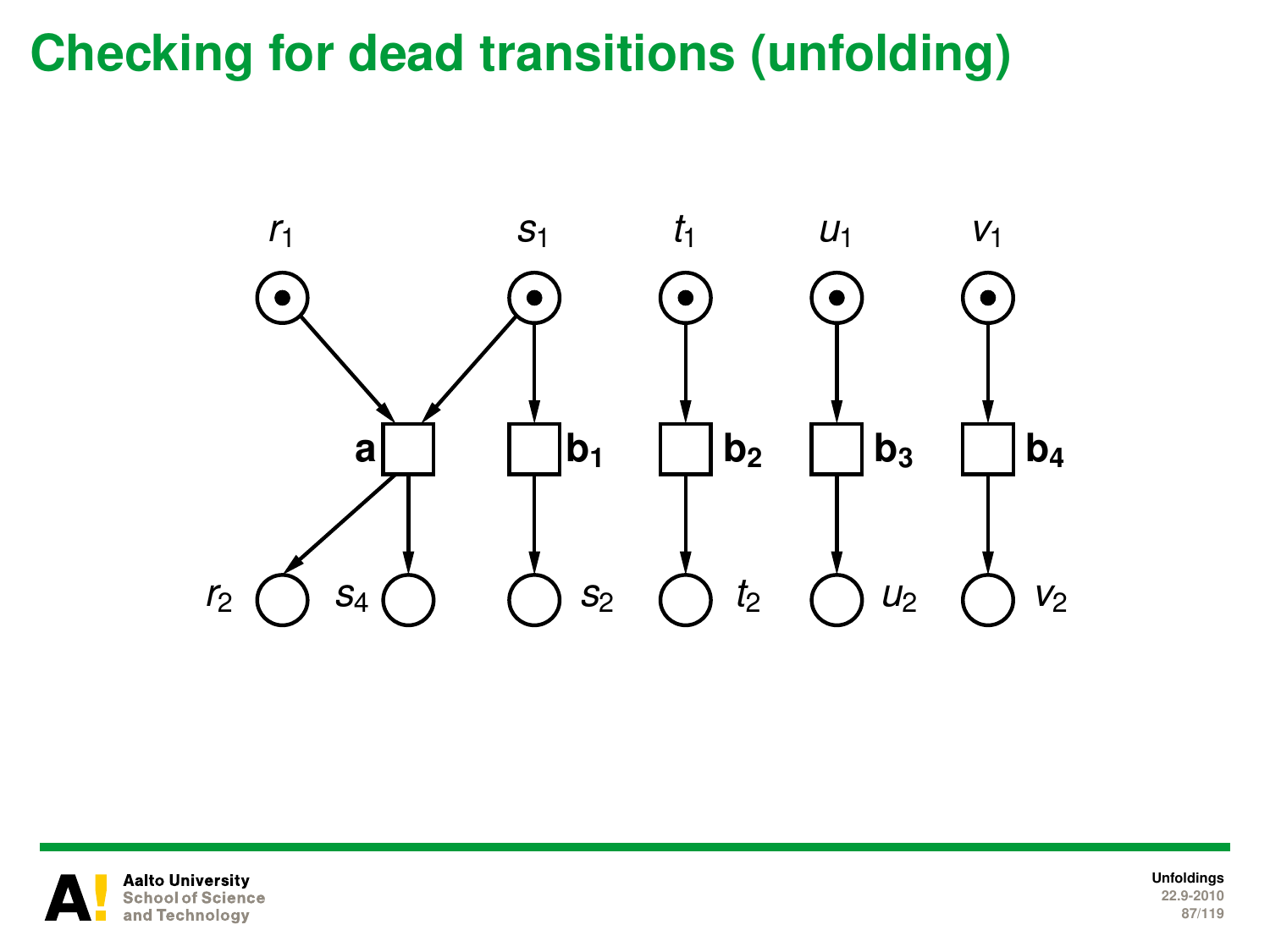#### **Canonical finite prefix sizes**

Prefixes can be often smaller than the state space, and in case of total search strategies prefixes have never more (non-terminal/non-cutoff) events than reachable states.

| Problem(size) | SI  | Τ    | B     | Е     | #c    | <b>States</b> |
|---------------|-----|------|-------|-------|-------|---------------|
| DPD(5)        | 45  | 45   | 1582  | 790   | 211   | 3488          |
| DPD(6)        | 54  | 54   | 3786  | 1892  | 499   | 19860         |
| DPD(7)        | 63  | 63   | 8630  | 4314  | 1129  | 109964        |
| DPH(5)        | 48  | 67   | 2712  | 1351  | 547   | 3112          |
| DPH(6)        | 57  | 92   | 14590 | 7289  | 3407  | 16896         |
| DPH(7)        | 66  | 121  | 74558 | 37272 | 19207 | 79926         |
| ELEVATOR(2)   | 146 | 299  | 1562  | 827   | 331   | 1061          |
| ELEVATOR(3)   | 327 | 783  | 7398  | 3895  | 1629  | 7120          |
| ELEVATOR(4)   | 736 | 1939 | 32354 | 16935 | 7337  | 43439         |
| FURNACE(1)    | 27  | 37   | 535   | 326   | 189   | 343           |
| FURNACE(2)    | 40  | 65   | 4573  | 2767  | 1750  | 3777          |
| FURNACE(3)    | 53  | 99   | 30820 | 18563 | 12207 | 30860         |
| RING(7)       | 91  | 77   | 813   | 403   | 79    | 16999         |
| RING(9)       | 117 | 99   | 1599  | 795   | 137   | 211527        |

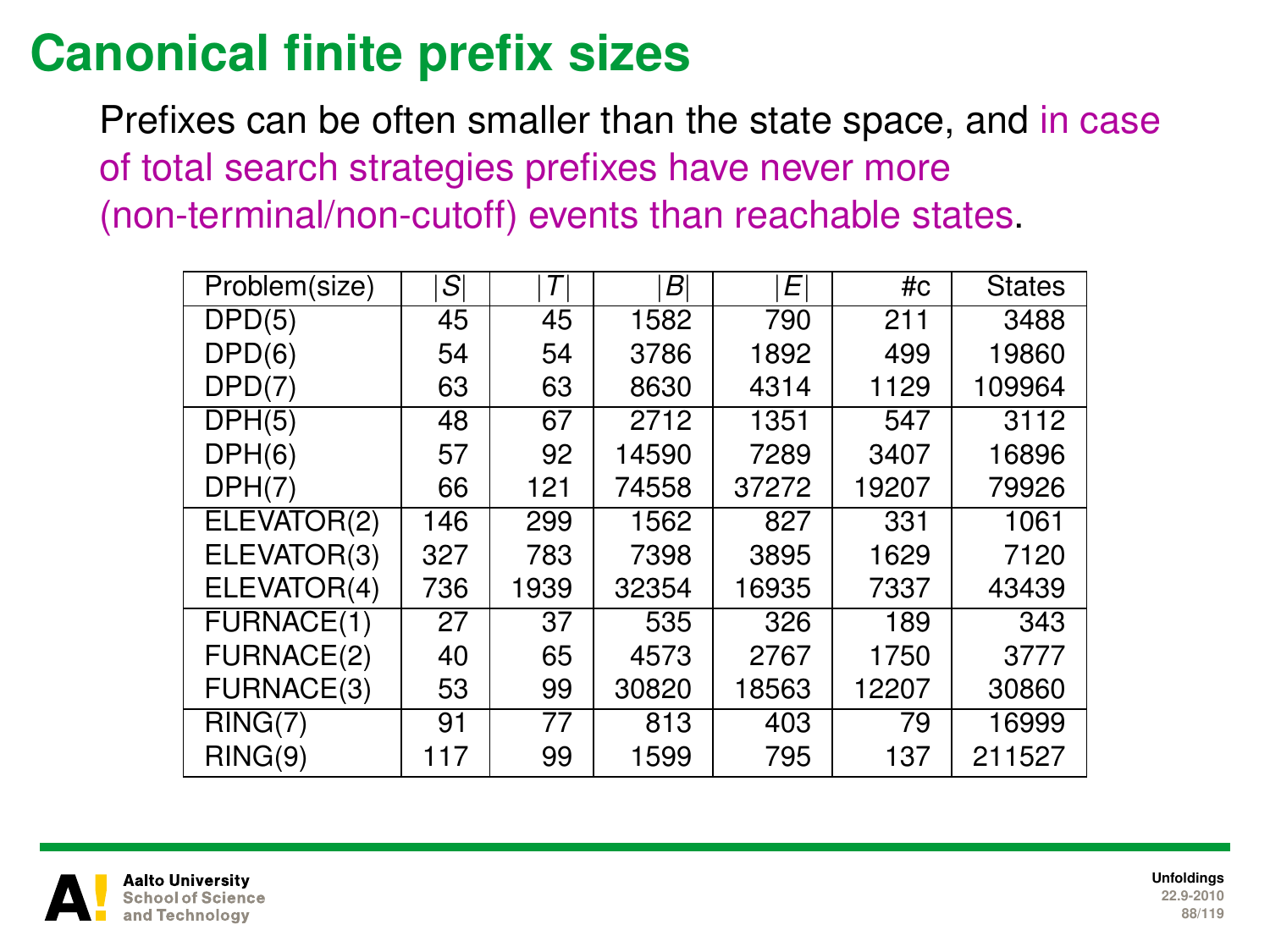#### **A canonical finite prefix can be very succinct**

The class of Petri nets containing the following representative for  $n = 4$  has a state space of size  $2^n$  but a prefix of linear size in the parameter *n*:



The prefix is identical to the original net system!



**Unfoldings 22.9-2010 89/119**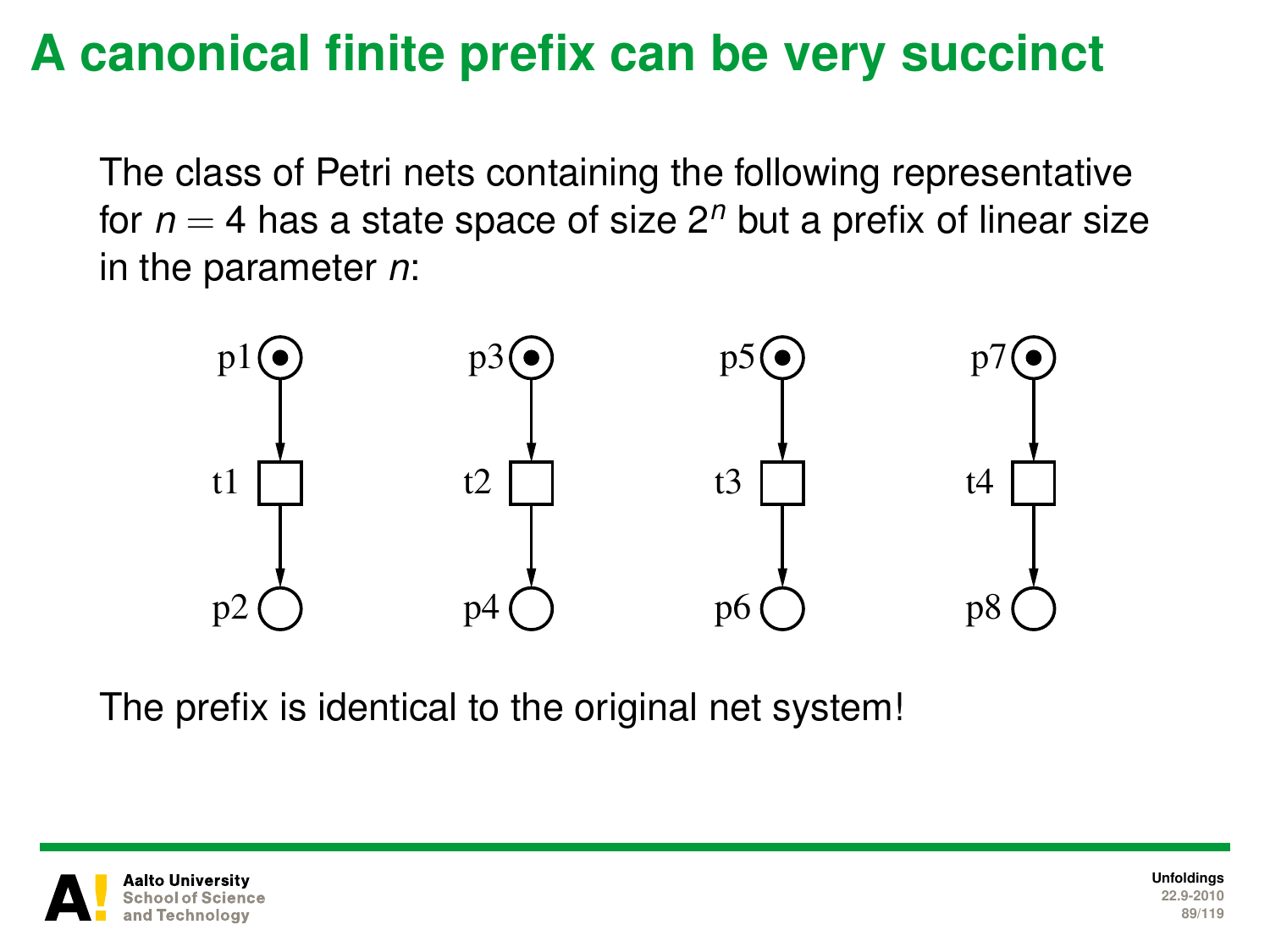#### **A canonical finite prefix can be very large**

A worst case is a system with no concurrency but lots of non-determinism.





**Unfoldings 22.9-2010**

**90/119**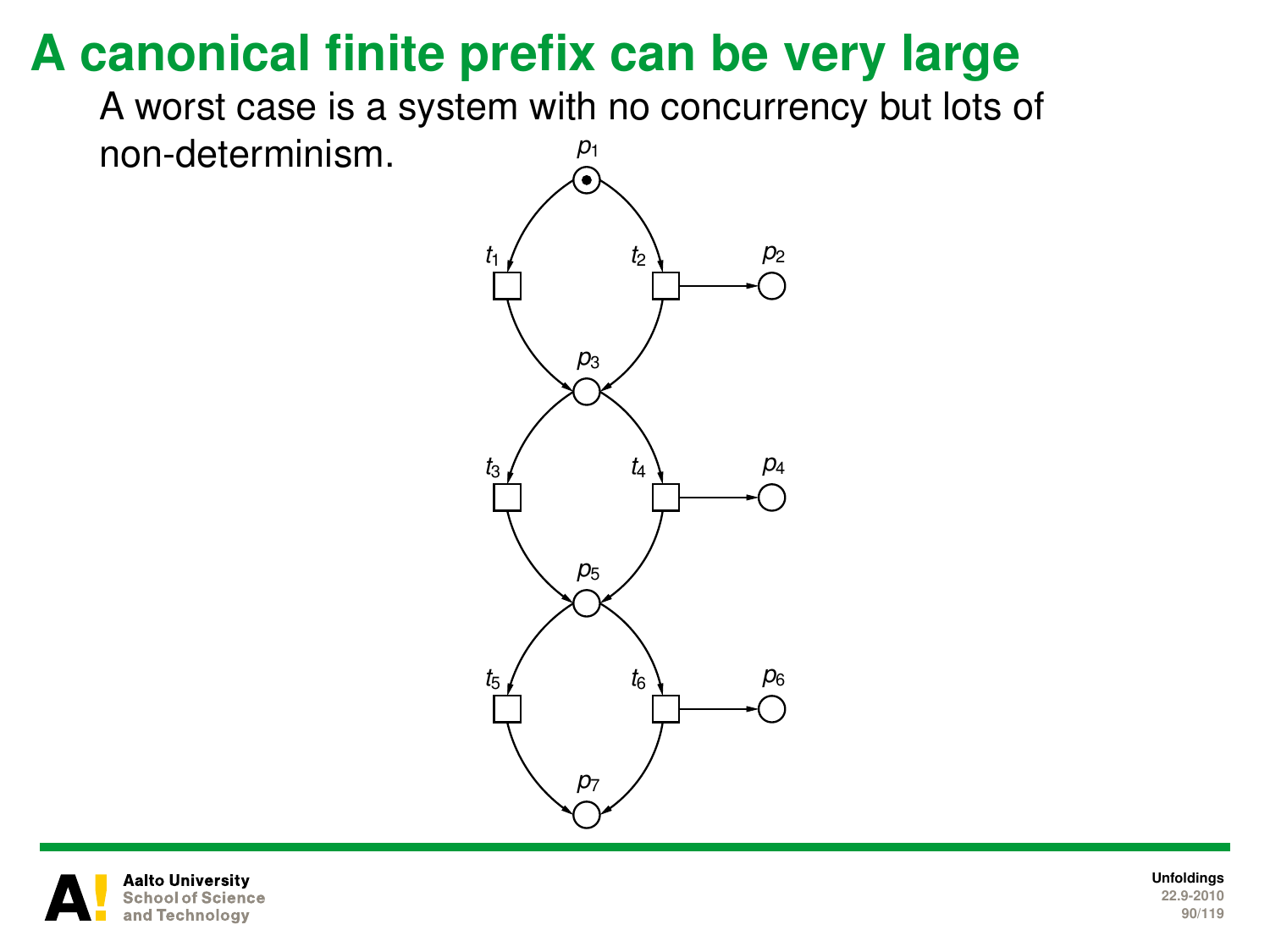#### **A canonical finite prefix**







**Unfoldings 22.9-2010 91/119**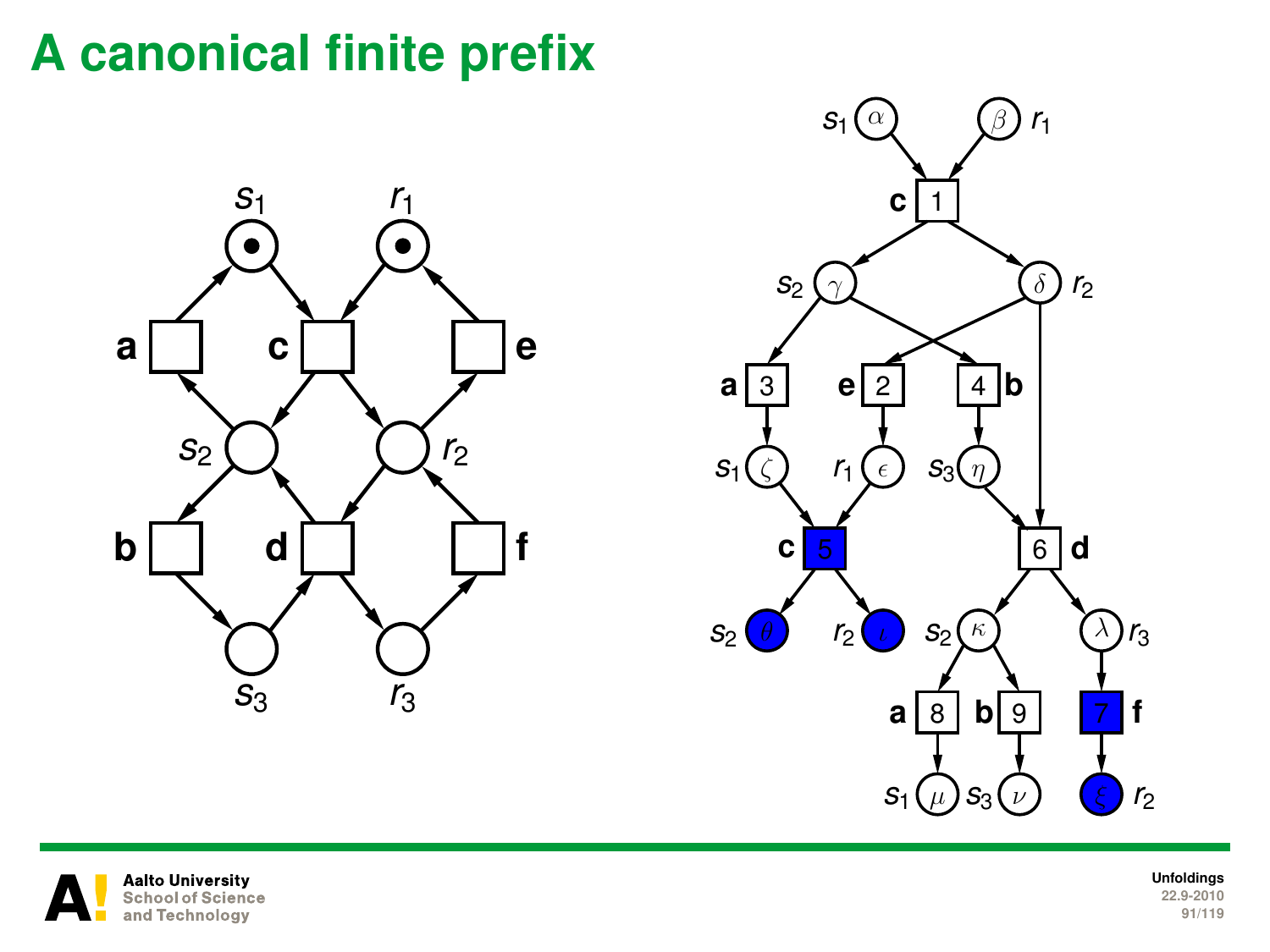#### **Reducing reachability to SAT or ILP**





**Unfoldings 22.9-2010 92/119**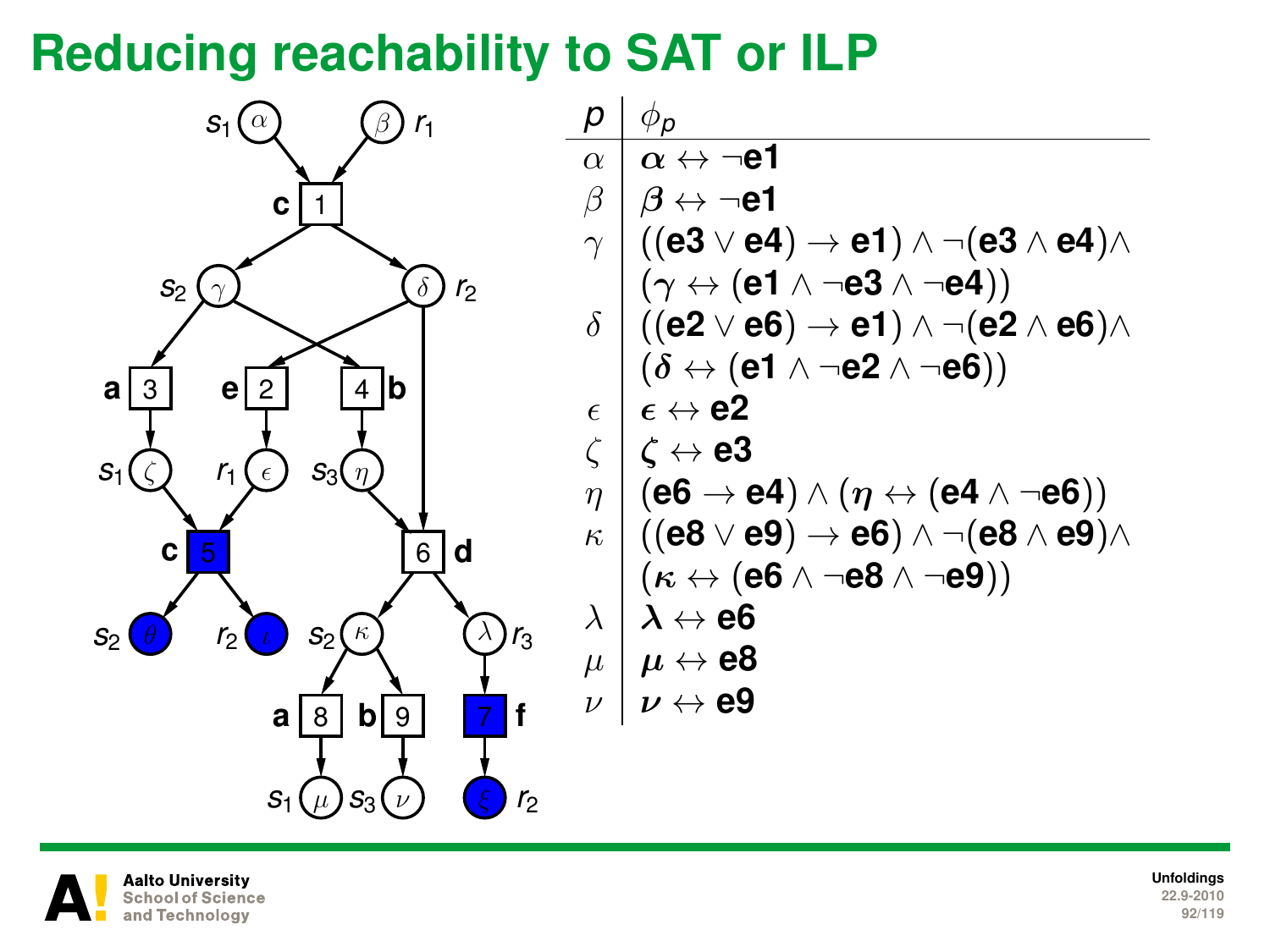# **SAT encoding**

- $\triangleright$  A conjunction of all the formulas for the conditions gives a formula encoding all reachable configurations of the prefix
- It is easy to project this on the markings of the original net by introducing variables for the original places of the net and adding to the formula a conjunction for each place of the original net:

**s1**  $\leftrightarrow (\alpha \vee \beta \vee \mu)$ . . . . . . **r2**  $\leftrightarrow$   $\delta$ 

- $\triangleright$  Now a global state marking both  $s_1$  and  $r_2$  can be reached if after conjuncting formula with (**s1** ∧ **r2**) has a satisfying truth assignment
- $\triangleright$  Deadlock detection is just another reachability property

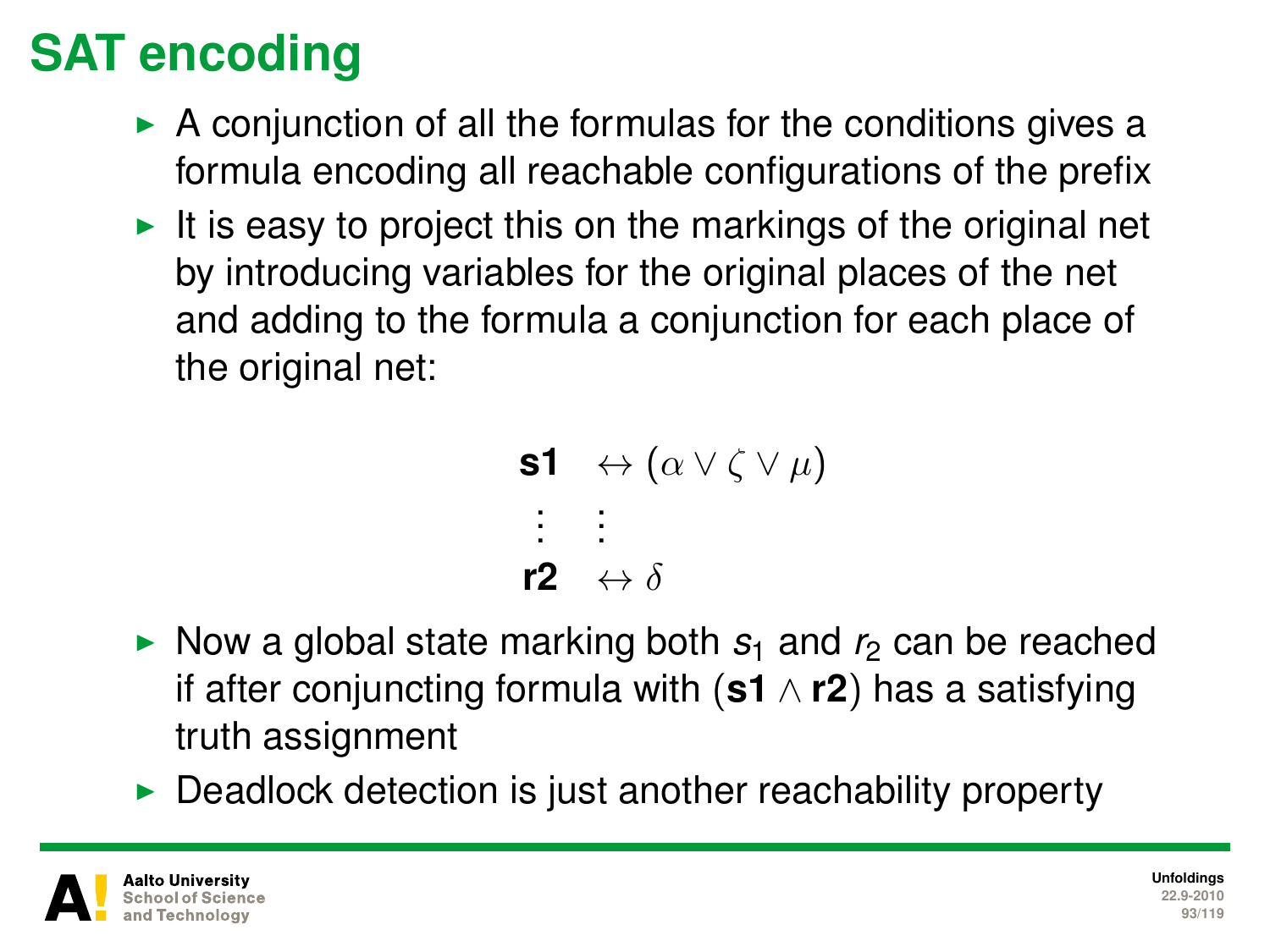#### **Deadlock checking running time**

Unfolding much slower than deadlock detection (old results but the trend is still the same). Fastest tools currently are PUnf (unfolding) and CLP (reachability) by Victor Khomenko

| Problem(size)       | DL | Unf <sub>ERVunfold</sub> | DC <sub>mcsmodels-n</sub> |
|---------------------|----|--------------------------|---------------------------|
| $\overline{DPD(5)}$ | Ν  | 0.1                      | 0.1                       |
| DPD(6)              | Ν  | 0.5                      | 0.3                       |
| DPD(7)              | Ν  | 2.2                      | 0.8                       |
| DPH(5)              | Ν  | 0.2                      | 0.1                       |
| DPH(6)              | Ν  | 4.1                      | 1.3                       |
| DPH(7)              | Ν  | 101.7                    | 11.3                      |
| ELEVATOR(2)         | Υ  | 0.1                      | 0.0                       |
| ELEVATOR(3)         | Y  | 1.3                      | 0.2                       |
| ELEVATOR(4)         | Y  | 27.4                     | 1.0                       |
| FURNACE(1)          | N  | 0.0                      | 0.0                       |
| FURNACE(2)          | N  | 0.4                      | 0.1                       |
| FURNACE(3)          | N  | 14.3                     | 1.1                       |
| RING(7)             | Ν  | 0.1                      | 0.0                       |
| RING(9)             | N  | 0.2                      | 0.1                       |
| RW(9)               | N  | 0.5                      | 0.2                       |
| RW(12)              | Ν  | 25.3                     | 2.2                       |



**Unfoldings 22.9-2010 94/119**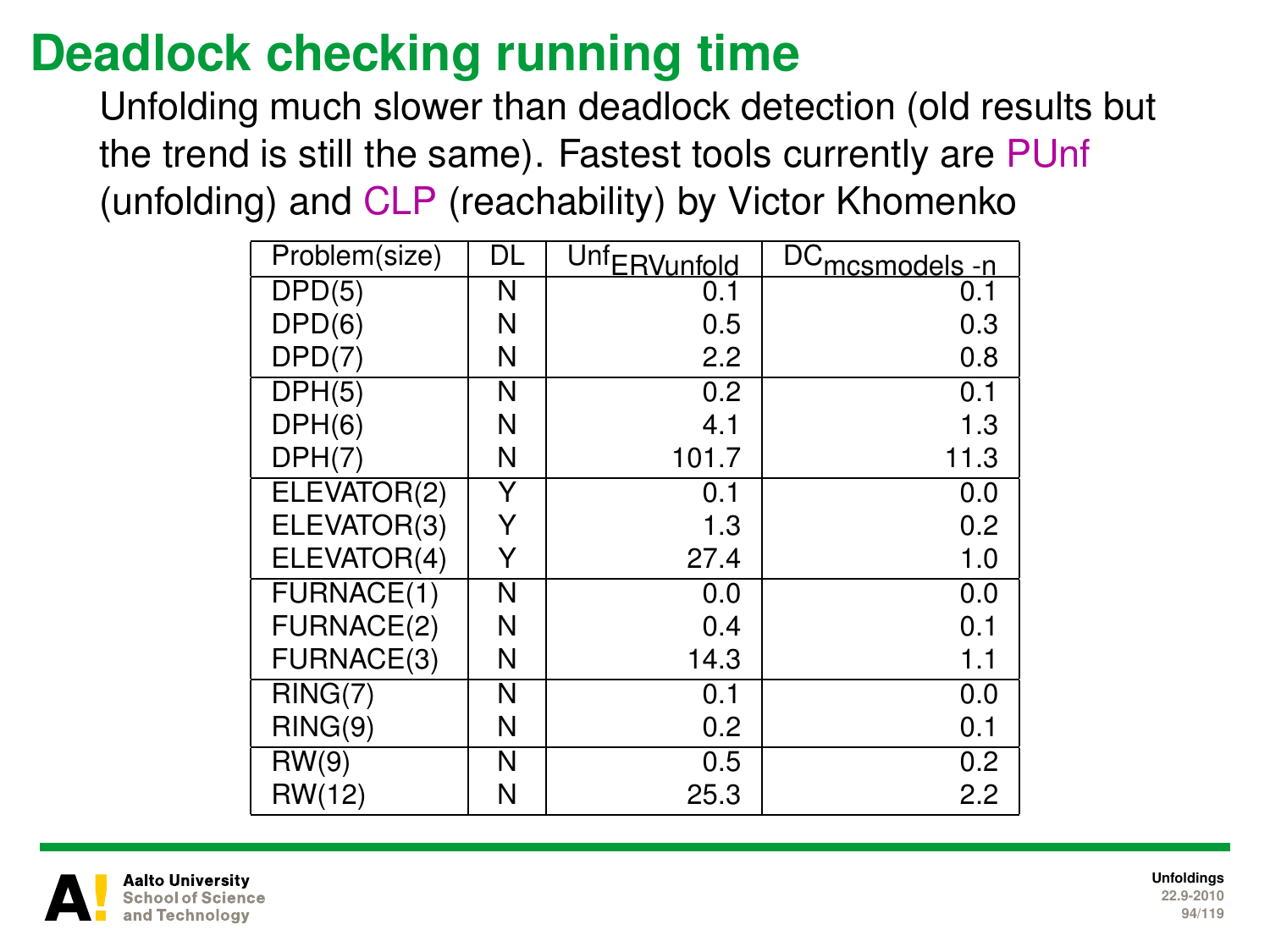#### **Part II: Advanced unfoldings - Research issues**

- $\blacktriangleright$  This part of the tutorial will cover the advanced unfolding based model checking research issues
- $\blacktriangleright$  This is aimed at students having a good basic knowledge of unfoldings as well as at researcher looking for open problems with unfoldings of products/1-safe Petri nets
- $\triangleright$  We discuss advanced topics on unfoldings to attract interest in open research problems in the area
- $\triangleright$  Disclaimer: This is a highly personal view of unfoldings research directions

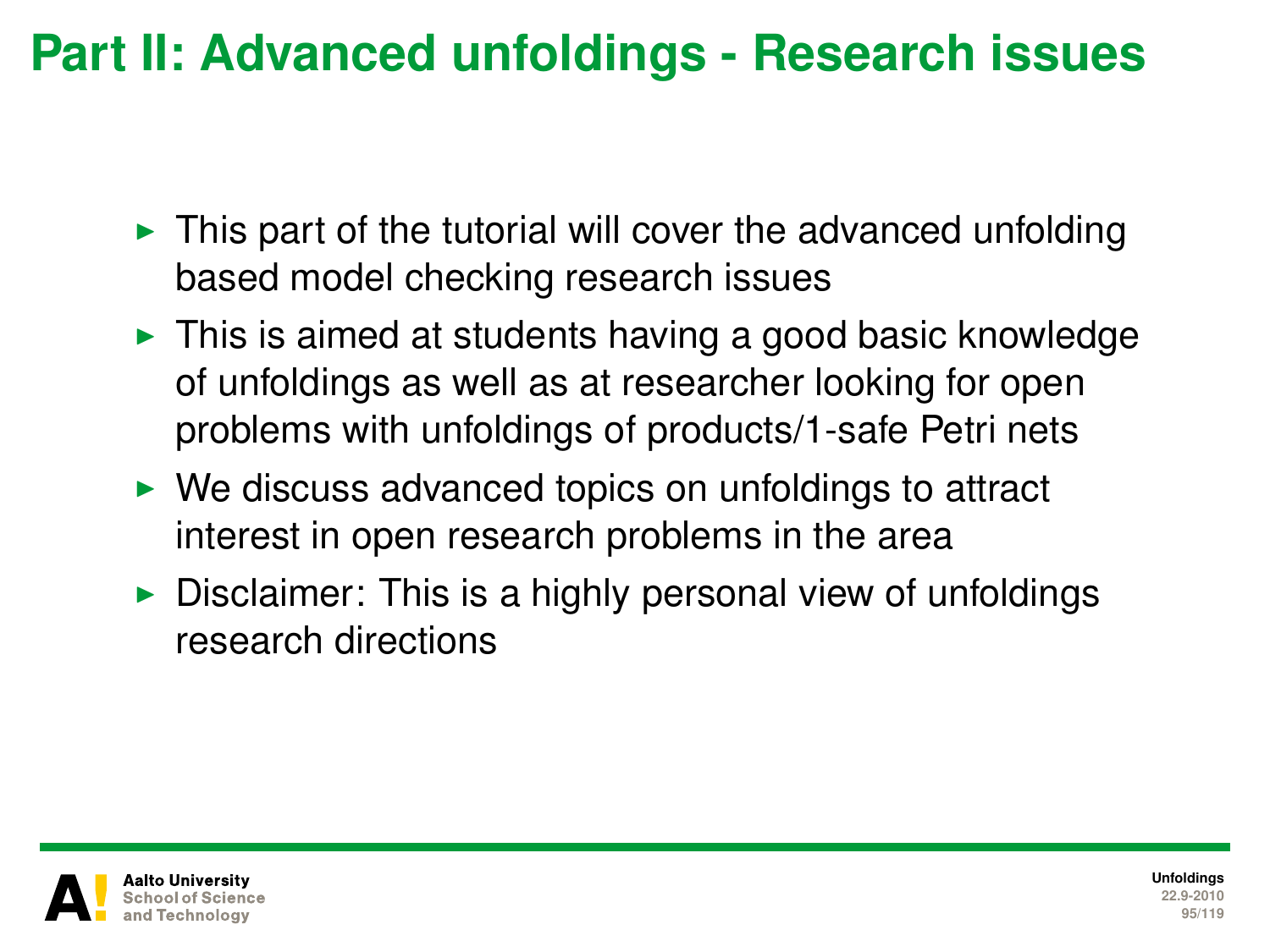#### **Minimizing canonical prefixes**

Note that in the proof on slide [74](#page-73-0) the corresponding configuration  $w'_1$  did not have to be a local configuration. Out of curiosity, we can try and see what happens to canonical prefix size if we allow for non-local corresponding configurations, thus "minimizing prefixes" as allowed by the canonical prefix theory (Heljanko: Minimizing finite complete prefixes)

|                             | <b>Original Prefix</b> |       |          |       | <b>Minimal Prefix</b> | Time(s) |       |                    |
|-----------------------------|------------------------|-------|----------|-------|-----------------------|---------|-------|--------------------|
| Problem(size)               | $\vert B \vert$        | Е     | #c       | B     | E                     | #c      | Unf   | Min <sub>smo</sub> |
| BDS(1)                      | 12310                  | 6330  | 3701     | 3167  | 1660                  | 832     | 2.5   | 11.6               |
| DPD(6)                      | 3786                   | 1892  | 499      | 1282  | 640                   | 258     | 0.5   | 3.6                |
| DPD(7)                      | 8630                   | 4314  | 1129     | 2488  | 1243                  | 502     | 2.2   | 14.6               |
| DPH(6)                      | 14590                  | 7289  | 3407     | 3338  | 1663                  | 636     | 4.1   | 17.0               |
| DPH(7)                      | 74558                  | 37272 | 19207    | 7840  | 3913                  | 1580    | 101.4 | 117.9              |
| FURNACE(2)                  | 4573                   | 2767  | 1750     | 1966  | 1168                  | 688     | 0.4   | 4.6                |
| FURNACE(3)                  | 30820                  | 18563 | 12207    | 10177 | 5995                  | 3710    | 14.3  | 162.3              |
| <b>HART(75)</b>             | 529                    | 302   |          | 529   | 302                   |         | 0.1   | 2.3                |
| <b>HART(100)</b>            | 704                    | 402   |          | 704   | 402                   |         | 0.2   | 4.0                |
| $\overline{\text{DAC}}(12)$ | 260                    | 146   | $\Omega$ | 128   | 80                    | 11      | 0.0   | 0.1                |
| DAC(15)                     | 371                    | 206   | $\Omega$ | 161   | 101                   | 14      | 0.0   | 0.1                |
| <b>SENT(75)</b>             | 533                    | 266   | 40       | 440   | 207                   | 23      | 0.1   | 0.8                |
| SENT(100)                   | 608                    | 291   | 40       | 515   | 232                   | 23      | 0.1   | 1.1                |



**Unfoldings 22.9-2010 96/119**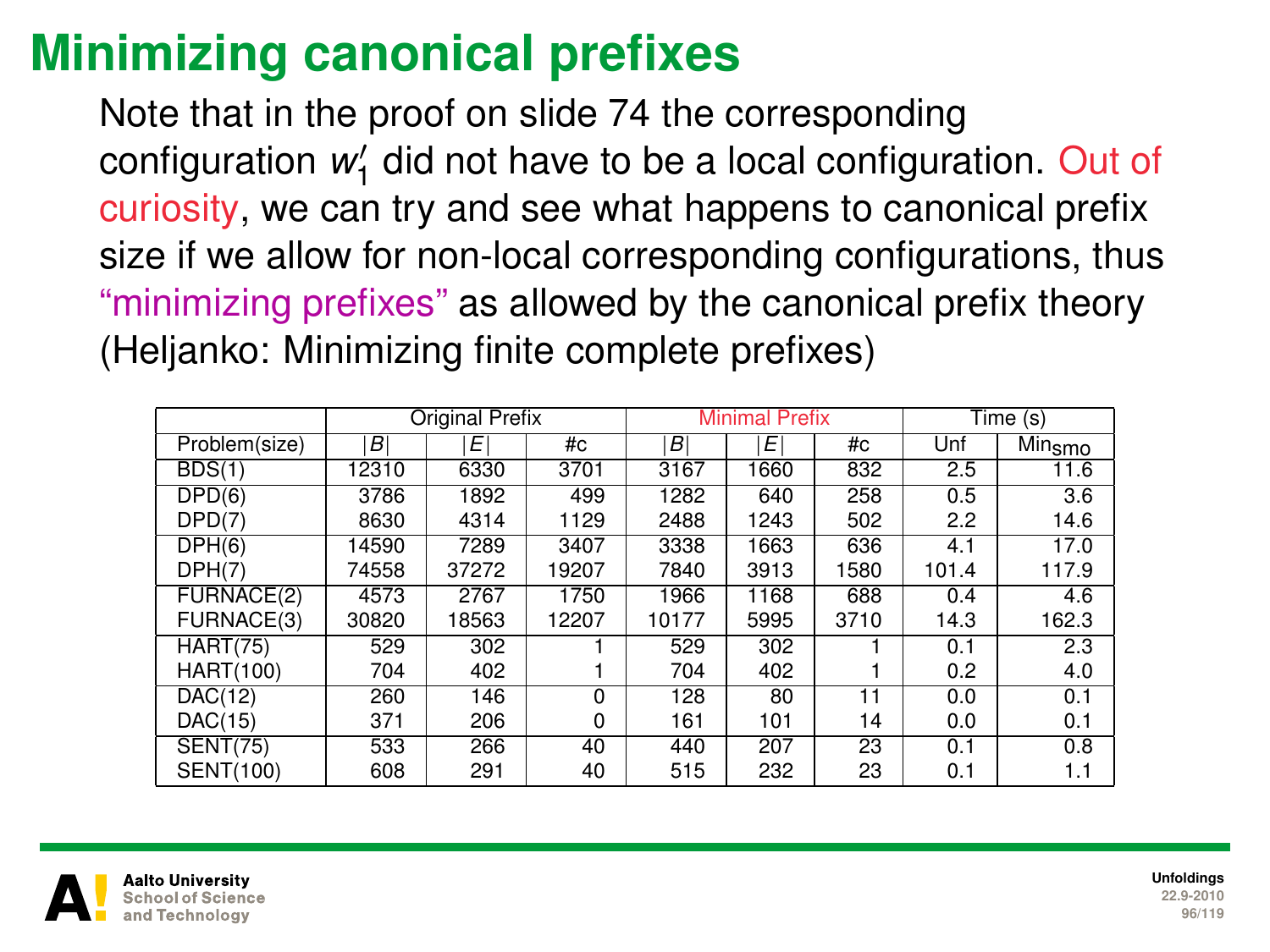#### **Complete finite prefixes**

- $\triangleright$  We can define the prefix "completeness" fully semantically as was classically done before the canonical prefixes/search procedures ways of defining prefixes. This leads to a different definition of what prefixes are! A prefix is complete if it is both marking and transition complete:
	- $\triangleright$  A prefix is marking complete if every reachable global state is represented by a configuration of the prefix
	- $\triangleright$  A prefix is transition complete if every enabled global transition exists as a (non-terminal or terminal) event of the prefix
- $\triangleright$  It is unknown whether prefixes generated by search procedures have structural properties that would make algorithms working on them easier than algorithms working on complete prefixes as defined above!

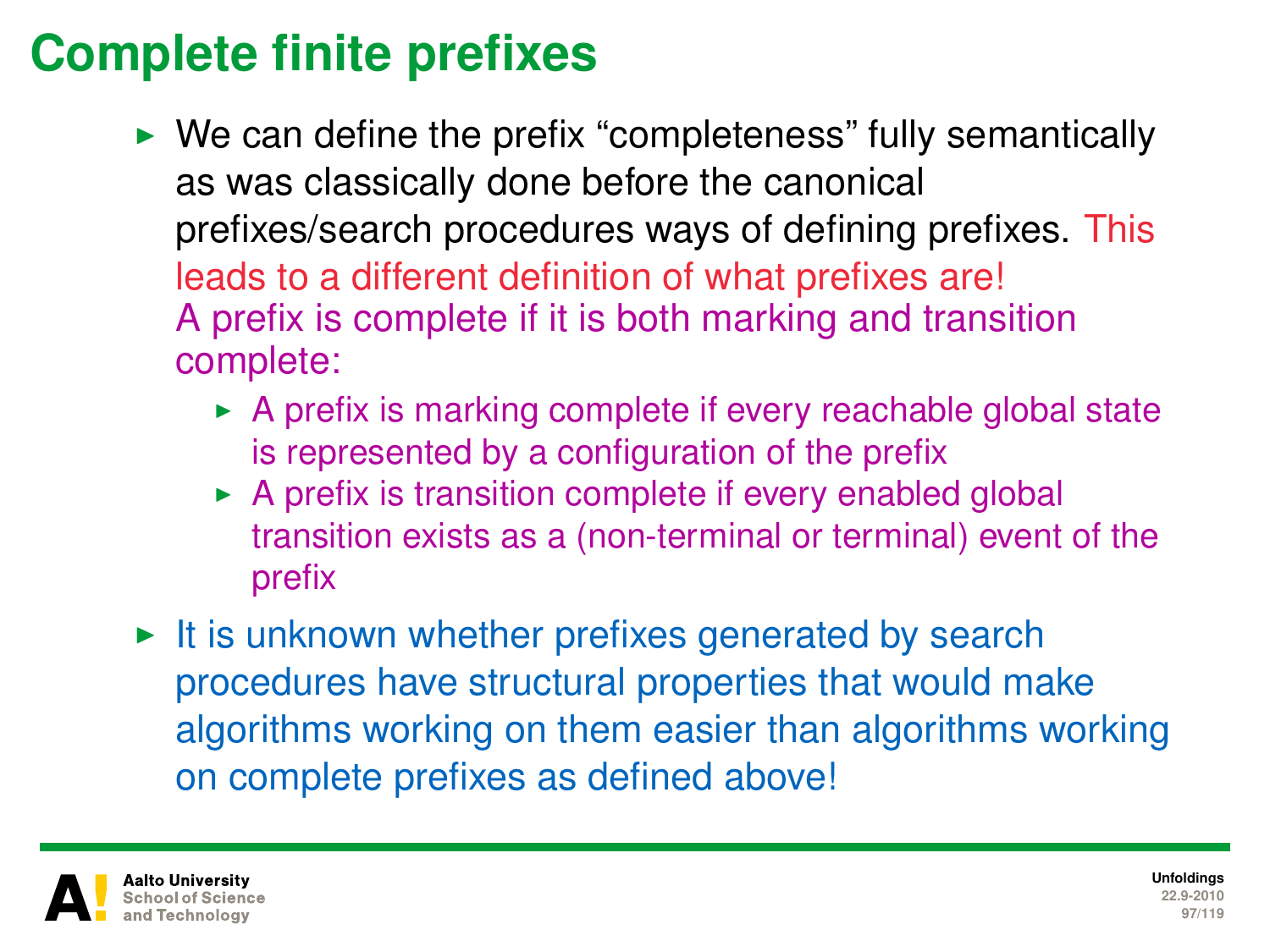#### **Beyond reachability properties**

- $\triangleright$  Intuition: Prefixes are best suited for reachability properties
- $\triangleright$  Safety properties are also easily handled by prefixes if the property only needs to observe the firing of a small number of visible transitions **V** ⊆ **T**
- $\blacktriangleright$  The strategy: Compile the negation of a safety property  $\psi$ to a finite state automaton  $\mathcal{A}_{\neg w}$
- Add the automaton  $\mathcal{A}_{\neg \psi}$  as a new component that observes the firing of all transition in **V** by synchronizing with all of them (sequentializing the firing of transitions in **V**)
- If a condition labelled with the final state of the observer automaton is added to the prefix, the safety property is violated
- $\triangleright$  Note: If  $V = T$  the prefix is quaranteed to be as large as the state space of the system!

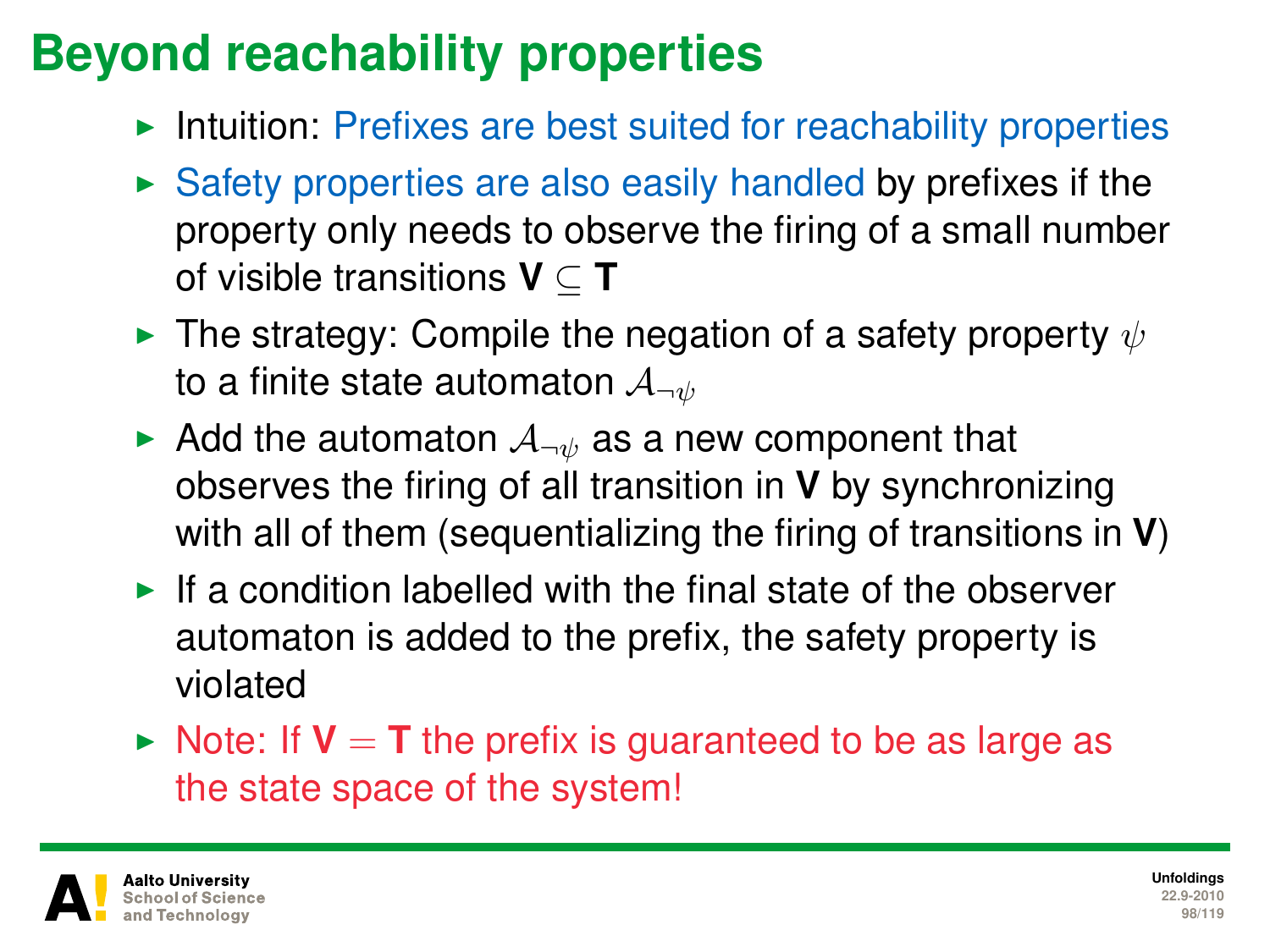#### **Model checking without observers**

- $\blacktriangleright$  Linear time temporal logic properties can also be model checked with unfoldings but with significant complications
- $\triangleright$  We first want to show that using an observer component is probably a good idea for any nested reachability questions
- $\triangleright$  To demonstrate the complications, we will use the simplest possible nested reachability temporal logic question and we will try to avoid using any observer components

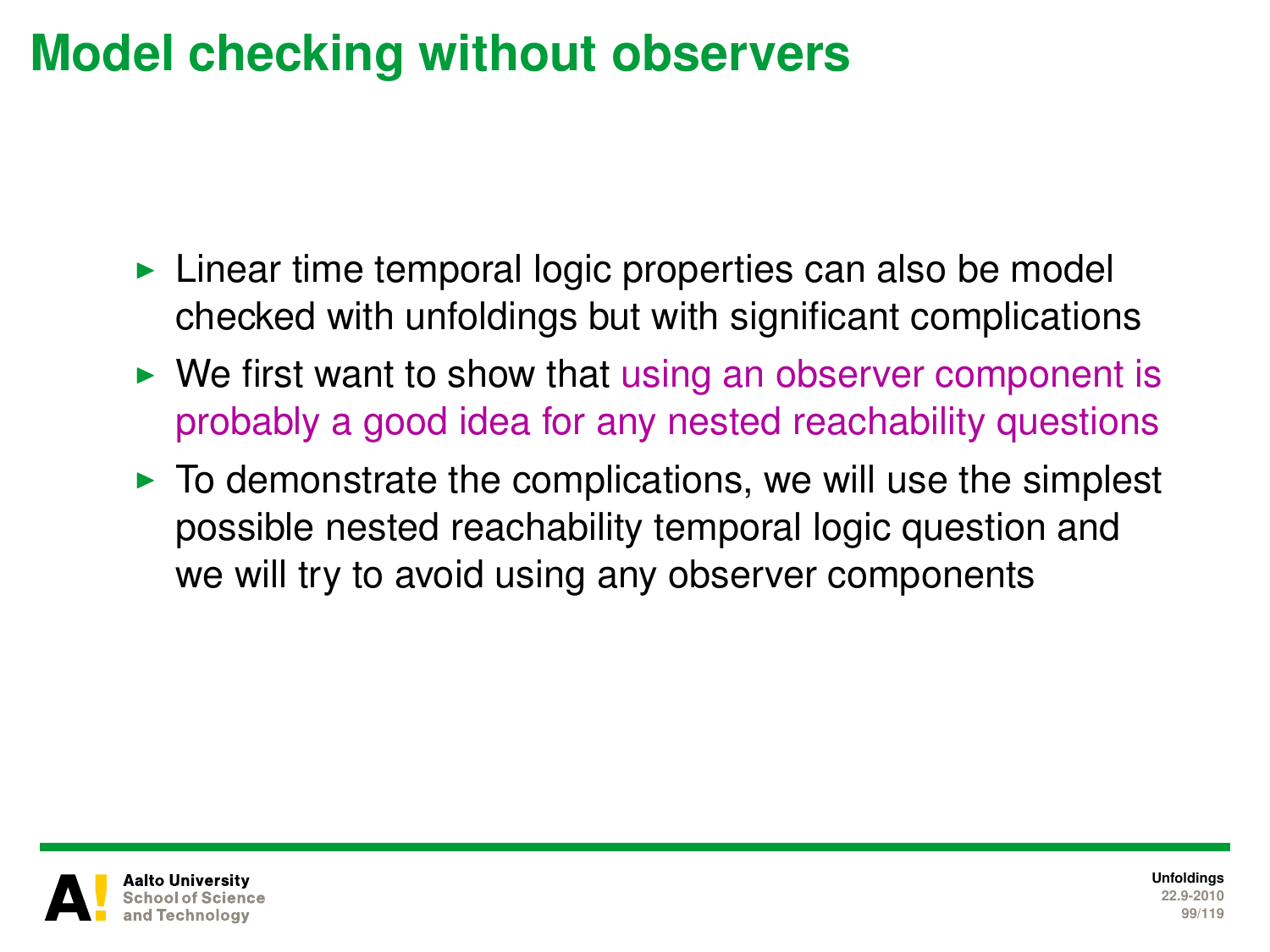#### **Model checking nested reachability**

- $\blacktriangleright$  Let us first consider a simple question: Does the system have an execution which is a witness for the CTL formula: *EF*(*q*0 ∧ *EF*(*qF*)) where *q*0 and *qF* are local states of a component
- $\triangleright$  This formula holds iff the system has an execution to a global state where *q*0 holds, and from there some global state where *qF* holds can be reached
- $\triangleright$  Note: The negation of this safety property can be encoded using a 3-state observer component shown below:



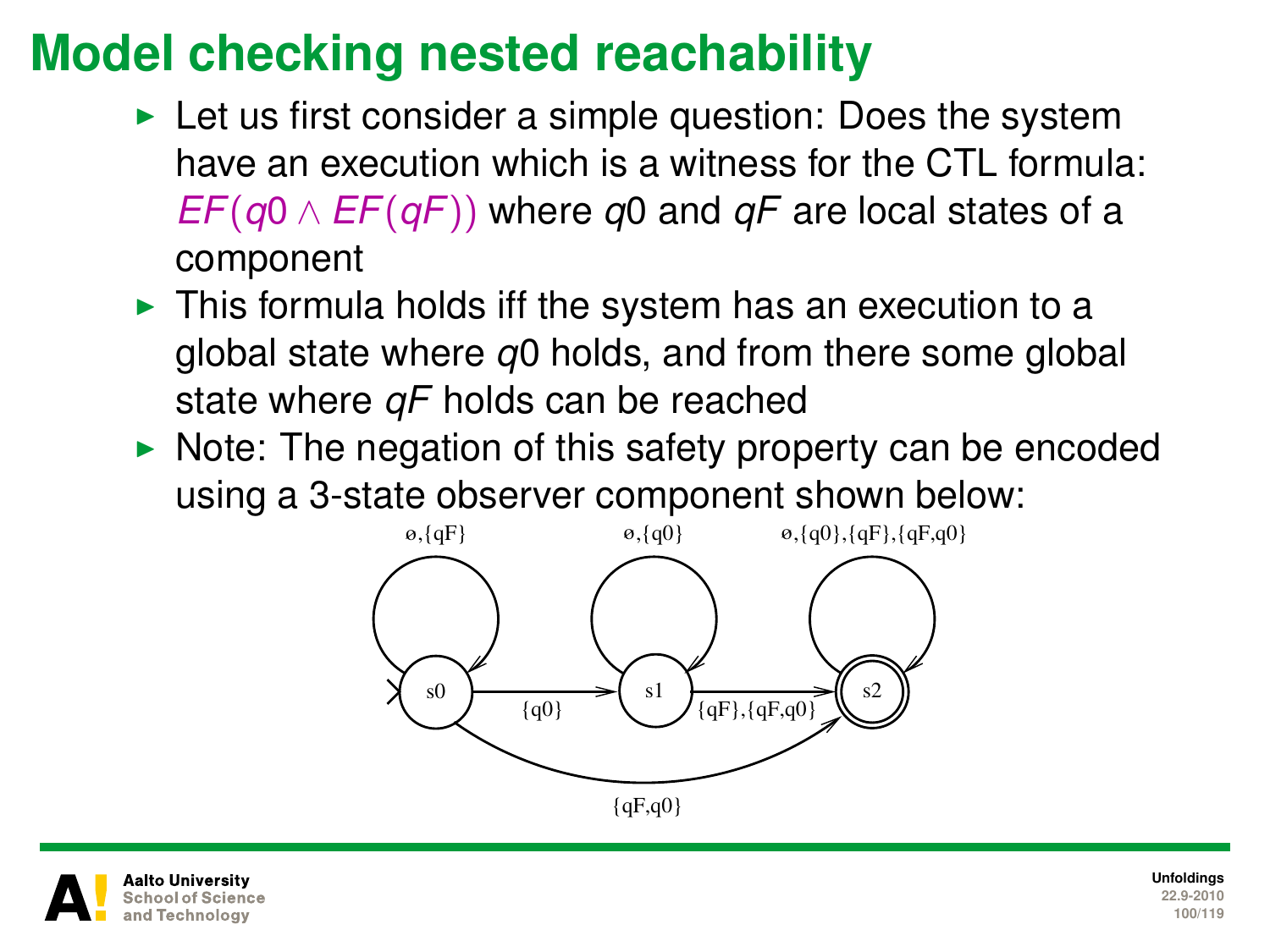#### **Example: A binary counter for three bits**

We model random initialization at asynchronous circuit power on for all bits and carries of an asynchronous three bit counter.





**Unfoldings 22.9-2010**

**101/119**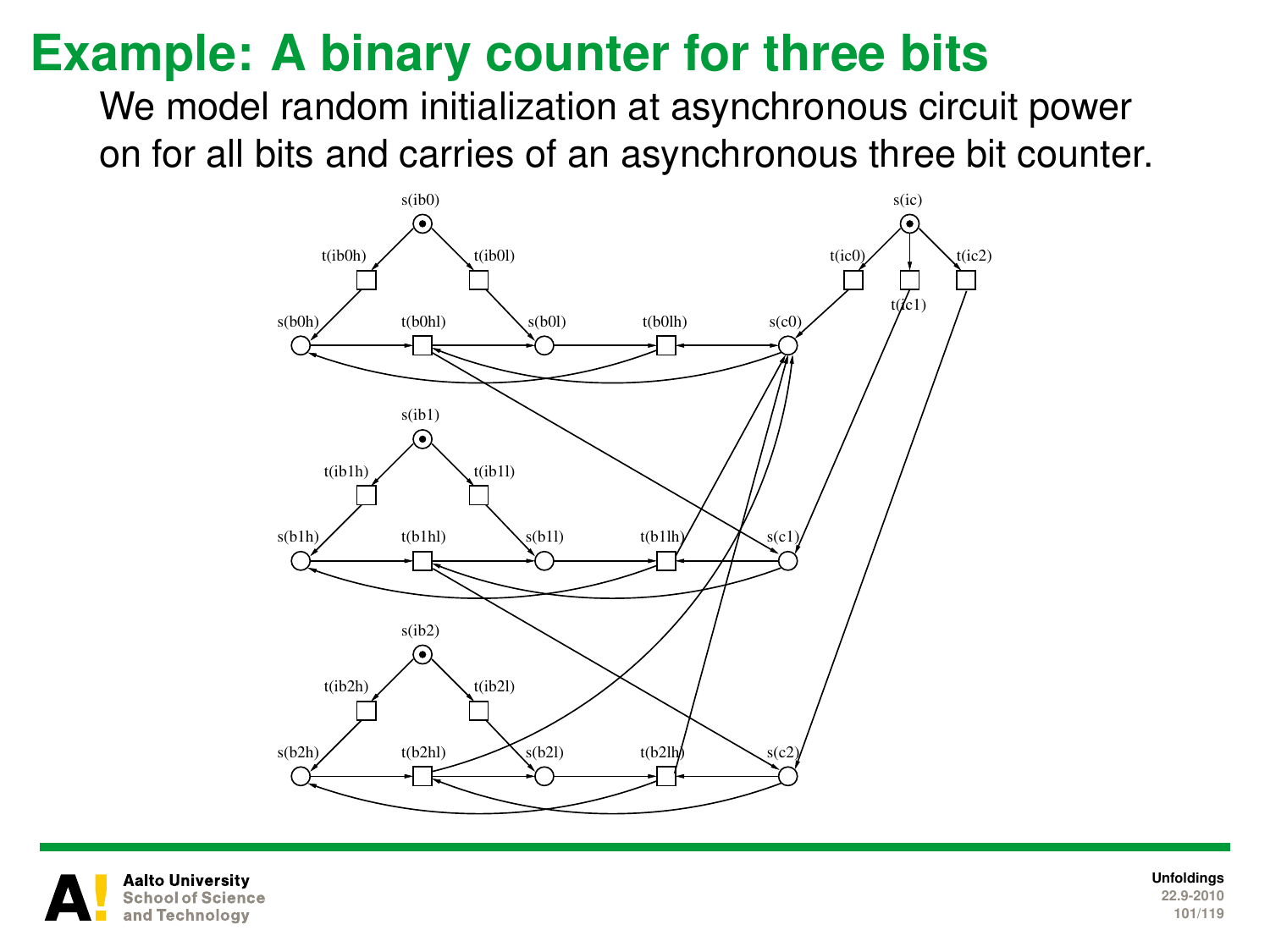#### **Some observations from the counter**

- $\triangleright$  The initialization is extremely parallel  $\rightarrow$  should be good for unfolding based methods. Also max in-degree is small
- $\blacktriangleright$  All the reachable states of the counter system can be reached using some subset of the random initialization transitions enabled in the initial state!
- $\triangleright$  Therefore, all events on the "second level of the unfolding" can be made into cut-off events (using the semantic notion of prefix completeness!) without making the prefix incomplete.
- $\blacktriangleright$  In other words: All information about the reachable states and enabled transition of the original net remains in this compact prefix.
- $\triangleright$  Note: We are cheating a bit here, no practical prefix generation algorithm has been able to create this compact prefix allowed by the semantic definition of completeness.

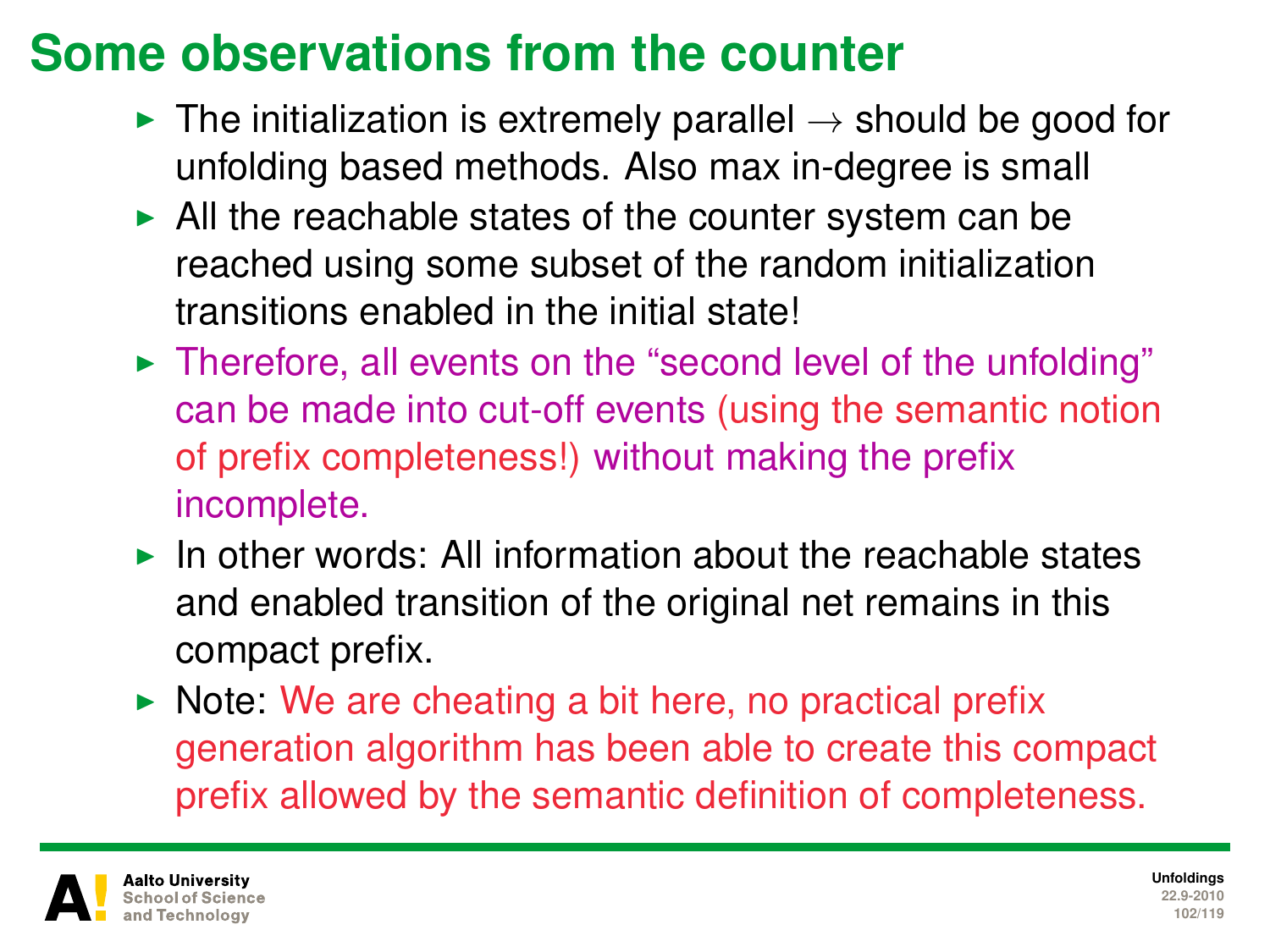#### **Compact prefix for three bit binary counter**

Here we exploit the semantic definition of prefix completeness!





**Unfoldings 22.9-2010 103/119**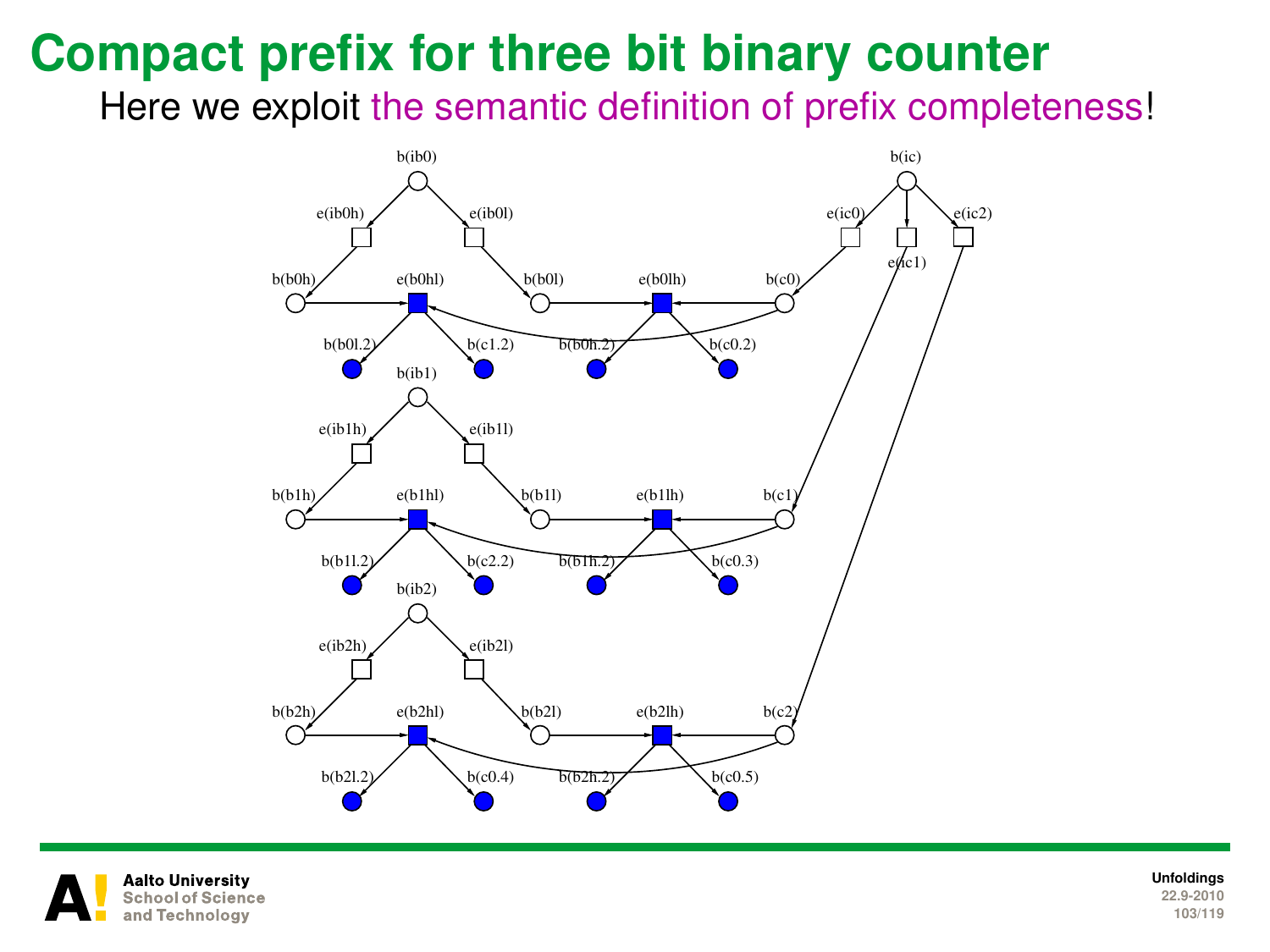#### **Compact prefix vs. search procedure prefix sizes**

#### Results for counter systems of different numbers of bits.

|      | System |    | Reachability Graph | McMillan/ERV Prefix |      |     |     | <b>Compact Prefix</b> |    |    |    |              |
|------|--------|----|--------------------|---------------------|------|-----|-----|-----------------------|----|----|----|--------------|
| Size | SI     |    | Markings           | Arcs                | B    | Е   | #c  | ΕI<br>$-\#c$          | B  | Е  | #c | E'<br>$-\#c$ |
| 2    | 9      | 10 | 27                 | 66                  | 43   | 23  |     | 16                    |    | 10 | 4  | 6            |
| 3    | ۱3     | 15 | 108                | 351                 | 105  | 55  | 16  | 39                    | 25 | 15 | 6  | 9            |
| 4    | 7      | 20 | 405                | 1620                | 225  | 116 | 30  | 86                    | 33 | 20 | 8  | 12           |
| 5    | 21     | 25 | 1458               | 6885                | 453  | 231 | 50  | 181                   | 41 | 25 | 10 | 15           |
| 6    | 25     | 30 | 5103               | 27702               | 887  | 449 | 77  | 372                   | 49 | 30 | 12 | 18           |
|      | 29     | 35 | 17496              | 107163              | 1721 | 867 | 112 | 755                   | 57 | 35 | 14 | 21           |



**Unfoldings 22.9-2010 104/119**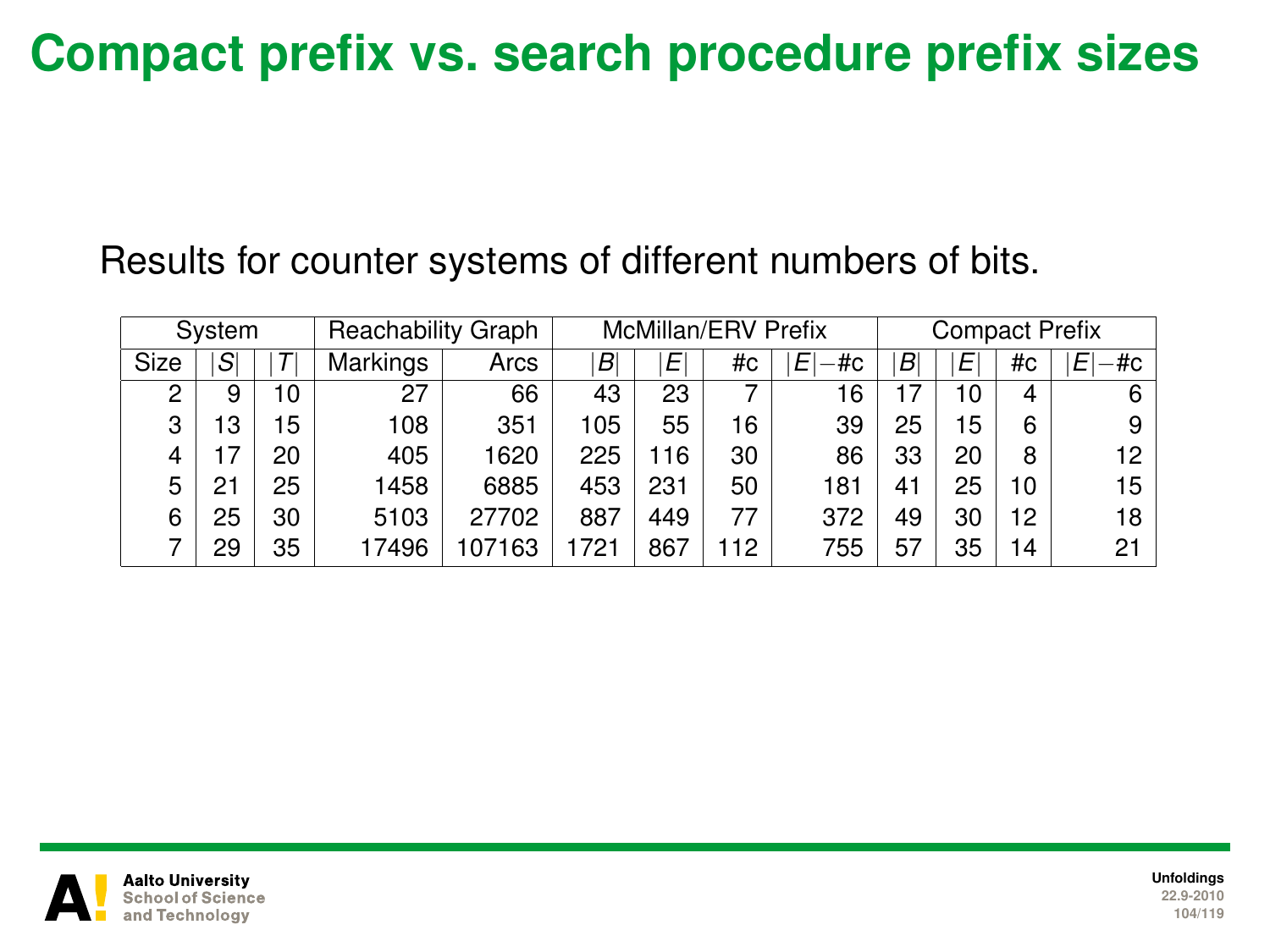#### **More observations**

- $\blacktriangleright$  The prefix is of same size as the original 1-safe net system
- $\blacktriangleright$  Any asynchronous circuit model with parallel random initialization will have a similar compact prefix
- $\triangleright$  Now let us use another system in place of the binary counter



**Unfoldings 22.9-2010 105/119**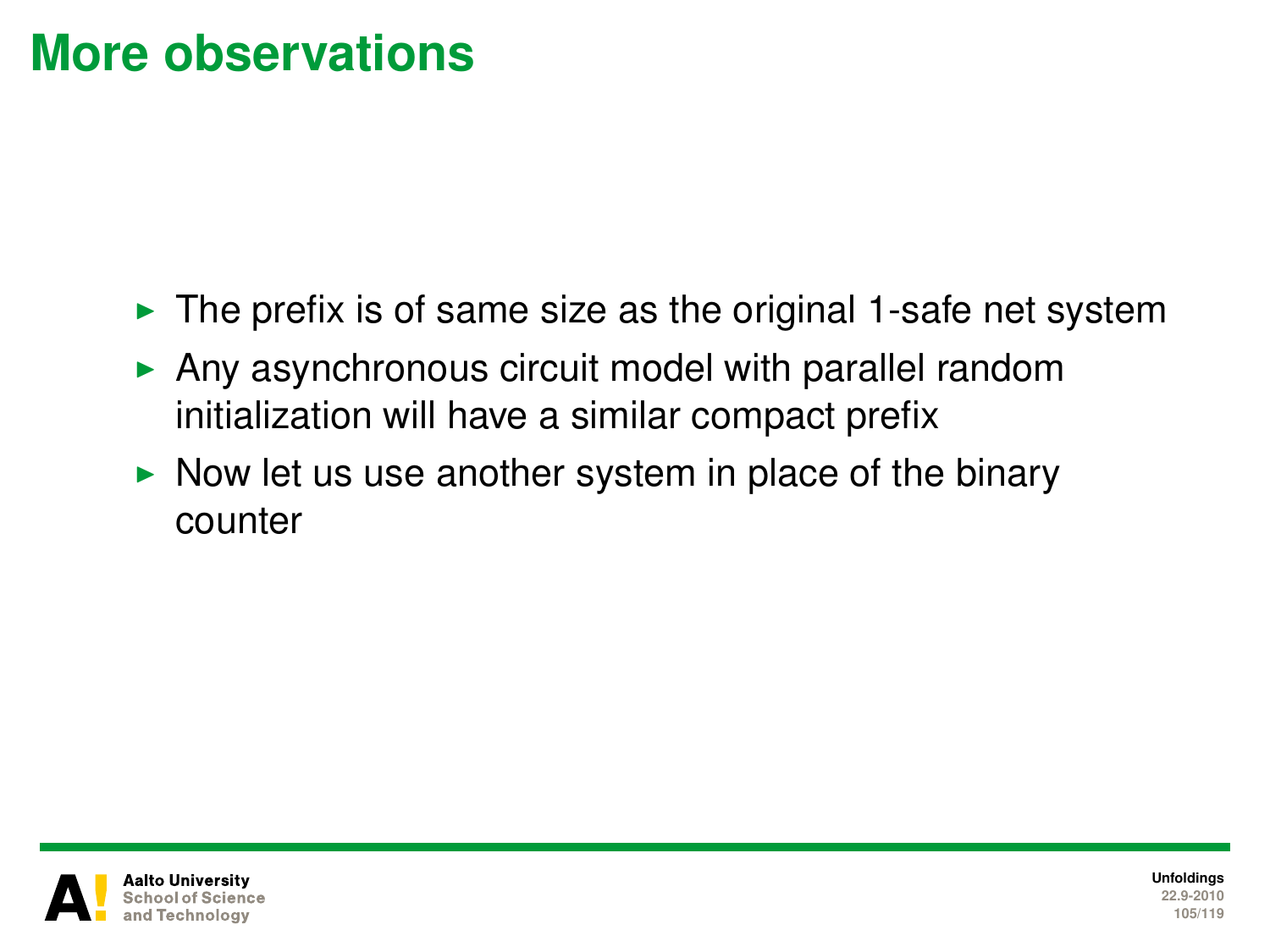#### **Turing machines with linearly bounded tape**

- $\triangleright$  A Turing machine with a linearly bounded tape can be simulated by a 1-safe Petri net which is only polynomially larger
- $\blacktriangleright$  Thus any question on such Turing machines can be reduced to a question on 1-safe Petri nets that are at most polynomially larger
- $\triangleright$  For example, the following question is PSPACE-complete: Does Turing machine with linearly bounded tape accept on some initial tape contents and initial read head position?



**Unfoldings 22.9-2010 106/119**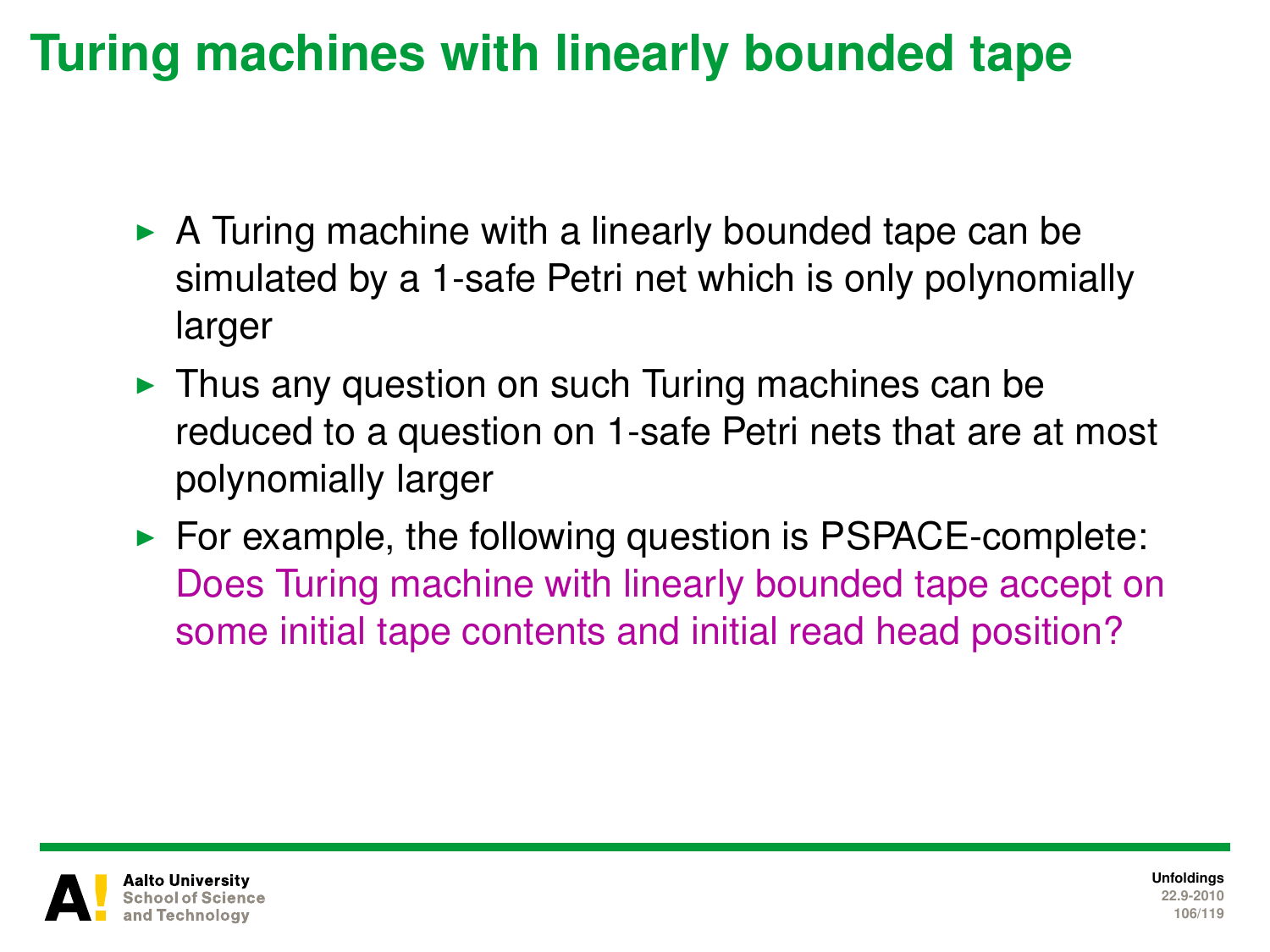#### **Turing machine simulator net (black box)**





**Unfoldings 22.9-2010 107/119**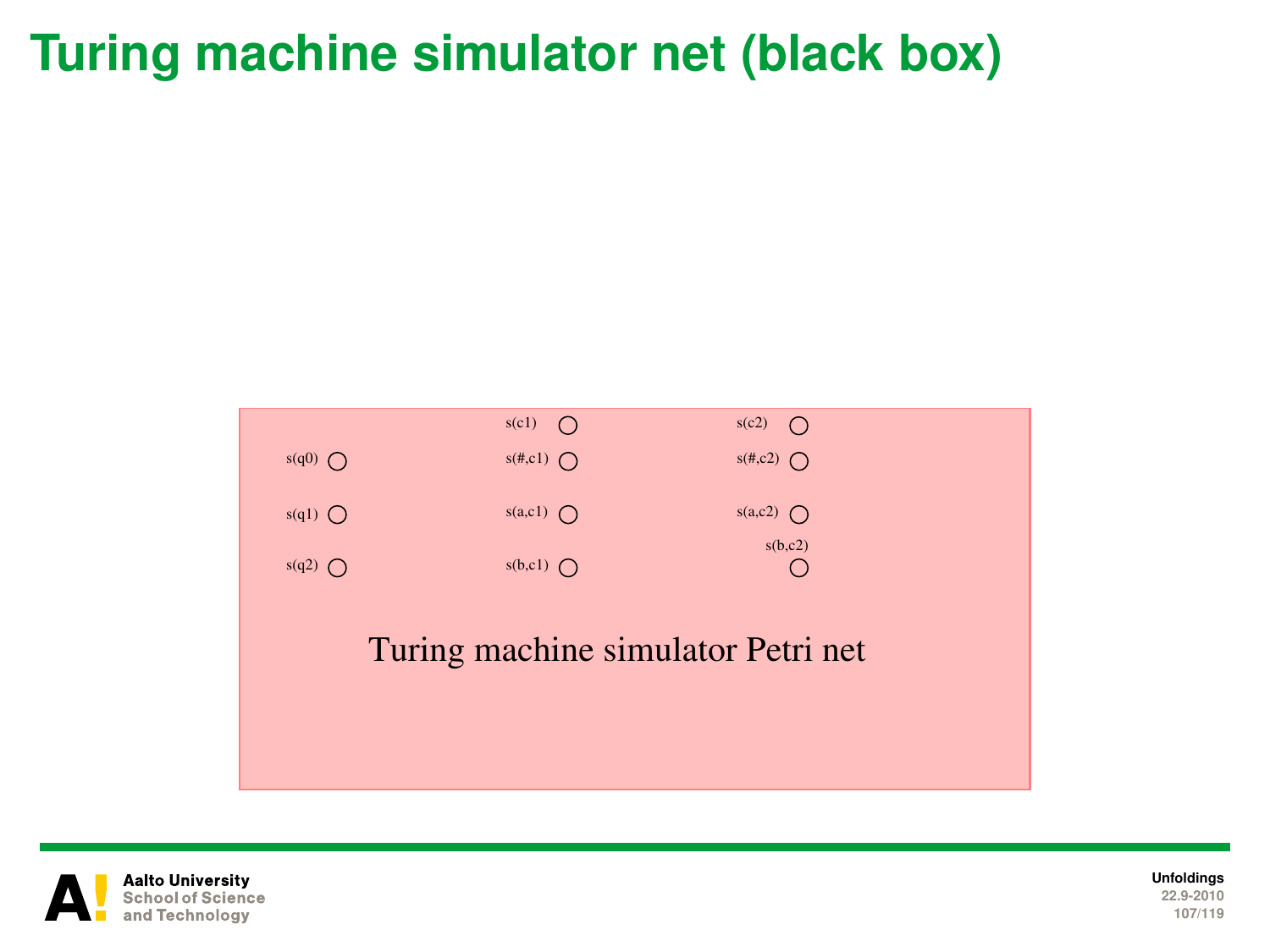#### **Adding random initialization to the Turing machine**





**Unfoldings 22.9-2010 108/119**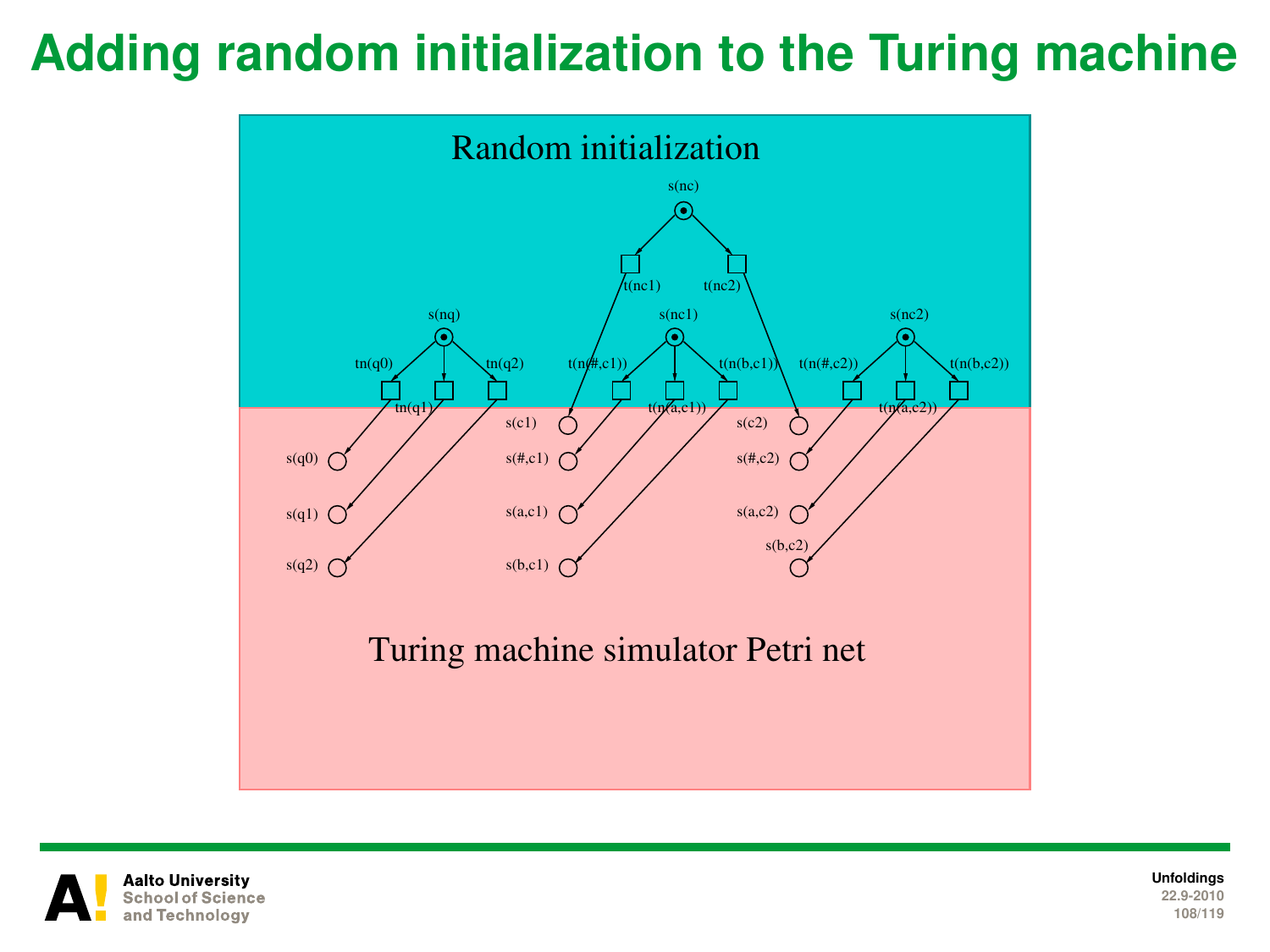#### **Observations**

- $\blacktriangleright$  In a complete prefix all the Turing machine simulator transitions are terminal (cut-off) events
- $\triangleright$  A fully random initialization is not what is wanted, as then the final state *qF* of a Turing machine can always be reached, i.e., the simulation "cheats" by going directly to the accepting state of the Turing machine.
- $\blacktriangleright$  The "non-cheating" simulations of the Turing machine are exactly those where the execution satisfies the CTL formula:  $EF(q0 \wedge EF(qF))$ , where *q*0 is the correct initial state of the Turing machine.

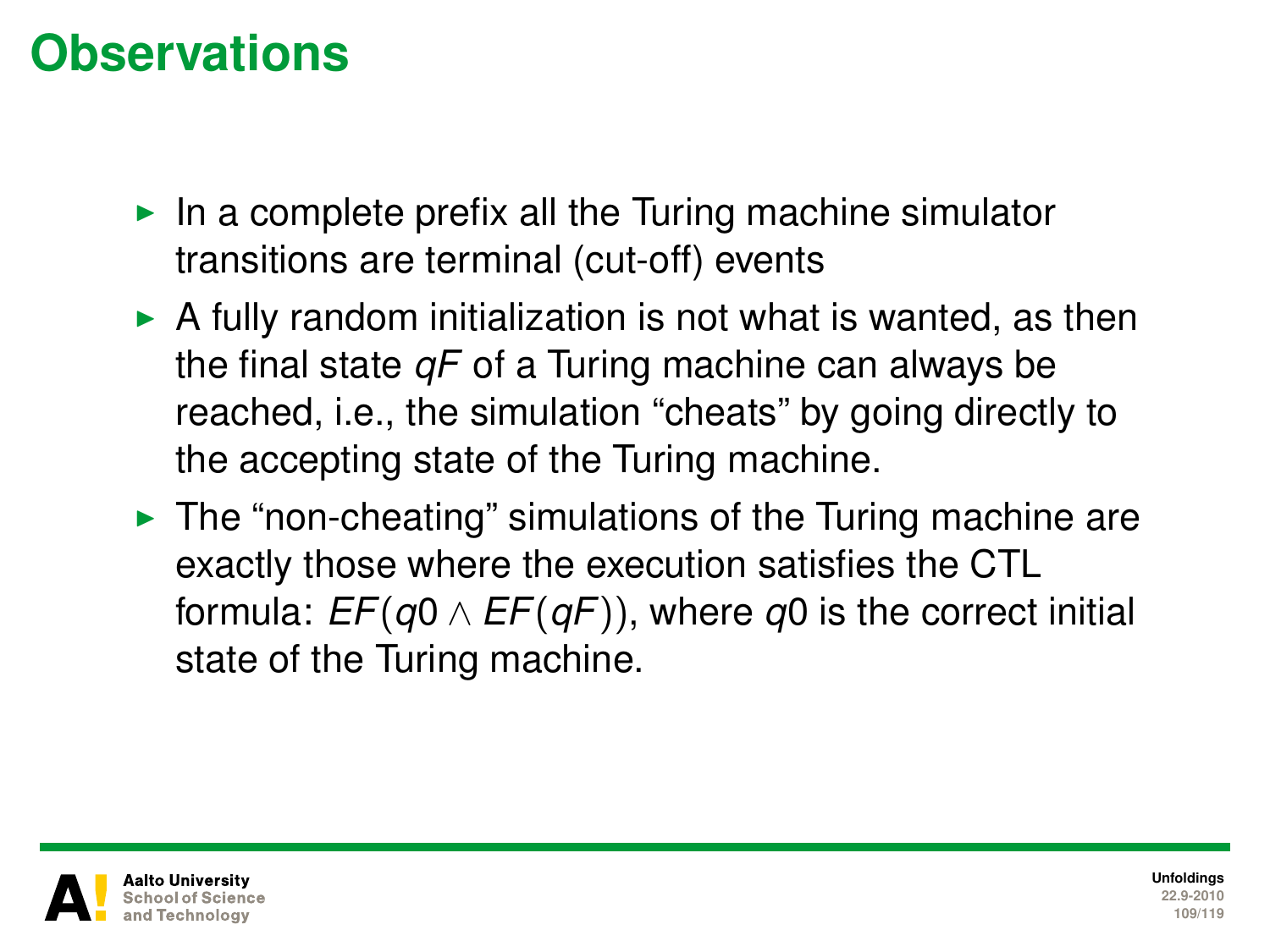### **Model checking compact prefixes is PSPACE hard**

- $\triangleright$  Because the complete prefix is also of polynomial size in the size of the Turing machine we have: Model checking of nested temporal properties is PSPACE-complete in the size of the complete prefix! (Recall, we are using the semantic definition of prefix completeness from slide [97!](#page-96-0))
- $\triangleright$  Open research question: Does this PSPACE-completeness result also hold for prefixes created by search procedures?<sup>1</sup>

<sup>&</sup>lt;sup>1</sup>As defined on slide [38](#page-37-0) combined with any adequate order for the search strategy.

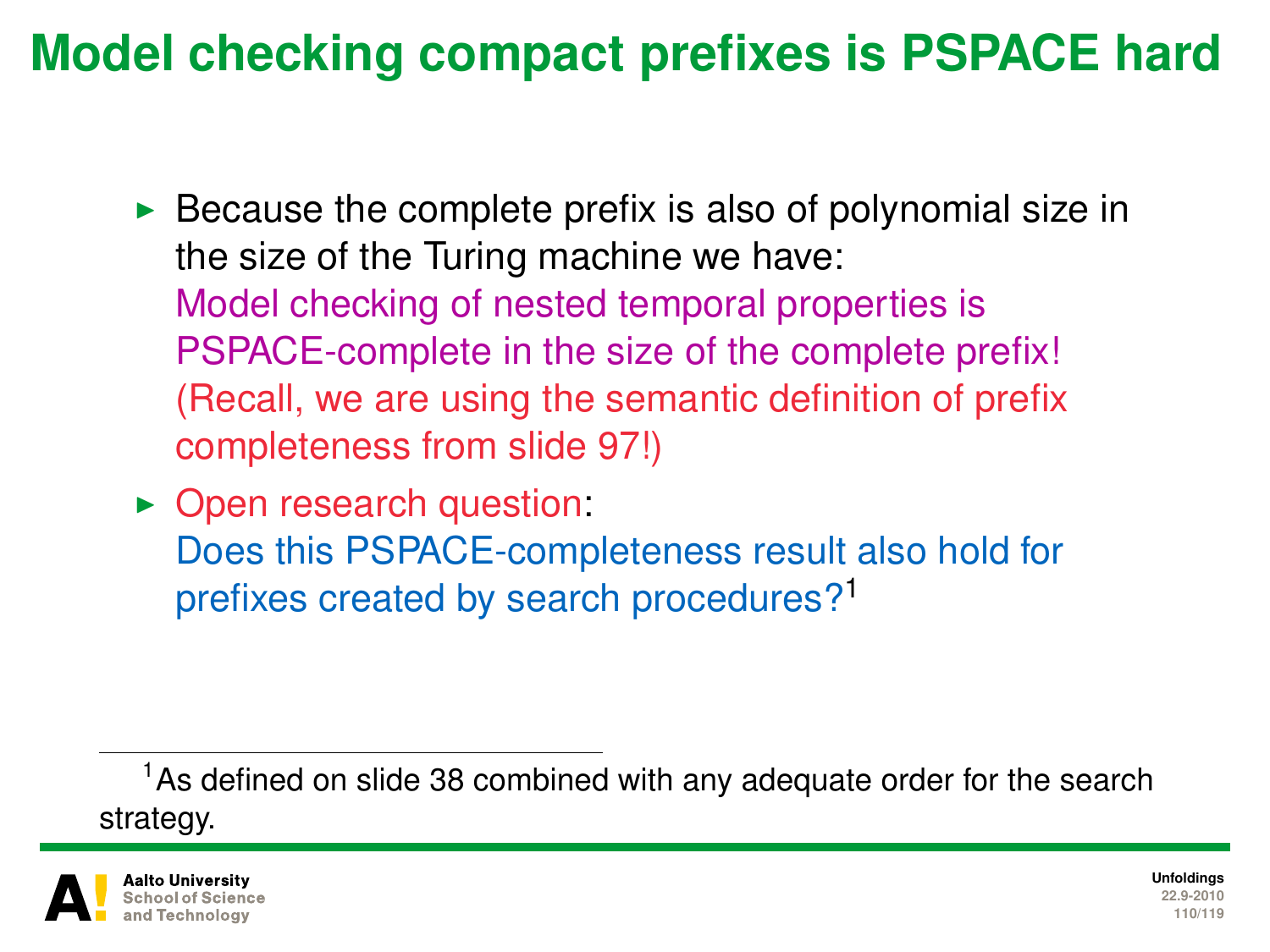### **Adding an observer**

If we would add the following observer component to the prefix, the problem would become a local state reachability question of the state *s*2 of the observer, and thus the problem would become linear in the size of the prefix:



Thus sequentializing very few transitions of the original net can create exponential size changes in the compact prefix!



**Unfoldings 22.9-2010 111/119**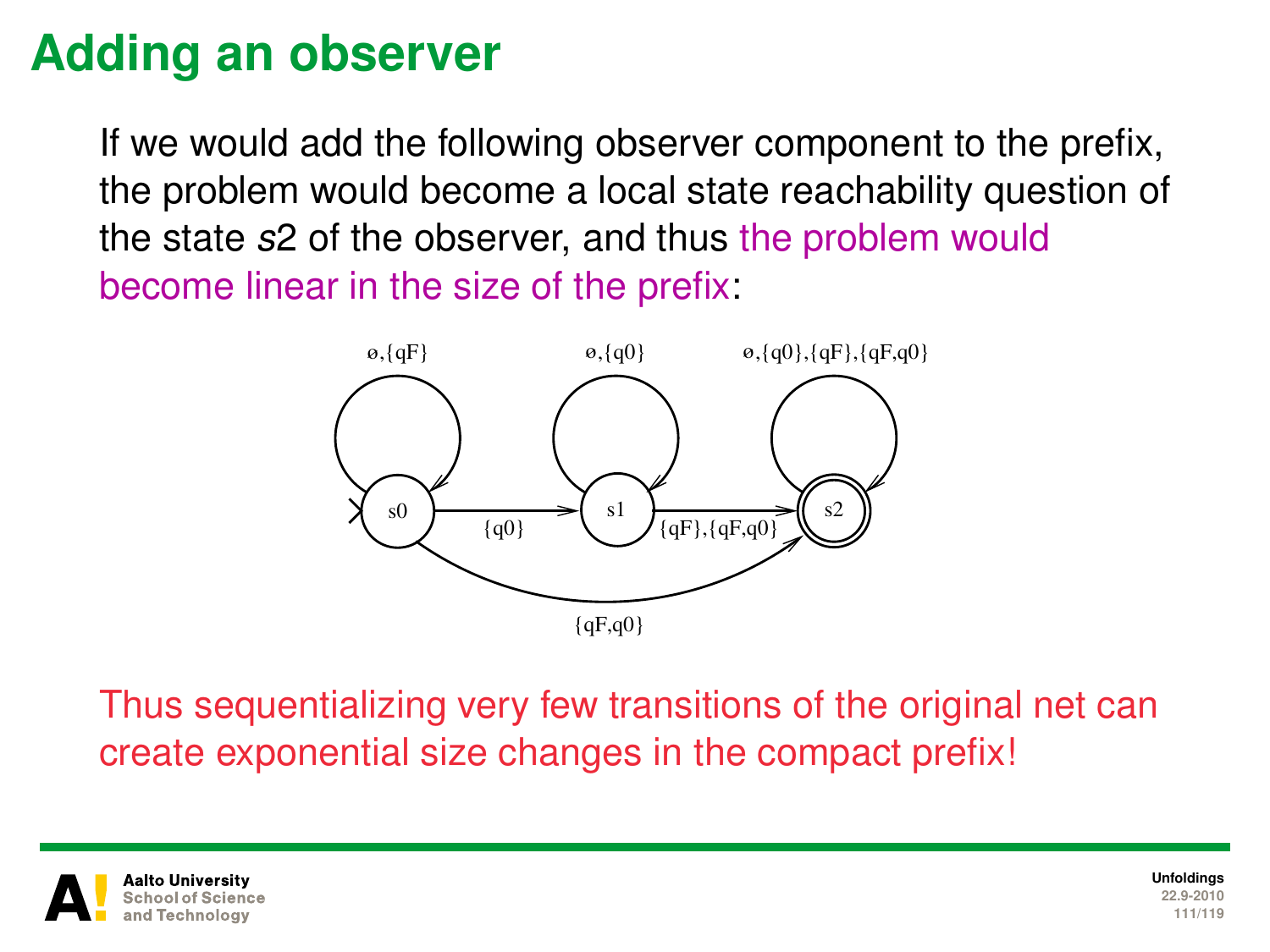### **Second open problem**

Formulation of another problem of very similar nature:

- $\blacktriangleright$  Given a prefix generated by a search procedure<sup>2</sup>, decide if the original product/1-safe net can execute some infinite sequence of global transitions.
- If Its this problem PSPACE-complete in the size of the prefix?

 $\blacktriangleright$  My conjecture: Yes, it is. (Many colleagues disagree...)

<sup>&</sup>lt;sup>2</sup>As defined on slide [38](#page-37-0) combined with any adequate order for the search strategy.

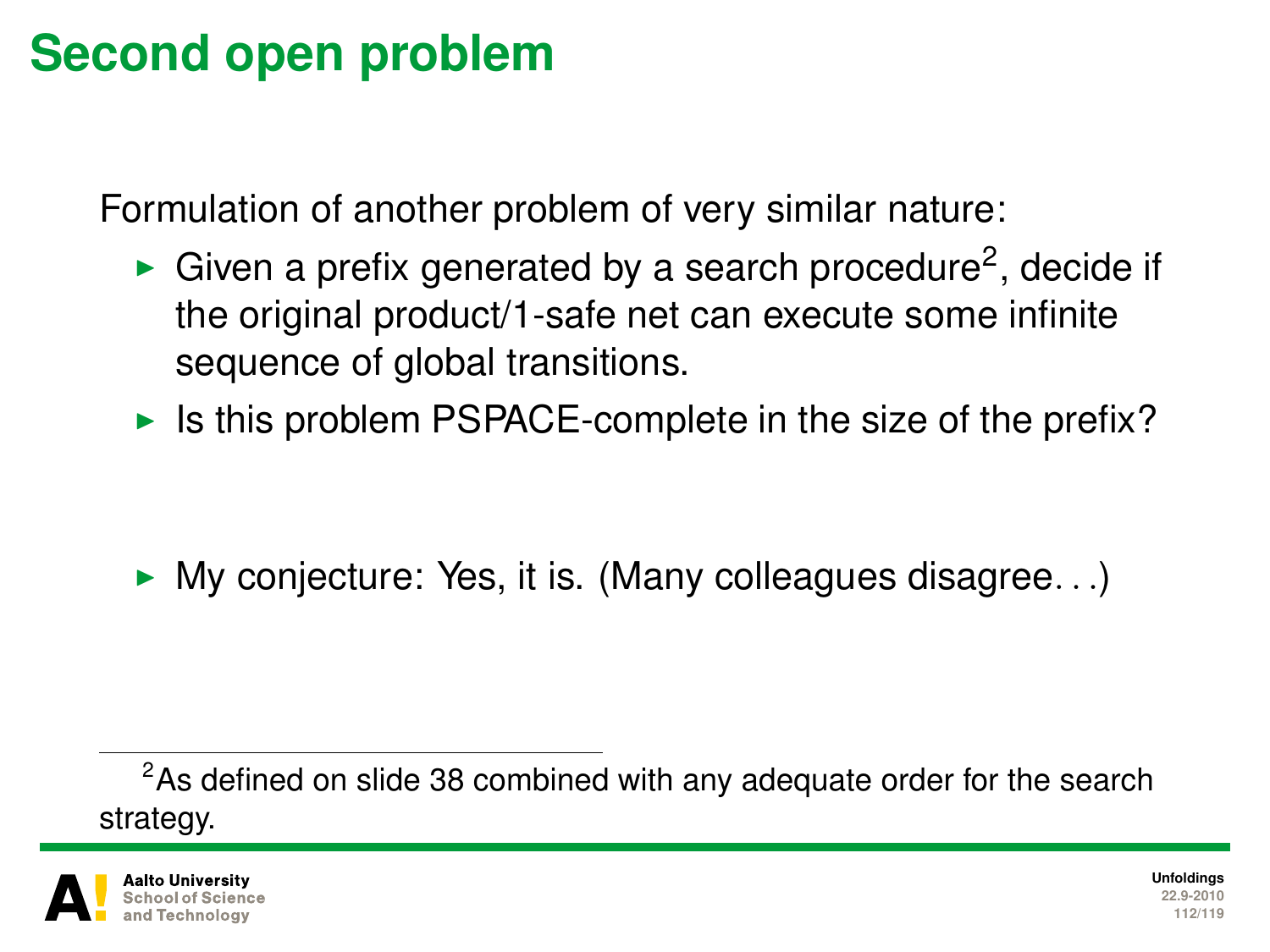# **Model checking linear temporal logic (LTL)**

A quick summary on how to do LTL model checking with unfoldings starting from a product **A**

- Restrict to LTL without the next-time operator  $(LTL-X)$ : Otherwise the need to synchronize with all transitions leads to no concurrency and no savings from unfoldings
- **F** Translate the negation of the LTL-X property  $\psi$  to Büchi automaton  $\mathcal{A}_{\neg \psi}$
- $\blacktriangleright$  Find the set of visible transition **V** that can change the value of atomic propositions, synchronize  $\mathcal{A}_{\neg \psi}$  as an observer component with all transitions in **V**, call the resulting product **P**
- ► Detect the "bad infinite behaviours" of **A** that are executions violating  $\psi$  using **P** as input to the unfolding procedure

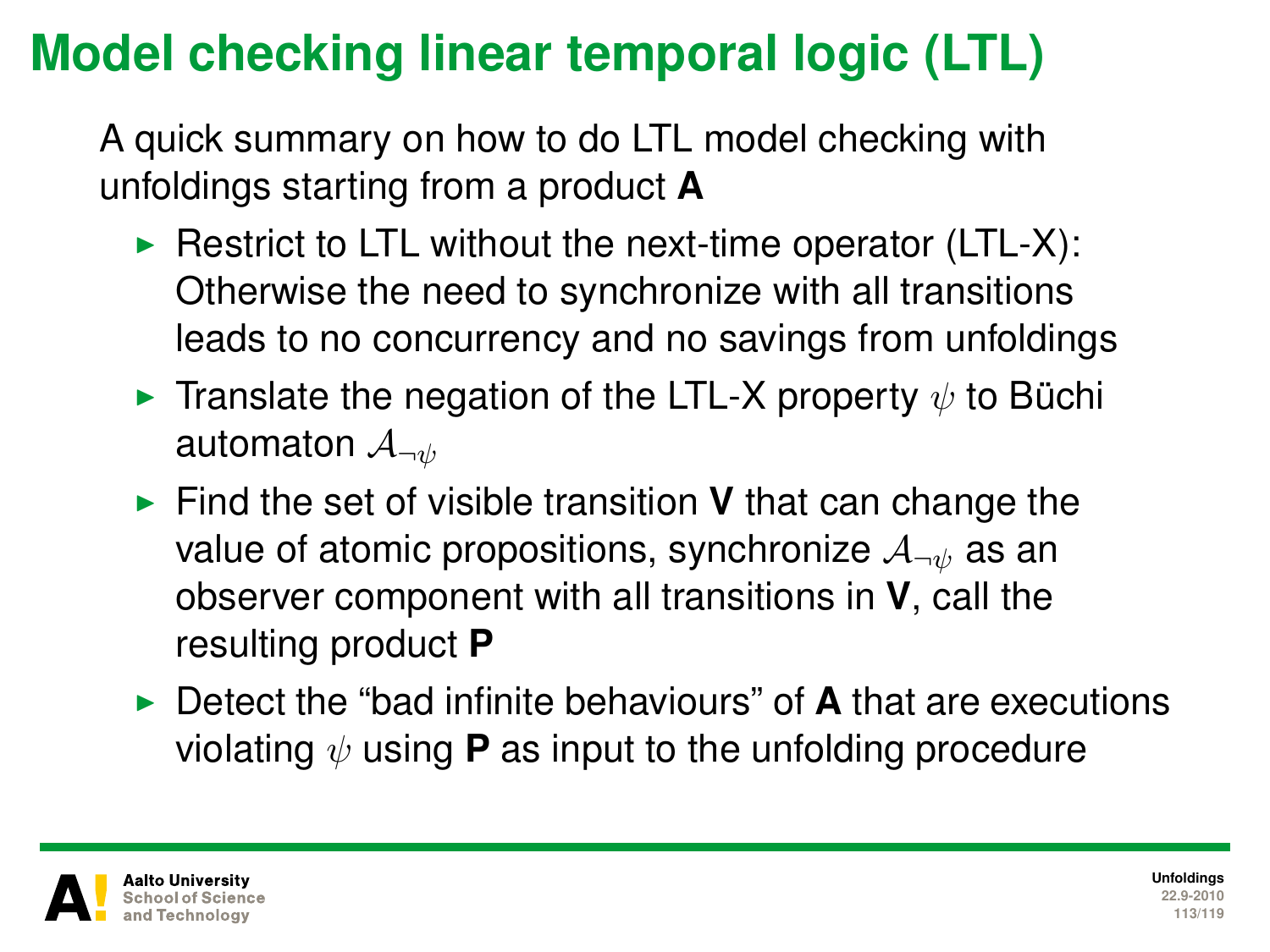### **Bad infinite behaviours of A**

There are two classes of bad infinite behaviours of **A**

- (1) The bad behaviour executes infinitely many visible transitions in **V**: This reduces to the repeated executability problem for a subset of transitions **R** of **P**. (Basically all transition of  $A_{\neg \psi}$  that go to an accepting Büchi state.)
- (2) The bad behaviour executes only finitely many visible transitions in **V**: This reduces to the livelock problem for a subset of transitions **L** of **P** and a set of visible transitions **V**. (One needs to analyze the structure of  $A_{\neg w}$  to identify the transitions after which a livelock of invisible transitions would result in bad infinite behaviour.)

This is basically the temporal testers approach of Antti Valmari but used in combination with unfoldings. See the book for details.

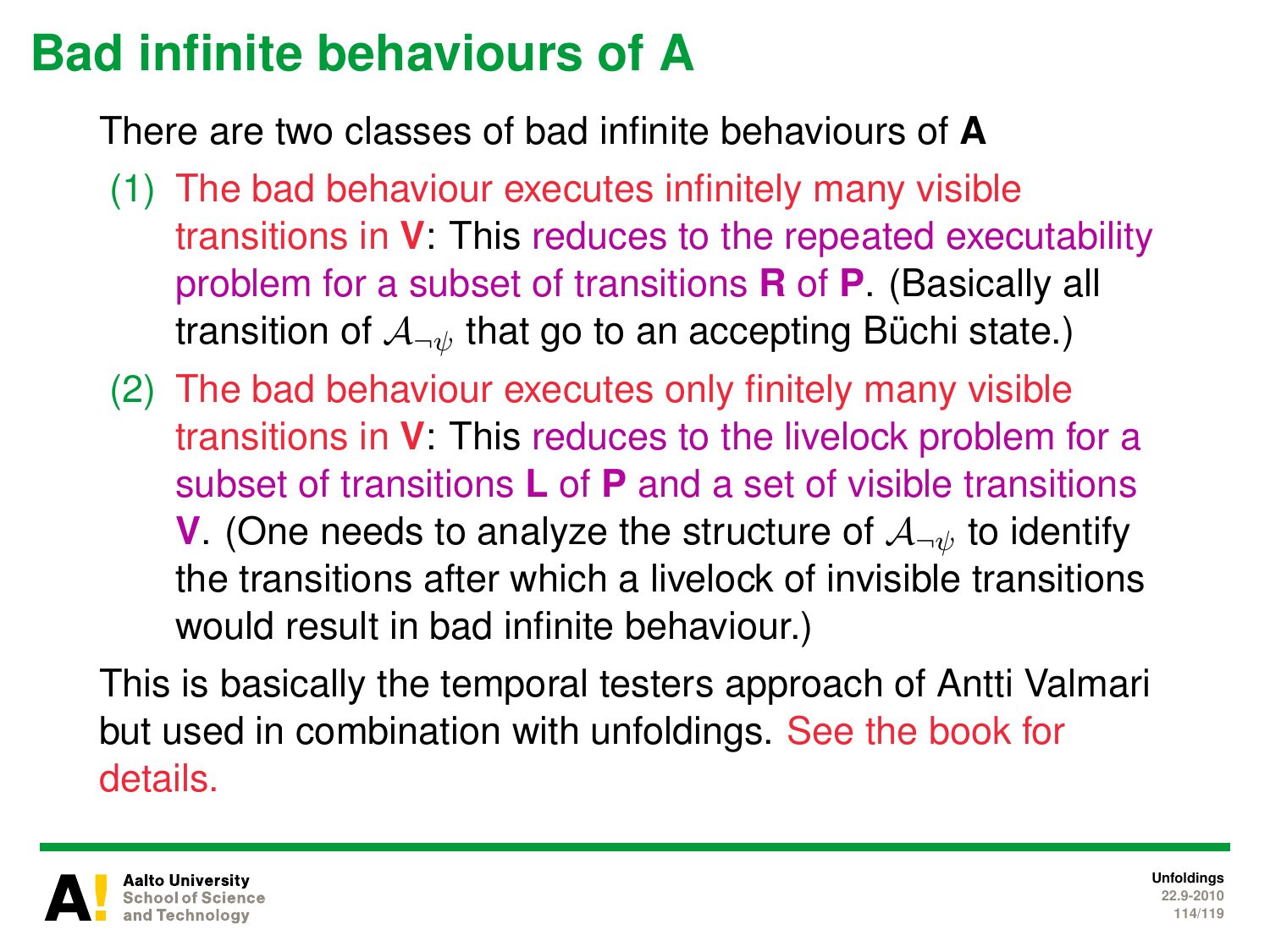# **DFS and unfoldings do not mix well**

- $\blacktriangleright$  The repeated executability problem is basically the generalization of the Büchi emptiness checking problem for transition systems (automata)
- $\triangleright$  The Büchi emptiness checking problem can be solved in linear time for automata. However, all linear time algorithms are depth-first-search (DFS) based
- $\triangleright$  DFS based search strategies are incompatible with the search procedure on slide [38](#page-37-0) (result by Esparza, Kanade, and Schwoon). Thus non-DFS based emptiness checking algorithm is needed!
- $\triangleright$  Going to non-DFS algorithms makes the size of the prefix for the repeated executability problem of size *O*(*n* 2 ), where  $n$  is the number of reachable states of the system<sup>3</sup>

<sup>3</sup>Doing a DFS compatible unfolding procedure is potentially possible by using a larger than  $O(n^2)$  prefix. We do not consider this a viable possibility.

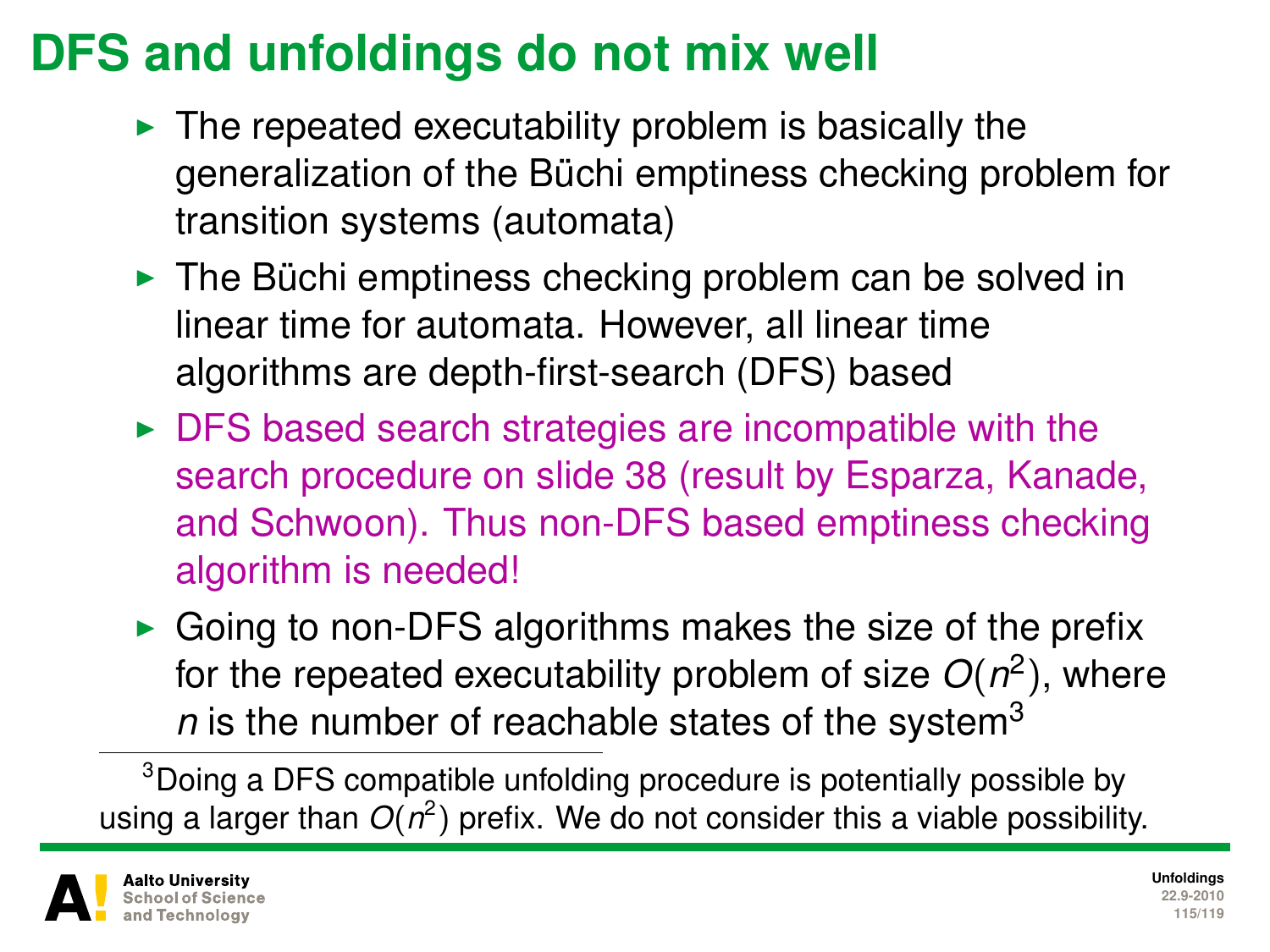### **Third open problem**

 $\triangleright$  Open problem: Come up with a unfolding based LTL model checker with better than *O*(*n* 2 ) prefix size, where the complexity of the algorithm run on the prefix is easier than PSPACE-hard in the size of the prefix



**Unfoldings 22.9-2010 116/119**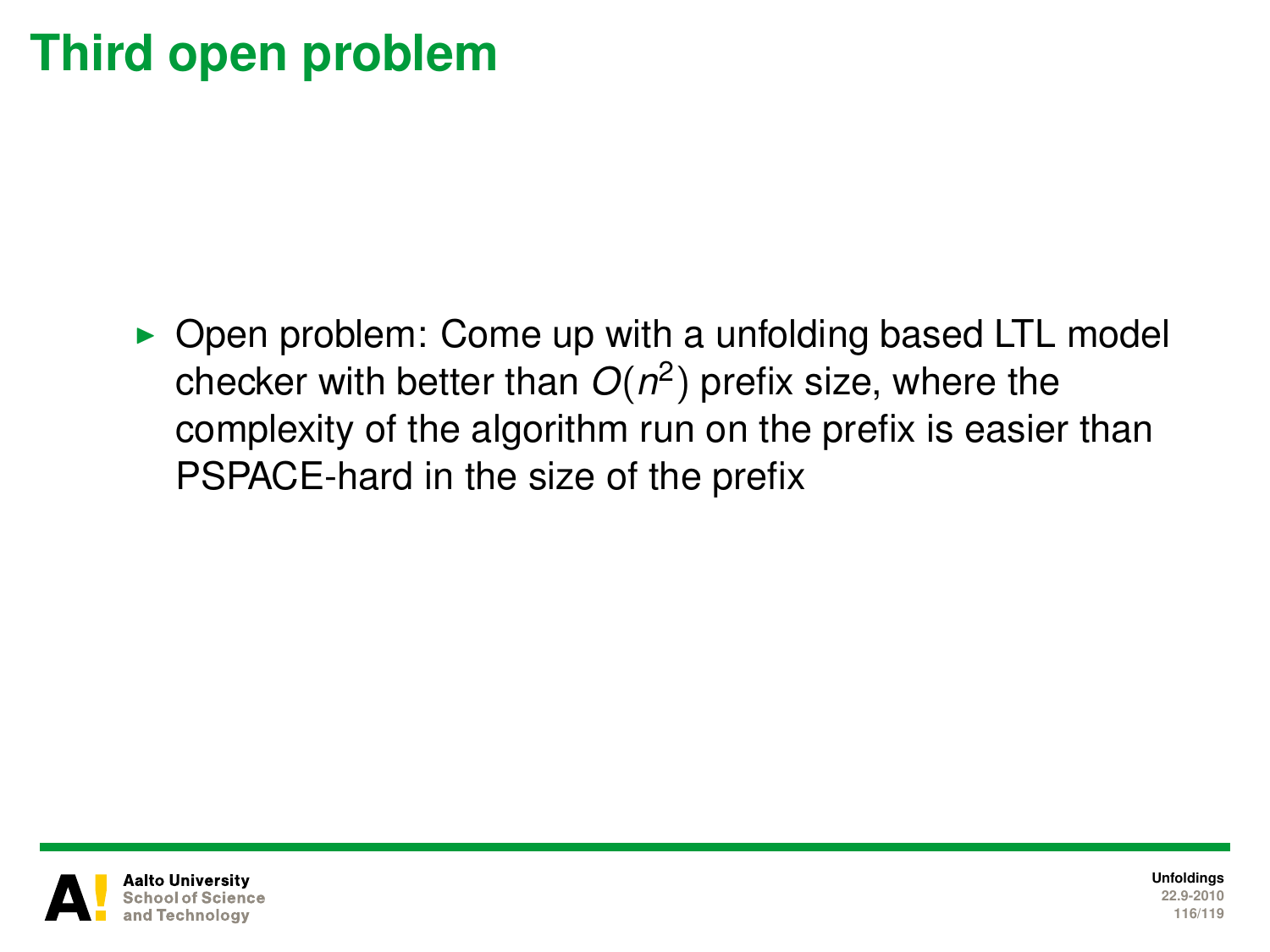### **A search procedure for repeated executability**

This procedure has a "BFS" emptiness checker flavor to it, the livelock problem has a similar algorithmic solution:

- Given an event *e*, let  $\#_q e$  be the number of occurrences of **g** in the past of *e*.
- $\blacktriangleright$  Search scheme: An event  $e$  is a terminal if there is an event  $e' \prec e$  leading to the same state as *e* and such that either
	- (1)  $e'$  is a causal predecessor of  $e$ , or
	- (2)  $e$  is not a causal predecessor of  $e$ , and  $\#_{g}e' \geq \#_{g}e$ .
- $\triangleright$  A terminal is successful if it is of type (1) and some event between  $e'$  and  $e$  is labelled by **g**.
- $\triangleright$  Search strategy: any adequate strategy.

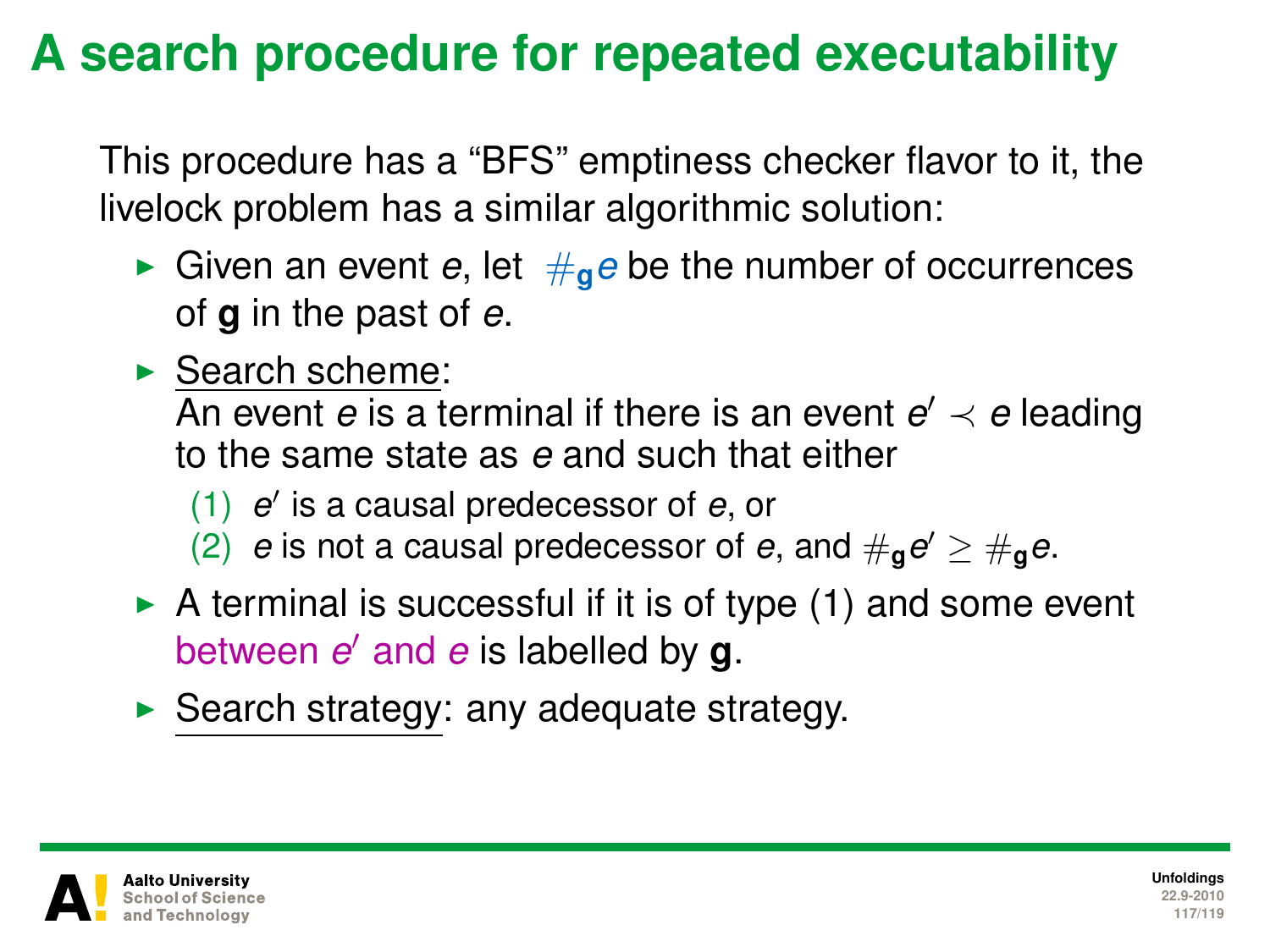#### **Example: repeated executability of**  $\langle t_1, \epsilon \rangle$





**Unfoldings 22.9-2010 118/119**